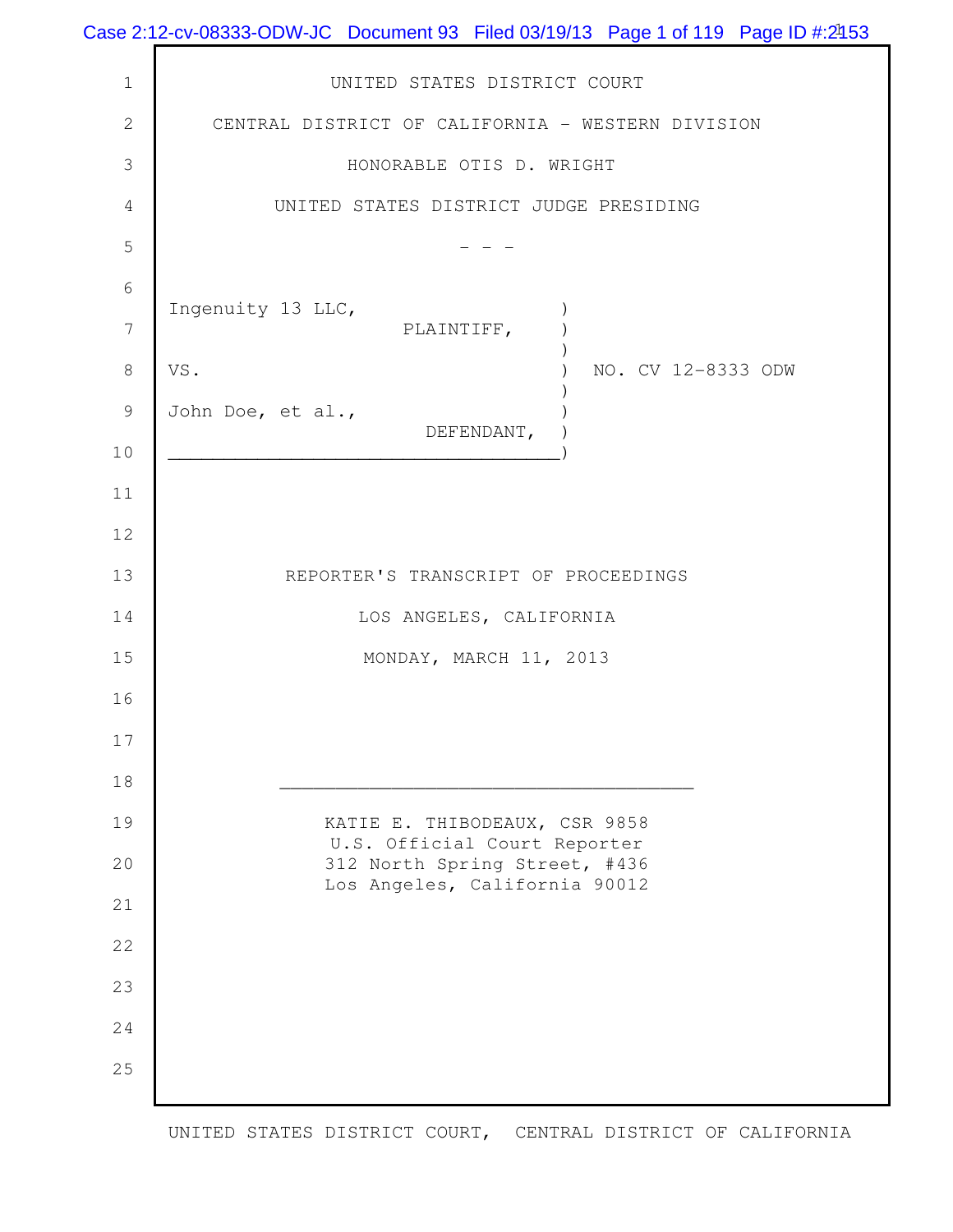```
 1 APPEARANCES OF COUNSEL:
  2
  3 FOR RESPONDENT GIBBS: 
  4 WAXLER CARNER BRODSKY LLP 
          BY: ANDREW J. WAXLER 
 5 -and- BARRY BRODSKY
          1960 E. Grand Avenue 
  6 Suite 1210 
          El Segundo, CA 90245 
  7
  8
  9 FOR DEFENDANT: 
10 THE PIETZ LAW FIRM
          BY: MORGAN E. PIETZ 
11 3770 Highland Avenue 
          Suite 206 
12 Manhattan Beach, CA 90266
13 -and-
14 NICHOLAS RANALLO LAW OFFICES 
          BY: NICHOLAS R. RANALLO 
15 371 Dogwood Way 
          Boulder Creek, CA 95006 
16
17
18 SPECIALLY APPEARING:
19 KLINEDINST LAW OFFICES 
          BY: HEATHER ROSING 
20 501 W. Broadway 
          Suite 600 
21 San Diego, CA 92101 
22
23
24
25
```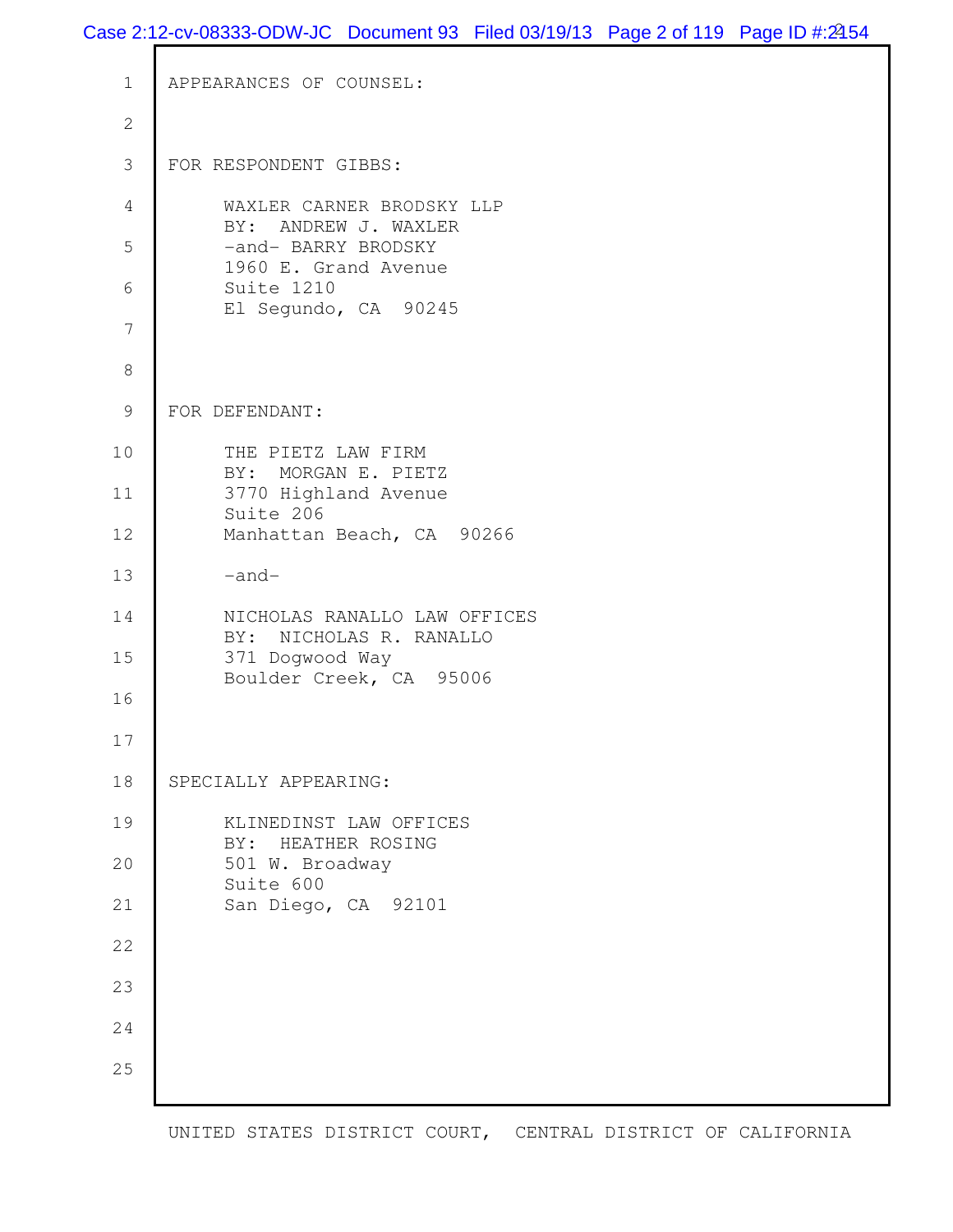|                | Case 2:12-cv-08333-ODW-JC Document 93 Filed 03/19/13 Page 3 of 119 Page ID #:2155 |                               |            |  |
|----------------|-----------------------------------------------------------------------------------|-------------------------------|------------|--|
| $1\,$          |                                                                                   | INDEX                         |            |  |
| $\mathbf{2}$   |                                                                                   |                               |            |  |
| $\mathfrak{Z}$ | WITNESS NAME                                                                      |                               | PAGE       |  |
| $\overline{4}$ | Alan Cooper                                                                       |                               | 21         |  |
| 5              | Direct Examination by the Court<br>Direct Examination by Mr. Pietz                |                               | 26<br>34   |  |
| $\sqrt{6}$     | Cross-Examination by Mr. Brodsky<br>Bart Huffman                                  |                               |            |  |
| $\overline{7}$ | Direct Examination by Mr. Pietz                                                   |                               | 39         |  |
| $\,8\,$        | Benjamin Fox<br>Direct Examination by Mr. Pietz                                   |                               | 45         |  |
| $\mathcal{G}$  | Jessie Nason                                                                      |                               |            |  |
| $10$           | Direct Examination by Mr. Pietz                                                   |                               | 52         |  |
| 11             | Brad Gibbs<br>Direct Examination by Mr. Waxler                                    |                               | 73         |  |
| 12             | Cross-Examination by Mr. Pietz                                                    |                               | 105        |  |
| 13             |                                                                                   |                               |            |  |
| 14             | EXHIBIT                                                                           | $\mathtt{I}$ . $\mathtt{D}$ . | IN EVID.   |  |
| 15             | T<br>$\overline{2}$                                                               | 36<br>36                      | 37<br>37   |  |
| 16             | 3, 4, 5                                                                           | 36<br>43                      | 44         |  |
| 17             | $\circ$ , $\,7$<br>$\,8\,$<br>$\mathsf 9$                                         | 50<br>56                      | 50         |  |
| 18             | 10<br>11                                                                          | 67<br>68                      | 67<br>68   |  |
| 19             | 12<br>13                                                                          | 73<br>107                     | 73<br>107  |  |
| 20             | 14<br>15, 16, 17, 18                                                              | 108<br>110                    | 108<br>110 |  |
| 21             |                                                                                   |                               |            |  |
| 22             |                                                                                   |                               |            |  |
| 23             |                                                                                   |                               |            |  |
| 24             |                                                                                   |                               |            |  |
| 25             |                                                                                   |                               |            |  |
|                |                                                                                   |                               |            |  |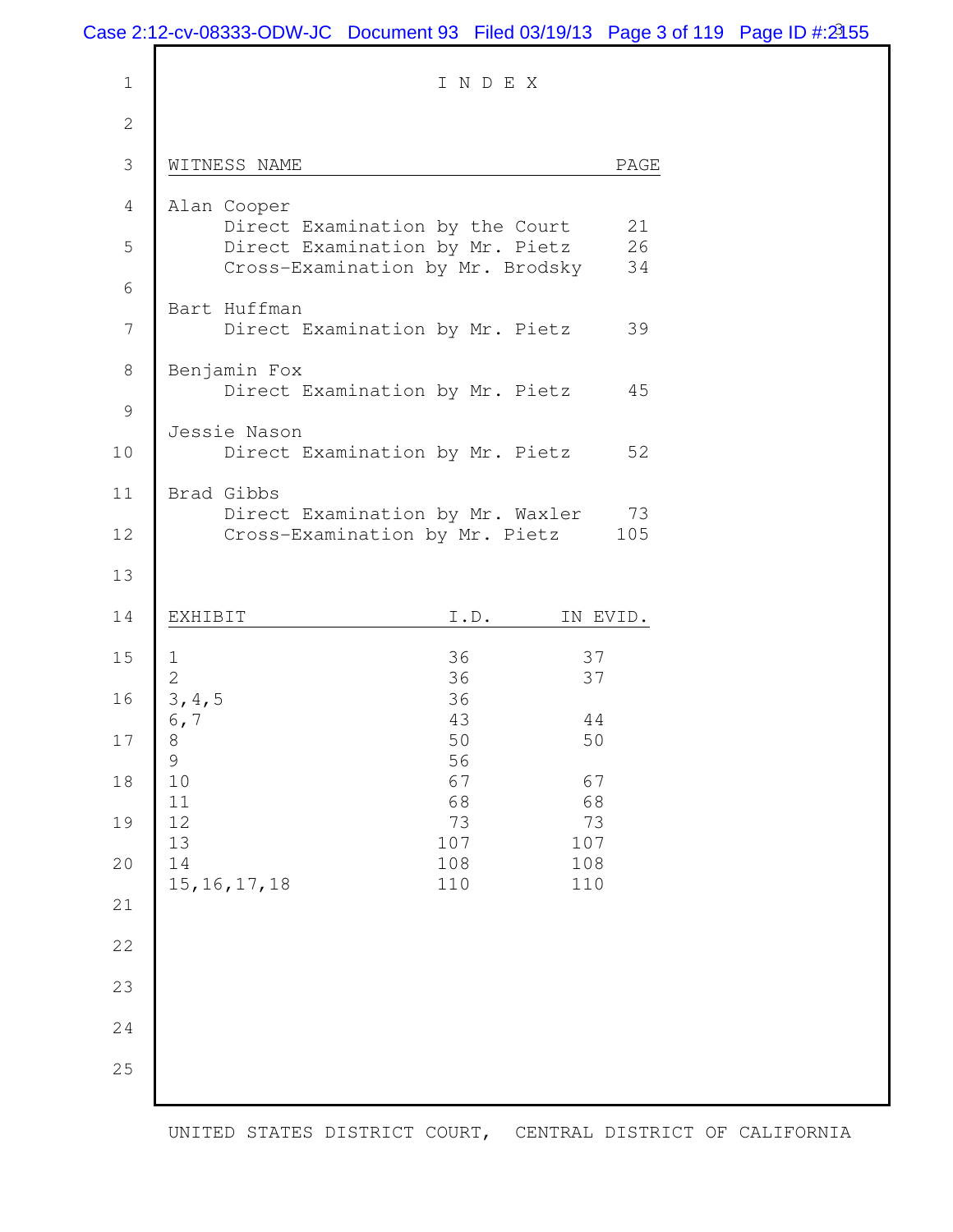| Case 2:12-cv-08333-ODW-JC Document 93 Filed 03/19/13 Page 4 of 119 Page ID #:2456 |
|-----------------------------------------------------------------------------------|
| LOS ANGELES, CALIFORNIA; MONDAY, MARCH 11, 2013                                   |
| 1:38 P.M.                                                                         |
|                                                                                   |
|                                                                                   |
|                                                                                   |
| THE CLERK: Calling Item No. 4, CV 12-8333-ODW,                                    |
| CV 12-6662, ODW, CV 12-6668, Ingenuity 13 LLC versus John                         |
| Doe, additionally, CV 12-6636 ODW, CV 12-6669, AF                                 |
| Holdings LLC versus John Doe.                                                     |
| Counsel, please state your appearances.                                           |
| MR. WAXLER: Andrew Waxler, your Honor, and Barry                                  |
| Brodsky for Mr. Gibbs who is present in the courtroom.                            |
| Thank you.                                                                        |
| THE COURT: Good afternoon, counsel.                                               |
| MR. PIETZ: Good afternoon, your Honor. Morgan                                     |
| Pietz, P-I-E-T-Z, for the putative John Doe defendant in                          |
| $12 - CV - 8333.$                                                                 |
| MR. RANALLO: Nicholas Ranallo, co-counsel for the                                 |
| same Doe.                                                                         |
| THE COURT: All right. Gentlemen, thank you.                                       |
| All right. We are here in response to an OSC                                      |
| set by this court as to why sanctions should not be                               |
| imposed for various violations including Rule 11 and                              |
| Local Rule 83-3.                                                                  |
| I have received from Mr. Waxler on behalf of                                      |
|                                                                                   |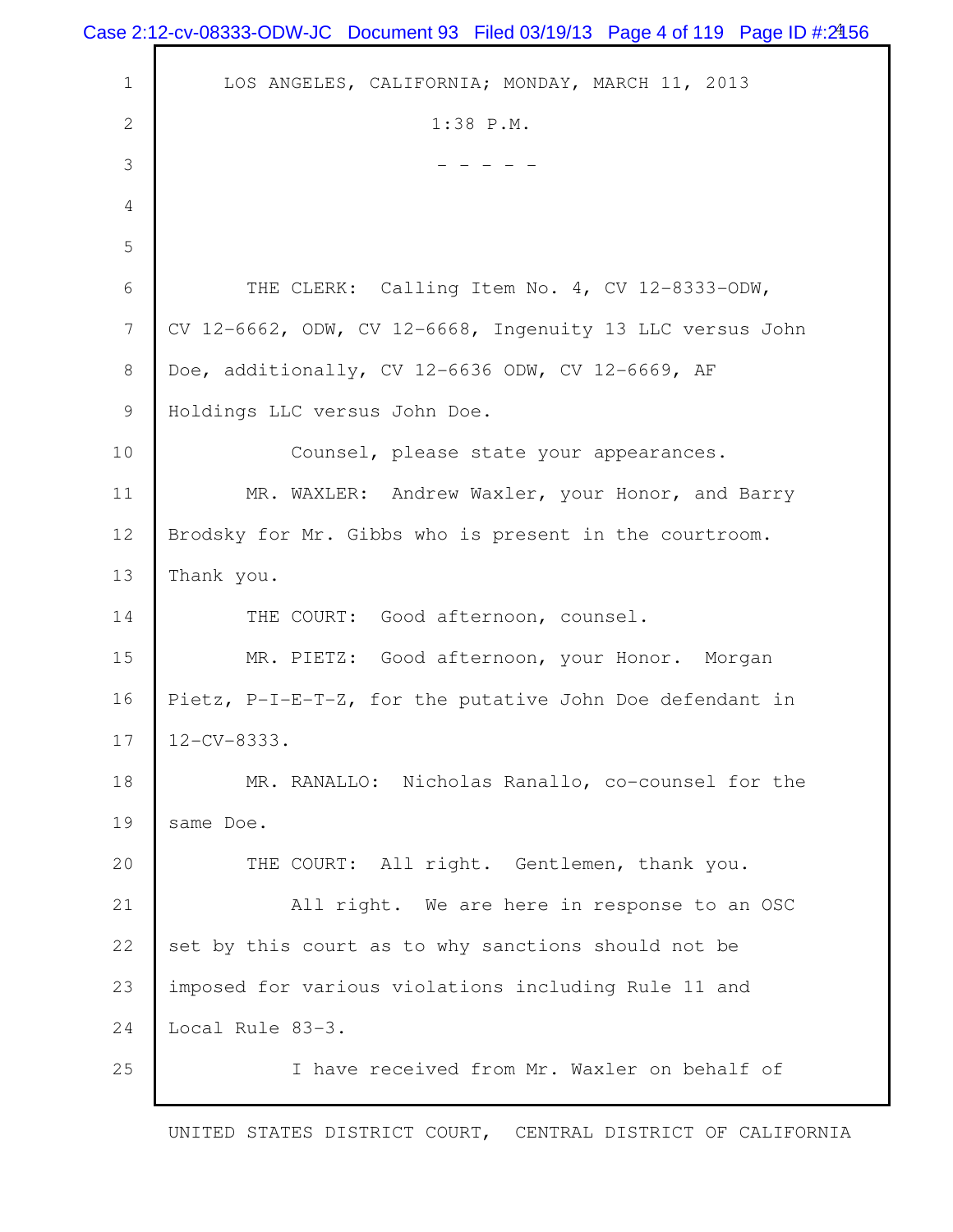|                | Case 2:12-cv-08333-ODW-JC Document 93 Filed 03/19/13 Page 5 of 119 Page ID #:2157 |
|----------------|-----------------------------------------------------------------------------------|
| $\mathbf 1$    | Mr. Gibbs his response, supplemental response, a number                           |
| $\mathbf{2}$   | of documents. Spent the weekend reading a depo which was                          |
| 3              | perhaps the most informative thing I have read in this                            |
| 4              | litigation so far primarily because of what you didn't                            |
| 5              | want revealed. So, in any event, I have extended an                               |
| 6              | offer to all of the principles concerned to offer them an                         |
| $\overline{7}$ | opportunity to explain.                                                           |
| 8              | It is my understanding that they have declined                                    |
| 9              | that invitation. Therefore --                                                     |
| 10             | MS. ROSING: Your Honor?                                                           |
| 11             | THE COURT: And you are?                                                           |
| 12             | MS. ROSING: If I may approach.                                                    |
| 13             | THE COURT: Please.                                                                |
| 14             | MS. ROSING: My name is Heather Rosing, and I                                      |
| 15             | filed an ex parte application with this court.                                    |
| 16             | When?<br>THE COURT:                                                               |
| 17             | MS. ROSING: Friday?                                                               |
| 18             | THE COURT:<br>When?                                                               |
| 19             | MS. ROSING: It was filed I believe at 3:54 p.m.?                                  |
| 20             | THE COURT: Guaranteed for the court to actually                                   |
| 21             | see it; right? Was it electronically filed?                                       |
| 22             | MS. ROSING: The local rule says we're not                                         |
| 23             | allowed --                                                                        |
| 24             | THE COURT: Answer my question. Was it                                             |
| 25             | electronically filed?                                                             |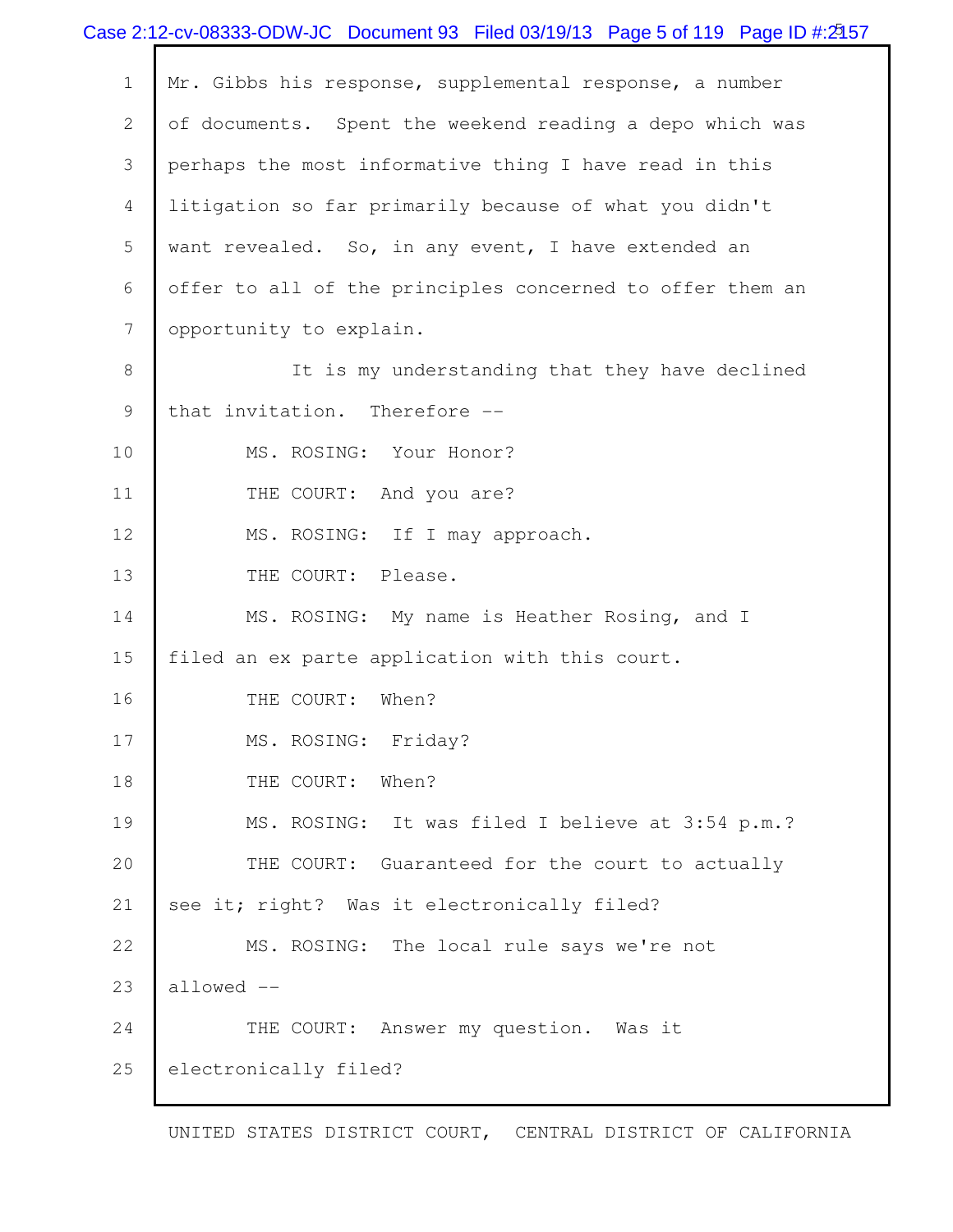|                | Case 2:12-cv-08333-ODW-JC Document 93 Filed 03/19/13 Page 6 of 119 Page ID #:2158 |
|----------------|-----------------------------------------------------------------------------------|
| $\mathbf 1$    | MS. ROSING: No. Because we are not allowed to,                                    |
| $\mathbf{2}$   | your Honor.                                                                       |
| 3              | THE COURT: Okay. So what you did is you took it                                   |
| 4              | downstairs to the intake window?                                                  |
| 5              | MS. ROSING: Yes, your Honor?                                                      |
| 6              | THE COURT: Late Friday afternoon addressing a                                     |
| $\overline{7}$ | matter that is set for hearing on Monday morning?                                 |
| $\,8\,$        | MS. ROSING: My clients received notice of this on                                 |
| $\mathcal{G}$  | Thursday, your Honor. We received notice on Thursday?                             |
| 10             | THE COURT: I am just asking you a question. You                                   |
| 11             | can answer it "yes" or "no".                                                      |
| 12             | MS. ROSING: I'm sorry. Could you repeat the                                       |
| 13             | question.                                                                         |
| 14             | THE COURT: What is -- why are you here?                                           |
| 15             | MS. ROSING: Again, my name is Heather Rosing with                                 |
| 16             | the Klinedinst PC law firm. I am specially appearing for                          |
| 17             | four of those people that received this notice on                                 |
| 18             | Thursday, Angela Van Den Hemel, a paralegal at Prenda                             |
| 19             | $law --$                                                                          |
| 20             | THE COURT: Is this the long way of saying they                                    |
| 21             | are not going to be here?                                                         |
| 22             | MS. ROSING: I'm sorry. I was just telling you                                     |
| 23             | who I represent, your Honor?                                                      |
| 24             | THE COURT: Are they here?                                                         |
| 25             | MS. ROSING: No, your Honor.                                                       |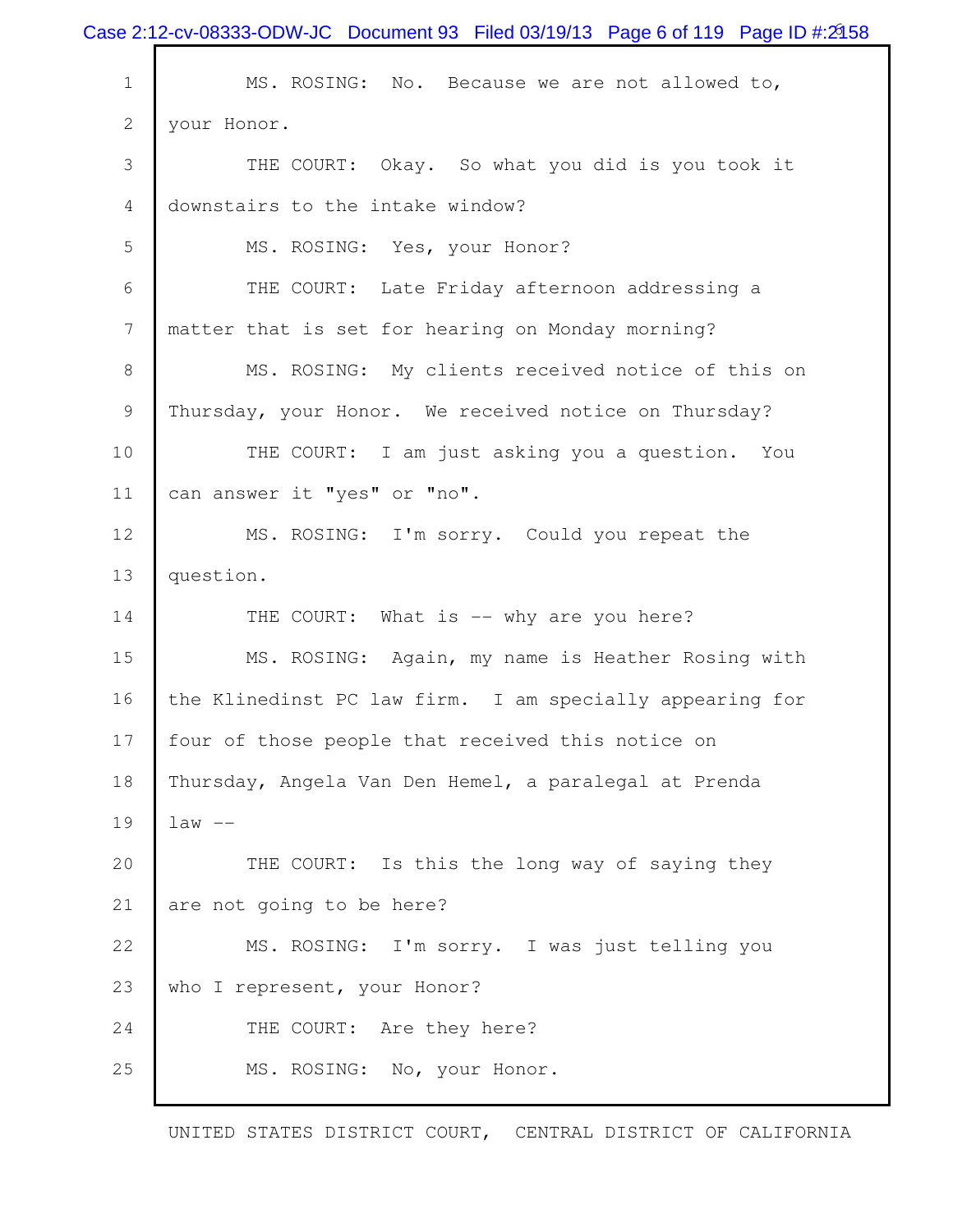| Case 2:12-cv-08333-ODW-JC Document 93 Filed 03/19/13 Page 7 of 119 Page ID #:2159 |
|-----------------------------------------------------------------------------------|
| THE COURT: Have a seat.                                                           |
| MS. ROSING: May I just finish?                                                    |
| THE COURT: Have a seat.                                                           |
| Bottom line is the court is going to end up                                       |
| drawing its own inferences from the information it                                |
| actually has. An opportunity to be heard is all that is                           |
| required. If you don't wish to exercise that, fine.                               |
| There was so much obstruction during the                                          |
| course of this deposition that it is obvious that someone                         |
| has an awful lot to hide. This has actually raised far                            |
| more questions of fraud than the court originally had,                            |
| but we will get to that later.                                                    |
| Initially, I have got a number of questions                                       |
| regarding some of the filings that have been made with                            |
| the court.                                                                        |
| I guess, Mr. Waxler, I guess you will be the                                      |
| one that is addressing some of these things. One of my                            |
| questions is this. Why is it that in every single one of                          |
| these cases there is a form attached to the complaint                             |
| that asks for whether or not there are any related cases.                         |
| I have got a partial list of all of these cases that have                         |
| been filed in the Central District. None of them have                             |
| indicated that there are any related cases.                                       |
| Could you tell me why?                                                            |
| MR. WAXLER: Well, your Honor, the downloads are                                   |
|                                                                                   |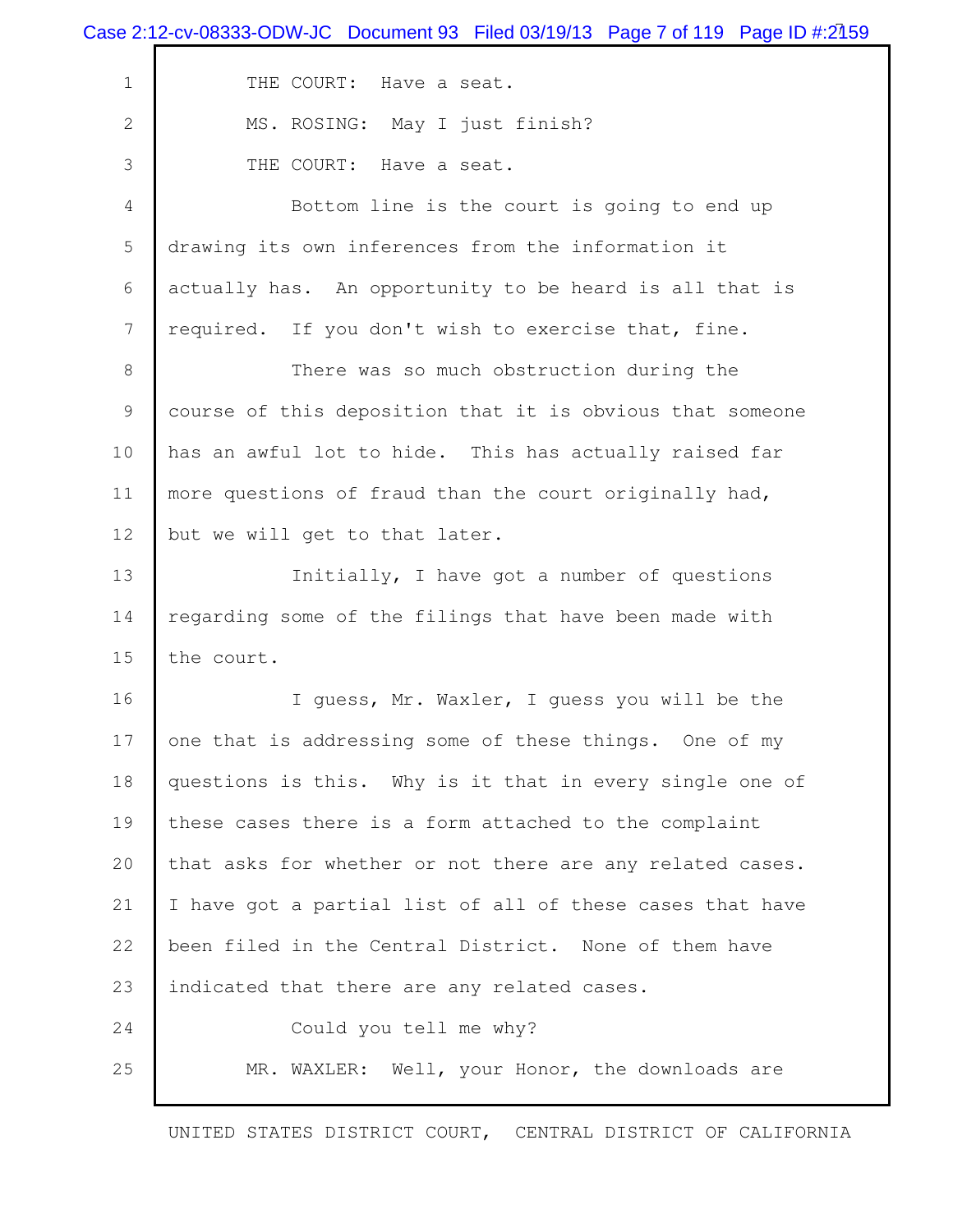|                | Case 2:12-cv-08333-ODW-JC Document 93 Filed 03/19/13 Page 8 of 119 Page ID #:2460 |
|----------------|-----------------------------------------------------------------------------------|
| $\mathbf 1$    | done by separate infringers, and the plaintiffs, yes,                             |
| $\overline{2}$ | obviously, were a lot the same, and I believe that the                            |
| 3              | decision had been made that it didn't require the related                         |
| 4              | case filings to be made.                                                          |
| 5              | THE COURT:<br>Okay.                                                               |
| 6              | MR. WAXLER: Perhaps that was in error, your                                       |
| $\overline{7}$ | Honor, as we sit here today.                                                      |
| $\,8\,$        | THE COURT: Let me ask a question then. Let's                                      |
| $\mathcal{G}$  | just say on one date, that date being July 2nd of 2012,                           |
| 10             | four lawsuits were filed by AF Holdings LLC versus John                           |
| 11             | Doe all seeking a remedy for the infringement of the same                         |
| 12             | movie Popular Demand.                                                             |
| 13             | Now, can you tell me how on earth these aren't                                    |
| 14             | related?                                                                          |
| 15             | MR. WAXLER: Well, they are obviously related in                                   |
| 16             | the sense that --                                                                 |
| 17             | THE COURT: That is what I thought, too. And that                                  |
| 18             | is what this entire list is. Okay. They are all                                   |
| 19             | related, but that box was always checked no. And then we                          |
| 20             | are going to get to something separate in a minute, and                           |
| 21             | that is the issue of who has an interest, a financial                             |
| 22             | interest in the outcome of these cases. We will look at                           |
| 23             | this shortly.                                                                     |
| 24             | There is the issue of the court having vacated                                    |
| 25             | and quashed the subpoenas that were served on various                             |
|                |                                                                                   |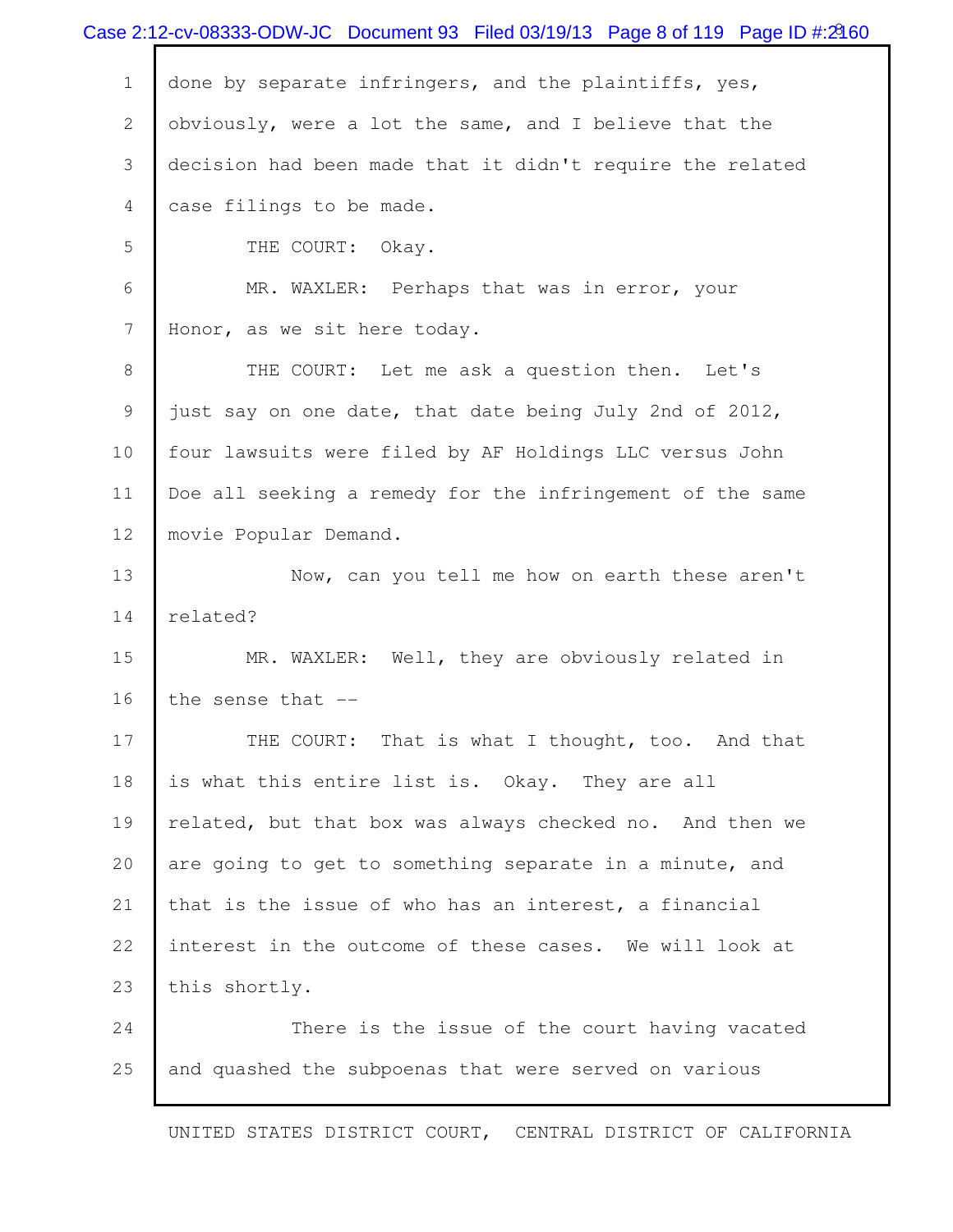|                | Case 2:12-cv-08333-ODW-JC Document 93 Filed 03/19/13 Page 9 of 119 Page ID #:2161 |
|----------------|-----------------------------------------------------------------------------------|
| $\mathbf 1$    | ISP's, and, then, of course, I have gotten other                                  |
| $\overline{2}$ | responses to the OSC saying, well, we didn't know that                            |
| 3              | that meant we couldn't do other forms of discovery. And,                          |
| 4              | by the way, we sent out a copy of the court's order to                            |
| 5              | the various ISP's letting them know that the court had                            |
| 6              | withdrawn those orders and surely that is not the conduct                         |
| $\overline{7}$ | of someone who was trying to disobey the court's order.                           |
| $\,8\,$        | And I had to agree. Sounded reasonable.                                           |
| $\mathcal{G}$  | Have you all seen the declaration of Sean                                         |
| 10             | Moriarty from Verizon?                                                            |
| 11             | MR. WAXLER: Your Honor, we saw it this morning,                                   |
| 12             | yes.                                                                              |
| 13             | THE COURT: Okay. Good.                                                            |
| 14             | And what say you because he responds directly                                     |
| 15             | to Mr. Gibbs' assertion that the ISP's were given notice                          |
| 16             | not to respond to the subpoenas. He says this didn't                              |
| 17             | happen, that they didn't receive notice.                                          |
| 18             | MR. WAXLER: May I respond to that, your Honor?                                    |
| 19             | THE COURT:<br>Sure.                                                               |
| 20             | MR. WAXLER: Mr. Gibbs -- Prenda Law is one of                                     |
| 21             | the, is one of the e-mail addresses that received a copy                          |
| 22             | of your October 19th, 2012 order. As does Mr. Gibbs.                              |
| 23             | Mr. Gibbs had a conversation with Mr. Hansmeier and told                          |
| 24             | him that he thought that this order should be served on                           |
| 25             | the ISP's. Mr. Hansmeier advised Mr. Gibbs that that                              |
|                |                                                                                   |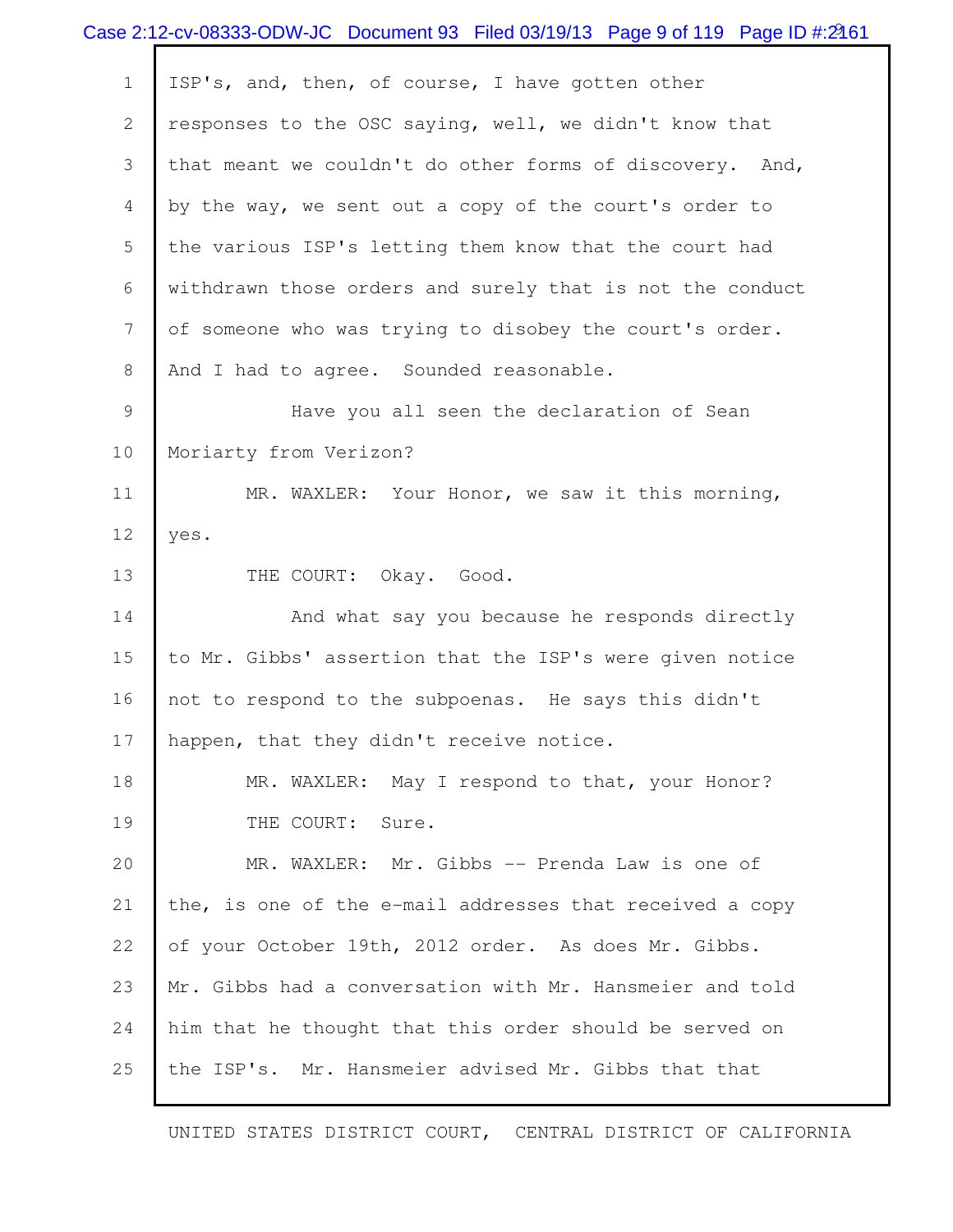|              | Case 2:12-cv-08333-ODW-JC Document 93 Filed 03/19/13 Page 10 of 119 Page ID #2162 |
|--------------|-----------------------------------------------------------------------------------|
| $\mathbf{1}$ | would be done. Mr. Hansmeier later advised Mr. Gibbs                              |
| $\mathbf{2}$ | that his request had been taken care of.                                          |
| 3            | Now, if you read page, Paragraph 4 at Line 18                                     |
| 4            | and 19 of the declaration, all it says is based on the                            |
| 5            | Verizon records, it does not appear that Verizon received                         |
| 6            | from AF Holdings or its counsel a copy of the order. It                           |
| 7            | does not say they did not. And Verizon, like these other                          |
| 8            | ISP's, has a history of, as I understand it, eliminating                          |
| 9            | its records from their systems soon after, like within 30                         |
| 10           | days. CT Corporation receives the subpoenas. That was                             |
| 11           | who was supposed to be served, and they have a history of                         |
| 12           | not keeping them in their records for very long.                                  |
| 13           | THE COURT: So they eliminate their documents                                      |
| 14           | pretty much the way Mr. Gibbs eliminates the original                             |
| 15           | signed application from Alan Cooper?                                              |
| 16           | Mr. Gibbs never had the original<br>MR. WAXLER:                                   |
| 17           | signed verification from Mr. Cooper. Mr. Gibbs was told                           |
| 18           | by Prenda Law that they had it. So Mr. Gibbs was never                            |
| 19           | in possession of that document, and Mr. Gibbs did not                             |
| 20           | lose that document, your Honor.                                                   |
| 21           | THE COURT: One other thing you didn't really make                                 |
| 22           | clear, was it only that document or was the entire file                           |
| 23           | lost?                                                                             |
| 24           | MR. WAXLER: I don't know the answer to that.                                      |
| 25           | Okay. So here is the deal. So what<br>THE COURT:                                  |
|              |                                                                                   |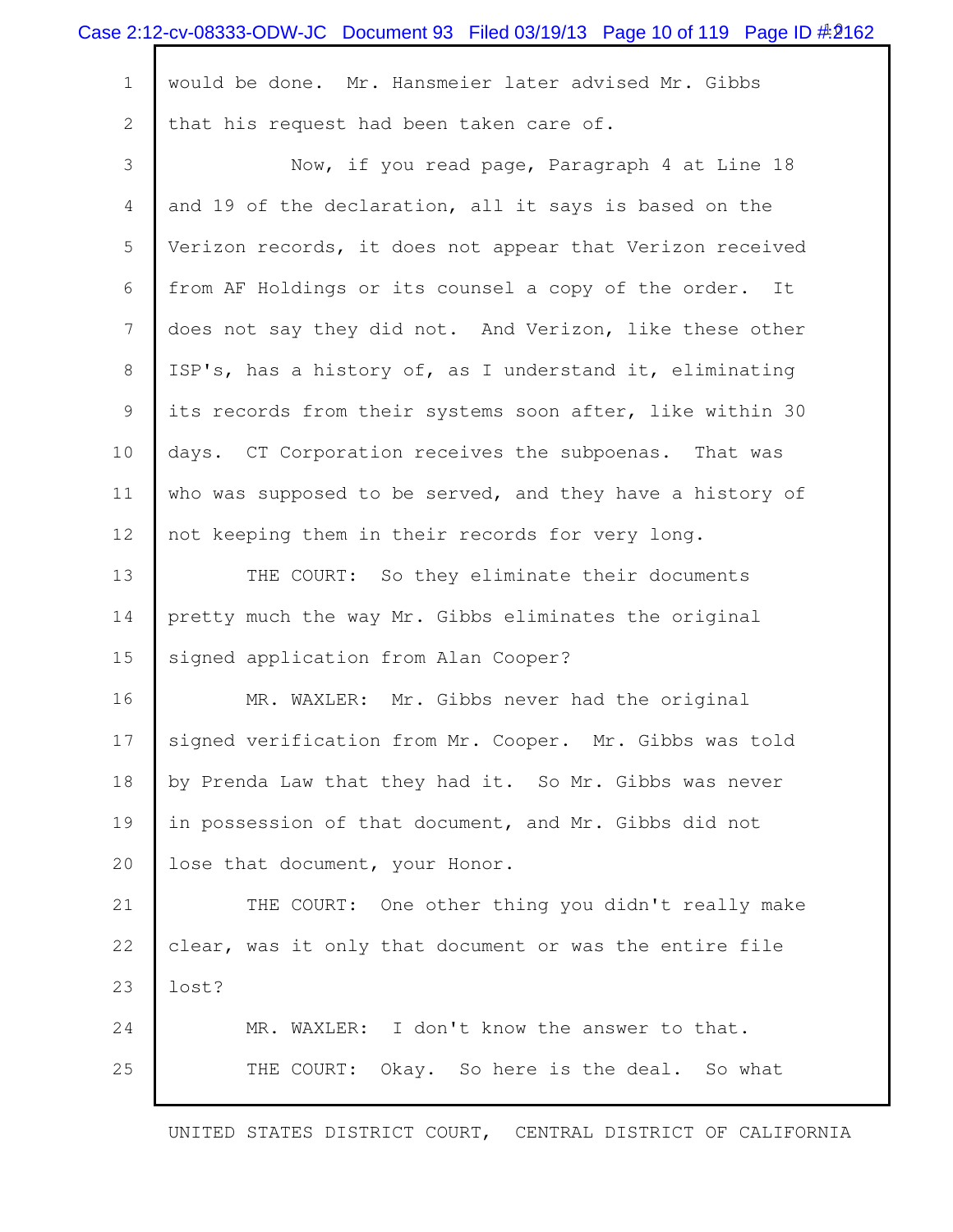|                | Case 2:12-cv-08333-ODW-JC Document 93 Filed 03/19/13 Page 11 of 119 Page ID #2163 |
|----------------|-----------------------------------------------------------------------------------|
| $\mathbf{1}$   | we have got, we have got CT Systems destroying the order                          |
| $\mathbf{2}$   | and the cover letter or transmittal of that order to                              |
| 3              | Verizon; right? But they have got everything else. They                           |
| 4              | have got all the other letters and the subpoena and all                           |
| 5              | that sort of thing. So the only thing they have gotten                            |
| 6              | rid of it just the order quashing the subpoena; right?                            |
| $\overline{7}$ | MR. WAXLER: No, your Honor. CT Corporation is                                     |
| 8              | the agent for service of process.                                                 |
| 9              | THE COURT: I know who they are.                                                   |
| 10             | MR. WAXLER: CT Corporation may have received                                      |
| 11             | that, and I am just saying their history is they don't                            |
| 12             | keep records for very long of having received subpoenas                           |
| 13             | or service of those. The other documents which are                                |
| 14             | attached to this declaration -- I believe since it was                            |
| 15             | given to me about an hour, actually 15 minutes ago out                            |
| 16             | there; I saw part of it online -- are documents that were                         |
| 17             | exchanged between Verizon directly and others. So they                            |
| 18             | weren't going through CT Corporation. So that is the                              |
| 19             | difference, your Honor.                                                           |
| 20             | THE COURT: You are saying, then, that the notice                                  |
| 21             | to Verizon that that subpoena had been quashed by the                             |
| 22             | court went to CT and not to Verizon?                                              |
| 23             | MR. WAXLER: That is their agent for service of                                    |
| 24             | process. That is who they served. That is who                                     |
| 25             | Mr. Gibbs, when he talked to Mr. Hansmeier, said please                           |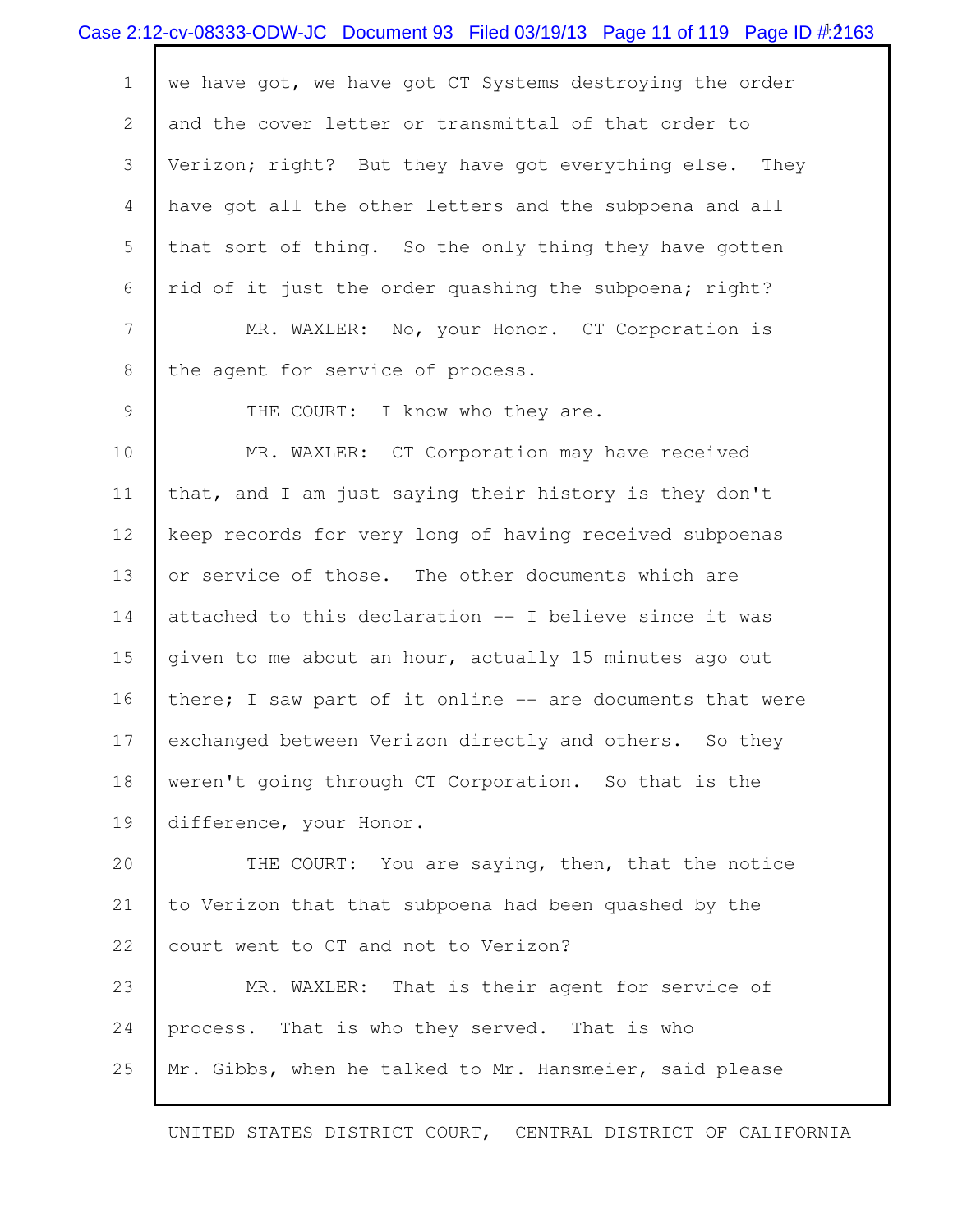|              | Case 2:12-cv-08333-ODW-JC Document 93 Filed 03/19/13 Page 12 of 119 Page ID $\#2164$ |
|--------------|--------------------------------------------------------------------------------------|
| $\mathbf 1$  | serve this order on them, and that is what Mr. Gibbs                                 |
| $\mathbf{2}$ | understands was done.                                                                |
| 3            | THE COURT: Okay. Was the order served in the                                         |
| 4            | same way that the subpoena was served?                                               |
| 5            | MR. WAXLER: That would be our understanding. I                                       |
| 6            | mean, it was served on CT Corporation. That is how the                               |
| 7            | subpoena was served on CT Corporation.                                               |
| 8            | THE COURT: So the subpoena and all the various                                       |
| 9            | letters, et cetera, that emanated from Prenda Law to                                 |
| 10           | Verizon were served on CT Systems; right?                                            |
| 11           | MR. WAXLER: No. As I understand it, your Honor,                                      |
| 12           | the e-mails that may appear here were exchanged between                              |
| 13           | Verizon directly, once they got the subpoena, and members                            |
| 14           | of Prenda Law. The only thing that would have gone                                   |
| 15           | through CT Corporation was the service of the original                               |
| 16           | subpoena and a copy of the order.                                                    |
| 17           | THE COURT: All right. I am only going by the                                         |
| 18           | declaration of Mr. Moriarty. This is under tab, Exhibit                              |
| 19           | The letter, Prenda Law, see that, September 5th? It<br>Α.                            |
| 20           | says via hand delivery.                                                              |
| 21           | MR. WAXLER: I see that.                                                              |
| 22           | THE COURT: All right. Enclosed please find a                                         |
| 23           | subpoena and attachment. So I am assuming that the                                   |
| 24           | subpoena was also hand delivered. It doesn't say to                                  |
| 25           | Is this to CT?<br>whom.                                                              |
|              |                                                                                      |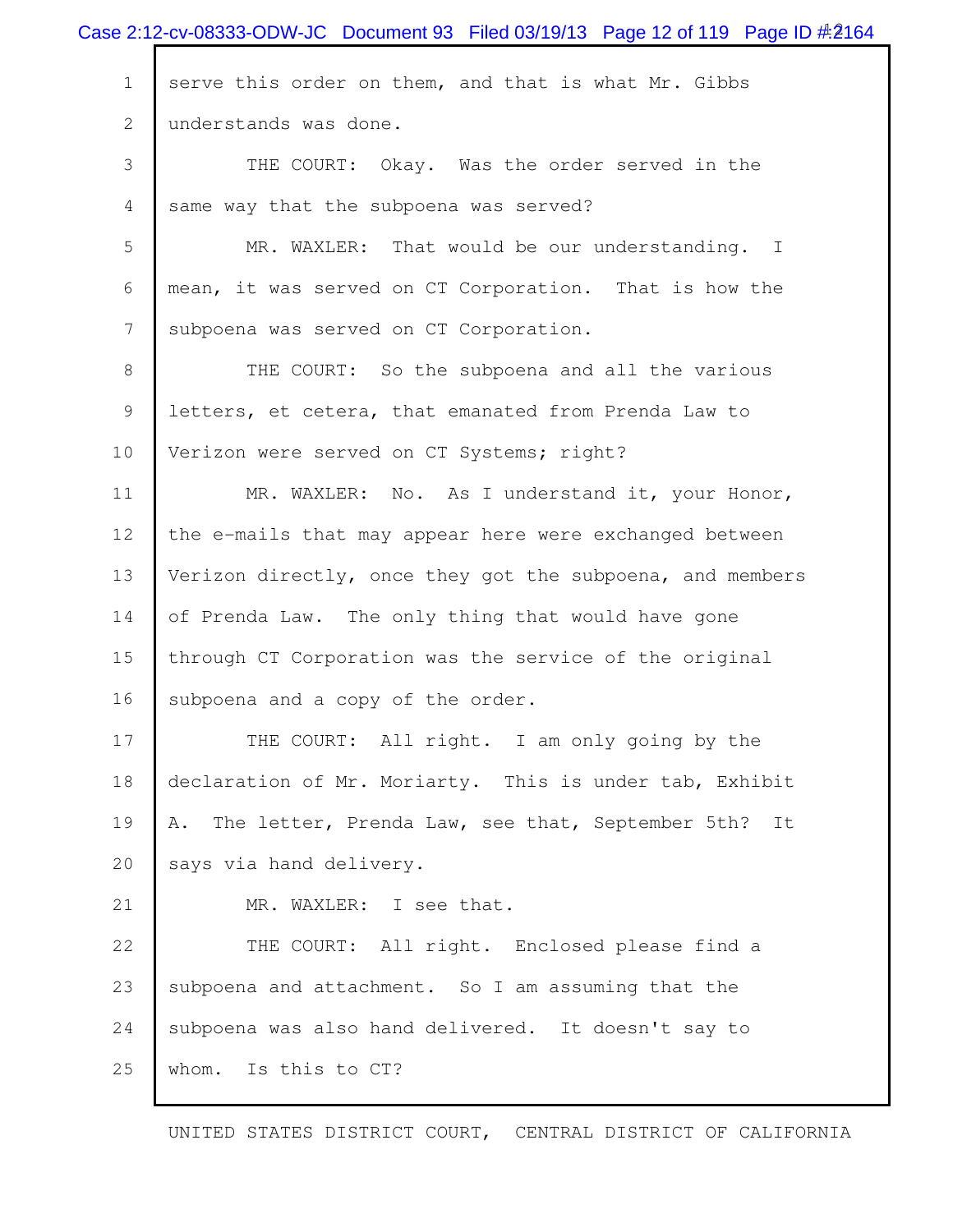|             | Case 2:12-cv-08333-ODW-JC Document 93 Filed 03/19/13 Page 13 of 119 Page ID #2165 |
|-------------|-----------------------------------------------------------------------------------|
| $\mathbf 1$ | MR. WAXLER: That is our understanding, your                                       |
| 2           | Honor.                                                                            |
| 3           | THE COURT: So what we have is a situation or at                                   |
| 4           | least you are quessing, you are quessing that everything                          |
| 5           | seeking information from Verizon arrived intact, but the                          |
| 6           | order withdrawing or quashing that subpoena somehow got                           |
| 7           | misplaced.                                                                        |
| 8           | MR. WAXLER: There is no evidence before this                                      |
| 9           | court that Verizon did not receive that subpoena, that                            |
| 10          | order from this court. I can tell you that Mr. Gibbs'                             |
| 11          | intent was that that order be served so that they did                             |
| 12          | receive it. And it was always his understanding until he                          |
| 13          | saw the declarations in the filings by Mr. Pietz that                             |
| 14          | some of the ISP's did not receive a copy of that order.                           |
| 15          | It is also my understanding that I<br>THE COURT:                                  |
| 16          | quess a paralegal in the employ of one of these law firms                         |
| 17          | began following up with these Internet service providers                          |
| 18          | inquiring as to why certain information had not been                              |
| 19          | provided pursuant to those subpoenas.                                             |
| 20          | MR. WAXLER: And Mr. Gibbs read that for the first                                 |
| 21          | time when the declarations were submitted in connection                           |
| 22          | with this OSC and was very surprised by it because he                             |
| 23          | understood, as he does today, that the order by this                              |
| 24          | court was served on CT Corporation and then would have                            |
| 25          | been transmitted to Verizon.                                                      |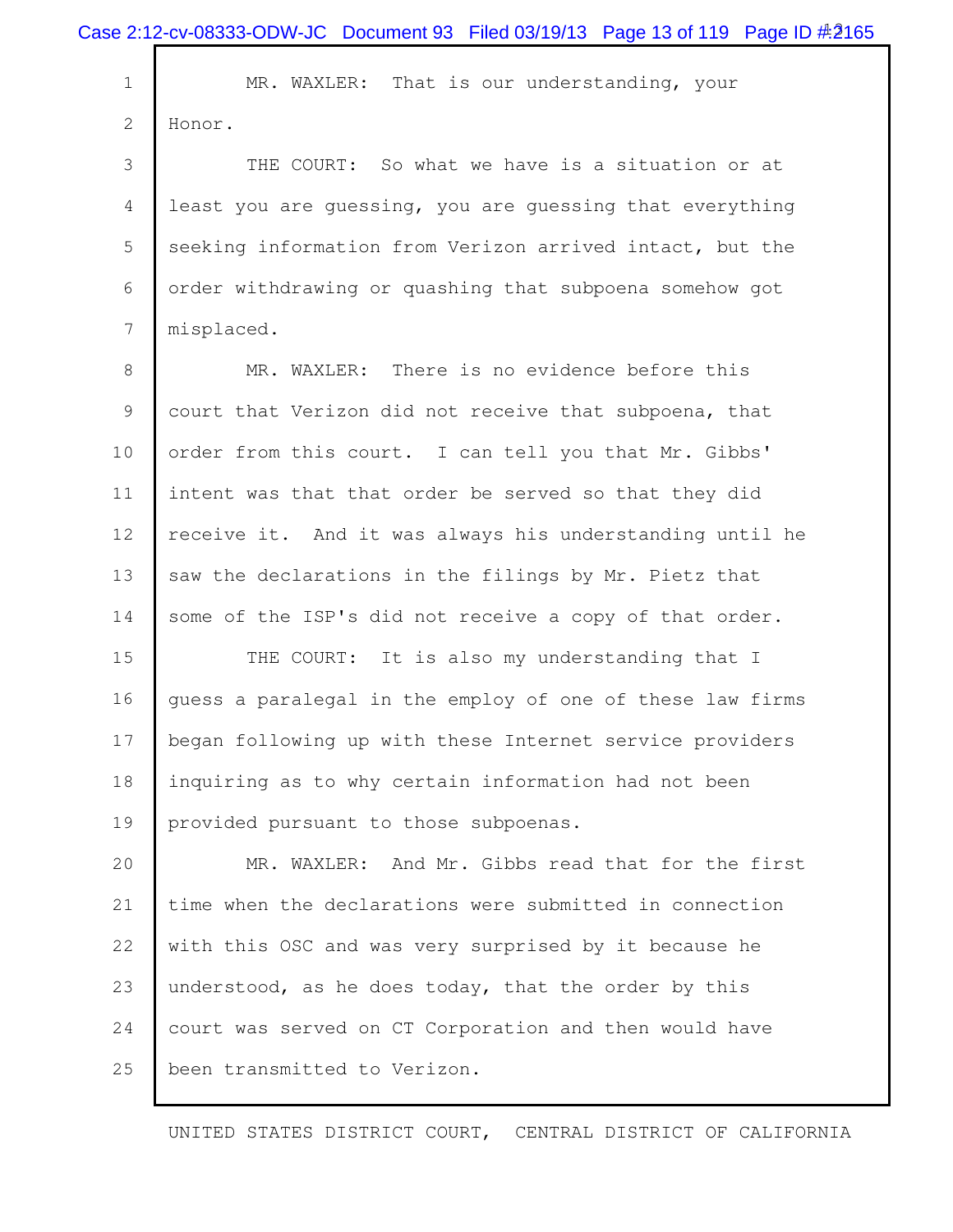|              | Case 2:12-cv-08333-ODW-JC Document 93 Filed 03/19/13 Page 14 of 119 Page ID #2166 |
|--------------|-----------------------------------------------------------------------------------|
| $\mathbf 1$  | THE COURT: Okay. All right. There is a number                                     |
| $\mathbf{2}$ | of things, Mr. Waxler, which you state in your papers                             |
| 3            | that I wanted to ask you about. In more than one place,                           |
| 4            | you indicate that Ingenuity 13 LLC and AF Holdings, et                            |
| 5            | cetera, have assets which consist of without limitation                           |
| 6            | their intellectual property rights in some of these                               |
| 7            | films. What other assets?                                                         |
| 8            | MR. WAXLER: AF Holdings and Ingenuity -- AF                                       |
| 9            | Holdings, at least, received the assignment. So they                              |
| 10           | have those property rights, and the companies would have                          |
| 11           | obviously the right to, or rather the settlement funds                            |
| 12           | that were paid on some of these matters would have been                           |
| 13           | property of those companies.                                                      |
| 14           | But as I understand it from Mr. Hansmeier's                                       |
| 15           | deposition which I, too, read over the weekend, that the                          |
| 16           | trust accounts of some of the lawyers were holding those                          |
| 17           | settlement funds. Whether those settlement funds ever                             |
| 18           | made it to AF Holdings or Ingenuity 13, all I can do,                             |
| 19           | your Honor, is rely on what Mr. Hansmeier says because we                         |
| 20           | have no independent knowledge of it and nor does                                  |
| 21           | Mr. Gibbs. Mr. Gibbs did not receive those funds.<br>Those                        |
| 22           | funds were sent to Prenda Law.                                                    |
| 23           | THE COURT: So you are telling me what you know is                                 |
| 24           | what you gleaned from this this weekend pretty much as                            |
| 25           | the court did; right?                                                             |
|              | UNITED STATES DISTRICT COURT, CENTRAL DISTRICT OF CALIFORNIA                      |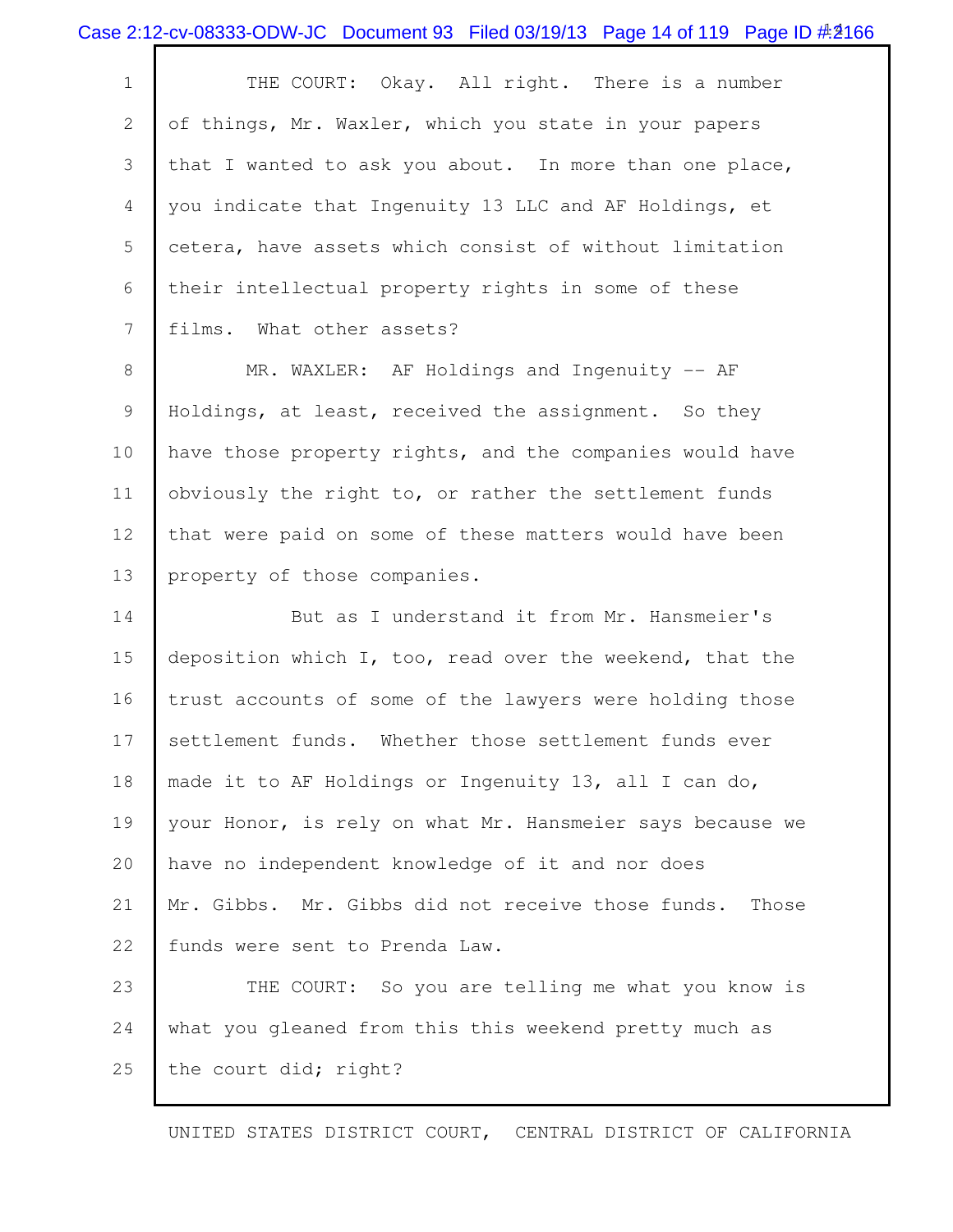|             | Case 2:12-cv-08333-ODW-JC Document 93 Filed 03/19/13 Page 15 of 119 Page ID #2167 |
|-------------|-----------------------------------------------------------------------------------|
| $\mathbf 1$ | MR. WAXLER: Well, I mean, Mr. Gibbs may have more                                 |
| 2           | knowledge than specifically what Mr. Hansmeier said.                              |
| 3           | THE COURT: Oh. Mr. Hansmeier has no knowledge of                                  |
| 4           | anything. So I just want to know if you got what the                              |
| 5           | court got which is the only entities which apparently                             |
| 6           | make any claim whatsoever to these settlement funds are                           |
| 7           | the law firms. There appears to be no effort whatsoever                           |
| 8           | of transmitting any of these funds to the so-called                               |
| 9           | clients, Ingenuity 13 and AF Holdings, who don't file                             |
| 10          | income taxes anywhere because as Mr. Hansmeier says they                          |
| 11          | have no income.                                                                   |
| 12          | Is that what you got? That is what I got.                                         |
| 13          | MR. WAXLER: I thought that Mr. Hansmeier said                                     |
| 14          | they didn't file income taxes because they were not                               |
| 15          | required in where they were domiciled, but you may be                             |
| 16          | right and I may be wrong.                                                         |
| 17          | THE COURT: No. He quite clearly said they have                                    |
| 18          | not filed income taxes anywhere.                                                  |
| 19          | MR. WAXLER: I understand that. I just thought it                                  |
| 20          | was a different reason for not filing them.                                       |
| 21          | THE COURT: Well, probably because they don't do                                   |
| 22          | anything, do they?                                                                |
| 23          | MR. WAXLER: Well, they in hearing from Mr -- in                                   |
| 24          | reading from what Mr. Hansmeier says, they obviously own                          |
| 25          | valid copyrights, and those entities retain law firms                             |
|             |                                                                                   |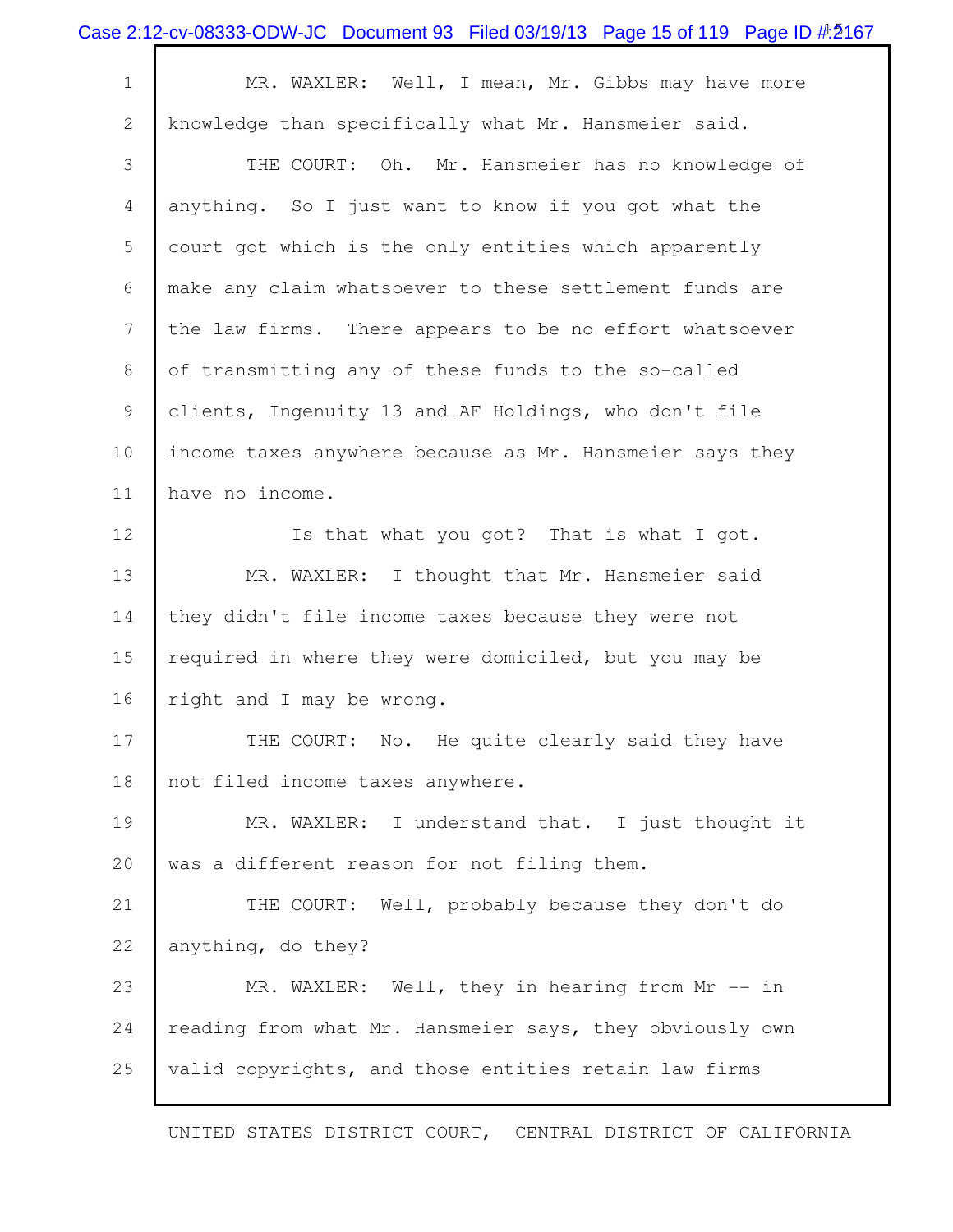|                 | Case 2:12-cv-08333-ODW-JC Document 93 Filed 03/19/13 Page 16 of 119 Page ID $\#2168$ |
|-----------------|--------------------------------------------------------------------------------------|
| $\mathbf 1$     | like Prenda Law, apparently, to file actions such as the                             |
| $\mathbf{2}$    | ones that are at issue today.                                                        |
| 3               | THE COURT: They retain firms? Seriously?                                             |
| 4               | You can hardly keep a straight face, can you?                                        |
| 5               | MR. WAXLER: No, your Honor.                                                          |
| 6               | THE COURT: These entities were basically created                                     |
| $7\phantom{.0}$ | by these lawyers; right? They have no business. They                                 |
| 8               | have no employees. They have no function really. They                                |
| 9               | are not even really a shell, are they?                                               |
| 10              | MR. WAXLER: I don't know, your Honor.                                                |
| 11              | THE COURT: The law firms are basically                                               |
| 12              | prosecuting these actions on their own behalf, aren't                                |
| 13              | they?                                                                                |
| 14              | MR. WAXLER: Mr. Gibbs never had any client                                           |
| 15              | contact with those clients. Mr. Gibbs received                                       |
| 16              | information from Mr. Hansmeier and Mr. Steele, and those                             |
| 17              | individuals advised Mr. Gibbs that they had talked to the                            |
| 18              | clients.                                                                             |
| 19              | THE COURT: Hansmeier and Steele, are those the                                       |
| 20              | individuals to whom you refer in your papers to as the                               |
| 21              | senior partners in the law firm.                                                     |
| 22              | MR. WAXLER: Yes, they are.                                                           |
| 23              | THE COURT: I have another question. Does                                             |
| 24              | Mr. Gibbs have an indemnity or hold harmless agreement                               |
| 25              | from these senior partners? Or is he out there on his                                |
|                 |                                                                                      |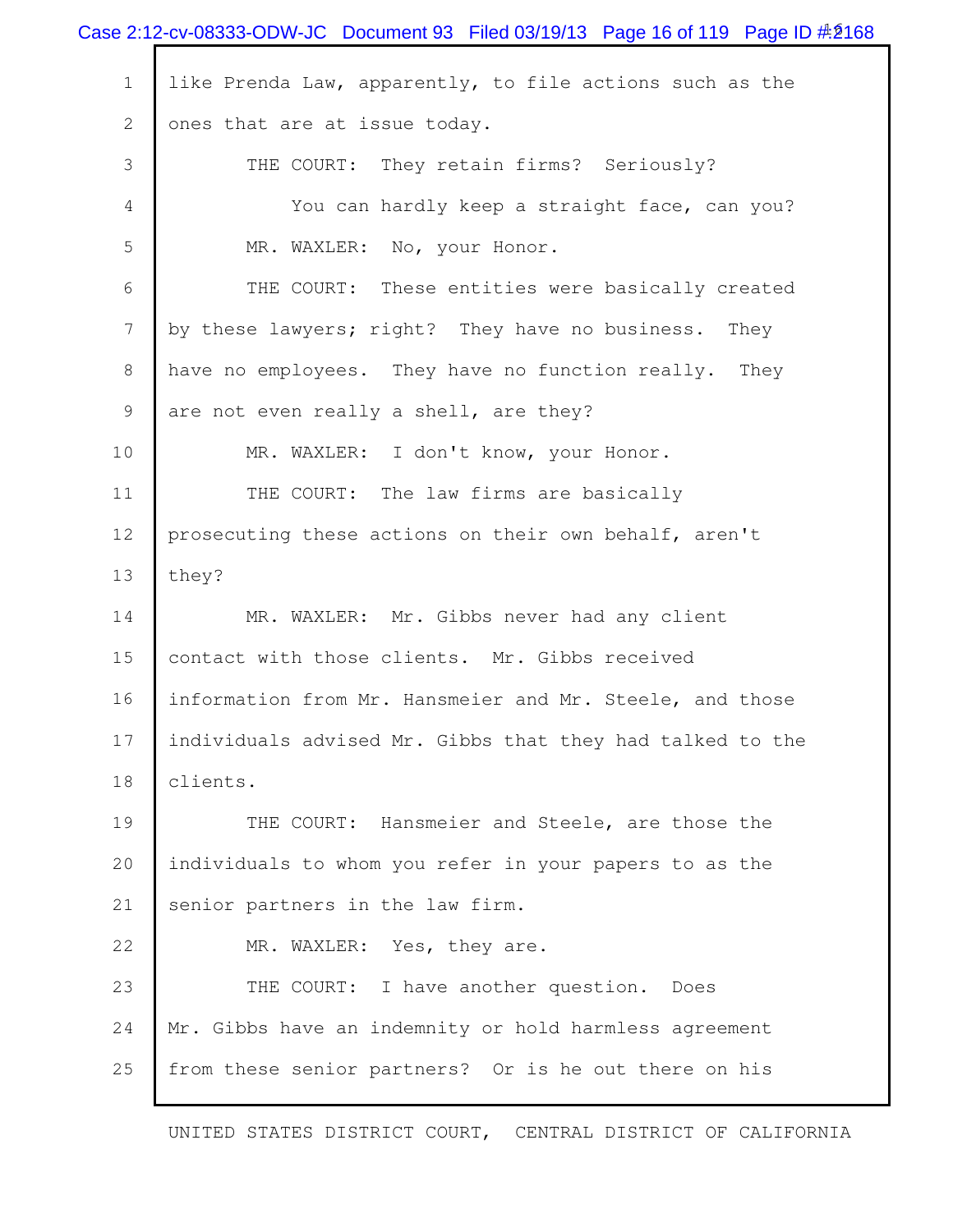| Case 2:12-cv-08333-ODW-JC Document 93 Filed 03/19/13 Page 17 of 119 Page ID #2169 |
|-----------------------------------------------------------------------------------|
| own?                                                                              |
| MR. WAXLER: He has no hold harmless agreement                                     |
| from these partners that I am aware of.                                           |
| THE COURT: Okay. All right.                                                       |
| MR. WAXLER: He was an of counsel, $W$ -- 1099,                                    |
| independent contractor for Prenda Law.                                            |
| THE COURT: All right. Now, the court is coming                                    |
| to the conclusion, and this is why it has been wonderful                          |
| to have someone here to disabuse me of the notion that                            |
| all of these lawsuits are being prosecuted on behalf of                           |
| the lawyers, that all of the settlement funds inure                               |
| solely to the benefit of the lawyers because not dime                             |
| one has been transmitted to AF Holdings or to Ingenuity                           |
| 13.                                                                               |
| Now, if there is information to rebut that, I                                     |
| would love to hear it. But, otherwise, that is what I am                          |
| stuck with. So now I am wondering why is it that no                               |
| disclosure has been made in this court and probably in                            |
| none of the federal courts that the lawyers have a                                |
| pecuniary interest in the outcome of these cases?                                 |
| MR. WAXLER: I don't believe that that is what                                     |
| Mr. Gibbs understands the case to be. The fact that the                           |
| settlement funds were not transmitted as of yet to those                          |
| entities doesn't mean those settlement funds aren't being                         |
| held in trust for those entities. Mr. Gibbs has no                                |
|                                                                                   |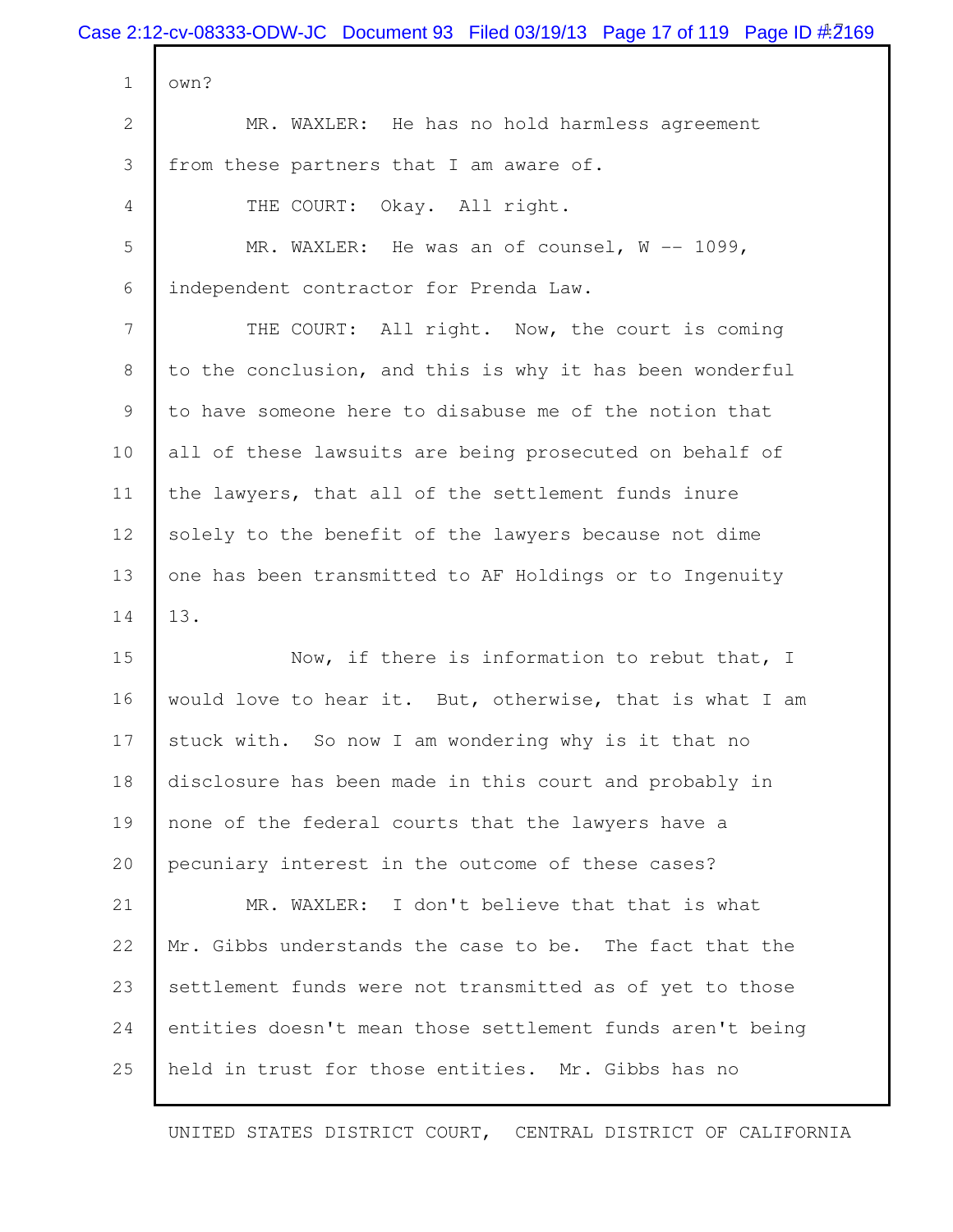|                | Case 2:12-cv-08333-ODW-JC Document 93 Filed 03/19/13 Page 18 of 119 Page ID $\#2$ 170 |
|----------------|---------------------------------------------------------------------------------------|
| $\mathbf 1$    | information whatsoever, your Honor, to understand                                     |
| 2              | anything different than what I just described.                                        |
| 3              | MR. BRODSKY: Your Honor, may I interject one                                          |
| 4              | point?                                                                                |
| 5              | THE COURT: Sure. Your name again?                                                     |
| 6              | MR. BRODSKY: Barry Brodsky.                                                           |
| $\overline{7}$ | THE COURT: All right. Go ahead, sir.                                                  |
| 8              | MR. BRODSKY: My understanding and it is only from                                     |
| 9              | reading the same deposition transcript was that those                                 |
| 10             | funds remained in the trust accounts of the various law                               |
| 11             | firms that were representing the companies to defray                                  |
| 12             | future expenses.                                                                      |
| 13             | THE COURT: And what were those expenses other                                         |
| 14             | than filing fees?                                                                     |
| 15             | MR. BRODSKY: I would assume they would be filing                                      |
| 16             | fees, investigative fees, you know, basically that.                                   |
| 17             | THE COURT: To -- okay.                                                                |
| 18             | MR. BRODSKY: But that is just my reading of the                                       |
| 19             | deposition.                                                                           |
| 20             | THE COURT: Okay. And after that is done, then                                         |
| 21             | what?                                                                                 |
| 22             | MR. BRODSKY: Apparently -- well, we don't know                                        |
| 23             | where that trail ends, whether that trail has ended. But                              |
| 24             | we do know this. We know that none of those funds                                     |
| 25             | reached Mr. Gibbs.                                                                    |
|                |                                                                                       |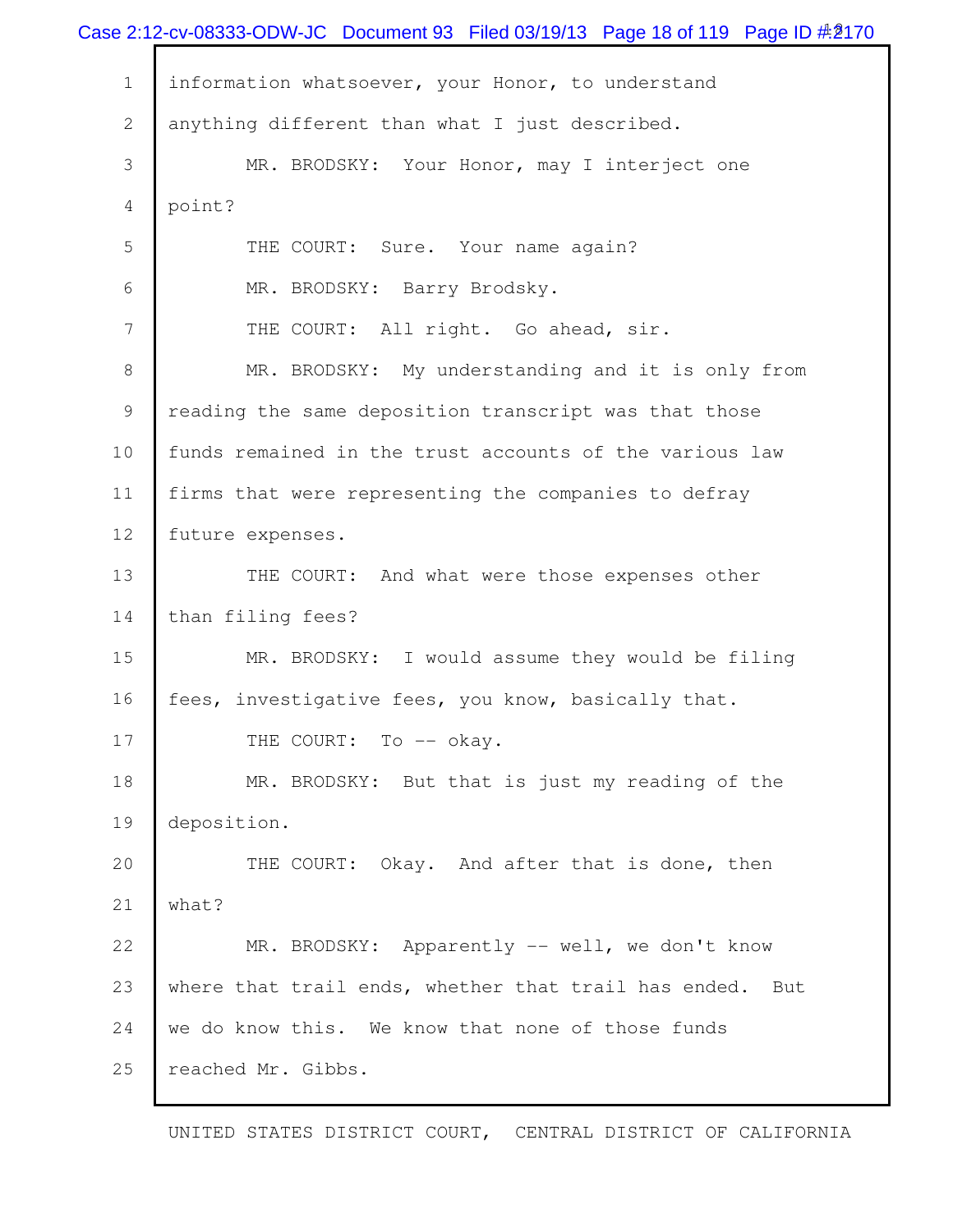Case 2:12-cv-08333-ODW-JC Document 93 Filed 03/19/13 Page 19 of 119 Page ID #2171 1 THE COURT: And we also know none of those funds reached Ingenuity 13 and AF Holdings. MR. BRODSKY: Apparently, from Mr. Hansmeier's 4 testimony, that is correct. THE COURT: Who was the corporate designee, the 30(b)(6) designee for AF Holdings; right? 7 MR. BRODSKY: Yes. 8 THE COURT: And none of those funds ever reached AF Holdings. 10 MR. BRODSKY: According to him, that's correct. THE COURT: All these lawsuits settled on behalf of AF Holdings; right? But they reside in the law firm's trust account. MR. BRODSKY: Some obviously were settled, yes. 15 THE COURT: You know what was really interesting, 16 a lawsuit handled by law firm A, the settlement funds then are transmitted to law firm B's trust account, law firm B being controlled by Mr. Steele. I don't know. I 19 just find these things curious. All right. Any other light to be shed on some of the court's concerns with respect to this foolishness here because -- by the way, is there a Mr. Cooper here? MR. PIETZ: Your Honor, Mr. Cooper is in attendance today, and I believe prepared to confirm that 25 these documents are founded on forgeries.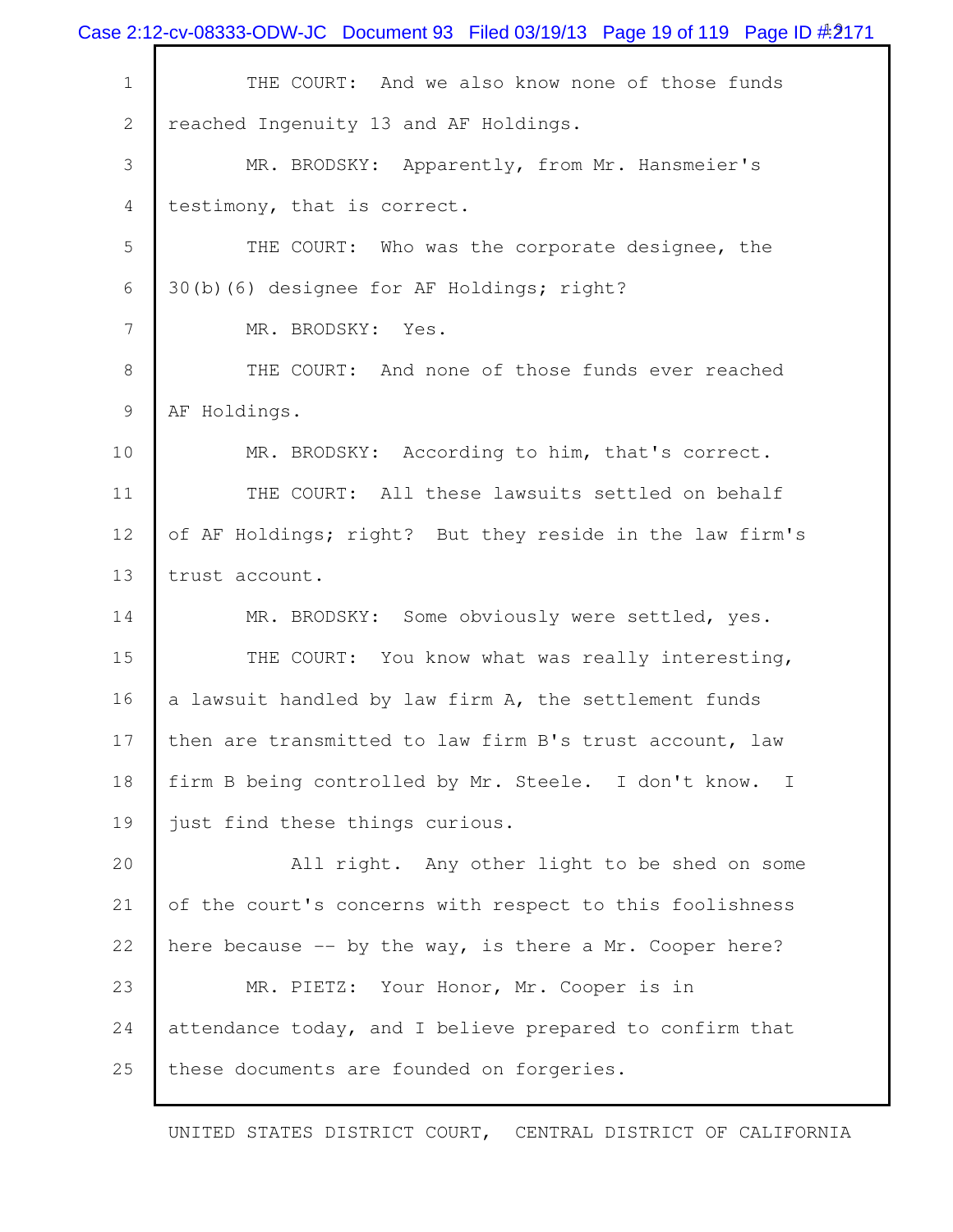Case 2:12-cv-08333-ODW-JC Document 93 Filed 03/19/13 Page 20 of 119 Page ID #2172 1 THE COURT: Is there an Alan Cooper in the 2 | courtroom? Don't be shy. Come forward, sir. 3 (The witness was sworn.) 4 THE CLERK: Thank you. Have a seat. 5 THE COURT: By the way, while we are on the 6 subject, is there a Mark Lutz in the courtroom as well? 7 Is either Hansmeier in the courtroom? 8 MS. ROSING: Your Honor, I am the attorney 9 specially appearing for them and if I could finish my 10 request? 11 THE COURT: I just want to know if they are here. 12 MS. ROSING: They are not physically here, your 13 Honor? 14 THE COURT: Thank you. Good. 15 MR. PIETZ: Your Honor, my understanding was that 16 Ms. Rosing was representing one of the Hansmeiers. Is 17 that different, or are you also representing Peter 18 Hansmeier? 19 MS. ROSING: I did not have an opportunity to say, 20 but I do not represent Peter Hansmeier. 21 THE COURT: I didn't think you would be. The 22 technician? I didn't think you would be. 23 MR. WAXLER: Your Honor, while those individuals 24 are not present, my understanding is they are available 25 by phone.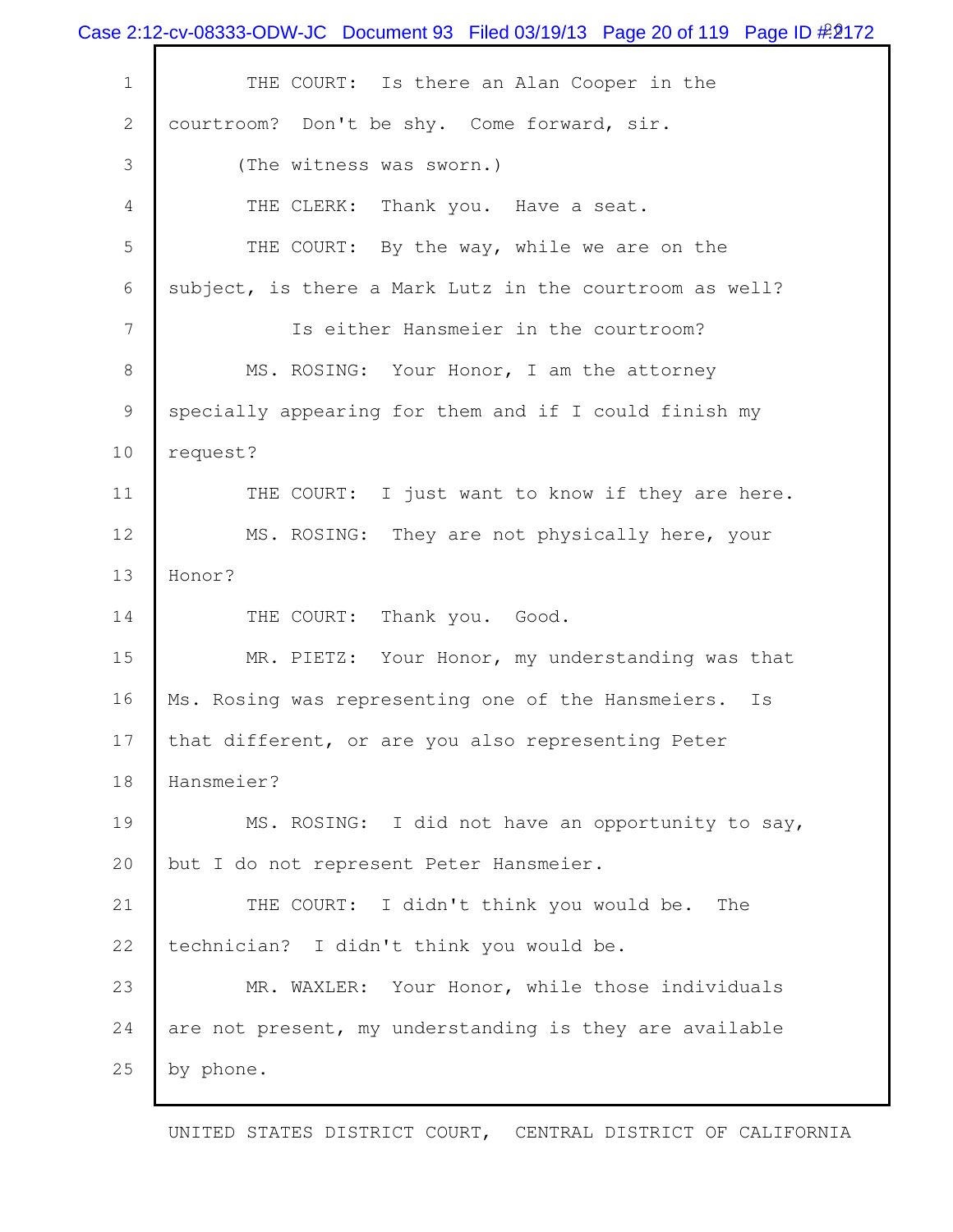|             | Case 2:12-cv-08333-ODW-JC Document 93 Filed 03/19/13 Page 21 of 119 Page ID #2173 |
|-------------|-----------------------------------------------------------------------------------|
| $\mathbf 1$ | THE COURT: Is that right. Okay. I may take them                                   |
| 2           | up on that. Maybe. Anyway.                                                        |
| 3           |                                                                                   |
| 4           | DIRECT EXAMINATION                                                                |
| 5           | BY THE COURT:                                                                     |
| 6           | Mr. Cooper, your name is Alan Cooper?<br>Q                                        |
| 7           | Yes, sir.<br>A                                                                    |
| 8           | And where do you reside, sir?<br>Q                                                |
| 9           | Isle, Minnesota.<br>A                                                             |
| 10          | Isle, Minnesota. Do you have any connection -- let<br>Q                           |
| 11          | me just ask you specifically, do you have any connection                          |
| 12          | with Mr. Gibbs?                                                                   |
| 13          | No, sir.<br>Α                                                                     |
| 14          | Ever met Mr. Gibbs before?<br>Q                                                   |
| 15          | No.<br>A                                                                          |
| 16          | What about Paul Hansmeier, any connection with him?<br>Q                          |
| 17          | $\mathrm{No}$ .<br>A                                                              |
| 18          | Ever meet him before?<br>Q                                                        |
| 19          | Α<br>No.                                                                          |
| 20          | What about John Steele?<br>Q                                                      |
| 21          | Α<br>Yes.                                                                         |
| 22          | What was your connection with Mr. Steele?<br>Q                                    |
| 23          | I was a caretaker for a piece of property that he<br>A                            |
| 24          | had in Northern Minnesota.                                                        |
| 25          | And when was this?<br>Q                                                           |
|             |                                                                                   |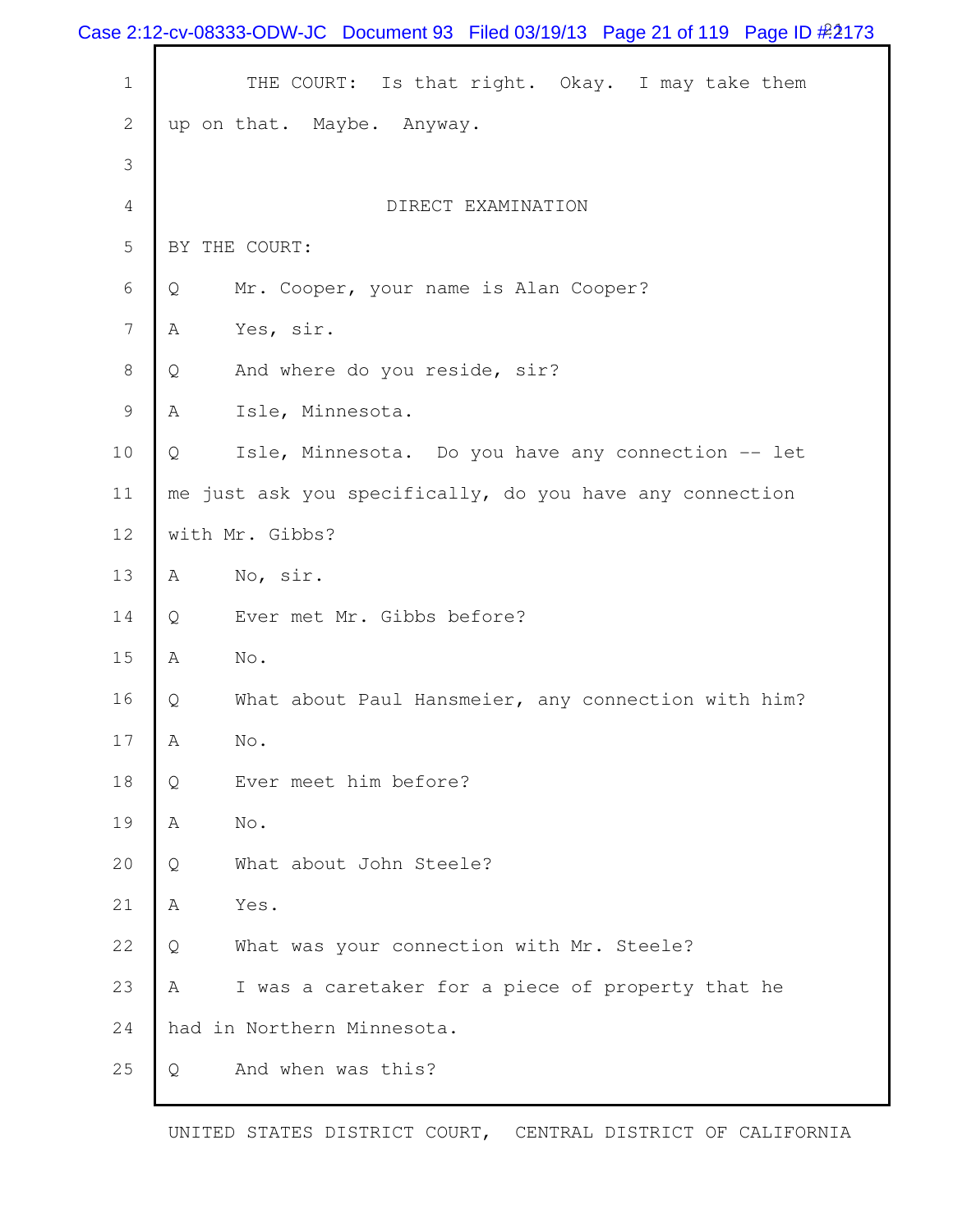| Case 2:12-cv-08333-ODW-JC Document 93 Filed 03/19/13 Page 22 of 119 Page ID $\#2174$ |                                                           |
|--------------------------------------------------------------------------------------|-----------------------------------------------------------|
| $\mathbf 1$                                                                          | I think from 2006 till last August.<br>Α                  |
| 2                                                                                    | You worked for him from 2006 until August of 2012?<br>Q   |
| 3                                                                                    | No, I did not work for him. I was a caretaker for<br>A    |
| 4                                                                                    | his piece of property. He had two houses. I lived in      |
| 5                                                                                    | one and then took care of everything else there.          |
| 6                                                                                    | Okay. And he paid you?<br>Q                               |
| 7                                                                                    | No.<br>Α                                                  |
| 8                                                                                    | Who paid you?<br>Q                                        |
| 9                                                                                    | There was no pay. It was I lived in the one house,<br>Α   |
| 10                                                                                   | and I took care of everything on the property for free.   |
| 11                                                                                   | Or in exchange for a place to live?<br>Q                  |
| 12                                                                                   | Yes.<br>Α                                                 |
| 13                                                                                   | All right. So you didn't have to pay for your<br>Q        |
| 14                                                                                   | housing; correct?                                         |
| 15                                                                                   | Correct.<br>Α                                             |
| 16                                                                                   | So in exchange for housing on the property, you<br>Q      |
| 17                                                                                   | took care of his property?                                |
| 18                                                                                   | Yes.<br>Α                                                 |
| 19                                                                                   | And this was a deal you negotiated with Mr. Steele?<br>Q  |
| 20                                                                                   | Yes.<br>Α                                                 |
| 21                                                                                   | All right.<br>Q                                           |
| 22                                                                                   | It is in a lease agreement that we have.<br>Α             |
| 23                                                                                   | All right. I guess you have been advised. Matter<br>Q     |
| 24                                                                                   | of fact, I have seen a letter written by an attorney who  |
| 25                                                                                   | apparently is acting on your behalf where you have become |
|                                                                                      |                                                           |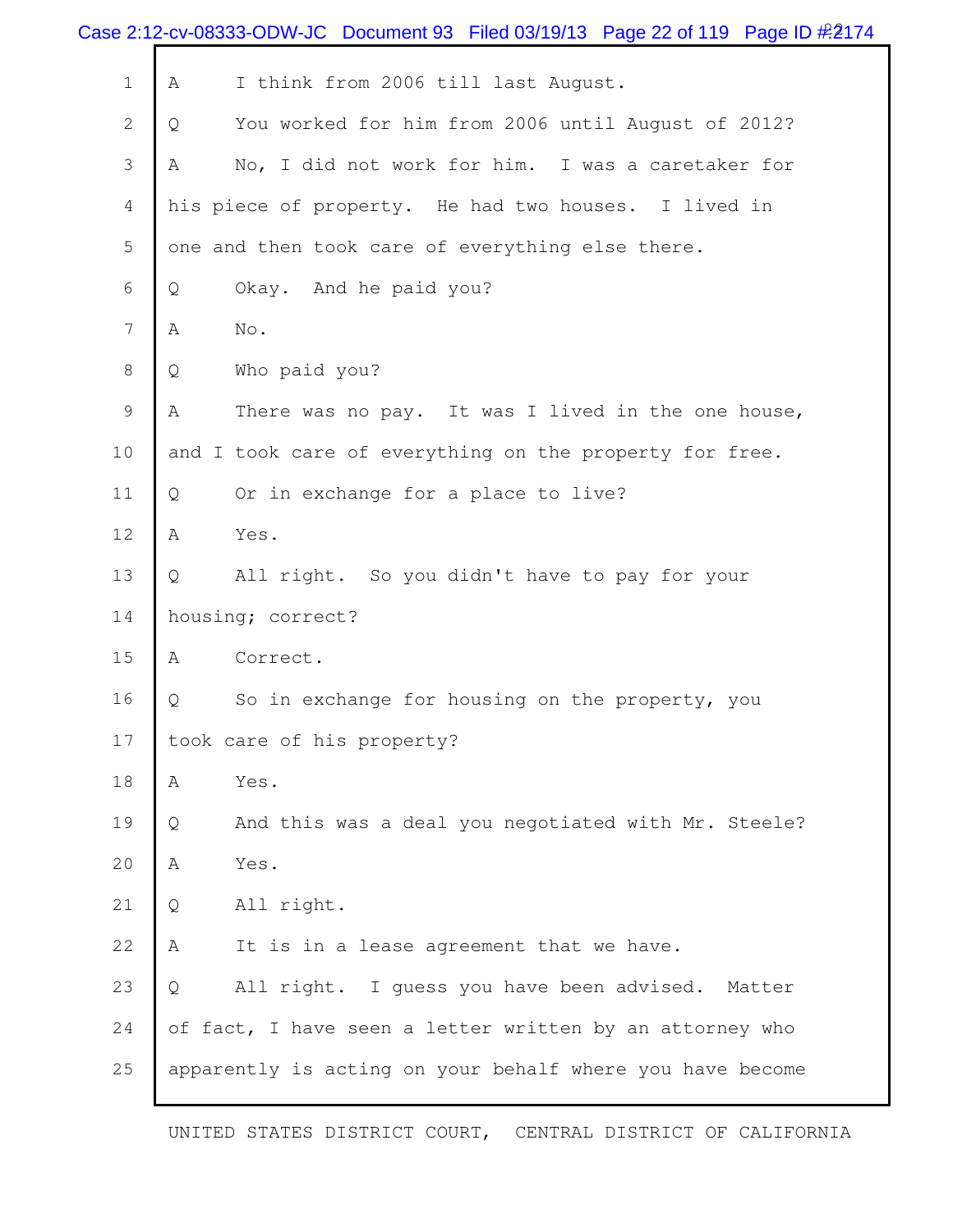|                | Case 2:12-cv-08333-ODW-JC Document 93 Filed 03/19/13 Page 23 of 119 Page ID $\#2175$ |
|----------------|--------------------------------------------------------------------------------------|
| $\mathbf 1$    | concerned that your name is being used as a corporate                                |
| $\mathbf{2}$   | representative of some West Indian entities that you know                            |
| 3              | nothing about; is that true?                                                         |
| 4              | That's correct.<br>Α<br>Yes.                                                         |
| 5              | I want you to explain. I want you to elaborate.<br>Q                                 |
| 6              | What is it that you have heard?                                                      |
| $\overline{7}$ | That my name is being signed and forged and used<br>A                                |
| 8              | for whatever these offices or myself personally scams                                |
| 9              | that they have going on.                                                             |
| 10             | Did you ever have a discussion with Mr. Steele<br>Q                                  |
| 11             | about these concerns of yours?                                                       |
| 12             | He had, on one of his trips up to the cabin, all he<br>A                             |
| 13             | had said was if anybody contacts you about any of my law                             |
| 14             | firm or anything that has to do with me, don't answer and                            |
| 15             | call me.                                                                             |
| 16             | Had he ever given you any advance notice that he<br>Q                                |
| 17             | was contemplating embarking on -- let me back up. Do you                             |
| 18             | know what his legal specialty was, say, back in 2006?                                |
| 19             | What kind of law was he practicing?                                                  |
| 20             | When I had first met him, he was still in law<br>A                                   |
| 21             | school.                                                                              |
| 22             | In law school. All right. And, then, what area of<br>Q                               |
| 23             | practice did he go into if you know?                                                 |
| 24             | He had originally said divorce, family law.<br>Α                                     |
| 25             | Family law. All right. Did he ever indicate to<br>Q                                  |
|                |                                                                                      |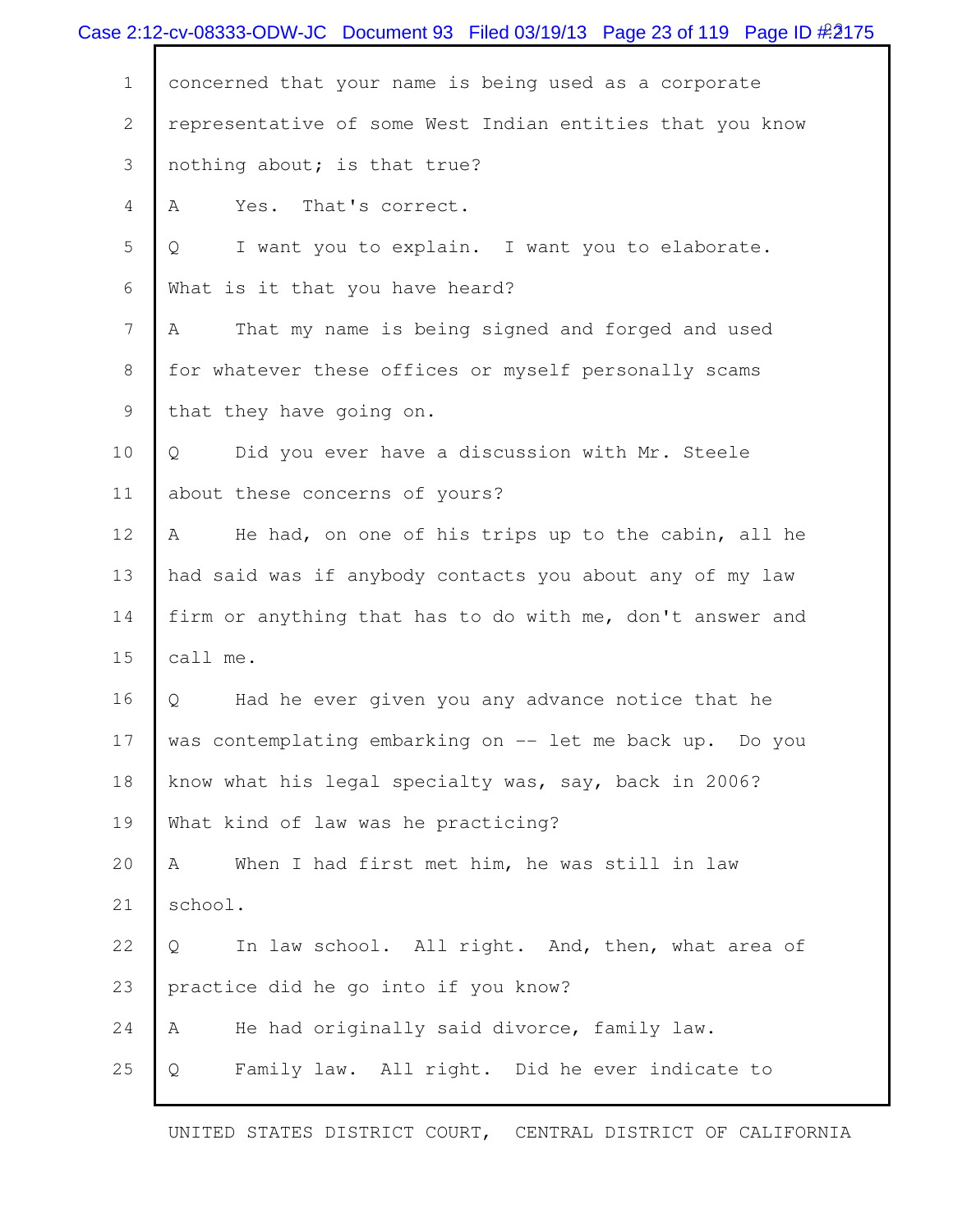|                | Case 2:12-cv-08333-ODW-JC Document 93 Filed 03/19/13 Page 24 of 119 Page ID #2176 |
|----------------|-----------------------------------------------------------------------------------|
| $\mathbf 1$    | you that he was contemplating embarking on a different                            |
| $\overline{2}$ | specialty in the law?                                                             |
| 3              | Yes.<br>A                                                                         |
| 4              | And best as you can recall, what was this new<br>Q                                |
| 5              | specialty?                                                                        |
| 6              | Internet porn buyers. I don't know exactly how to<br>A                            |
| 7              | word it for you.                                                                  |
| 8              | Internet porn piracy sounds pretty good. All<br>Oh.<br>Q                          |
| 9              | right.                                                                            |
| 10             | Do you recall anything he said about that?                                        |
| 11             | As far as?<br>A                                                                   |
| 12             | Anything about this new venture, this new method of<br>Q                          |
| 13             | practicing law.                                                                   |
| 14             | I tried not to talk to him very much, but what he<br>Α                            |
| 15             | had -- what he had said on one of his trips was his goal                          |
| 16             | was \$10,000 a day, to have a mailing of these letters.                           |
| 17             | What letters?<br>Q                                                                |
| 18             | To people that illegally downloaded on the<br>Α                                   |
| 19             | Internet.                                                                         |
| 20             | Did he explain what these letters would say and who<br>Q                          |
| 21             | these letters would be sent to?                                                   |
| 22             | I am not very Internet savvy myself, so it would be<br>A                          |
| 23             | whoever downloaded something that they weren't paying for                         |
| 24             | or illegal. I don't know exactly how this works.<br>That                          |
| 25             | he would just send out a letter stating that if they                              |
|                |                                                                                   |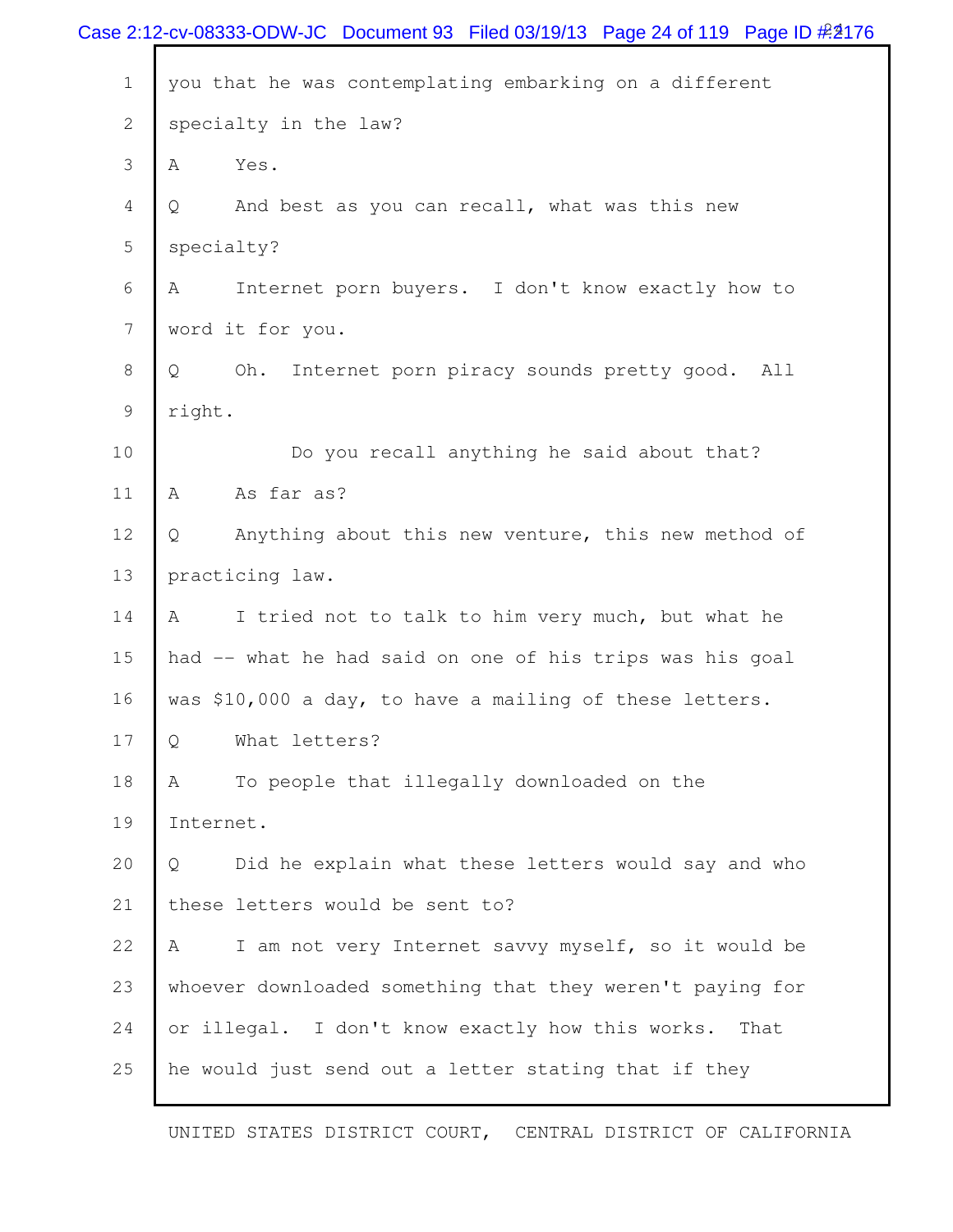|                | Case 2:12-cv-08333-ODW-JC Document 93 Filed 03/19/13 Page 25 of 119 Page ID $\frac{\cancel{0.25}}{\cancel{0.25}}$ |
|----------------|-------------------------------------------------------------------------------------------------------------------|
| $\mathbf 1$    | didn't send a check for a certain amount, that he would                                                           |
| $\mathbf{2}$   | make it public to these people's family and friends what                                                          |
| 3              | they were looking at.                                                                                             |
| 4              | I see. Okay. Is that all you can remember him<br>Q                                                                |
| 5              | saying about this new venture?                                                                                    |
| 6              | At this time. Yes.<br>Α                                                                                           |
| $7\phantom{.}$ | All right. Now, let's put this in context. He<br>Q                                                                |
| 8              | basically told you that if you started getting any                                                                |
| 9              | inquiry, that you were to, what, call him or direct the                                                           |
| 10             | callers to him?                                                                                                   |
| 11             | To contact personally, personally contact him.<br>Α                                                               |
| 12             | Okay. Now, back up. If you received any calls or<br>Q                                                             |
| 13             | inquiries regarding what?                                                                                         |
| 14             | He said anything that seemed out of place.<br>Α                                                                   |
| 15             | And you took that to mean what?<br>Q                                                                              |
| 16             | I took that to mean the very next day I went and<br>Α                                                             |
| 17             | talked to my father-in-law which is a retired sheriff and                                                         |
| 18             | talked to him, and he said until anybody contacts you, he                                                         |
| 19             | goes we have nothing to go to the court system with.                                                              |
| 20             | And did that change?<br>Q                                                                                         |
| 21             | A<br>I never heard anything from anybody.                                                                         |
| 22             | All right. So no one ever contacted you?<br>Q                                                                     |
| 23             | No.<br>Α                                                                                                          |
| 24             | $\mathsf{Q}$<br>And so what is it that made you go off and hire                                                   |
| 25             | Mr. Paul Godfread?                                                                                                |
|                |                                                                                                                   |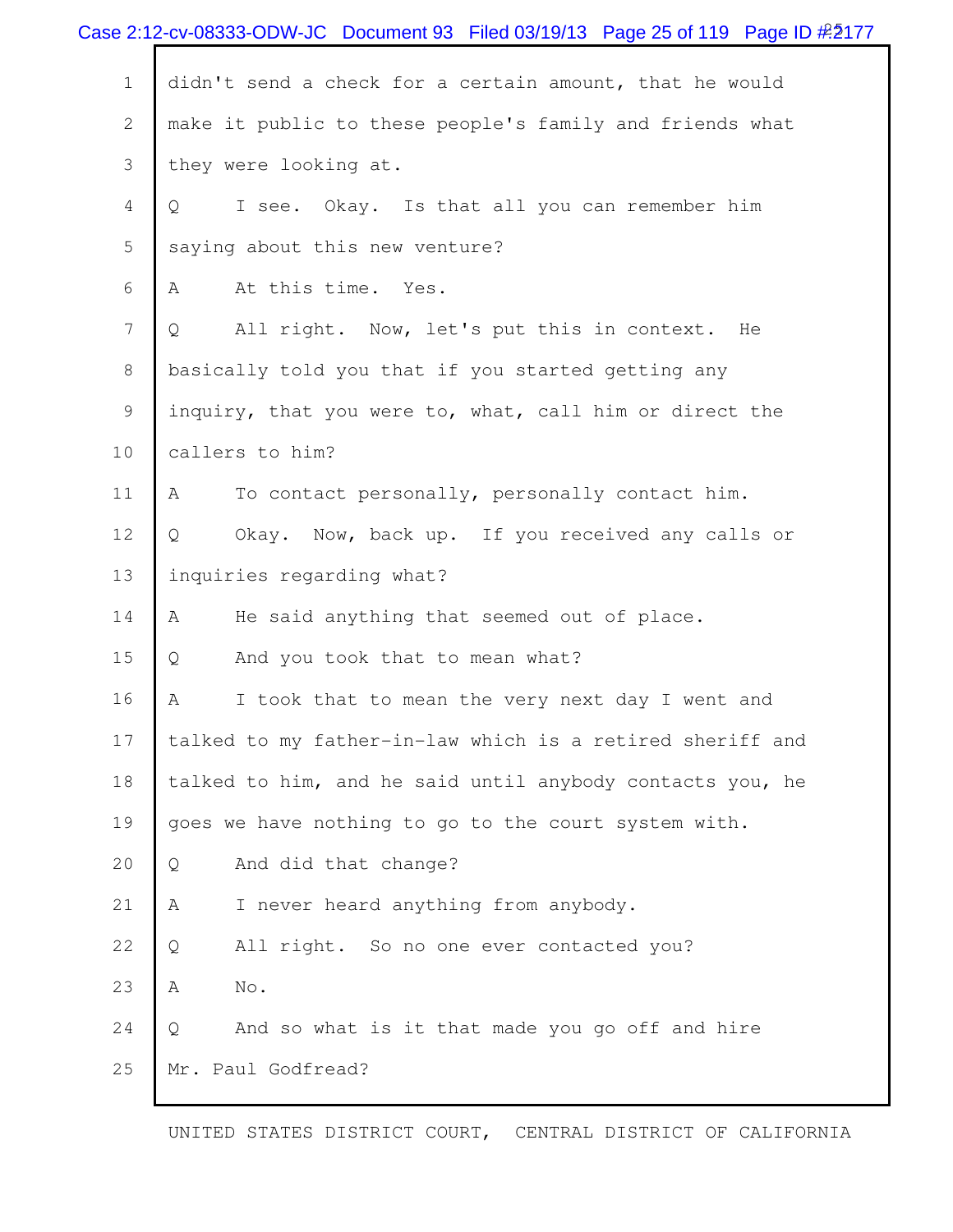|                | Case 2:12-cv-08333-ODW-JC Document 93 Filed 03/19/13 Page 26 of 119 Page ID $\#2178$ |
|----------------|--------------------------------------------------------------------------------------|
| $\mathbf 1$    | I had received a text asking if this was my<br>A                                     |
| $\mathbf{2}$   | signature on a particular document, and I said no. And                               |
| 3              | that is when I was given a number to call an attorney to                             |
| $\overline{4}$ | make sure that this didn't come back towards me.                                     |
| 5              | All right. I am going to assume that that copy of<br>Q                               |
| 6              | that document is probably in court; right?                                           |
| 7              | MR. PIETZ: Referring now to the copyright                                            |
| 8              | assignment agreement, your Honor?                                                    |
| 9              | THE COURT: Right.                                                                    |
| 10             | MR. PIETZ: Correct, your Honor.                                                      |
| 11             | THE COURT: Okay. Let me turn this over to you,                                       |
| 12             | sir. Go ahead.                                                                       |
| 13             | MR. PIETZ: Okay. Thank you, your Honor.                                              |
| 14             | If it please the court, I have some documents                                        |
| 15             | which I can show on the monitor including to Mr. Cooper.                             |
| 16             | I just want to make sure we have both the copyright                                  |
| 17             | assignments.                                                                         |
| 18             | MR. PIETZ: Are the monitors arrayed so that the                                      |
| 19             | court can see them?                                                                  |
| 20             | THE COURT: Yes. The court has its own. We got                                        |
| 21             | that before the sequester.                                                           |
| 22             | MR. PIETZ: All right.                                                                |
| 23             | DIRECT EXAMINATION                                                                   |
| 24             | BY MR. PIETZ:                                                                        |
| 25             | Mr. Cooper, my name is attorney Morgan Pietz.<br>Q                                   |
|                |                                                                                      |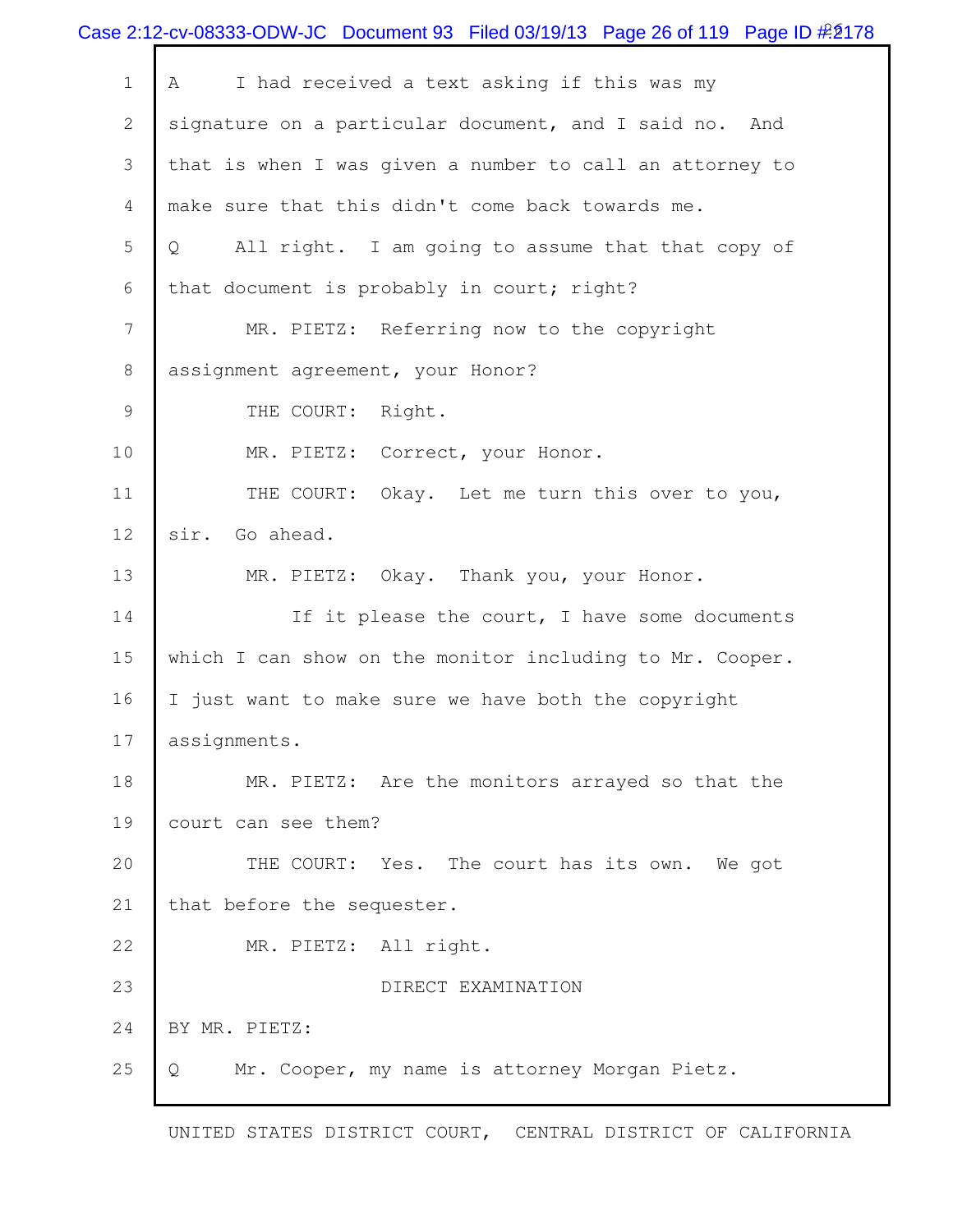|              | Case 2:12-cv-08333-ODW-JC Document 93 Filed 03/19/13 Page 27 of 119 Page ID $\#2179$ |
|--------------|--------------------------------------------------------------------------------------|
| $\mathbf{1}$ | Thank you for coming here today.                                                     |
| $\mathbf{2}$ | Did anyone ever ask you to become a corporate                                        |
| 3            | representative of AF Holdings LLC?                                                   |
| 4            | No.<br>A                                                                             |
| 5            | Did anybody ever ask you to become a corporate<br>Q                                  |
| 6            | representative of Ingenuity 13 LLC?                                                  |
| 7            | No.<br>A                                                                             |
| 8            | Mr. Cooper, now, I would like to show you some<br>Q                                  |
| 9            | documents, and Mr. Ranallo I believe just passed out                                 |
| 10           | copies of the first. So what we have here is a                                       |
| 11           | complaint.                                                                           |
| 12           | It is one of the consolidated cases presently                                        |
| 13           | before the court. For the record, it is Civil Action No.                             |
| 14           | 212 CV 6636, an action filed here in the Central District                            |
| 15           | of California.                                                                       |
| 16           | Mr. Cooper, have you ever seen this complaint                                        |
| 17           | before?                                                                              |
| 18           | No.<br>A                                                                             |
| 19           | I am going to skip now to the last page of this<br>Q                                 |
| 20           | complaint or actually it is not quite the last page. It                              |
| 21           | is the last page of the main document, or, sorry, it is                              |
| 22           | actually Exhibit B to the complaint. Here is the first                               |
| 23           | page of Exhibit B, now, Mr. Cooper.                                                  |
| 24           | It says copyright assignment agreement on the                                        |
| 25           | top, and then I will note for the record that the                                    |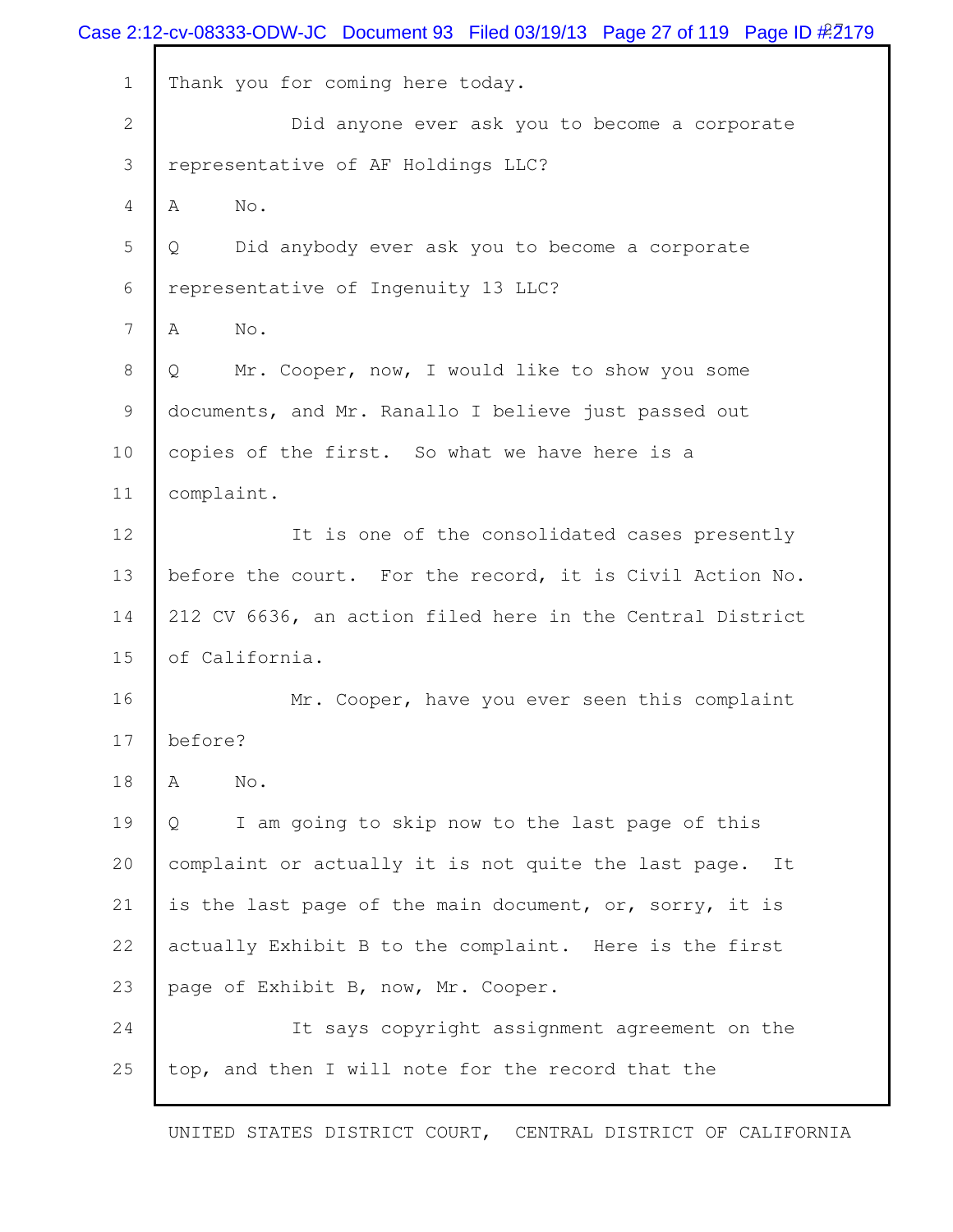|              | Case 2:12-cv-08333-ODW-JC Document 93 Filed 03/19/13 Page 28 of 119 Page ID #2180 |
|--------------|-----------------------------------------------------------------------------------|
| $\mathbf{1}$ | copyright at issue is Popular Demand which it states in                           |
| 2            | the first paragraph. Moving down to the second page of                            |
| 3            | the agreement, Mr. Cooper, you will note that there is a                          |
| 4            | signature on the right where it says Alan Cooper.                                 |
| 5            | Is that your signature, sir?                                                      |
| 6            | That is not.<br>No.<br>A                                                          |
| 7            | You are quite sure about that?<br>Q                                               |
| 8            | Yes. I use a middle initial.<br>Α                                                 |
| 9            | Mr. Cooper, I would like to show you a similar<br>Q                               |
| 10           | document which has appeared in a different case. What we                          |
| 11           | have here is a copyright assignment agreement. This is                            |
| 12           | for a different AF Holdings copyright styled Sexual                               |
| 13           | Obsession which it lists in the first paragraph. For the                          |
| 14           | record, this is Northern District of California No. 12 CV                         |
| 15           | 2048.                                                                             |
| 16           | Mr. Cooper, I am going to turn now to the                                         |
| 17           | second page of this copyright assignment agreement, or I                          |
| 18           | quess it would be the third page. There is a signature                            |
| 19           | there on the right that says Alan Cooper.                                         |
| 20           | Is that your signature, sir?                                                      |
| 21           | No, it is not.<br>A                                                               |
| 22           | Did anybody ever ask you to become a corporate<br>Q                               |
| 23           | representative or otherwise involved with a company                               |
| 24           | called AF Films LLC?                                                              |
| 25           | No.<br>Α                                                                          |
|              |                                                                                   |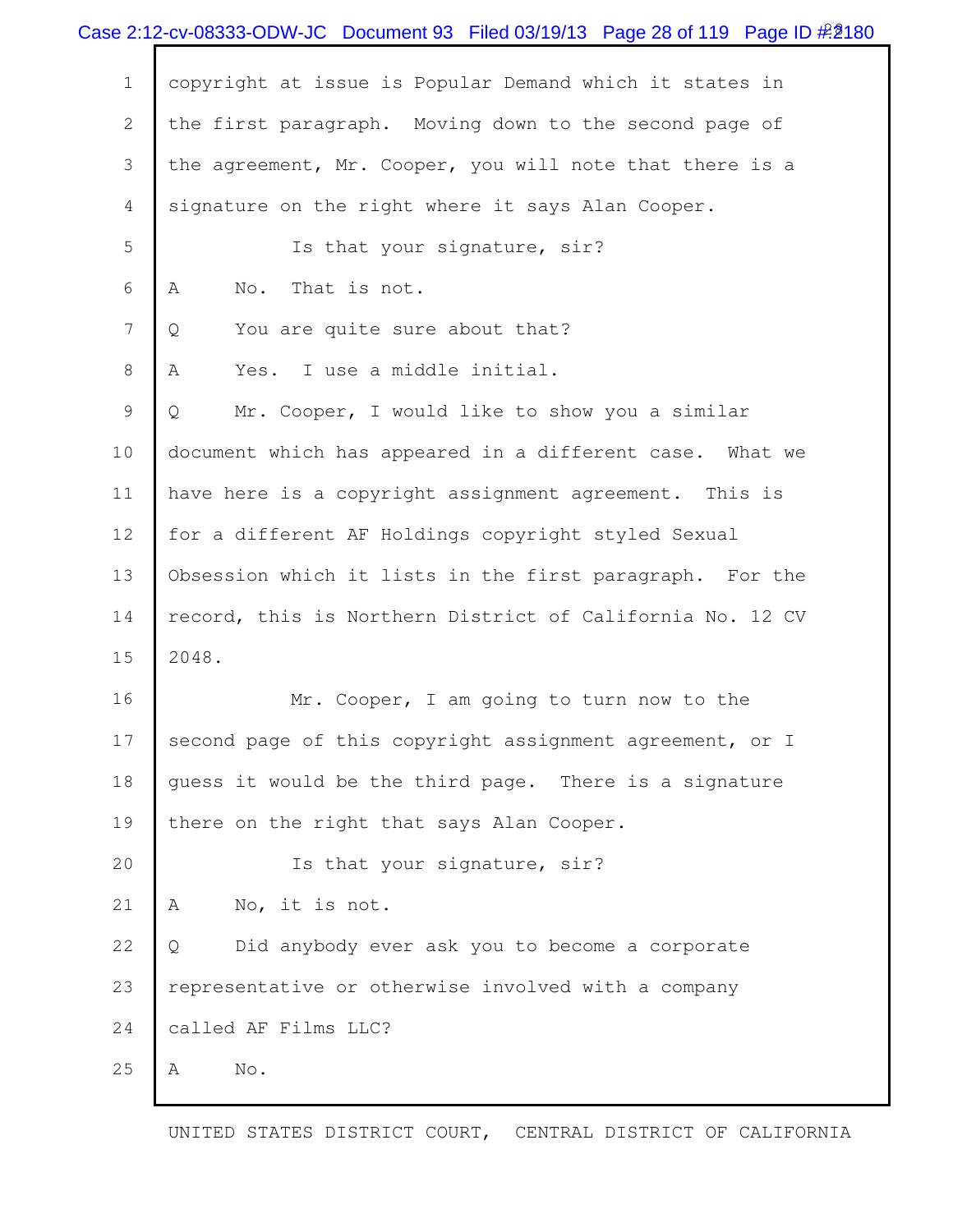|                 | Case 2:12-cv-08333-ODW-JC Document 93 Filed 03/19/13 Page 29 of 119 Page ID #2181 |
|-----------------|-----------------------------------------------------------------------------------|
| $1\,$           | And you are quite sure that is not your signature?<br>Q                           |
| $\mathbf{2}$    | Very sure it is not mine.<br>A                                                    |
| 3               | Mr. Cooper, I would like to show you now another<br>Q                             |
| $\overline{4}$  | document, and I will note for the record that this is a                           |
| 5               | verified petition to perpetuate testimony filed in the                            |
| 6               | Eastern District of California, 12 CV 8333, have you ever                         |
| $7\phantom{.0}$ | seen this document before, Mr. Cooper, prior to within                            |
| 8               | the last couple of days?                                                          |
| 9               | Α<br>No.                                                                          |
| 10              | MR. WAXLER: Your Honor, I would like to object to                                 |
| 11              | that question.                                                                    |
| 12              | THE COURT: Object to the question as to whether                                   |
| 13              | or not he has seen the document?                                                  |
| 14              | MR. WAXLER: Well, this inquiry is beyond the                                      |
| 15              | scope of the OSC. The OSC is about four cases that was                            |
| 16              | filed in the Central District of California. Now, we                              |
| 17              | have heard about a Northern District case and Eastern                             |
| 18              | District case that he is being questioned about which we                          |
| 19              | did not address in our papers, and it is not what this                            |
| 20              | OSC is about.                                                                     |
| 21              | THE COURT: Well, it has become about it. It has                                   |
| 22              | become about fraudulent filings in federal court.                                 |
| 23              | MR. PIETZ: I would add, your Honor, that it all                                   |
| 24              | goes to a pattern and practice.                                                   |
| 25              | Mr. Cooper, looking now at the verified petition, I<br>Q                          |
|                 |                                                                                   |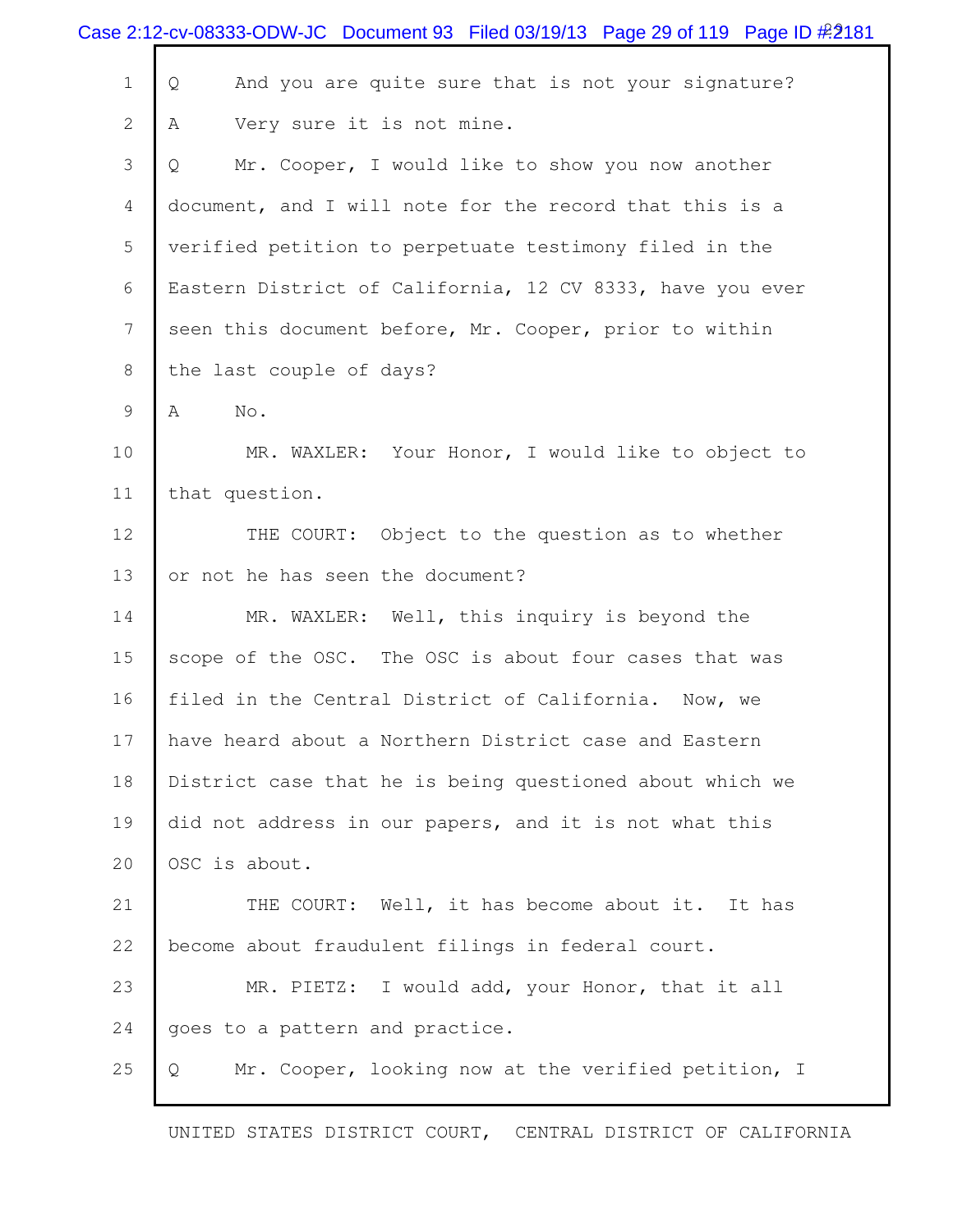|                | Case 2:12-cv-08333-ODW-JC Document 93 Filed 03/19/13 Page 30 of 119 Page ID $\frac{\text{\#}}{\text{\#}}2182$ |
|----------------|---------------------------------------------------------------------------------------------------------------|
| $\mathbf 1$    | am going to skip to the last page. You will note that it                                                      |
| $\overline{2}$ | is signed by Mr. Gibbs. On this page which reads at the                                                       |
| 3              | top notarized verification, there is a slash S,                                                               |
| 4              | type-printed signature that says Alan Cooper, and it says                                                     |
| 5              | Alan Cooper, Manager of Ingenuity 13 LLC.                                                                     |
| 6              | Did you ever sign a notarized verification for                                                                |
| 7              | this document?                                                                                                |
| 8              | No, I did not.<br>Α                                                                                           |
| 9              | Did you ever give anyone permission to sign your<br>Q                                                         |
| 10             | name for you on this document?                                                                                |
| 11             | No.<br>A                                                                                                      |
| 12             | MR. PIETZ: Mr. Ran, would you pass out Exhibit                                                                |
| 13             | 53.<br>I will note for the record that I am moving now to                                                     |
| 14             | what has been previously filed with this court as Exhibit                                                     |
| 15             | S which is the declaration of Nicholas Ranallo in                                                             |
| 16             | opposition to a motion to shorten time filed in the                                                           |
| 17             | Northern District of California. And I am going to move                                                       |
| 18             | now to an exhibit to this motion.                                                                             |
| 19             | It is actually the second to last page in that                                                                |
| 20             | filing, Exhibit S, and what we are looking at is a                                                            |
| 21             | business entity detail for an entity called VPR, Inc.                                                         |
| 22             | from the Minnesota Secretary of State website.                                                                |
| 23             | Mr. Cooper, you will note there that under<br>Q                                                               |
| 24             | officers, it says Alan Cooper and it lists an address of                                                      |
| 25             | 4532 East Villa Teresa Drive, Phoenix, Arizona, 85032.                                                        |
|                |                                                                                                               |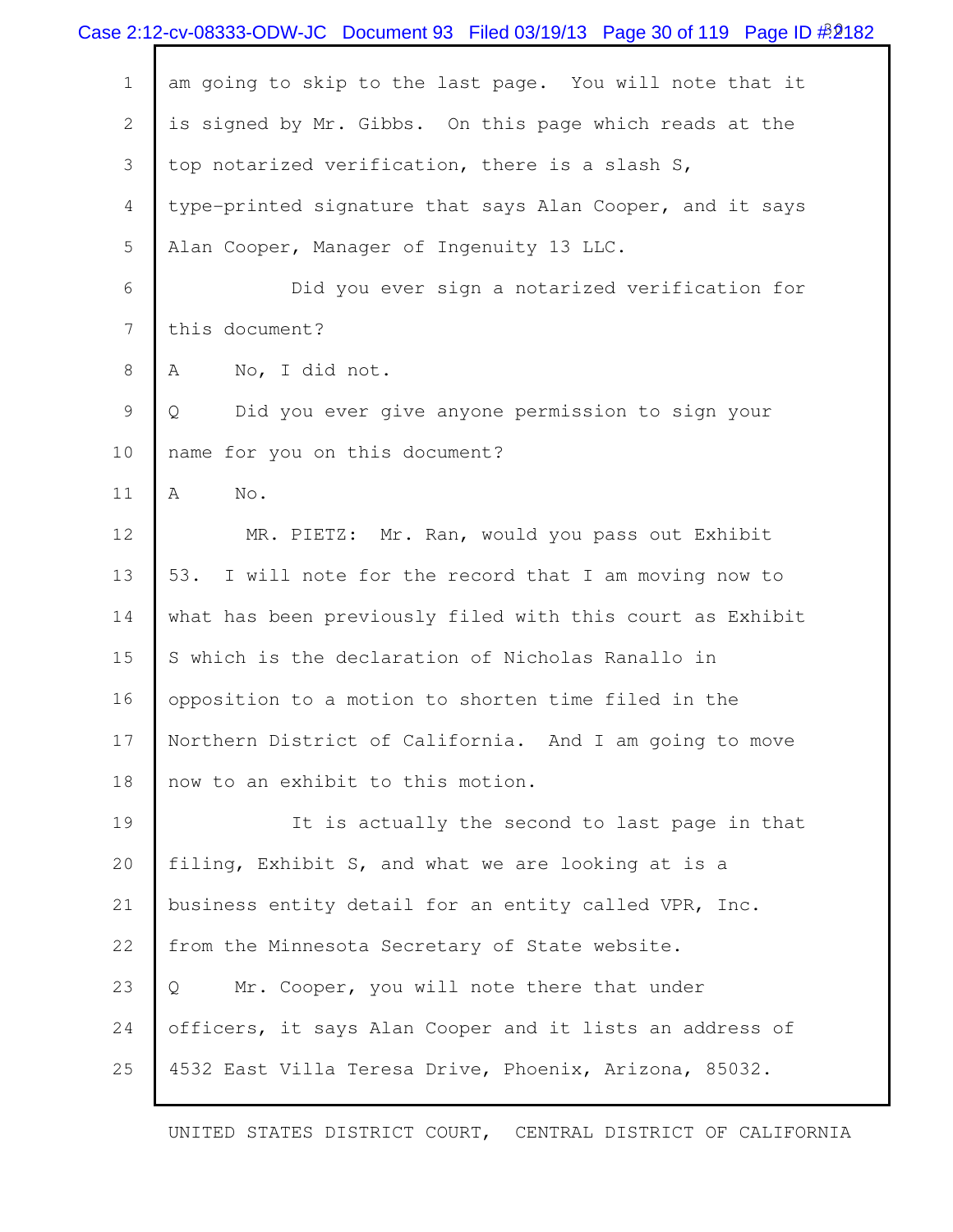|                 | Case 2:12-cv-08333-ODW-JC Document 93 Filed 03/19/13 Page 31 of 119 Page ID # 2183 |
|-----------------|------------------------------------------------------------------------------------|
| $\mathbf 1$     | Mr. Cooper, have you ever been to Arizona?                                         |
| $\mathbf{2}$    | No, I haven't.<br>Α                                                                |
| 3               | So that is not your residence, is it?<br>Q                                         |
| 4               | $\mathbb A$<br>No.                                                                 |
| 5               | Do you have any knowledge of that address<br>Q                                     |
| 6               | whatsoever?                                                                        |
| $7\phantom{.0}$ | No, I do not.<br>Α                                                                 |
| 8               | Did anybody ever ask you to be the president of<br>Q                               |
| 9               | VPR, Inc.?                                                                         |
| 10              | A<br>No.                                                                           |
| 11              | Did anybody ask you to be any other role in<br>$\mathsf{Q}$                        |
| 12              | connection with that company?                                                      |
| 13              | A<br>No.                                                                           |
| 14              | Mr. Cooper, I am going to move now to what has been<br>Q                           |
| 15              | previously identified in the record as Exhibit T.<br>What                          |
| 16              | we have here is a notissues.com registration.                                      |
| 17              | Mr. Cooper, did you ever register an Internet                                      |
| 18              | domain name called notissues.com or perhaps it is                                  |
| 19              | pronounced notissues.com?                                                          |
| 20              | No, I did not.<br>Α                                                                |
| 21              | I am going to zoom in now. Mr. Cooper, I will note<br>Q                            |
| 22              | that on the second page it says registrant Alan Cooper,                            |
| 23              | and it lists that same Phoenix address that we mentioned                           |
| 24              | a moment ago. Am I correct in presuming that there where                           |
| 25              | it says administrative contact, and it lists the e-mail                            |
|                 |                                                                                    |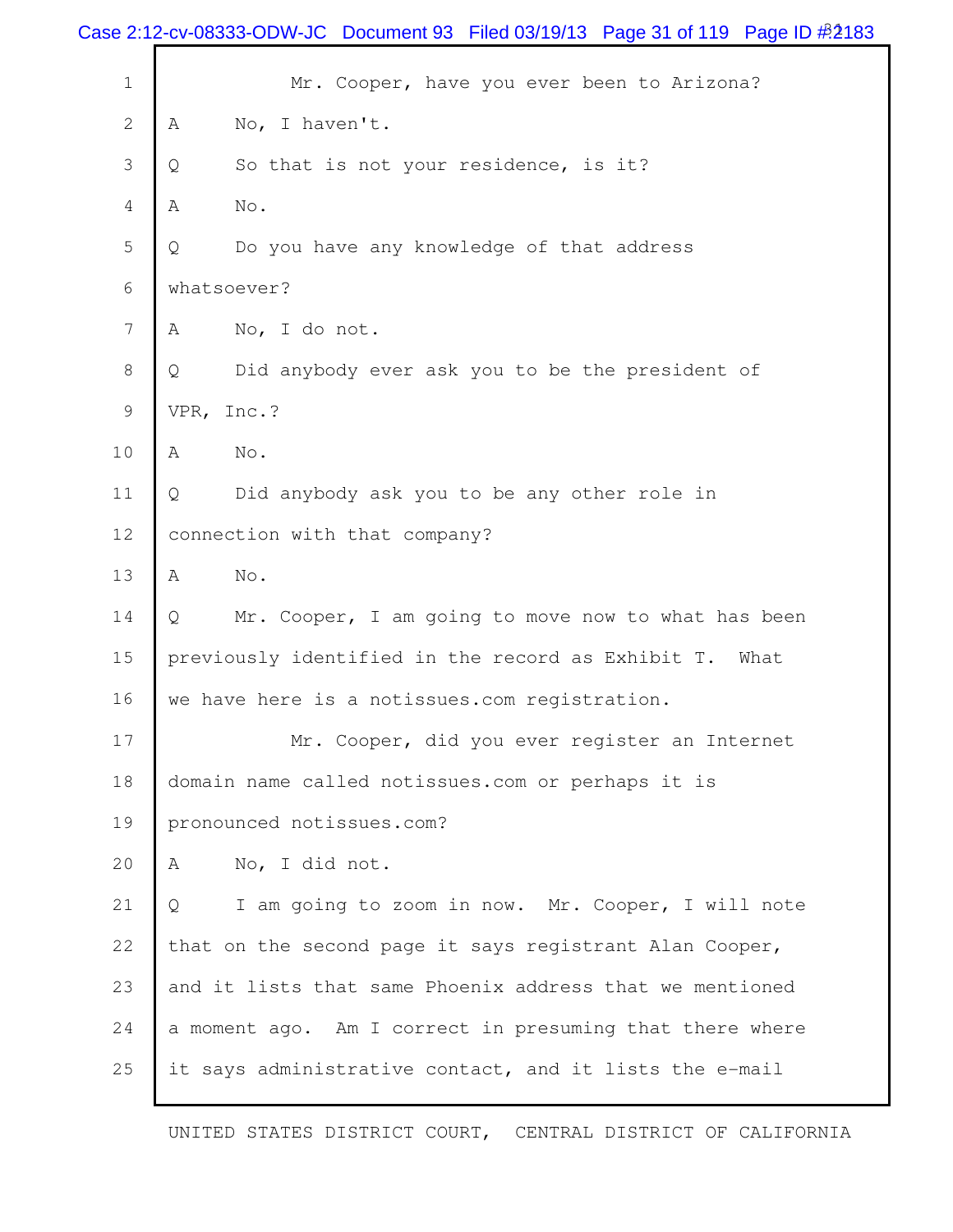|              | Case 2:12-cv-08333-ODW-JC Document 93 Filed 03/19/13 Page 32 of 119 Page ID $\#2184$ |
|--------------|--------------------------------------------------------------------------------------|
| $\mathbf 1$  | address, johnsteele@gmail.com. Am I correct in assuming                              |
| $\mathbf{2}$ | that johnsteele@gmail.com is not your e-mail address,                                |
| 3            | Mr. Cooper?                                                                          |
| 4            | No, it is not.<br>Α                                                                  |
| 5            | Mr. Cooper, after you hired attorney Paul Godfread,<br>Q                             |
| 6            | and he let the other side know that he was going to be                               |
| 7            | representing you in actions in Minnesota, did you hear                               |
| $8\,$        | from John Steele?                                                                    |
| $\mathsf 9$  | Yes. He called me twice and left two voicemails<br>Α                                 |
| 10           | and sent me two texts.                                                               |
| 11           | So this was after Mr. Godfread let Prenda know that<br>Q                             |
| 12           | he was your attorney; isn't that correct?                                            |
| 13           | Α<br>Yes.                                                                            |
| 14           | How many times in a row did Mr. Steele call you<br>Q                                 |
| 15           | when that happened?                                                                  |
| 16           | I think five or six times right in a row.<br>Α                                       |
| 17           | And that was, more or less, to your understanding,<br>Q                              |
| 18           | was that more or less immediately after your attorney                                |
| 19           | Paul Godfread let the other side know that he was going                              |
| 20           | to be representing you?                                                              |
| 21           | It was right after Paul let him know.<br>Α<br>Yes.                                   |
| 22           | Within a matter of minutes, would you say, sir?<br>Q                                 |
| 23           | Yes.<br>Α                                                                            |
| 24           | $\mathsf{Q}$<br>Have you heard from Mr. Steele recently,                             |
| 25           | Mr. Cooper?                                                                          |
|              |                                                                                      |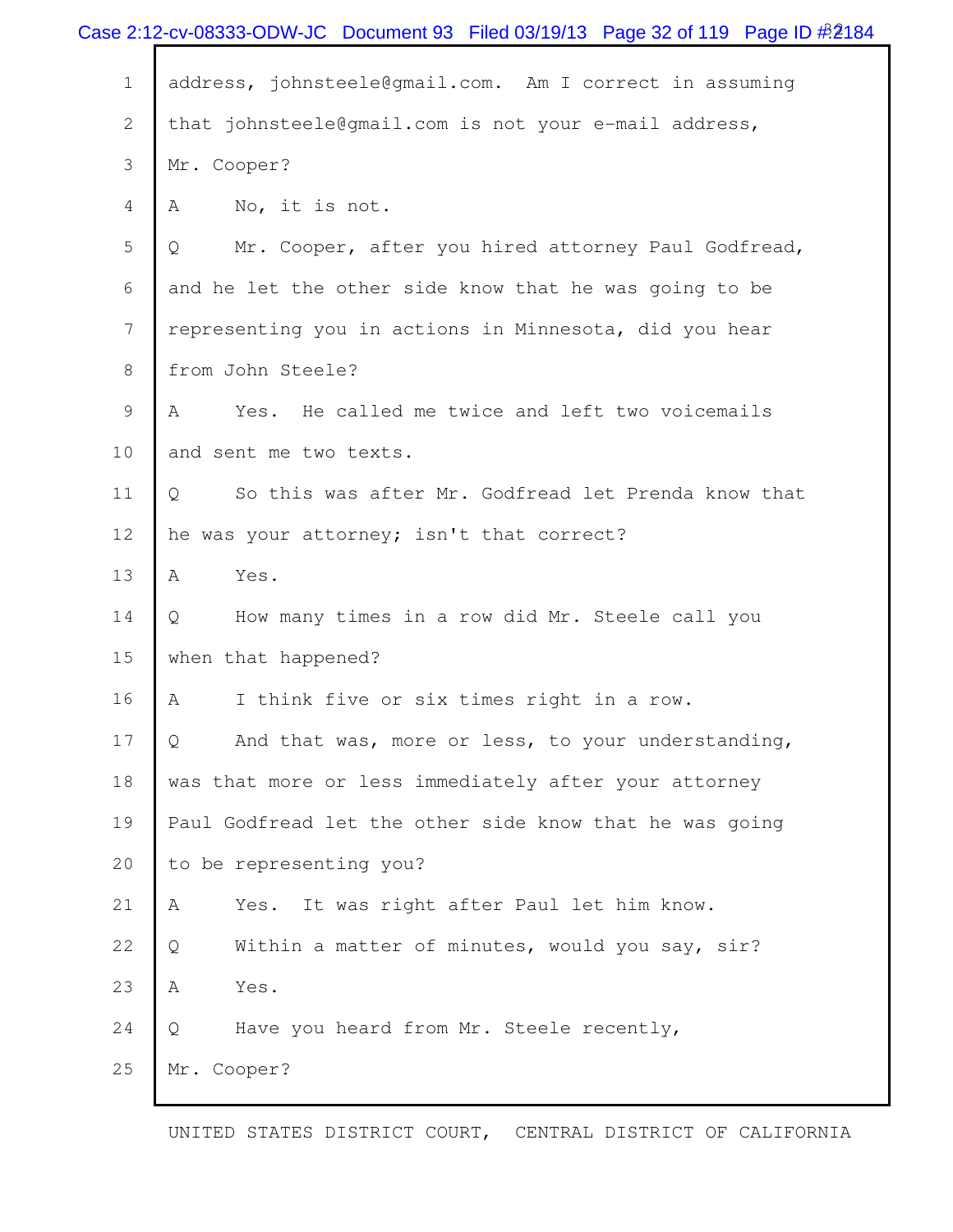|              | Case 2:12-cv-08333-ODW-JC Document 93 Filed 03/19/13 Page 33 of 119 Page ID #2185 |
|--------------|-----------------------------------------------------------------------------------|
| $1\,$        | He had left two other voicemails on my phone and<br>Α                             |
| $\mathbf{2}$ | two other texts within the last couple of weeks, I think                          |
| 3            | it was.                                                                           |
| 4            | And, more recently than that, have you heard from<br>Q                            |
| 5            | him again?                                                                        |
| 6            | A<br>Yes.<br>Yeah. There was a two week spell between                             |
| 7            | them that he had called me twice.                                                 |
| 8            | And, Mr. Cooper -- pardon me, I didn't mean to<br>Q                               |
| 9            | interrupt you. Go ahead, sir.                                                     |
| 10           | He left four voicemails altogether and four text<br>Α                             |
| 11           | messages.                                                                         |
| 12           | And, Mr. Cooper, my understanding is that you<br>Q                                |
| 13           | brought copies of these voicemails to potentially play                            |
| 14           | for the court; is that correct, sir?                                              |
| 15           | Yes.<br>Α                                                                         |
| 16           | If the court will indulge me a moment, I will play<br>Q                           |
| 17           | those into the microphone for the record.                                         |
| 18           | THE COURT:<br>Okay.                                                               |
| 19           | MR. PIETZ: If it is okay with the court, I would                                  |
| 20           | like to ask Mr. Stoltz to assist me with this. He is the                          |
| 21           | brains of the operation on the technology here.                                   |
| 22           | Apologize, your Honor. We are starting from                                       |
| 23           | the beginning.                                                                    |
| 24           | (Audio recording played.)                                                         |
| 25           | BY MR. PIETZ: Mr. Cooper, have you spoken with John<br>Q                          |
|              |                                                                                   |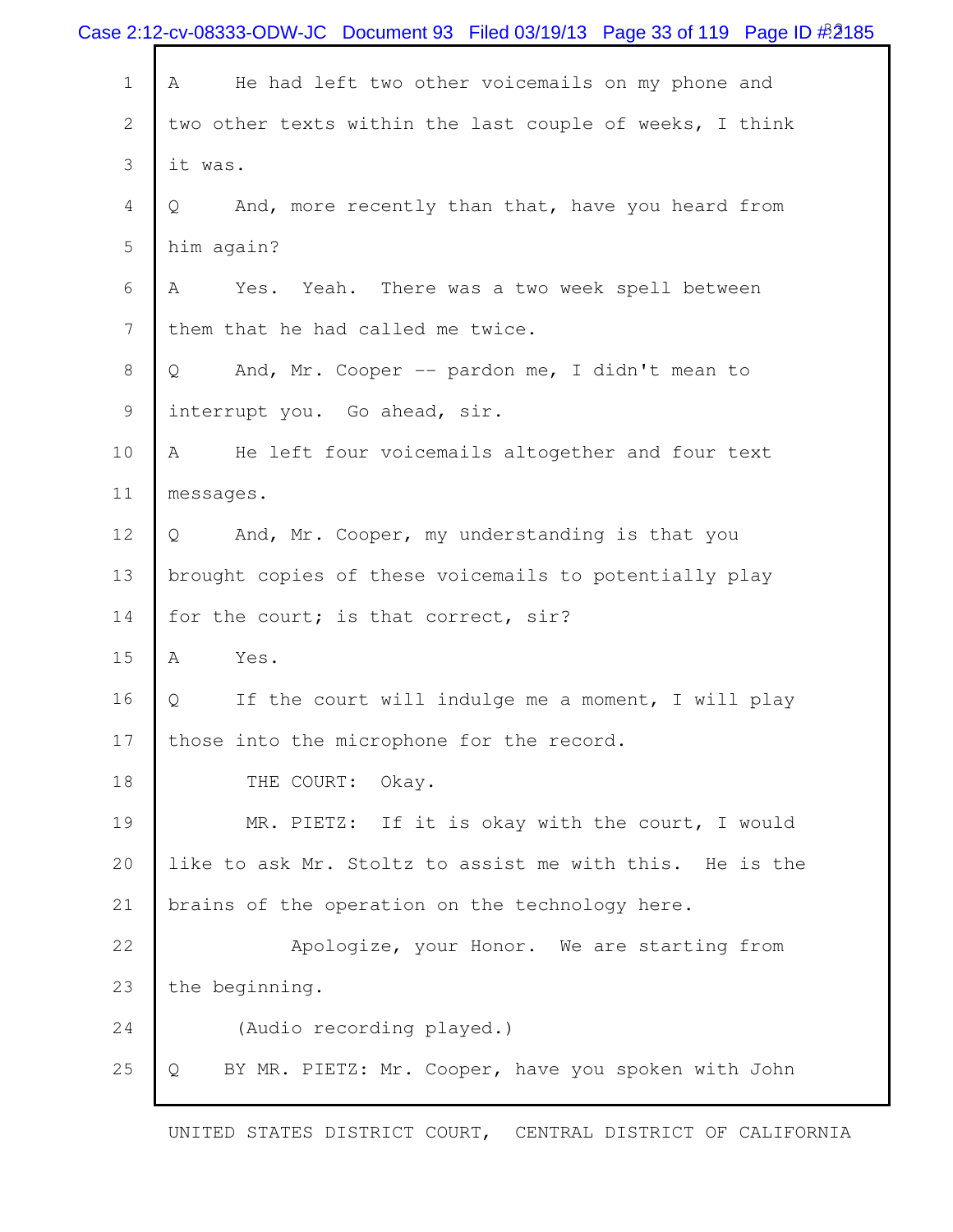|                 | Case 2:12-cv-08333-ODW-JC Document 93 Filed 03/19/13 Page 34 of 119 Page ID $\frac{\#2}{186}$ |
|-----------------|-----------------------------------------------------------------------------------------------|
| $\mathbf 1$     | Steele enough times to recognize his voice?                                                   |
| $\overline{2}$  | Oh, yeah. That is his voice. That is him.<br>A                                                |
| 3               | So that was Mr. Steele on those recordings that we<br>Q                                       |
| 4               | just heard a moment ago?                                                                      |
| 5               | Yes.<br>Α                                                                                     |
| 6               | The three lawsuits that Mr. Steele was referring<br>$\mathsf{Q}$                              |
| $7\phantom{.0}$ | to, do you think he means the three defamation cases                                          |
| 8               | recently filed against you and your attorney, Paul                                            |
| 9               | Godfread by John Steele, Paul Duffy and Prenda Law in                                         |
| 10              | Florida, the Northern District of Illinois and the                                            |
| 11              | Central District of Illinois? Do you think that is what                                       |
| 12              | he was talking about?                                                                         |
| 13              | A<br>Yes.                                                                                     |
| 14              | Mr. Cooper, I, for my part, don't have anything<br>Q                                          |
| 15              | further. Perhaps the court does, but, before I step                                           |
| 16              | down, I would like to thank you for coming here today?                                        |
| 17              | THE COURT: Thank you, counsel.                                                                |
| 18              | MR. BRODSKY: Very briefly, your Honor. Thank                                                  |
| 19              | you.                                                                                          |
| 20              |                                                                                               |
| 21              | CROSS-EXAMINATION                                                                             |
| 22              | BY MR. BRODSKY:                                                                               |
| 23              | Mr. Cooper, you have never met Mr. Gibbs; is that<br>Q                                        |
| 24              | correct?                                                                                      |
| 25              | Yes.<br>A                                                                                     |
|                 |                                                                                               |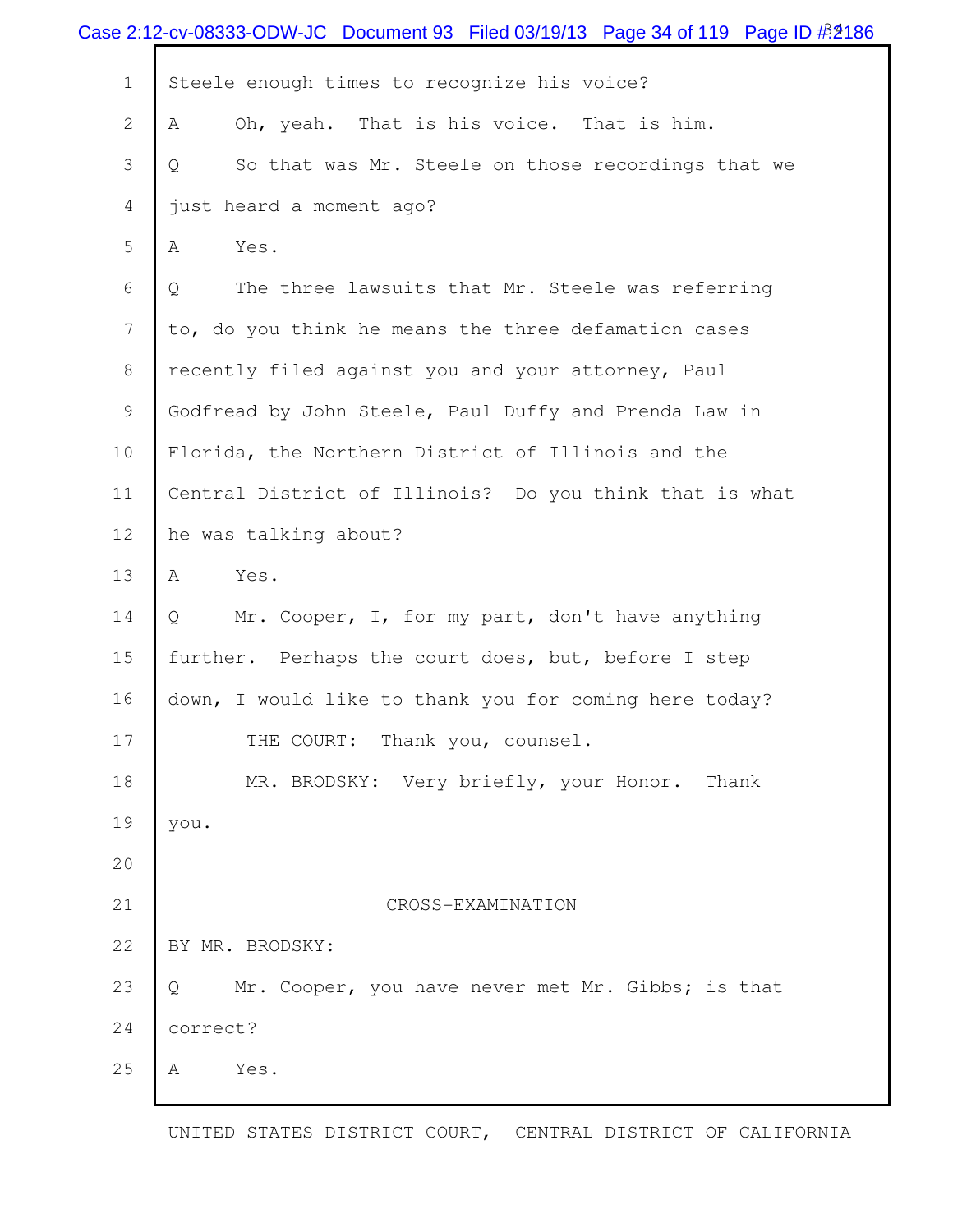|              | Case 2:12-cv-08333-ODW-JC Document 93 Filed 03/19/13 Page 35 of 119 Page ID $\frac{\cancel{0.25}}{\cancel{0.25}}$ |
|--------------|-------------------------------------------------------------------------------------------------------------------|
| $\mathbf 1$  | And you have never spoken to him as well; is that<br>Q                                                            |
| $\mathbf{2}$ | correct?                                                                                                          |
| 3            | No, I have not.<br>A                                                                                              |
| 4            | And you have exchanged no correspondence with him<br>Q                                                            |
| 5            | whatsoever; is that correct?                                                                                      |
| 6            | That is correct.<br>A                                                                                             |
| 7            | Do you know a gentleman by the name of Grant Berry,<br>Q                                                          |
| 8            | $B-E-R-R-Y$ ?                                                                                                     |
| 9            | Yes, I do.<br>A                                                                                                   |
| 10           | Who is Mr. Berry?<br>Q                                                                                            |
| 11           | He is the one that introduced me to John when I was<br>A                                                          |
| 12           | selling my house.                                                                                                 |
| 13           | And what type of relationship if any do you have<br>Q.                                                            |
| 14           | with Mr. Berry?                                                                                                   |
| 15           | He was the realtor for -- he was a realtor that I<br>A                                                            |
| 16           | had for selling my house.                                                                                         |
| 17           | And did you ever tell or ask Mr. Steele in<br>Q                                                                   |
| 18           | Mr. Berry's presence how is my porn company doing?                                                                |
| 19           | No, I have not.<br>A                                                                                              |
| 20           | You sure about that?<br>Q                                                                                         |
| 21           | Yes.<br>Α                                                                                                         |
| 22           | MR. BRODSKY: Thank you, your Honor. Nothing                                                                       |
| 23           | further.                                                                                                          |
| 24           | THE COURT: All right. Same questions that he                                                                      |
| 25           | asked with respect to -- what about Mr. Paul Duffy, do                                                            |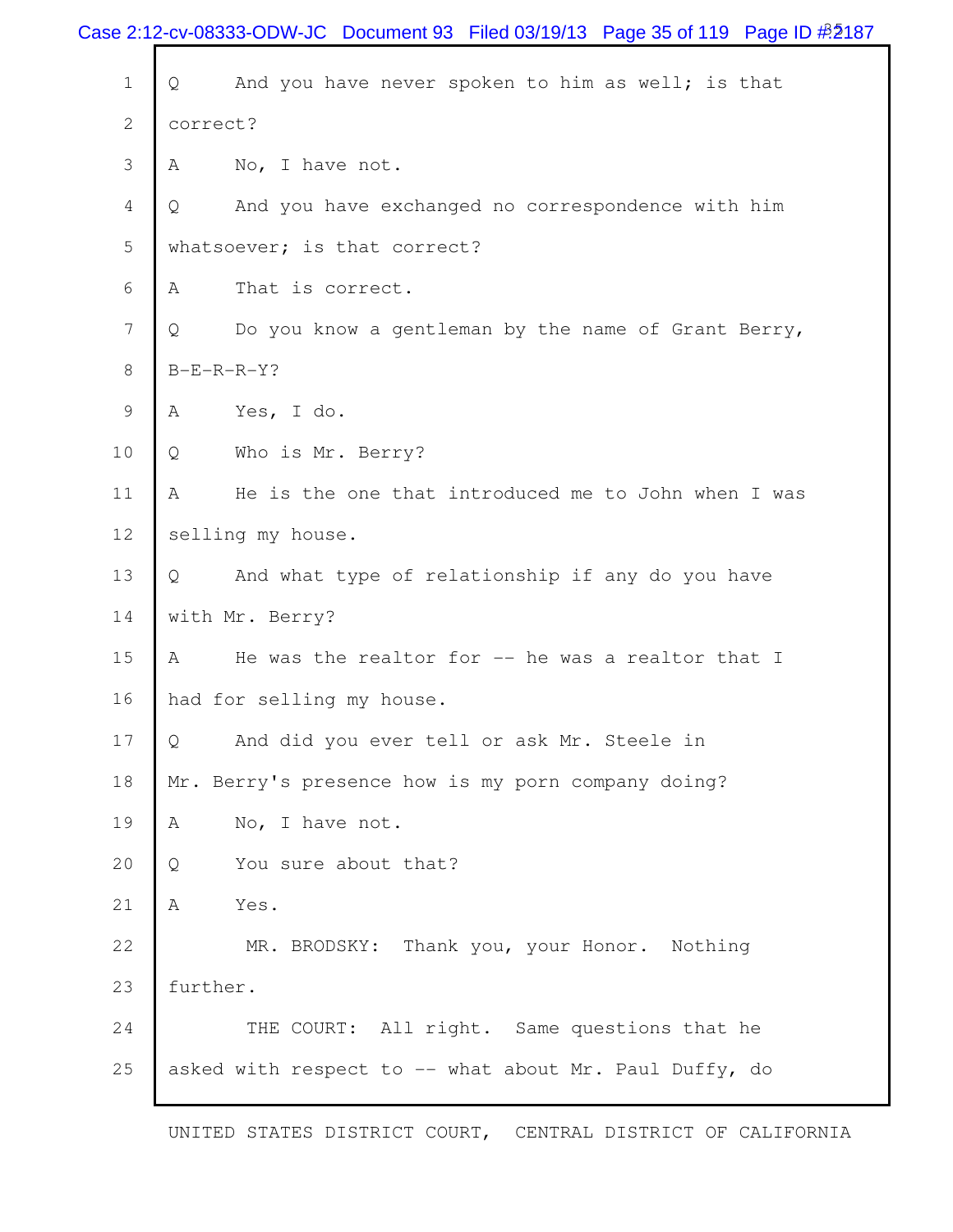|              | Case 2:12-cv-08333-ODW-JC Document 93 Filed 03/19/13 Page 36 of 119 Page ID $\frac{\#2}{188}$ |
|--------------|-----------------------------------------------------------------------------------------------|
| $\mathbf 1$  | you know him?                                                                                 |
| $\mathbf{2}$ | THE WITNESS: No, I do not.                                                                    |
| 3            | THE COURT: Ever heard of him?                                                                 |
| 4            | THE WITNESS:<br>Through these things that are going                                           |
| 5            | on, yes.                                                                                      |
| 6            | THE COURT: All right.                                                                         |
| 7            | THE WITNESS: That way only.                                                                   |
| 8            | THE COURT: All right. Anyone else?                                                            |
| $\mathsf 9$  | MR. PIETZ: Your Honor, just very briefly, as a                                                |
| 10           | technical matter, I would like to ask that the documents                                      |
| 11           | I went through with Mr. Cooper be admitted into evidence.                                     |
| 12           | That was the copyright assignment with Popular                                                |
| 13           | I would ask that that be admitted into evidence<br>Demand.                                    |
| 14           | as Exhibit 1. The copyright assignment agreement for                                          |
| 15           | sexual obsession, I would ask that that be admitted as                                        |
| 16           | Exhibit 2. The verified petition in the Eastern District                                      |
| 17           | of California matter previously identified in this action                                     |
| 18           | as Exhibit L, I would ask that it be admitted now as                                          |
| 19           | trial Exhibit 3. The declaration from Mr. Ranallo which                                       |
| 20           | has the printout for VPR, Inc. previously filed here as                                       |
| 21           | Exhibit S, I would ask that be admitted as trial Exhibit                                      |
| 22           | And the notissues.com registration previously<br>4.                                           |
| 23           | identified here as Exhibit T, I would ask be admitted as                                      |
| 24           | trial Exhibit 5.                                                                              |
| 25           | THE COURT: Any objection?                                                                     |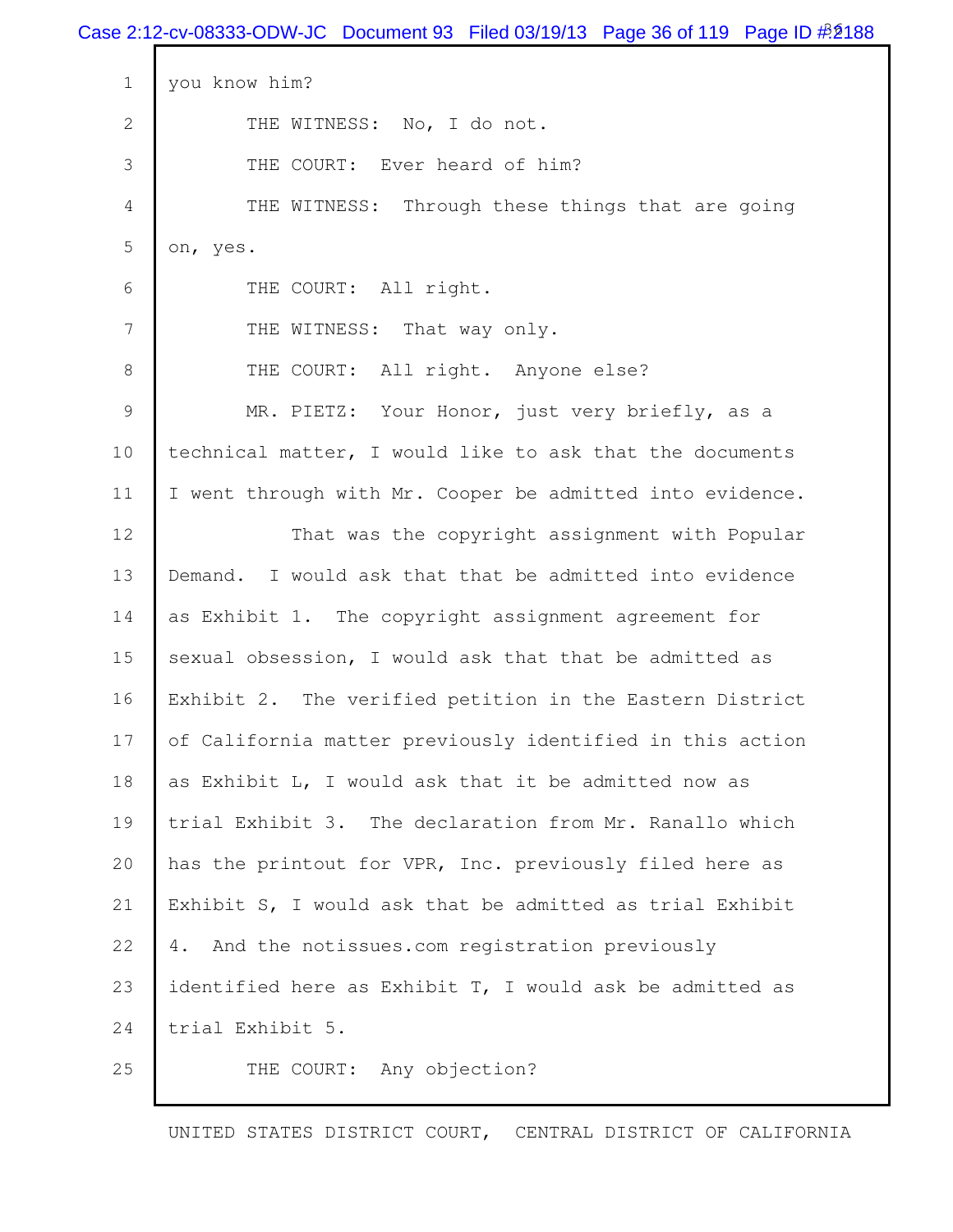|              | Case 2:12-cv-08333-ODW-JC Document 93 Filed 03/19/13 Page 37 of 119 Page ID $\frac{\cancel{0.2189}}{\cancel{0.2189}}$ |
|--------------|-----------------------------------------------------------------------------------------------------------------------|
| $\mathbf 1$  | MR. BRODSKY: Yes, your Honor. As to Exhibits 3,                                                                       |
| $\mathbf{2}$ | 4 and 5, we would object on the ground of relevance.                                                                  |
| 3            | THE COURT: Sustained. All right. Everything                                                                           |
| 4            | else comes in. What about the audio? Is there a                                                                       |
| 5            | transcript of the audio?                                                                                              |
| 6            | MR. PIETZ: Your Honor, we can prepare it.                                                                             |
| 7            | THE COURT: Would you. Thank you.                                                                                      |
| 8            | MR. PIETZ: We would be happy to, and we will                                                                          |
| 9            | lodge it with the court, your Honor.                                                                                  |
| 10           | THE COURT: Thank you. Okay. That will be                                                                              |
| 11           | received as well.                                                                                                     |
| 12           | All right.                                                                                                            |
| 13           | Anything, gentlemen? Nothing.                                                                                         |
| 14           | You may step down, sir. Appreciate you                                                                                |
| 15           | coming.                                                                                                               |
| 16           | MR. PIETZ: Your Honor, at this time, I think it                                                                       |
| 17           | might be helpful for me to suggest a few other things                                                                 |
| 18           | that I am prepared to discuss today for the court.<br>We                                                              |
| 19           | have heard from Mr. Cooper.                                                                                           |
| 20           | What I might propose now is turning to                                                                                |
| 21           | Mr. Gibbs. Mr. Gibbs has noted in his declaration or                                                                  |
| 22           | attempted to characterize himself as merely a, quote,                                                                 |
| 23           | independent contract attorney for Prenda Law. I am                                                                    |
| 24           | prepared to present evidence today showing that, in fact,                                                             |
| 25           | Mr. Gibbs is really what amounts to a de facto chief                                                                  |
|              |                                                                                                                       |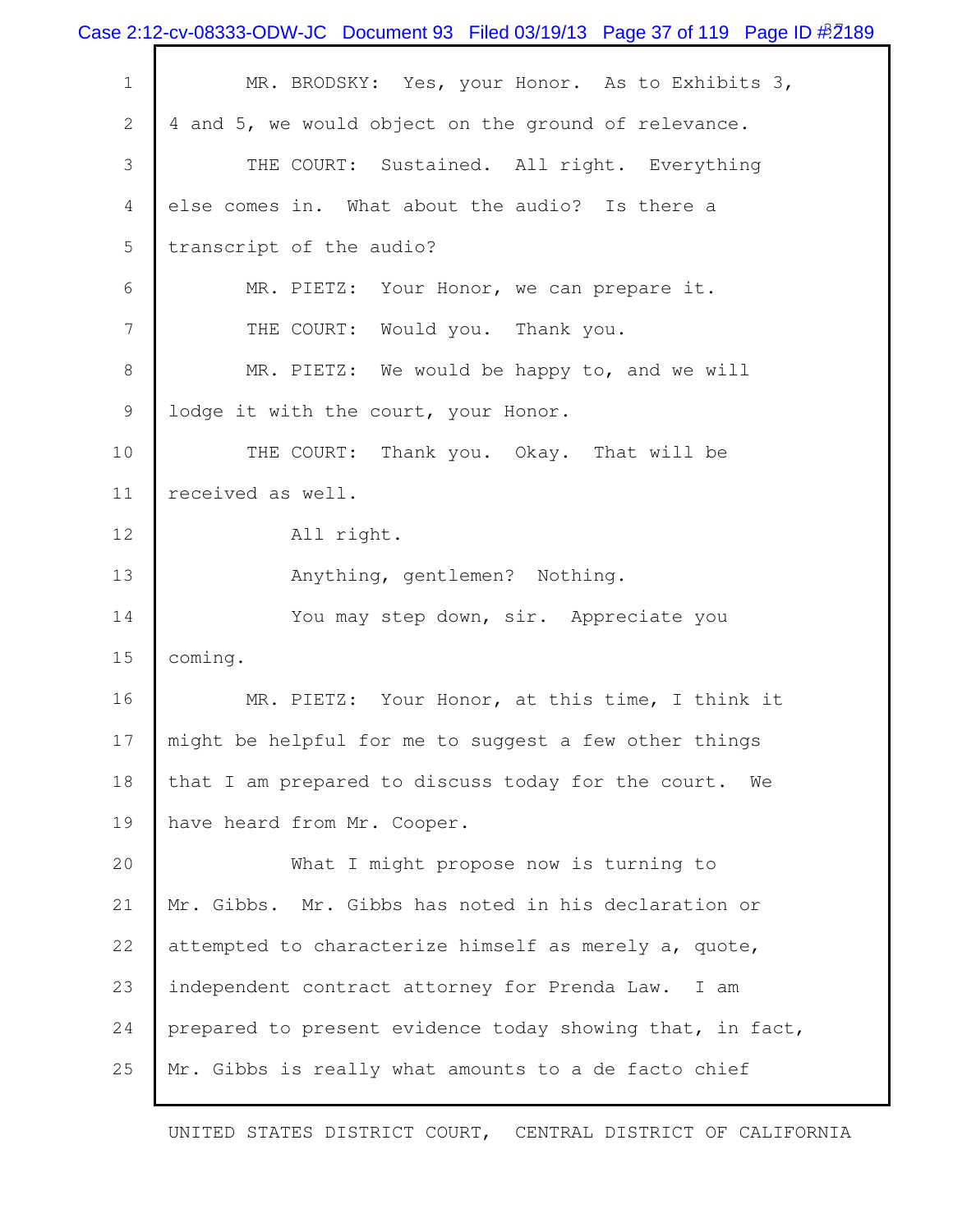|             | Case 2:12-cv-08333-ODW-JC Document 93 Filed 03/19/13 Page 38 of 119 Page ID $\frac{\cancel{0.0016}}{\cancel{0.0016}}$ |
|-------------|-----------------------------------------------------------------------------------------------------------------------|
| $\mathbf 1$ | operating officer of Prenda Law. And I have a number of                                                               |
| 2           | documents and exhibits I am prepared to go through with                                                               |
| 3           | Mr. Gibbs on that account.                                                                                            |
| 4           | In addition, I am prepared to show through                                                                            |
| 5           | cross-examination of Mr. Gibbs that his investigation in                                                              |
| 6           | these cases was objectively unreasonable. Although I was                                                              |
| 7           | not able to contact Mr. Larguire (phonetic) or Mr. Denton,                                                            |
| 8           | a former client of mine in a previous case who was                                                                    |
| 9           | previously named by Mr. Gibbs as a result of what I view                                                              |
| 10          | as a shoddy online investigation is here to testify that                                                              |
| 11          | the main fact that Mr. Gibbs relied upon in that case                                                                 |
| 12          | turned out to be completely incorrect.                                                                                |
| 13          | Fourth, your Honor or I should said say third,                                                                        |
| 14          | there are representatives here today from both AT&T and                                                               |
| 15          | Verizon who can conform that the court's discovery orders                                                             |
| 16          | were unambiguously violated in this case.                                                                             |
| 17          | Fifth, and, finally, your Honor, if the court                                                                         |
| 18          | is inclined to hear it, I am prepared to explain my                                                                   |
| 19          | understanding of how Prenda is organized and present                                                                  |
| 20          | evidence showing that the court does indeed have personal                                                             |
| 21          | jurisdiction over Mr. Steele, Mr. Duffy, Mr. Paul                                                                     |
| 22          | Hansmeier and Ms. Angela Van Den Hemel.                                                                               |
| 23          | THE COURT: Let's begin with the ISP's.                                                                                |
| 24          | MR. PIETZ: Very well, I would ask now that                                                                            |
| 25          | Mr. Huffman come forward. Is he here?                                                                                 |
|             |                                                                                                                       |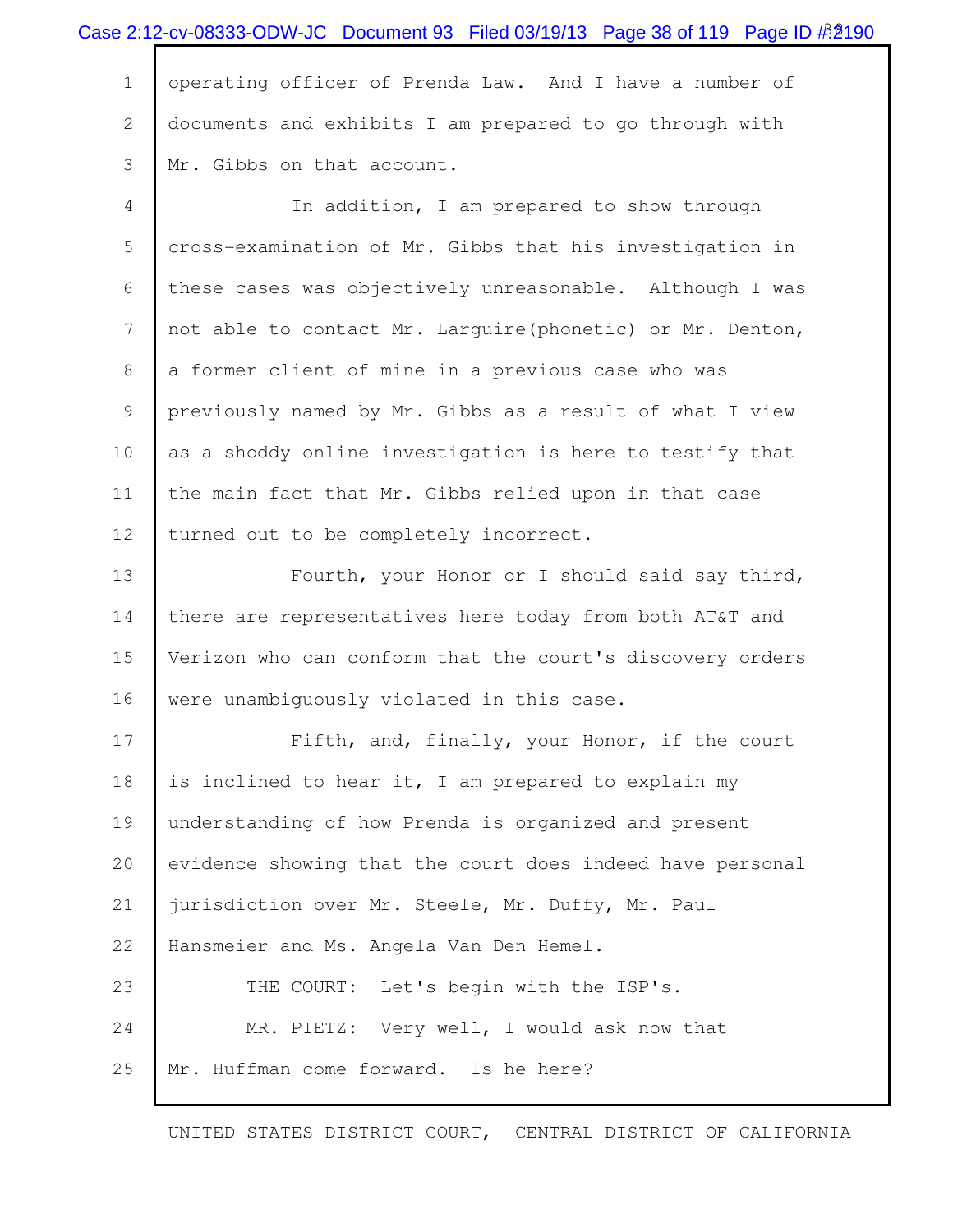Case 2:12-cv-08333-ODW-JC Document 93 Filed 03/19/13 Page 39 of 119 Page ID  $\#$  2191 1 (The witness was sworn.) 2 THE CLERK: Please have a seat. 3 Please state your full and true name for the 4 record, and spell your last name? 5 THE WITNESS: My name is Bart Huffman, 6 H-U-F-F-M-A-N. 7 THE COURT: One second. 8 THE CLERK: Counsel, I think we are going to first 9 have our 2:30 matter. I think it will be a little 10 shorter. So I am going to call the next matter and then 11 we will have you guys come back. 12 (Recess from 2:30 to 2:31 p.m.) 13 THE COURT: Okay. Sorry for the interruption. 14 Let's go back on the record in the AF Holdings, Ingenuity 15 13 LLC. 16 All right. Go ahead, counsel. 17 MR. PIETZ: Thank you, your Honor. 18 19 DIRECT EXAMINATION 20 BY MR. PIETZ: 21 Q Mr. Huffman, what is your job, sir? 22 A I am an attorney. 23 Q With what firm? 24 A Lock Lorde. 25 Q And do you represent AT&T in that capacity, sir?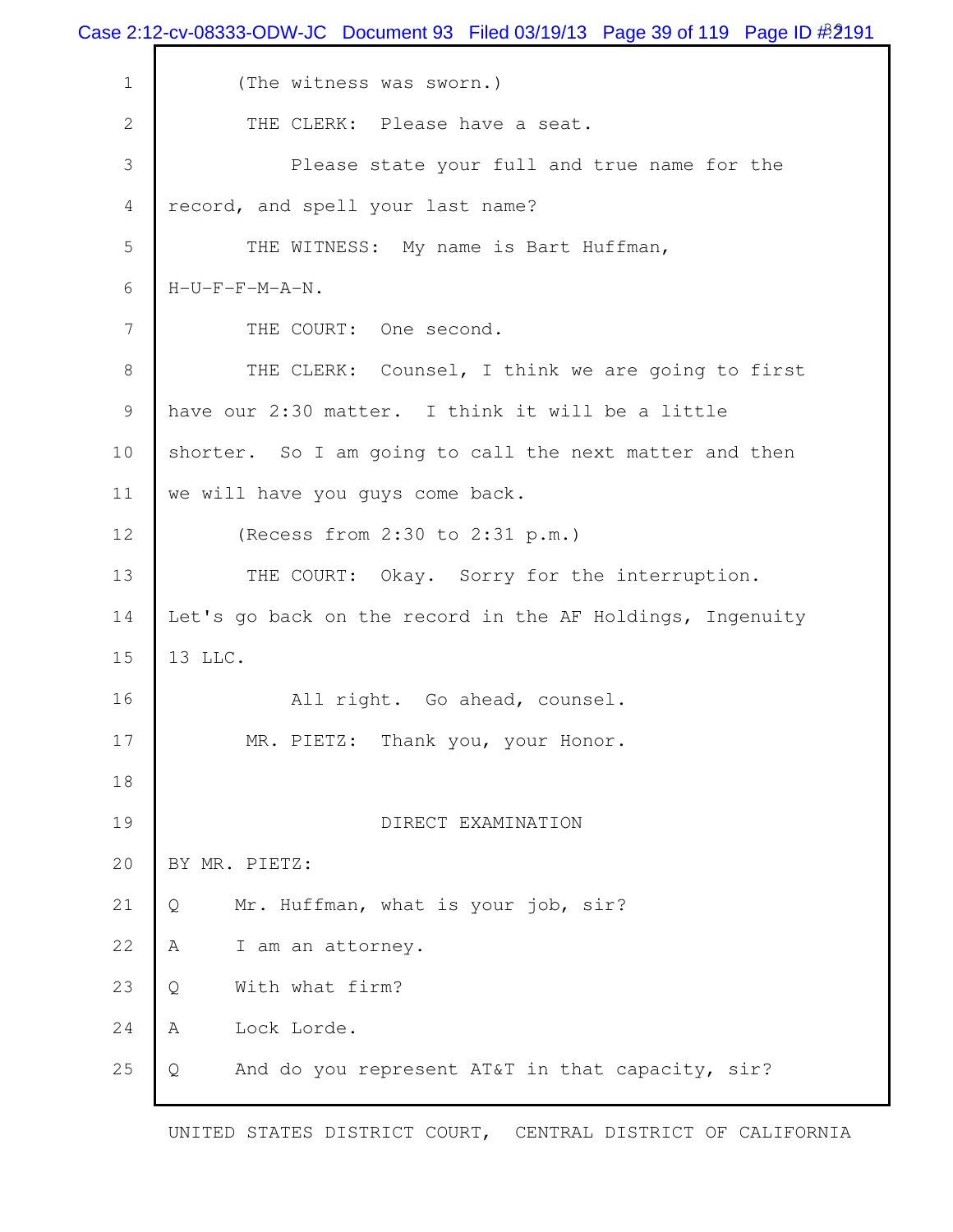|                 | Case 2:12-cv-08333-ODW-JC Document 93 Filed 03/19/13 Page 40 of 119 Page ID # 2192 |
|-----------------|------------------------------------------------------------------------------------|
| $\mathbf 1$     | Yes, I do.<br>A                                                                    |
| $\mathbf{2}$    | And how long have you been -- how long have you<br>Q                               |
| 3               | been representing AT&T, sir?                                                       |
| $\overline{4}$  | I have been representing AT&T for about six or<br>A                                |
| 5               | seven years, I suppose.                                                            |
| 6               | And do you have personal familiarity with matters<br>Q                             |
| $7\phantom{.0}$ | before AT&T that involve the Prenda law firm?                                      |
| 8               | I do.<br>A                                                                         |
| 9               | So on a day-to-day basis over the past few years,<br>Q                             |
| 10              | have you handled Prenda matters for AT&T?                                          |
| 11              | A number of them.<br>A                                                             |
| 12              | Very well. You prepared a declaration which I<br>Q                                 |
| 13              | submitted with the court in this matter; isn't that                                |
| 14              | correct, sir?                                                                      |
| 15              | A<br>That is correct.                                                              |
| 16              | And that declaration was based on an investigation<br>Q                            |
| 17              | performed by your client, AT&T is that correct?                                    |
| 18              | Well, that declaration recounts a series of events<br>A                            |
| 19              | where Angela Van Den Hemel who has contacted us on a                               |
| 20              | regular basis to follow-up on subpoenas contacted us with                          |
| 21              | respect to the subpoenas in the case that was                                      |
| 22              | consolidated with others in this proceeding. And as we                             |
| 23              | looked into it, we discovered that the case had been                               |
| 24              | stayed as far as discovery goes.                                                   |
| 25              | So you are familiar, then, with this court's<br>Q                                  |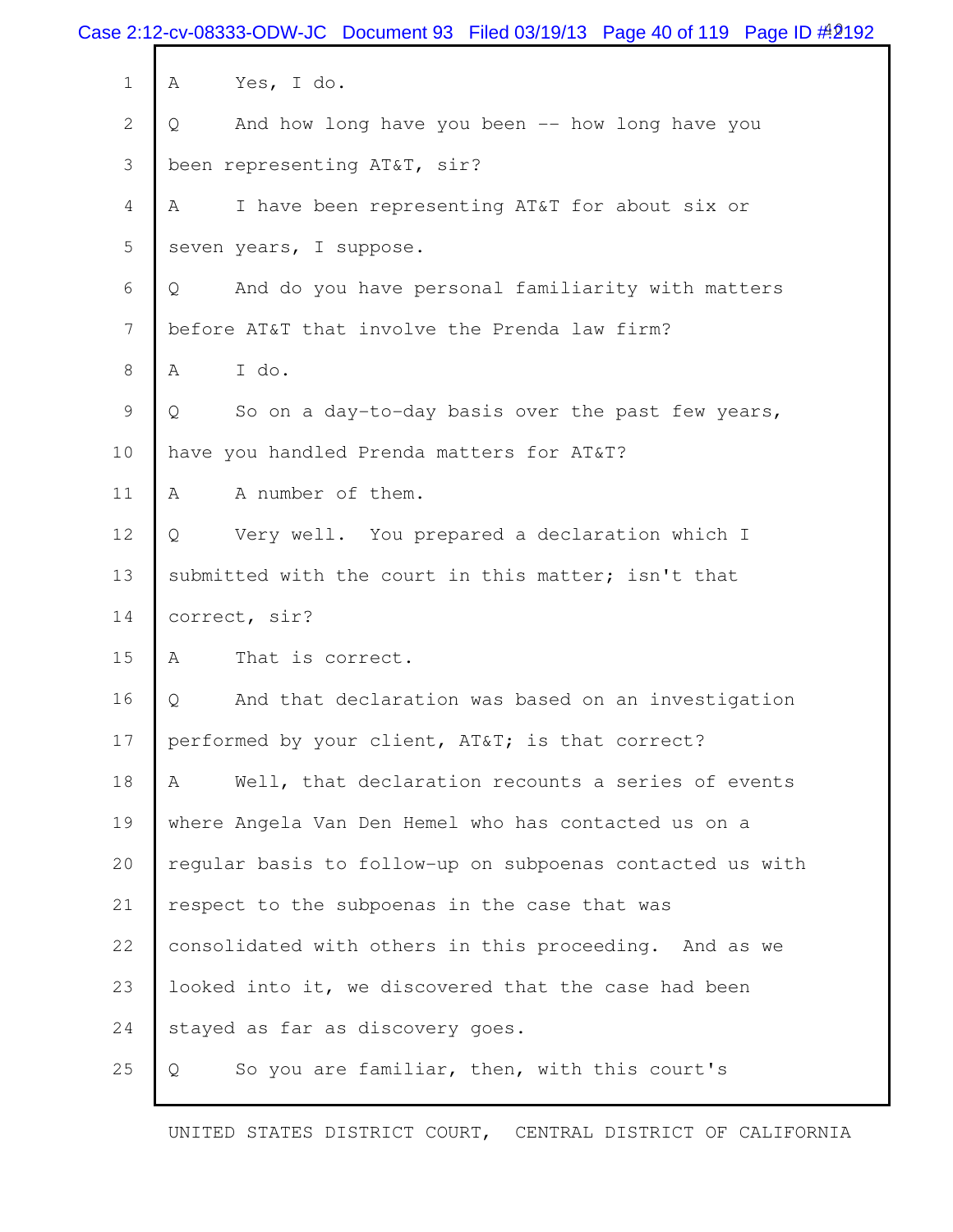|                | Case 2:12-cv-08333-ODW-JC Document 93 Filed 03/19/13 Page 41 of 119 Page ID # 2193 |
|----------------|------------------------------------------------------------------------------------|
| $\mathbf 1$    | October 19th, 2013 discovery order vacating the subpoenas                          |
| $\overline{2}$ | in the AF Holdings cases now before this court?                                    |
| 3              | A<br>Yes.                                                                          |
| 4              | And as far as AT&T is aware, did Prenda in fact<br>Q                               |
| 5              | stop seeking subpoena returns on the cases consolidated                            |
| 6              | before this court after October 19th, 2013?                                        |
| 7              | MR. WAXLER: Calls for speculation.                                                 |
| 8              | THE WITNESS: I am not aware that they did. AT&T                                    |
| 9              | did not, to my knowledge, receive any notice of the order                          |
| 10             | and furthermore Ms. Van Den Hemel, I think I am saying                             |
| 11             | her name right, contacted us seeking to follow-up and                              |
| 12             | obtain information presumably with respect to the                                  |
| 13             | subpoenas in that case. And we received, I should add,                             |
| 14             | we received, I and my firm receive the information pretty                          |
| 15             | much directly as it comes in from CT Corporation so with                           |
| 16             | respect to these type of subpoenas.                                                |
| 17             | BY MR. PIETZ: So with respect to these type of<br>Q                                |
| 18             | subpoenas, then, the receipt or non receipt by AT&T would                          |
| 19             | come into your office; is that correct?                                            |
| 20             | Typically, it would.<br>Α                                                          |
| 21             | MR. WAXLER: Calls for speculation.                                                 |
| 22             | THE COURT:<br>Hang on. What is your objection?                                     |
| 23             | MR. WAXLER: Calls for speculation, your Honor.                                     |
| 24             | This witness is being asked to say whether                                         |
| 25             | AT&T received something, and I think that is speculative                           |
|                |                                                                                    |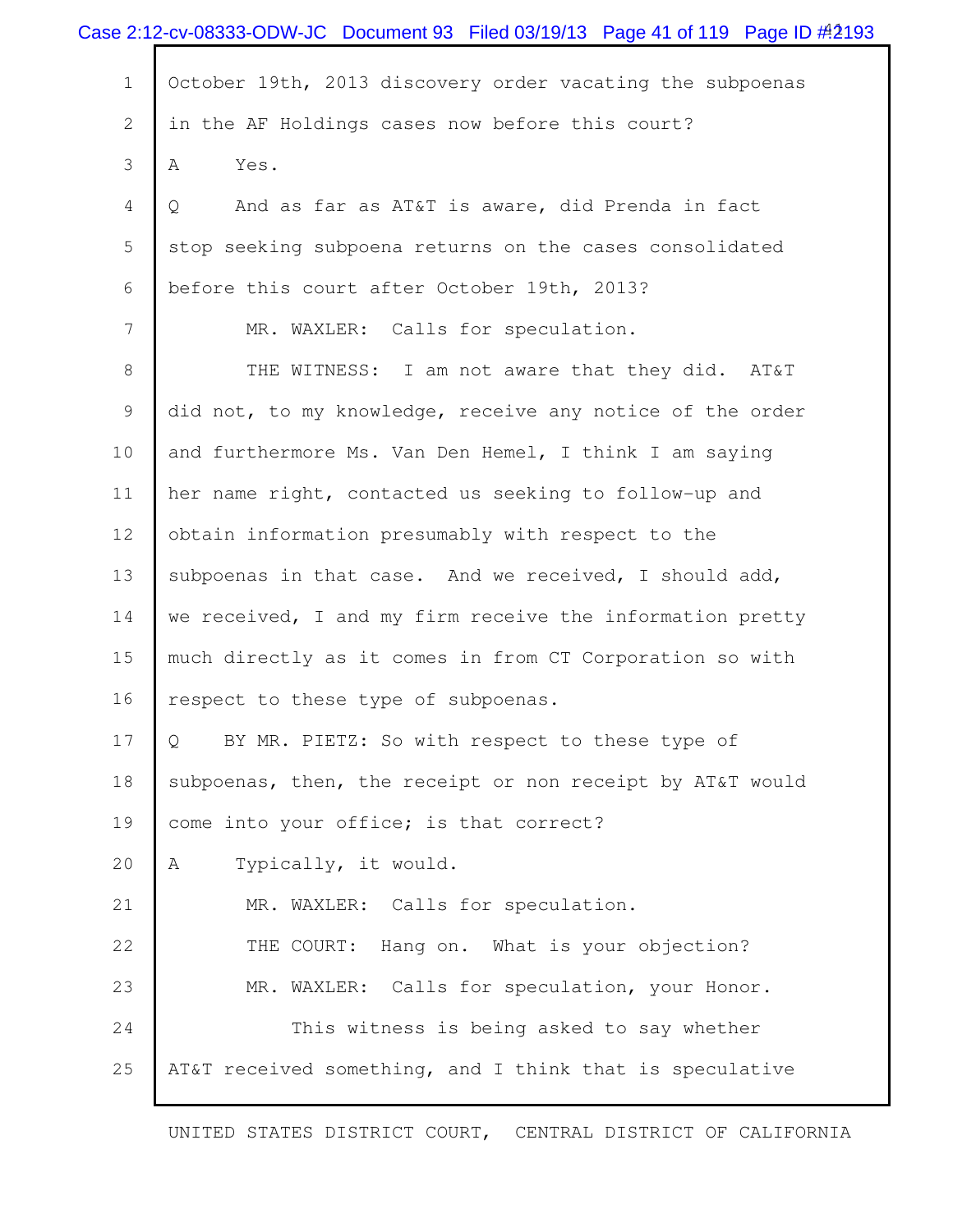|              | Case 2:12-cv-08333-ODW-JC Document 93 Filed 03/19/13 Page 42 of 119 Page ID $\#2194$ |
|--------------|--------------------------------------------------------------------------------------|
| $\mathbf 1$  | for him to be able to testify as to whether AT&T might                               |
| $\mathbf{2}$ | have received it or not.                                                             |
| 3            | THE COURT: I understood it to be how mail is                                         |
| 4            | handled in his office, but let's walk through it again.                              |
| 5            | MR. PIETZ: Very well.                                                                |
| 6            | So did your office receive a copy of the<br>Q                                        |
| 7            | October 19th, 2013 order vacating the subpoenas in this                              |
| 8            | case?                                                                                |
| 9            | Not independently. When we looked on Pacer as<br>Α                                   |
| 10           | we -- we routinely do with respect to production requests                            |
| 11           | and the like, we found the order.                                                    |
| 12           | So your office was not served by Prenda or anybody<br>$\overline{Q}$                 |
| 13           | affiliated with Prenda with this court's October 19th                                |
| 14           | discovery order?                                                                     |
| 15           | That is correct.<br>Α                                                                |
| 16           | And did you investigate with your client, AT&T, as<br>Q                              |
| 17           | to whether or not AT&T received a copy of the court's                                |
| 18           | October 19th order?                                                                  |
| 19           | $\mathbb A$<br>I did not specifically ask them that, no.                             |
| 20           | And were you contacted only the once by Angela<br>Q                                  |
| 21           | Van Den Hemel regarding the court's October 19th order in                            |
| 22           | this action?                                                                         |
| 23           | She contacted my paralegal twice and my<br>No.<br>A                                  |
| 24           | paralegal would routinely refer those type of inquiries                              |
| 25           | to me.                                                                               |
|              |                                                                                      |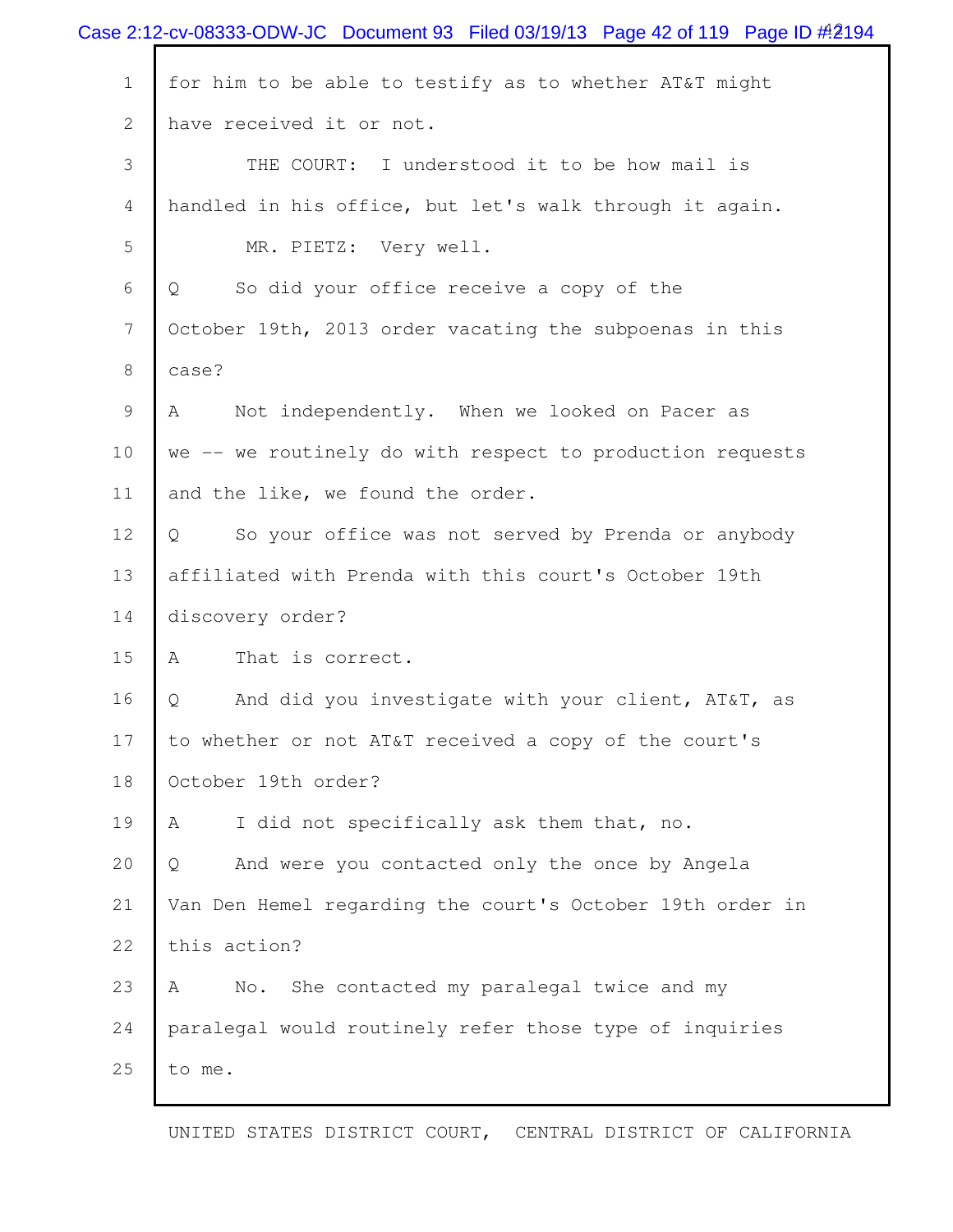|              | Case 2:12-cv-08333-ODW-JC Document 93 Filed 03/19/13 Page 43 of 119 Page ID # 2195 |
|--------------|------------------------------------------------------------------------------------|
| $\mathbf 1$  | So she actually asked twice for subpoena returns to<br>Q                           |
| $\mathbf{2}$ | be made after the October 19th discovery order?                                    |
| 3            | That's correct. And when I looked at the Pacer<br>A                                |
| 4            | records and saw the order, I then responded to                                     |
| 5            | Ms. Van Den Hemel saying that the discovery had been                               |
| 6            | stayed and we of course would not be producing discovery                           |
| 7            | in the case at that time.                                                          |
| 8            | MR. PIETZ: I would ask that the declaration of                                     |
| 9            | Bart Huffman be admitted as evidence in this hearing. I                            |
| 10           | think we are on Exhibit 6.                                                         |
| 11           | THE COURT:<br>Okay.                                                                |
| 12           | THE WITNESS: And would you also want to have the                                   |
| 13           | declaration of my paralegal admitted as well?                                      |
| 14           | MR. PIETZ: Yes. I would ask as well that that be                                   |
| 15           | admitted as Exhibit 7. It is the next filing on the                                |
| 16           | docket.                                                                            |
| 17           | THE WITNESS: Camille Kerr.                                                         |
| 18           | BY MR. PIETZ: Could you spell her name for the<br>$Q_{1}$                          |
| 19           | record.                                                                            |
| 20           | Certainly. C-A-M-I-L-L-E, K-E-R-R.<br>A                                            |
| 21           | THE COURT: All right. Any objection, gentlemen?                                    |
| 22           | MR. BRODSKY: Is she going to be testifying, your                                   |
| 23           | Honor?                                                                             |
| 24           | THE COURT: I have no idea.                                                         |
| 25           | MR. BRODSKY: Object on the ground of hearsay.                                      |
|              |                                                                                    |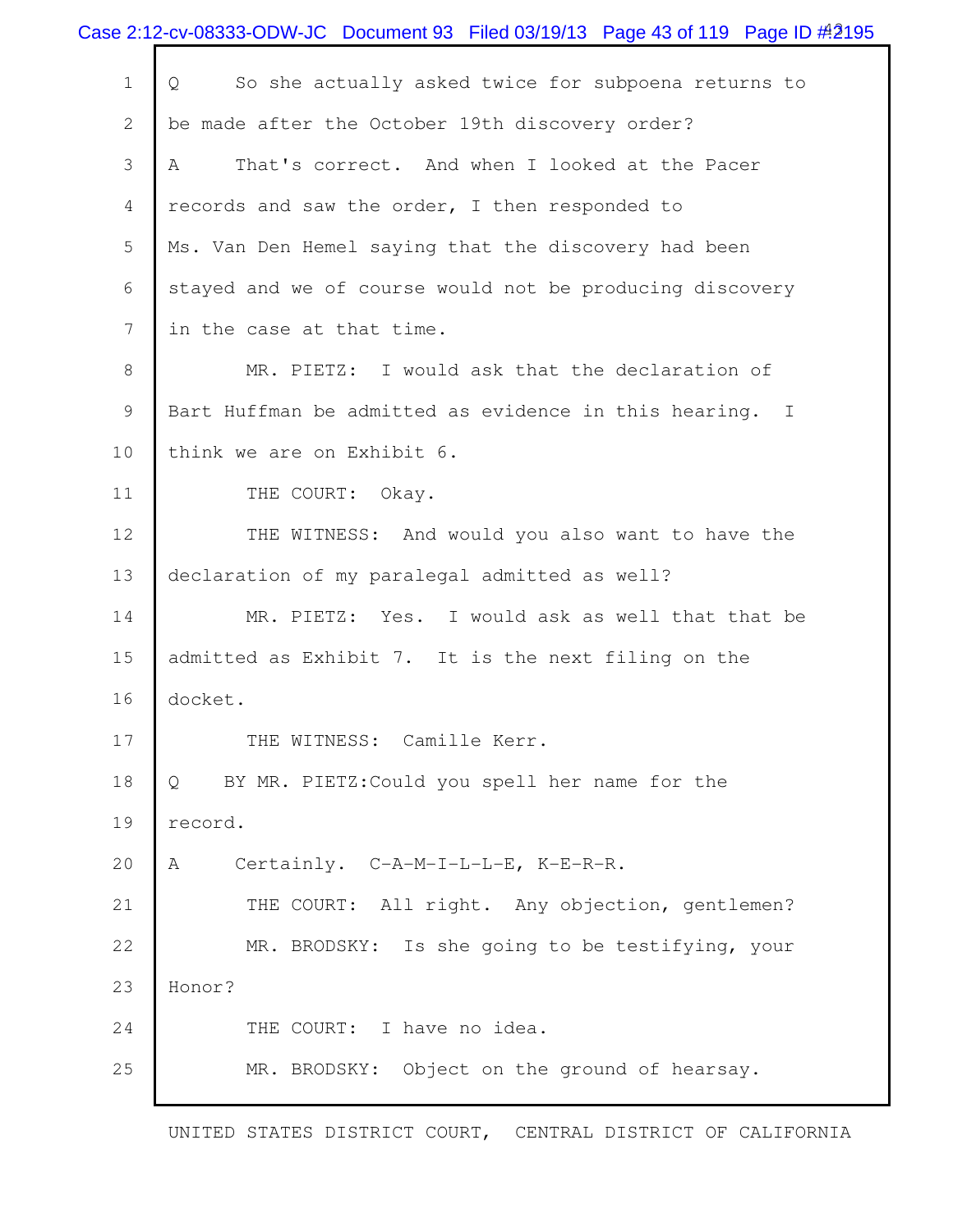|             | Case 2:12-cv-08333-ODW-JC Document 93 Filed 03/19/13 Page 44 of 119 Page ID #2196 |
|-------------|-----------------------------------------------------------------------------------|
| $\mathbf 1$ | THE COURT: Is she here?                                                           |
| 2           | BY MR. PIETZ: Mr. Huffman, is Ms. Kerr here today?<br>Q                           |
| 3           | Ms. Kerr is not here today. I can testify though<br>A                             |
| 4           | that I oversaw and reviewed all of the items stated in                            |
| 5           | her declaration, and they are part of our regularly kept                          |
| 6           | records and they are consistent with our files, were                              |
| 7           | overseen by me at every single step and reviewed and they                         |
| 8           | are, in fact, true and correct.                                                   |
| 9           | So you are personally familiar with the facts in<br>Q                             |
| 10          | Ms. Kerr's declaration?                                                           |
| 11          | I am, and I reviewed it in detail.<br>A                                           |
| 12          | THE COURT: What is the substance or the subject                                   |
| 13          | matter?                                                                           |
| 14          | THE WITNESS: Ms. Kerr submitted a separate                                        |
| 15          | declaration simply because she was the addressee on the                           |
| 16          | e-mails from Ms. Van Den Hemel.                                                   |
| 17          | THE COURT: All right. And her declaration                                         |
| 18          | attests to?                                                                       |
| 19          | THE WITNESS: Her declaration attests to the truth                                 |
| 20          | and authenticity of the e-mails that I attached thereto.                          |
| 21          | THE COURT: That is all?                                                           |
| 22          | THE WITNESS: That is all.                                                         |
| 23          | THE COURT: All right. I will permit it. Okay.                                     |
| 24          | Gentlemen?                                                                        |
| 25          | MR. BRODSKY: No questions, your Honor.                                            |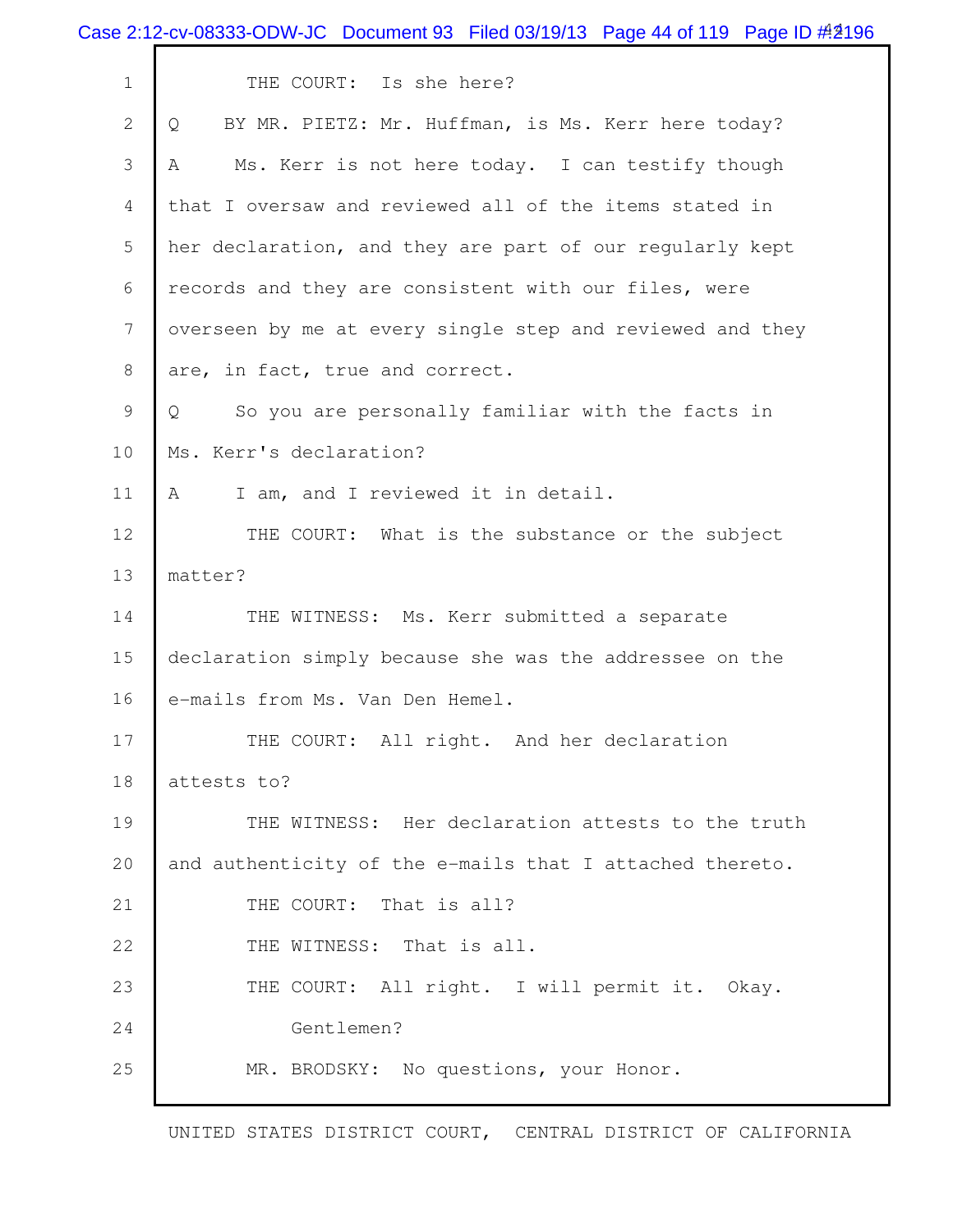|                 | Case 2:12-cv-08333-ODW-JC Document 93 Filed 03/19/13 Page 45 of 119 Page ID # 2197 |
|-----------------|------------------------------------------------------------------------------------|
| $\mathbf 1$     | THE COURT: All right. Sir, you may step down.                                      |
| $\overline{2}$  | Thank you.                                                                         |
| 3               | THE WITNESS: Thank you, your Honor.                                                |
| 4               | THE COURT: I do have one question.                                                 |
| 5               | Ms. Van Den Hemel, when you advised her that you had                               |
| 6               | learned from Pacer of the court's order quashing those                             |
| $7\phantom{.0}$ | subpoenas, did she sound surprised?                                                |
| 8               | THE WITNESS: She never responded at all.                                           |
| 9               | THE COURT: All right. Thank you.                                                   |
| 10              | MR. PIETZ: Your Honor, also in attendance today                                    |
| 11              | is an attorney for Verizon, Mr. Benjamin Fox. If it                                |
| 12              | please the court, I would suggest we offer him.                                    |
| 13              | THE COURT: Yes. Please.                                                            |
| 14              | (The witness was sworn.)                                                           |
| 15              | THE CLERK: Please have a seat. And please state                                    |
| 16              | your full and true name for the record and spell your                              |
| 17              | last name.                                                                         |
| 18              | THE WITNESS: Benjamin Fox, F-O-X.                                                  |
| 19              |                                                                                    |
| 20              | DIRECT EXAMINATION                                                                 |
| 21              | BY MR. PIETZ:                                                                      |
| 22              | Mr. Fox, what is your occupation, sir?<br>Q                                        |
| 23              | I am a partner at Morrison and Foerster here in Los<br>A                           |
| 24              | Angeles. I am a lawyer.                                                            |
| 25              | And do you represent Verizon in that capacity?<br>Q                                |
|                 |                                                                                    |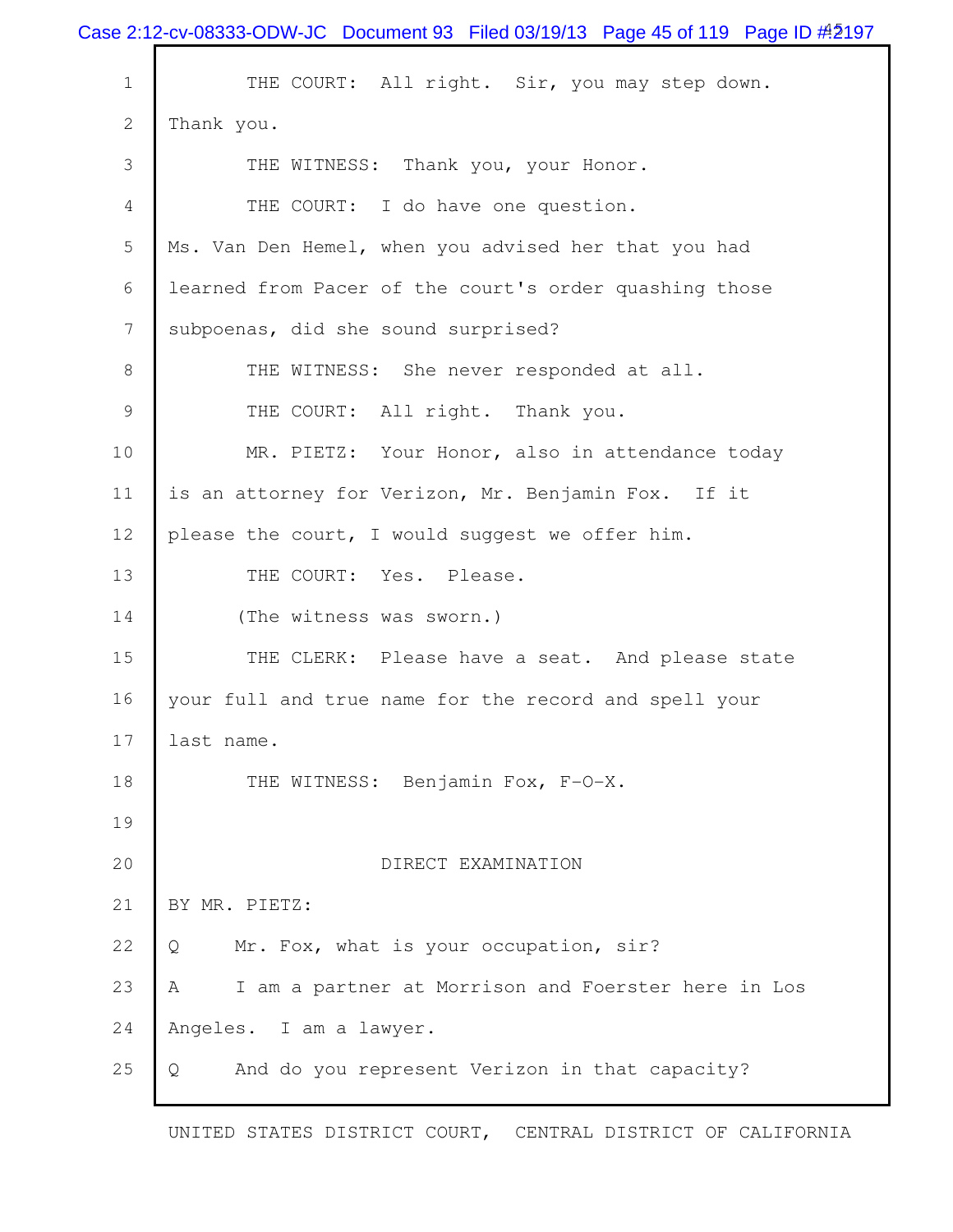|              | Case 2:12-cv-08333-ODW-JC Document 93 Filed 03/19/13 Page 46 of 119 Page ID # 2198 |
|--------------|------------------------------------------------------------------------------------|
| $\mathbf 1$  | I do.<br>Α                                                                         |
| $\mathbf{2}$ | And how long have you represented Verizon in that<br>Q                             |
| 3            | capacity?                                                                          |
| 4            | I can't tell you the date. I know that the first<br>Α                              |
| 5            | matter was the Eastern District of California Rule 27                              |
| 6            | proceeding filed by Ingenuity 13, and that is the case                             |
| 7            | that you had a copyright assignment for that you showed                            |
| 8            | earlier this afternoon.                                                            |
| 9            | So you appeared on behalf of Verizon in that Rule<br>Q                             |
| 10           | 27 petition action in the Eastern District of California;                          |
| 11           | is that correct?                                                                   |
| 12           | Α<br>Correct.                                                                      |
| 13           | And I believe that was in 2011. Since then, have<br>Q                              |
| 14           | you had occasion to deal with litigation matters                                   |
| 15           | involving the Prenda law firm?                                                     |
| 16           | Yes.<br>Α                                                                          |
| 17           | So you have handled those issues for Verizon on a<br>Q                             |
| 18           | day-to-day basis in the past two years?                                            |
| 19           | A<br>Yes. Many of them.                                                            |
| 20           | Very well. You prepared and submitted, filed, I<br>Q                               |
| 21           | should say, a declaration with the court earlier today;                            |
| 22           | isn't that correct, sir?                                                           |
| 23           | I prepared for Verizon and obtained a signature<br>A                               |
| 24           | from Mr. Sean Moriarty who is a Verizon representative in                          |
| 25           | Arlington, Virginia. Yes.                                                          |
|              |                                                                                    |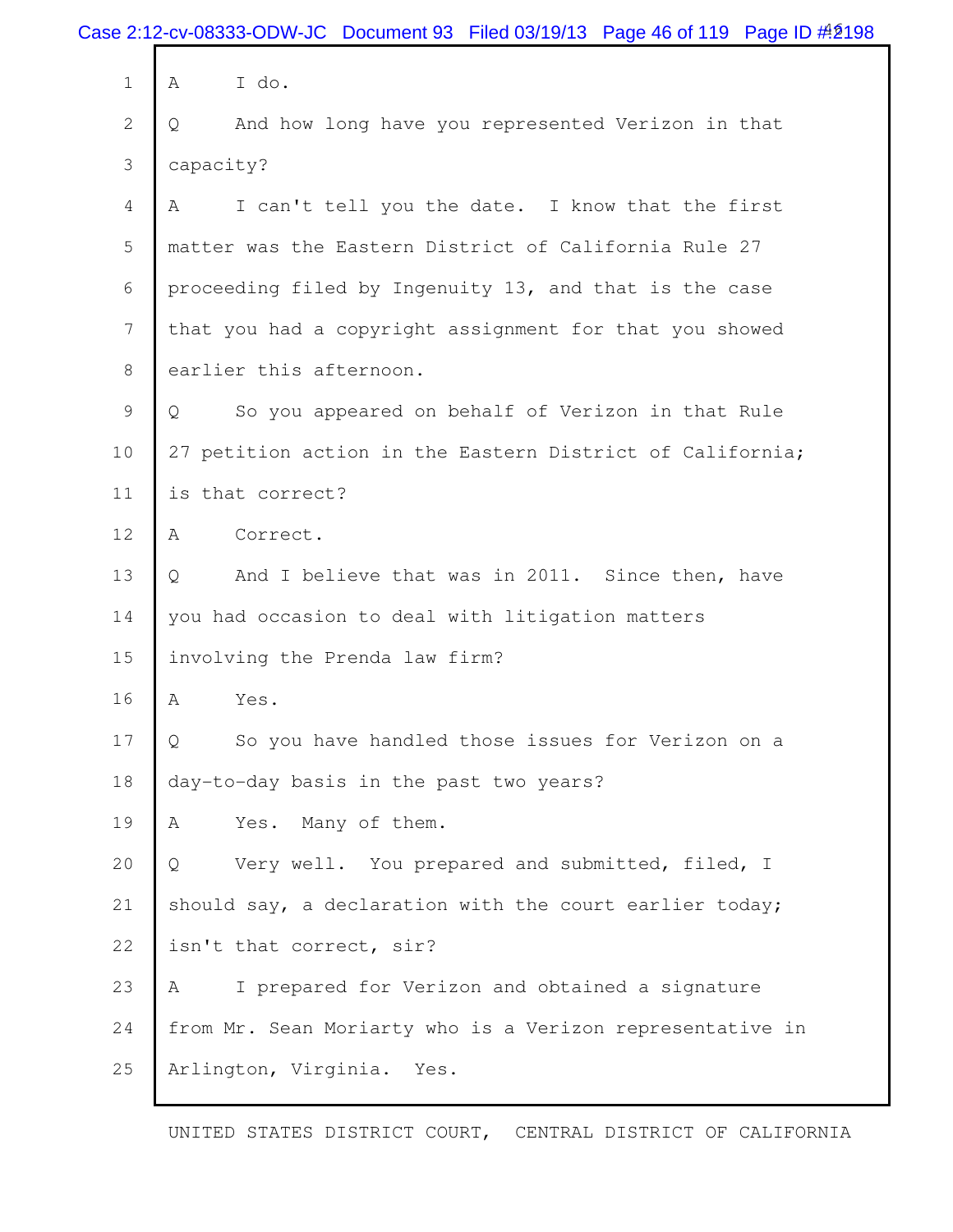|                | Case 2:12-cv-08333-ODW-JC Document 93 Filed 03/19/13 Page 47 of 119 Page ID #2199 |
|----------------|-----------------------------------------------------------------------------------|
| $\mathbf 1$    | So you are familiar with the facts that were<br>Q                                 |
| $\overline{2}$ | averred in the declaration filed with the court today?                            |
| 3              | Yes, I am.<br>Α                                                                   |
| 4              | And did you investigate whether the facts are<br>Q                                |
| 5              | correct prior to filing the document here today?                                  |
| 6              | I did.<br>Α                                                                       |
| 7              | And can you explain to me the substance of the<br>Q                               |
| 8              | declaration with respect to whether or not Verizon                                |
| 9              | received a copy of the court's October 19th discovery                             |
| 10             | order?                                                                            |
| 11             | Sure. Verizon has been the recipient of I think<br>Α                              |
| 12             | literally hundreds of subpoenas from the Prenda firm, and                         |
| 13             | Verizon is a party in a DC Circuit appeal where AF                                |
| 14             | Holdings was the plaintiff based on one of the copyright                          |
| 15             | assignments that bears the name of Mr. Cooper. Verizon                            |
| 16             | is very focused on what has been happening in these cases                         |
| 17             | and has been paying close attention to it.                                        |
| 18             | So if Verizon had received the October 19                                         |
| 19             | order from this court, Verizon would have known that, and                         |
| 20             | I would have received it as well. My e-mail doesn't have                          |
| 21             | any record of it. I have searched. I know that Verizon                            |
| 22             | has now searched. Is there some theoretical possibility                           |
| 23             | that maybe it was sent to someone at Verizon and not                              |
| 24             | forwarded to the correct people? Possible. But having                             |
| 25             | not seen anything from Mr. Gibbs that suggests it was                             |
|                |                                                                                   |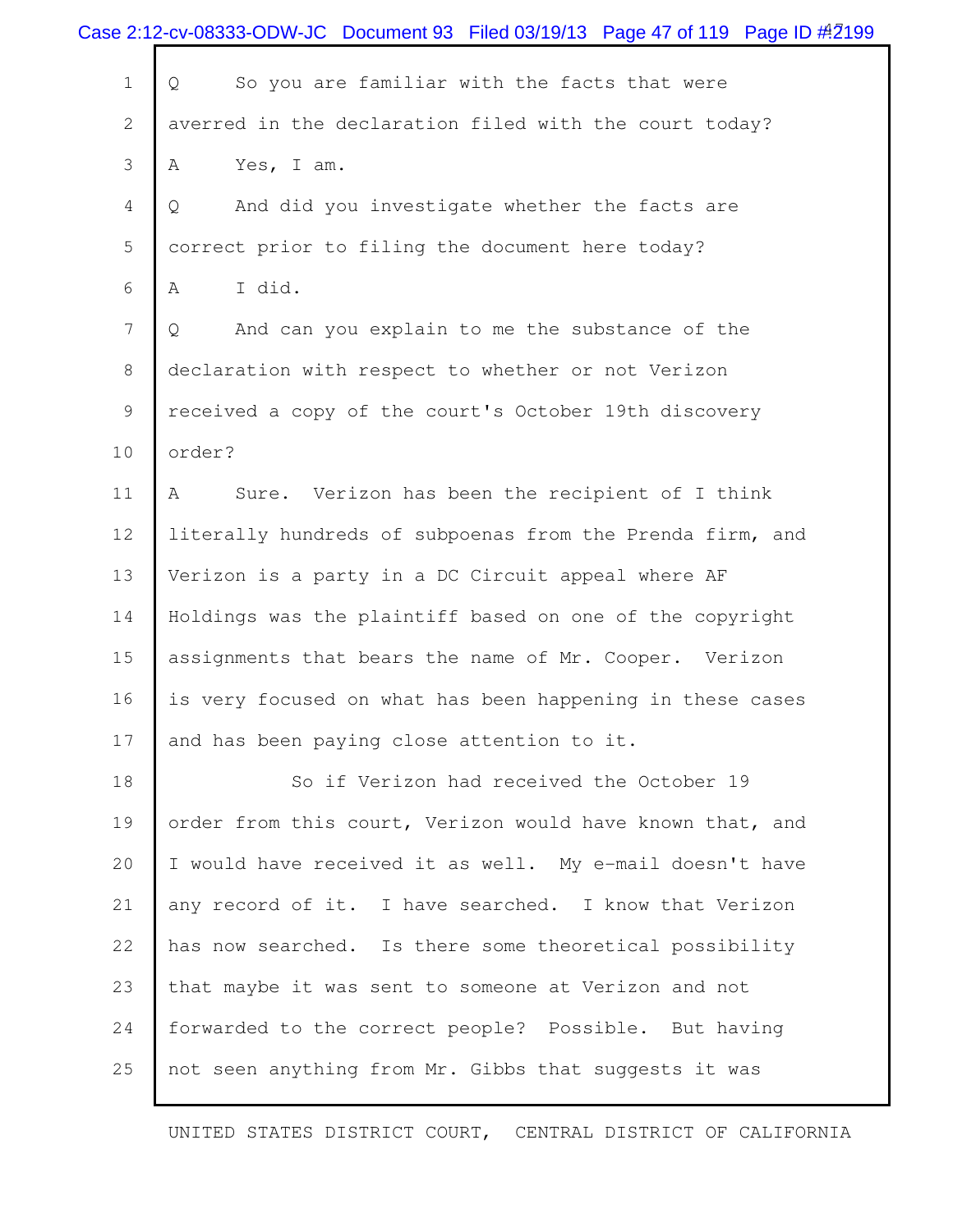|              | Case 2:12-cv-08333-ODW-JC Document 93 Filed 03/19/13 Page 48 of 119 Page ID # 200 |
|--------------|-----------------------------------------------------------------------------------|
| $\mathbf 1$  | sent, you know, my conclusion is that it was not sent to                          |
| $\mathbf{2}$ | Verizon.                                                                          |
| 3            | So, then, in terms of the usual channels, the<br>Q                                |
| 4            | custom and practice, the way subpoenas would normally                             |
| 5            | come in from Verizon, did you check all of these means of                         |
| 6            | receiving subpoena information?                                                   |
| 7            | I checked.<br>Α                                                                   |
| $8\,$        | MR. WAXLER: Calls for speculation, your Honor.                                    |
| 9            | Let me rephrase.<br>MR. PIETZ:                                                    |
| 10           | THE COURT: What is your objection?                                                |
| 11           | MR. WAXLER: Calls for speculation. He is asking                                   |
| 12           | this witness to speculate about what Verizon's policies                           |
| 13           | are in receiving subpoenas.                                                       |
| 14           | THE COURT: I thought you were talking about                                       |
| 15           | Morrison and Foerster's policy.                                                   |
| 16           | That's right. I will rephrase and<br>MR. PIETZ:                                   |
| 17           | make it more clear, your Honor. Let me rephrase.                                  |
| 18           | So did you personally check Morrison and<br>Q                                     |
| 19           | Foerster's, the way that Morrison and Foerster would                              |
| 20           | normally receive information about a subpoena? Did you                            |
| 21           | check and make sure that no notice was received of the                            |
| 22           | October 19th discovery order?                                                     |
| 23           | Yes. I made a reasonable search, and I looked<br>A                                |
| 24           | wherever that I thought was appropriate to look.                                  |
| 25           | And you communicated with your client that you --<br>$\mathsf{Q}$                 |
|              | UNITED STATES DISTRICT COURT, CENTRAL DISTRICT OF CALIFORNIA                      |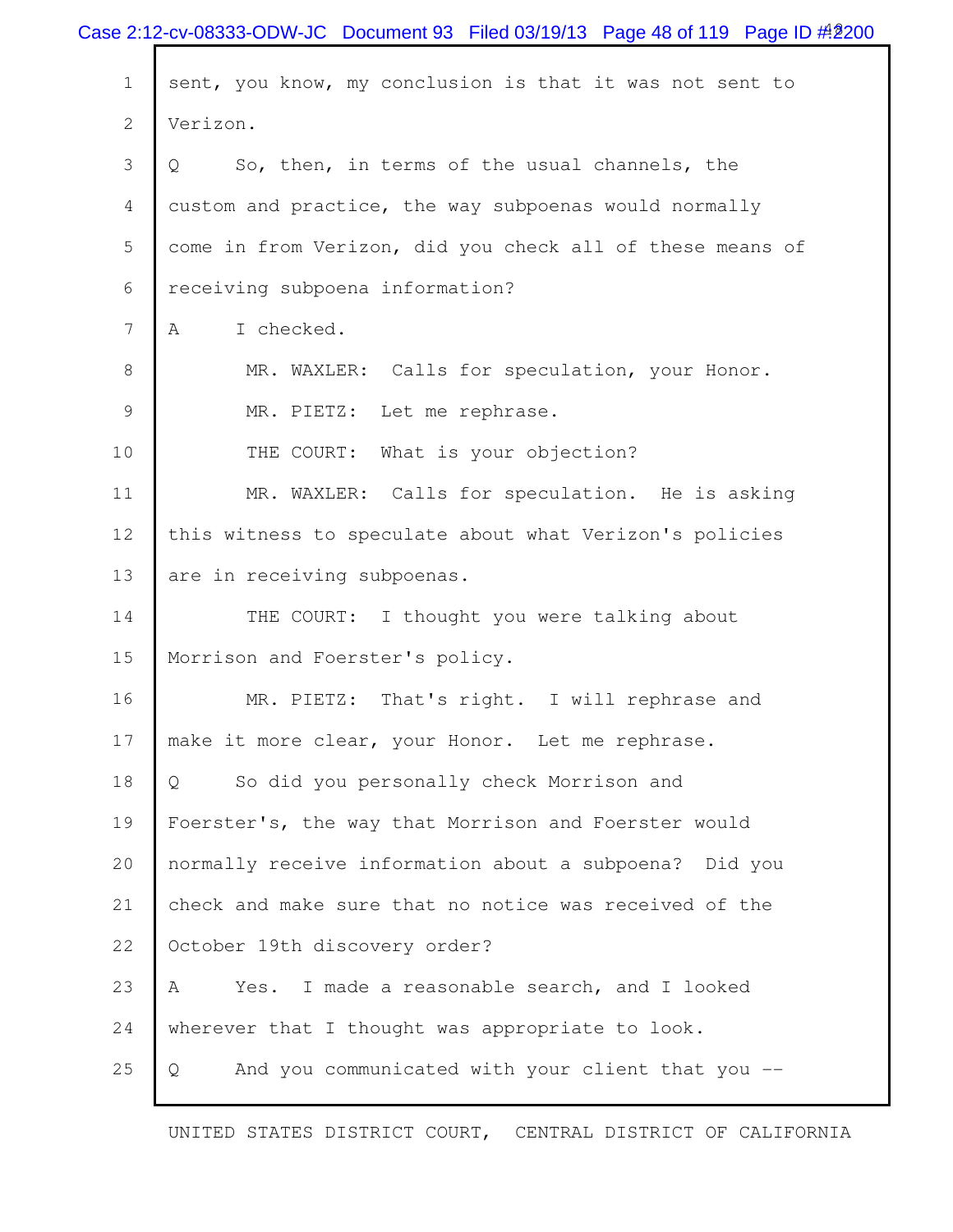|              | Case 2:12-cv-08333-ODW-JC Document 93 Filed 03/19/13 Page 49 of 119 Page ID # 2201 |
|--------------|------------------------------------------------------------------------------------|
| $\mathbf 1$  | well, let me back up.                                                              |
| $\mathbf{2}$ | The gentleman who executed the declaration                                         |
| 3            | that was filed with the court today, what was his name,                            |
| 4            | again, sir?                                                                        |
| 5            | Sean Moriarty.<br>Α                                                                |
| 6            | And is that somebody you normally communicate with<br>Q                            |
| 7            | these type of matters.                                                             |
| 8            | Α<br>Yes.                                                                          |
| 9            | And you spoke with Mr. Moriarty, and can you<br>Q                                  |
| 10           | explain, did you have him investigate, from Verizon's                              |
| 11           | end, whether notice was received?                                                  |
| 12           | A<br>The Verizon team investigated. Yes.                                           |
| 13           | Including Mr. Moriarty?<br>Q                                                       |
| 14           | A<br>Yes.                                                                          |
| 15           | Q<br>Very well. And so, then, to the best of your                                  |
| 16           | knowledge, based on both his investigation and a review                            |
| 17           | of Morrison and Foerster's own records, Verizon did not                            |
| 18           | receive a copy of the October 19th discovery order; isn't                          |
| 19           | that correct?                                                                      |
| 20           | MR. WAXLER: Your Honor, it is basically taking                                     |
| 21           | hearsay. Calls for speculation. He is asking the                                   |
| 22           | witness what Verizon did. Verizon has given a                                      |
| 23           | declaration that says it does not appear.                                          |
| 24           | THE COURT: Overruled.                                                              |
| 25           | THE WITNESS: Correct.                                                              |
|              |                                                                                    |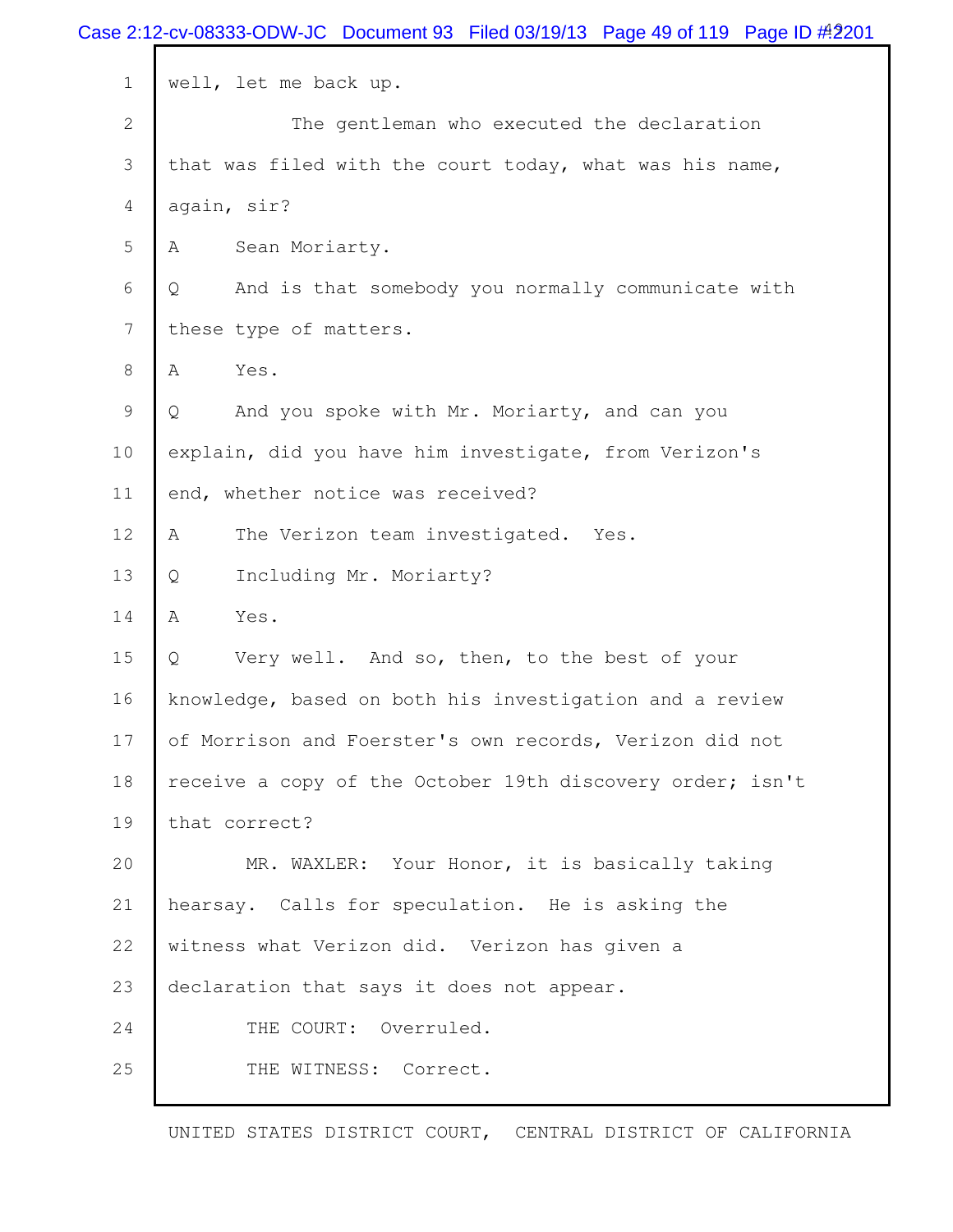|                | Case 2:12-cv-08333-ODW-JC Document 93 Filed 03/19/13 Page 50 of 119 Page ID $\#2$ 02 |
|----------------|--------------------------------------------------------------------------------------|
| $\mathbf 1$    | BY MR. PIETZ: I would ask, then, that the<br>Q                                       |
| $\mathbf{2}$   | declaration submitted by Mr. Moriarty with the court                                 |
| 3              | earlier today be admitted into evidence as Exhibit 7.                                |
| 4              | Sorry. Pardon. Exhibit 8.                                                            |
| $\mathsf S$    | THE COURT: It will be admitted.                                                      |
| 6              | All right. Mr. Brodsky, do you wish to                                               |
| $\overline{7}$ | inquire?                                                                             |
| $8\,$          | MR. BRODSKY: I do not, your Honor. I have no                                         |
| 9              | questions.                                                                           |
| 10             | THE COURT: Sir, you may step down.                                                   |
| 11             | THE WITNESS: Thank you.                                                              |
| 12             | THE COURT: All right. Now, I would also like to                                      |
| 13             | hear from your former client?                                                        |
| 14             | MR. PIETZ: Very well. Mr. Nason, are you in                                          |
| 15             | attendance today?                                                                    |
| 16             | (The witness was sworn.)                                                             |
| 17             | MR. WAXLER: Your Honor, I would object to this                                       |
| 18             | line of questioning please.                                                          |
| 19             | THE COURT: He hasn't asked any questions yet.                                        |
| 20             | MR. WAXLER: I know that, but this witness has no                                     |
| 21             | relevant testimony to this subject matter. He is not a                               |
| 22             | party to any of the four cases at issue in this OSC. It                              |
| 23             | is not even a federal court case that he was a defendant                             |
| 24             | in, your Honor. He has no relevant testimony that he                                 |
| 25             | could state in connection with this OSC.                                             |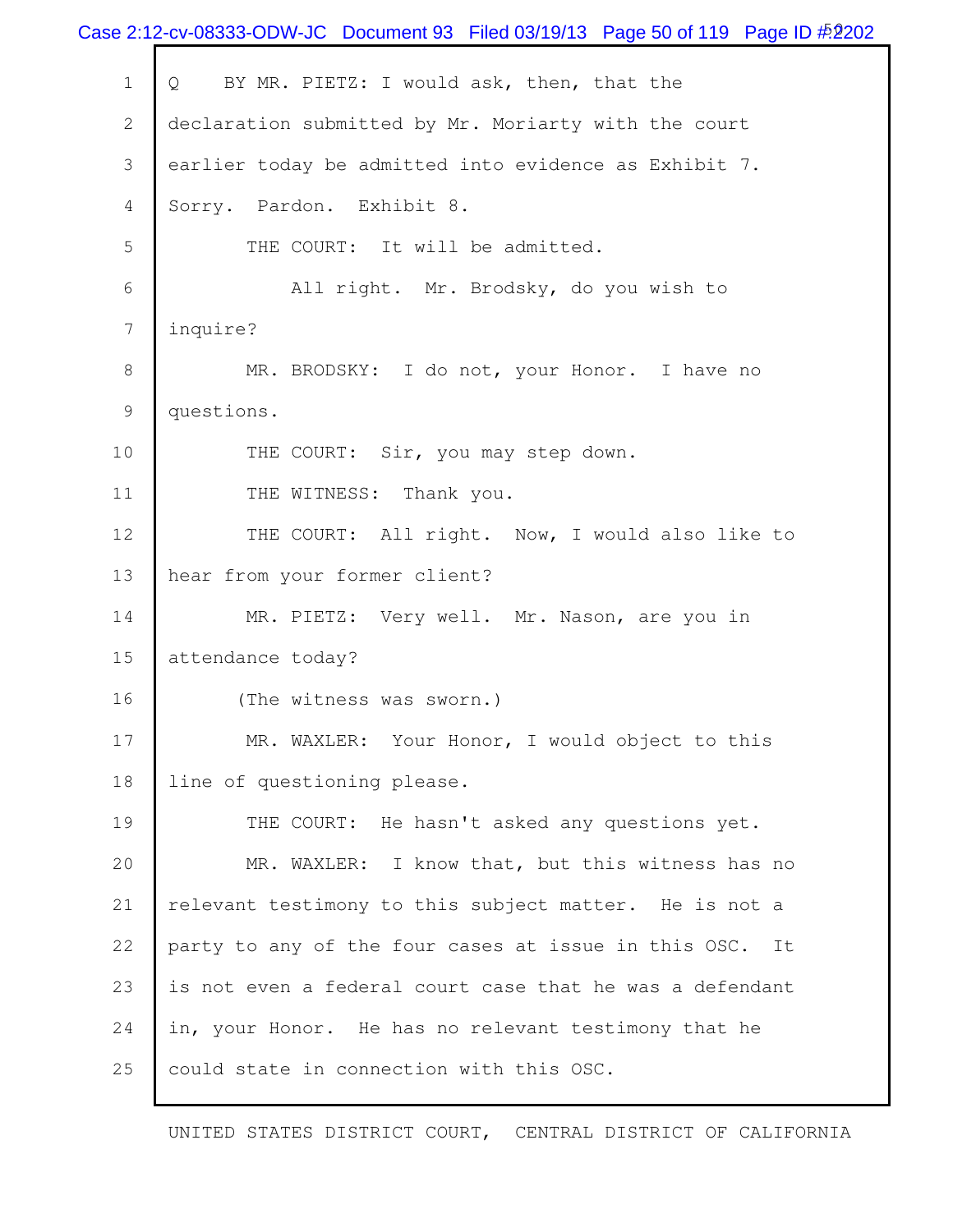|              | Case 2:12-cv-08333-ODW-JC Document 93 Filed 03/19/13 Page 51 of 119 Page ID #2203 |
|--------------|-----------------------------------------------------------------------------------|
| $\mathbf 1$  | THE COURT: Maybe yes. Maybe no. If we are                                         |
| $\mathbf{2}$ | talking about a pattern and practice, and from what I                             |
| 3            | have seen, this is a cookie-cutter litigation. Sometimes                          |
| 4            | the only thing that I see changed on the complaints are                           |
| 5            | the ISP's addresses and the name of the film, but, in all                         |
| 6            | other respects, they seem to be all the same even the                             |
| 7            | declaration from the technical expert as to what he did                           |
| 8            | in order to identify the infringer. It is the same                                |
| 9            | document. So I hear your point. If I don't find it to                             |
| 10           | be relevant, I will discard it.                                                   |
| 11           | MR. WAXLER: Your Honor, just for the record,                                      |
| 12           | Mr. Gibbs' declaration does go through exactly the                                |
| 13           | different things that he did in order to determine                                |
| 14           | whether in the two cases that you cited in the OSC                                |
| 15           | whether he was able to locate the infringer and who that                          |
| 16           | And there is nothing cookie cutter about that<br>was.                             |
| 17           | effort that he put in his declaration.                                            |
| 18           | THE COURT: All right. Thank you.                                                  |
| 19           | Go ahead.                                                                         |
| 20           | THE CLERK: Please state your full and true name                                   |
| 21           | for the record and spell your last name.                                          |
| 22           | THE WITNESS: Jessie Nason. That is N like Nancy,                                  |
| 23           | $A-S-O-N$ .                                                                       |
| 24           | THE COURT: Go ahead, counsel.                                                     |
| 25           | Is that one S or two?                                                             |
|              |                                                                                   |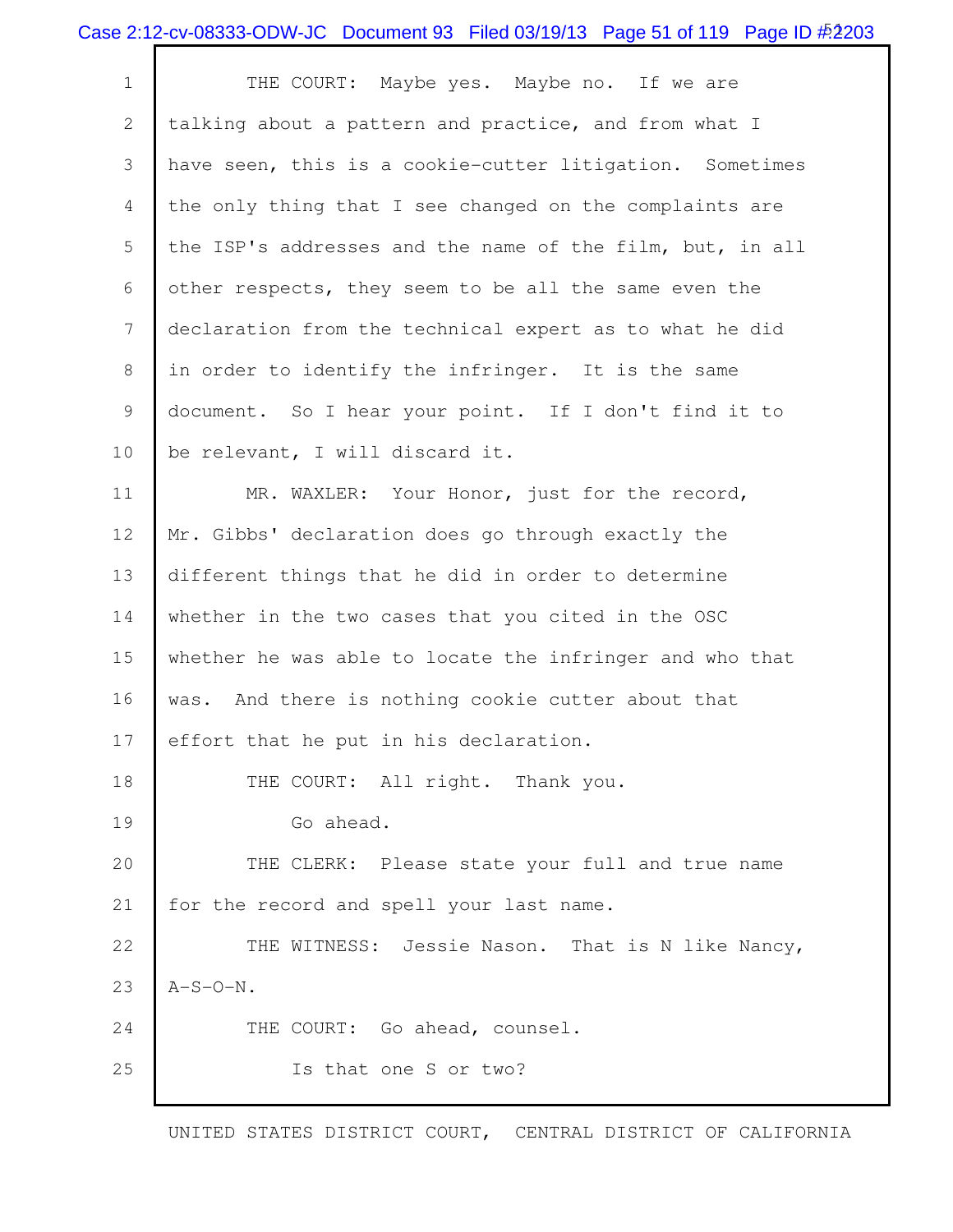|                | Case 2:12-cv-08333-ODW-JC Document 93 Filed 03/19/13 Page 52 of 119 Page ID #2204 |
|----------------|-----------------------------------------------------------------------------------|
| $1\,$          | THE WITNESS: One S.                                                               |
| $\mathbf{2}$   | THE COURT: All right.                                                             |
| 3              | THE WITNESS: Well, two in Jessie. Sorry.                                          |
| 4              |                                                                                   |
| $\mathsf S$    | DIRECT EXAMINATION                                                                |
| 6              | BY MR. PIETZ:                                                                     |
| $7\phantom{.}$ | Mr. Nason, have you heard the name Brent Gibbs<br>Q                               |
| $\,8\,$        | before?                                                                           |
| $\mathsf 9$    | A<br>Yes.                                                                         |
| 10             | Q<br>And in what context, sir?                                                    |
| 11             | He was the lawyer who brought the case against me,<br>A                           |
| 12             | Lightspeed Media versus my name.                                                  |
| 13             | And where was that -- and I represented you in that<br>Q                          |
| 14             | case, did I not, sir?                                                             |
| 15             | Α<br>Correct.                                                                     |
| 16             | And was that in the Los Angeles Superior Court<br>Q                               |
| 17             | filed in 2012?                                                                    |
| 18             | Yes.<br>A                                                                         |
| 19             | I will note for the record that the case is<br>Q                                  |
| 20             | Lightspeed Media Corporation versus Jessie Nason, Los                             |
| 21             | Angeles Superior Court No. NC057950.                                              |
| 22             | MR. WAXLER: Your Honor, I would like to object                                    |
| 23             | again. This case is not even a copyright case. It was a                           |
| 24             | case where the individual here was alleged to --                                  |
| 25             | THE COURT: Where are you from?                                                    |
|                |                                                                                   |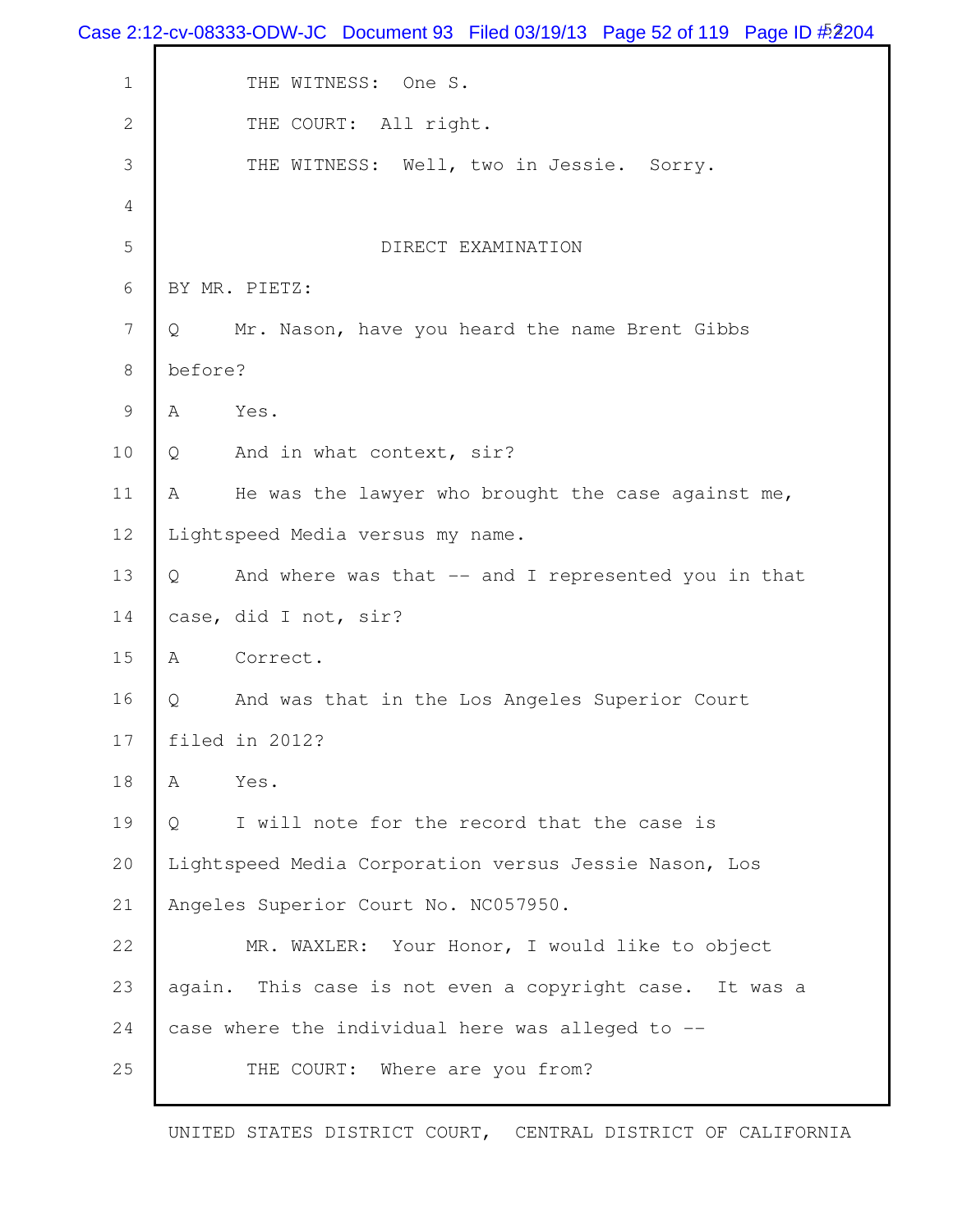|                | Case 2:12-cv-08333-ODW-JC Document 93 Filed 03/19/13 Page 53 of 119 Page ID $\frac{15205}{205}$ |
|----------------|-------------------------------------------------------------------------------------------------|
| $\mathbf 1$    | MR. WAXLER: I am from Los Angeles, your Honor.                                                  |
| $\overline{2}$ | THE COURT:<br>There are no speaking objections in                                               |
| 3              | Los Angeles.                                                                                    |
| 4              | MR. WAXLER: I'm sorry, your Honor.                                                              |
| 5              | Okay. What is this case about?<br>THE COURT:                                                    |
| 6              | MR. PIETZ: Your Honor, if I might speak to that                                                 |
| 7              | very briefly. What we have seen from Prenda Law is a                                            |
| 8              | slightly different twist in some of their cases on                                              |
| 9              | copyright litigation, and what it is is essentially an                                          |
| 10             | attempt to address a copyright infringement case in state                                       |
| 11             | law clothing, well, state law and the Computer Fraud and                                        |
| 12             | Abuse Act.                                                                                      |
| 13             | So the causes of action at issue in the                                                         |
| 14             | Lightspeed case was a computer fraud and abuse act claim                                        |
| 15             | which essentially alleges that downloading and                                                  |
| 16             | distributing content, and the content is nebulously                                             |
| 17             | specified in the complaint amounts to Computer Fraud and                                        |
| 18             | Abuse Act violations. And then there were a variety of                                          |
| 19             | related claims all of which were preempted by the                                               |
| 20             | Copyright Act for conversion, unjust enrichment and the                                         |
| 21             | like. But, really, what it was, and, in fact, and I can                                         |
| 22             | speak to this longer although perhaps it is getting off                                         |
| 23             | on a tangent, in reality what happened, was at some point                                       |
| 24             | somebody probably hacked into a password protected                                              |
| 25             | website, but, then, Prenda started logging IP addresses                                         |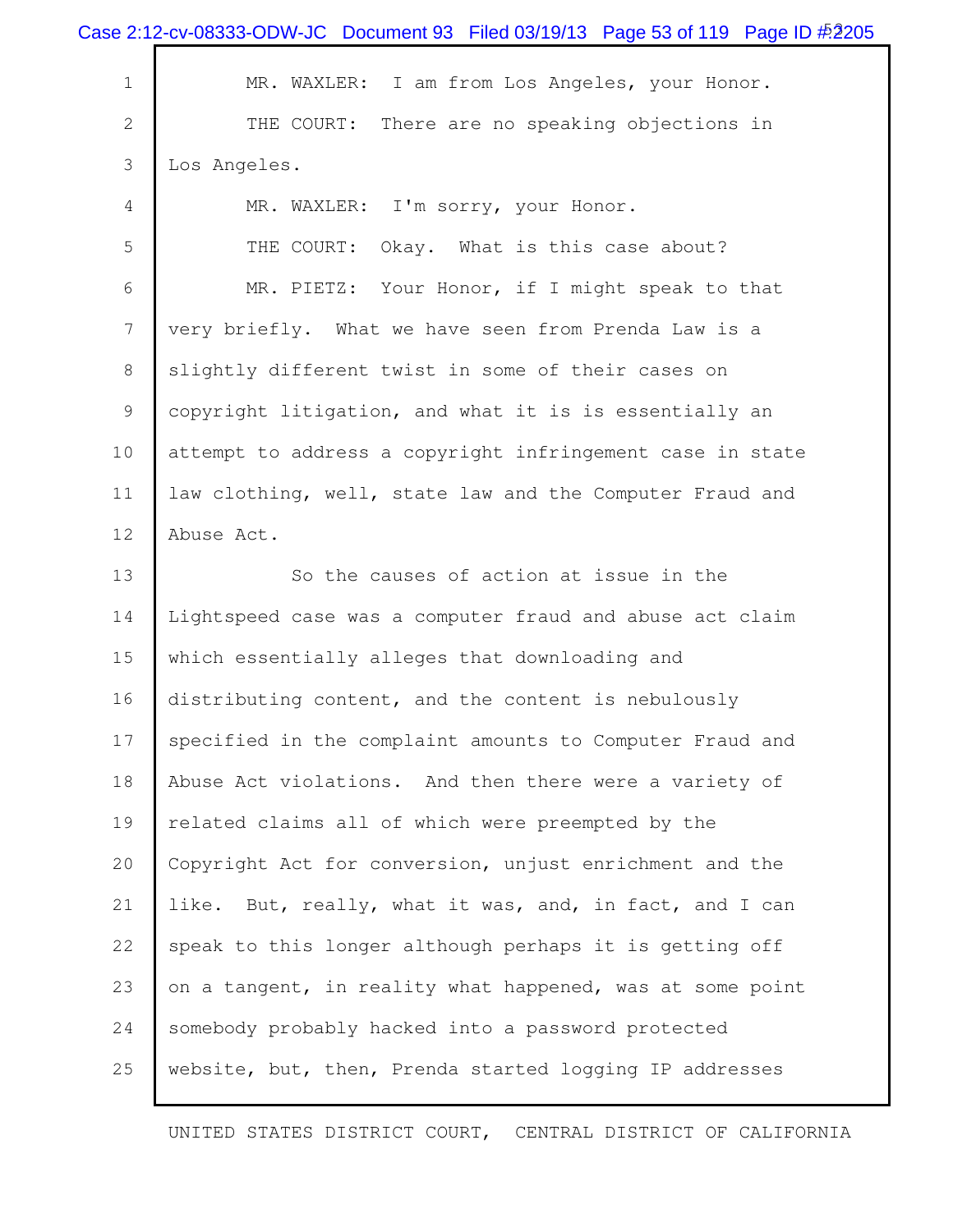|                | Case 2:12-cv-08333-ODW-JC Document 93 Filed 03/19/13 Page 54 of 119 Page ID $\frac{\#2}{206}$ |
|----------------|-----------------------------------------------------------------------------------------------|
| $\mathbf 1$    | and suing people in CFAA claims even though really the                                        |
| $\mathbf{2}$   | gravamen of the case was the use of BitTorrent. So it is                                      |
| 3              | similar, but, in any event, the issue in Mr. Nason's case                                     |
| $\overline{4}$ | that I think is relevant here is the same, and that                                           |
| 5              | specifically what was the investigation that was                                              |
| 6              | performed prior to naming Mr. Nason as the defendant in                                       |
| 7              | the case, and it is fairly bread and butter.                                                  |
| 8              | THE COURT: Okay. Go ahead.                                                                    |
| 9              | Mr. Nason, are you familiar with the reason that<br>Q                                         |
| 10             | Mr. Gibbs stated that he had named you as a defendant?                                        |
| 11             | $\mathbb A$<br>Yes.                                                                           |
| 12             | MR. WAXLER: Calls for speculation.                                                            |
| 13             | THE COURT: He said stated. You did say stated;                                                |
| 14             | right?                                                                                        |
| 15             | MR. PIETZ: Yes, your Honor.                                                                   |
| 16             | THE COURT: All right. Overruled.                                                              |
| 17             | BY MR. PIETZ: So, in any event, what was that<br>Q                                            |
| 18             | reason, Mr. Nason.                                                                            |
| 19             | I believed it to be that he supposed I lived by<br>Α                                          |
| 20             | myself in my apartment, and so he considered me a single                                      |
| 21             | male.                                                                                         |
| 22             | And, Mr. Nason, is that correct? Do you live<br>Q                                             |
| 23             | alone?                                                                                        |
| 24             | No, I do not.<br>Α                                                                            |
| 25             | And who do you live with, Mr. Nason?<br>Q                                                     |
|                |                                                                                               |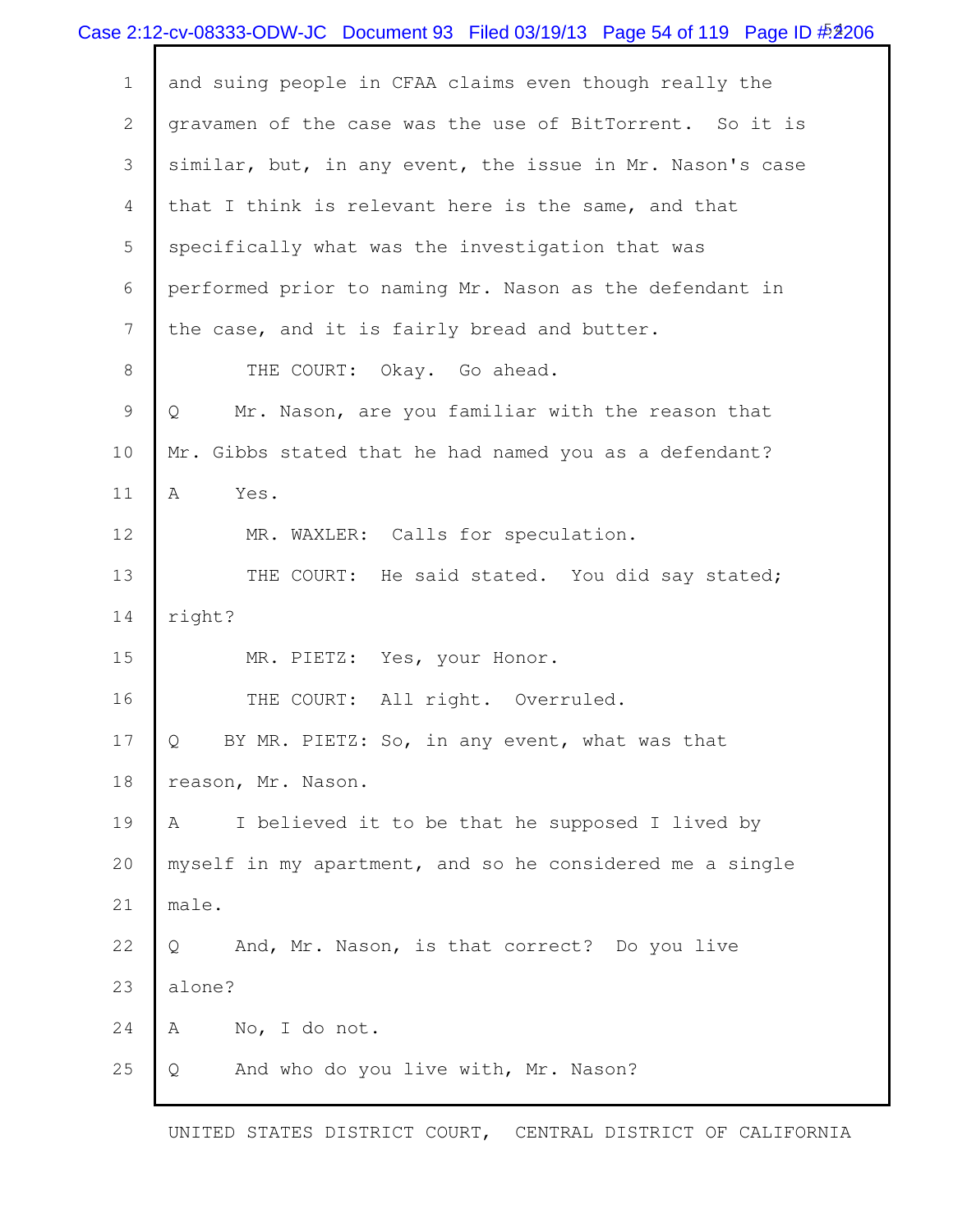|              | Case 2:12-cv-08333-ODW-JC Document 93 Filed 03/19/13 Page 55 of 119 Page ID #2207 |
|--------------|-----------------------------------------------------------------------------------|
| $\mathbf 1$  | My wife of nine years.<br>Α                                                       |
| $\mathbf{2}$ | And have you lived with her for the past<br>Q                                     |
| 3            | nine years?                                                                       |
| 4            | Correct.<br>A                                                                     |
| 5            | So, at any point, you know, save perhaps for a<br>Q                               |
| 6            | vacation, consistently for the past nine years, you have                          |
| 7            | always lived with your wife; is that correct?                                     |
| 8            | That's correct.<br>A                                                              |
| 9            | MR. PIETZ: That is essentially all I need from                                    |
| 10           | Mr. Nason, your Honor. I might have some questions about                          |
| 11           | Mr. Gibbs, or perhaps now I could show the court the                              |
| 12           | section of the transcript from the hearing in the Nason                           |
| 13           | matter where Mr. Gibbs, when pressed by the court as to                           |
| 14           | how it is and why it is he justified having named                                 |
| 15           | Mr. Nason as a defendant, Mr. Gibbs specifically stated,                          |
| 16           | well, because we determined that he lived alone. It is                            |
| 17           | just incorrect. And, indeed, the court denied my motion                           |
| 18           | on that basis even though it turned out to be incorrect.                          |
| 19           | MR. BRODSKY: Your Honor, for the record, may we                                   |
| 20           | move to strike the testimony on the ground that it is                             |
| 21           | irrelevant and beyond the scope of the court's OSC.                               |
| 22           | THE COURT: You may step down, sir. Thank you.                                     |
| 23           | THE WITNESS: Thank you.                                                           |
| 24           | MR. PIETZ: I am looking now for the specific                                      |
| 25           | section of the transcript.                                                        |
|              |                                                                                   |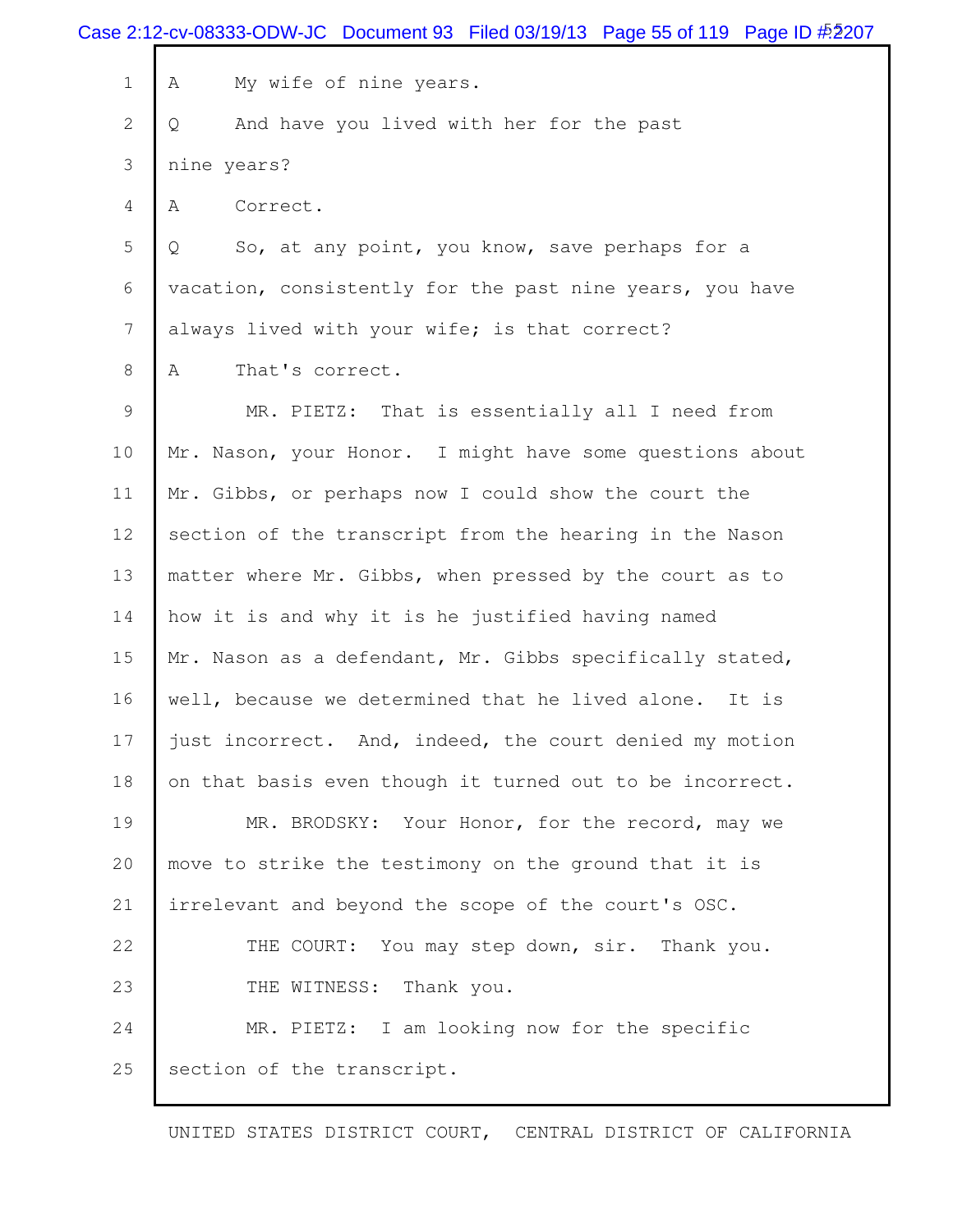|                | Case 2:12-cv-08333-ODW-JC Document 93 Filed 03/19/13 Page 56 of 119 Page ID $\frac{\#208}{}$ |
|----------------|----------------------------------------------------------------------------------------------|
| $1\,$          | THE COURT: Don't worry about it.                                                             |
| $\mathbf{2}$   | MR. PIETZ: All right. I can find it afterwards.                                              |
| 3              | Thank you, your Honor.                                                                       |
| $\overline{4}$ | THE COURT: All right. Let's now switch to the                                                |
| 5              | jurisdictional issue.                                                                        |
| 6              | MR. PIETZ: Oh, you know what, your Honor, I have                                             |
| 7              | here the actual original copy of the transcript which                                        |
| 8              | perhaps I will lodge with the court and move to mark as                                      |
| 9              | Exhibit 9, I believe we are on.                                                              |
| 10             | THE COURT:<br>Okay.                                                                          |
| 11             | MR. PIETZ: And, Mr. Ranallo, if you can find the                                             |
| 12             | pin cite, we will go ahead and add it.                                                       |
| 13             | May I approach to give this to the clerk, your                                               |
| 14             | Honor?                                                                                       |
| 15             | MR. WAXLER: We would object to the inclusion of                                              |
| 16             | that transcript as an exhibit.                                                               |
| 17             | THE COURT: I will take a look at it. We will                                                 |
| 18             | see.                                                                                         |
| 19             | Where was this? Was this in Torrance?                                                        |
| 20             | MR. PIETZ: Yes, it was, your Honor.<br>Judge                                                 |
| 21             | Vicencia.                                                                                    |
| 22             | THE COURT: Small world. My old court reporter.                                               |
| 23             | Okay.                                                                                        |
| 24             | MR. PIETZ: I am just looking now for the diagram                                             |
| 25             | which I think will assist in explaining all of this.                                         |
|                |                                                                                              |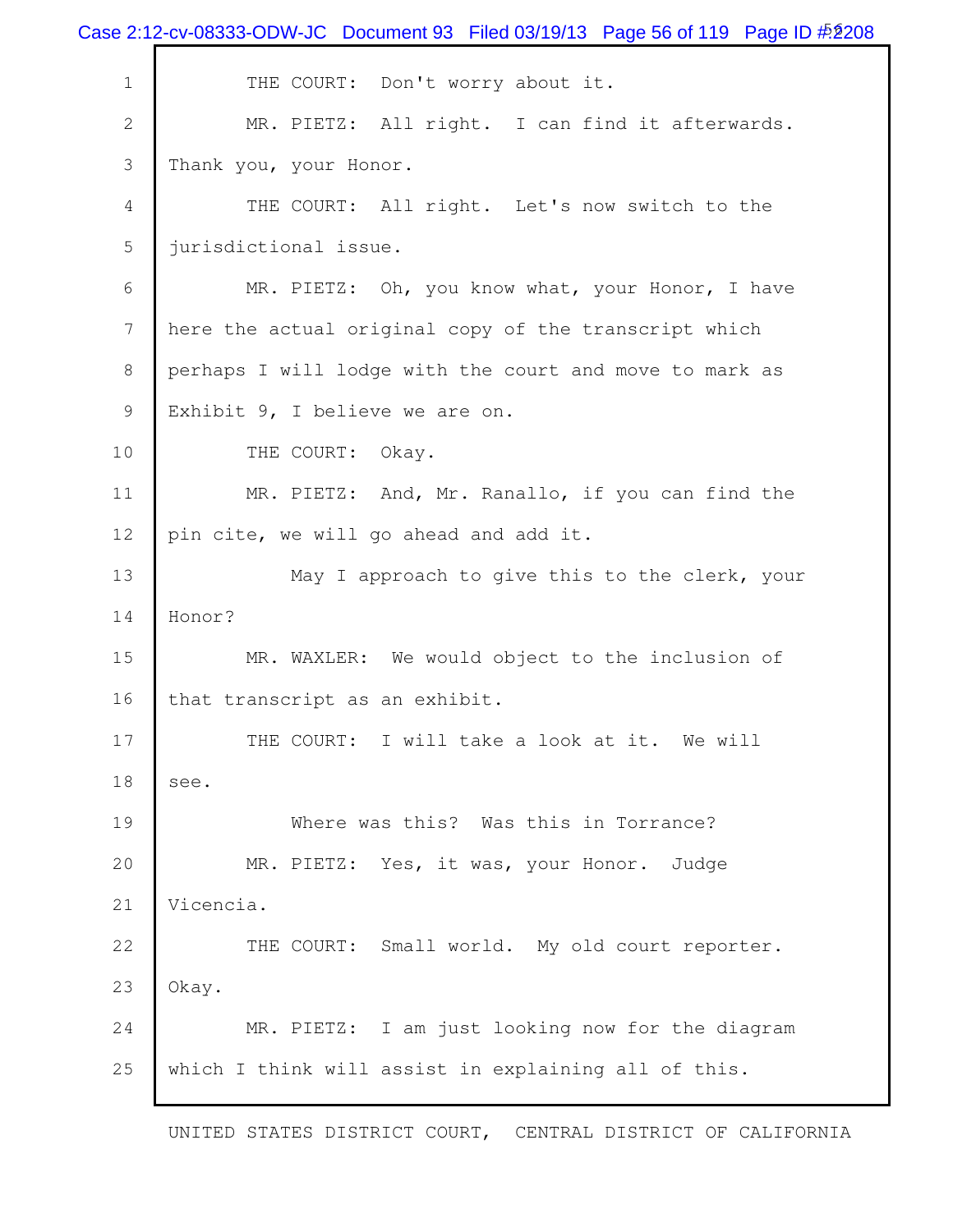Case 2:12-cv-08333-ODW-JC Document 93 Filed 03/19/13 Page 57 of 119 Page ID  $\frac{45209}{2}$ 1 We seem to be a bit off kilter there, don't 2 we. Interesting. Well, in any event -- 3 MR. WAXLER: What exhibit is this? 4 MR. PIETZ: Yes. Marked as -- I will tell you in 5 just a moment. Double H, previously on the record. 6 In any event, perhaps less useful than I hoped 7 it would be, but I can at least talk the court through 8 it. 9 THE COURT: What is your source? I mean, 10 electronic source? 11 MR. PIETZ: This is a demonstrative exhibit, your 12 Honor. 13 THE COURT: I know that. What are you using, 14 laptop? 15 MR. PIETZ: It is Trial Pad on my iPad, your 16 Honor. 17 THE COURT: It is on your iPad? 18 MR. PIETZ: Yes, sir. 19 THE COURT: And you can't do anything to adjust 20 it? 21 MR. PIETZ: We do have a color paper copy of the 22 document. It will take just a moment to pull it. 23 THE COURT: Okay. Go ahead. 24 MR. PIETZ: In any event, Mr. Ranallo, perhaps you 25 can look for that.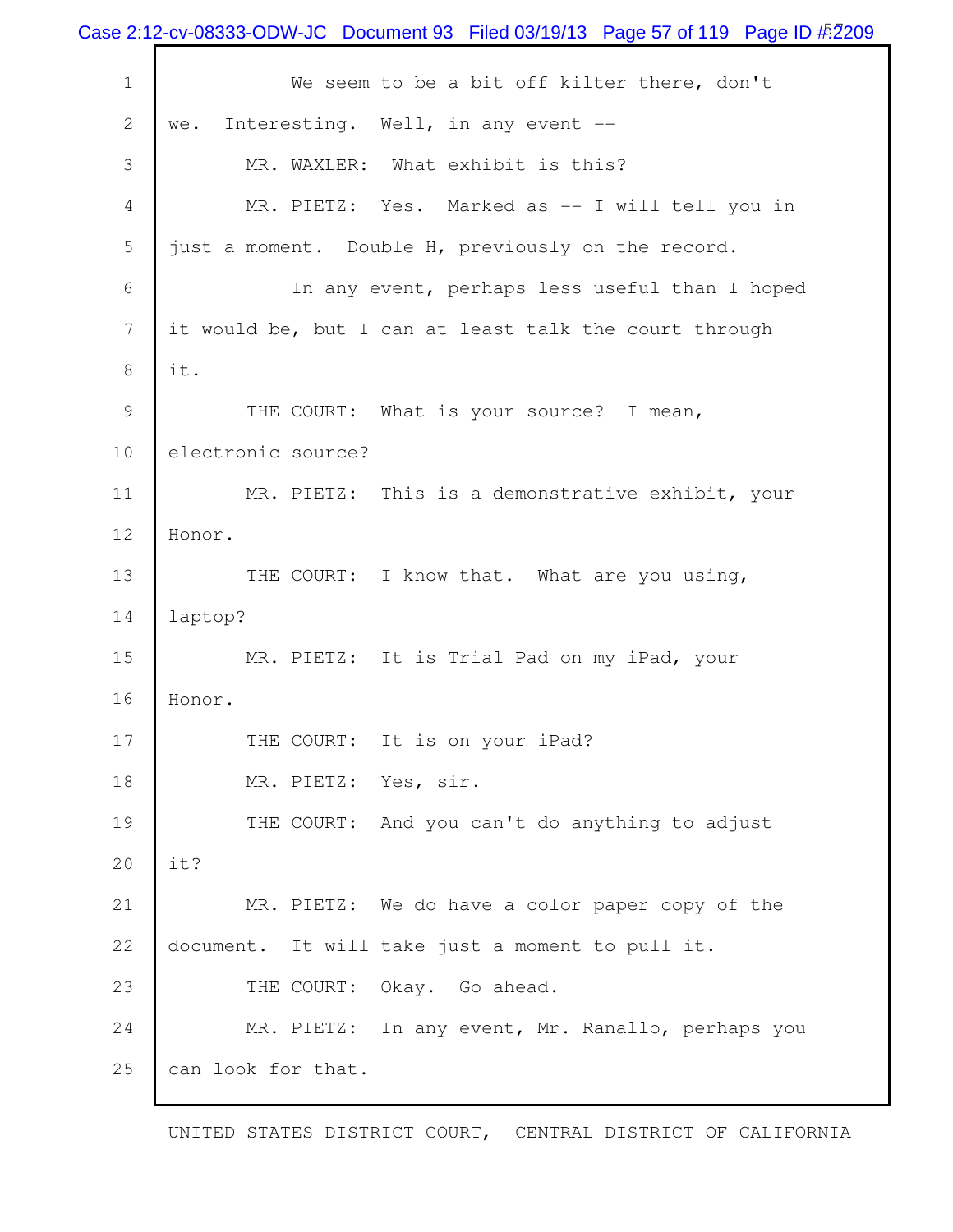|             | Case 2:12-cv-08333-ODW-JC Document 93 Filed 03/19/13 Page 58 of 119 Page ID $\frac{452210}{2520}$ |
|-------------|---------------------------------------------------------------------------------------------------|
| $\mathbf 1$ | MR. BRODSKY: Your Honor, may I inquire of the                                                     |
| 2           | court for a moment?                                                                               |
| 3           | THE COURT: Sure.                                                                                  |
| 4           | MR. BRODSKY: I am not quite sure what the                                                         |
| 5           | relevance of this is, the foundation for it or exactly                                            |
| 6           | what counsel is doing. It just seems to be his own                                                |
| 7           | statement of his investigation.                                                                   |
| 8           | THE COURT: Do you know the general subject that                                                   |
| 9           | we are going to discuss now?                                                                      |
| 10          | MR. BRODSKY: I believe so, your Honor.                                                            |
| 11          | THE COURT: Okay. That is what I think it is, and                                                  |
| 12          | hopefully it will help him. Now, when it gets down to                                             |
| 13          | the source of this material and the accuracy of this                                              |
| 14          | material, I hope I will be hearing from you gentlemen.<br>$\mathbb{I}$                            |
| 15          | don't have the independent knowledge of this one way or                                           |
| 16          | the other. Thank God for the adversarial process.                                                 |
| 17          | MR. WAXLER: Your Honor, so, then, should                                                          |
| 18          | Mr. Pietz be on the stand if he is going to give                                                  |
| 19          | essentially testimony about this exhibit?                                                         |
| 20          | THE COURT: I don't make a habit of placing                                                        |
| 21          | lawyers under oath, but this case may change that. I                                              |
| 22          | figure officers of the court will not knowingly make                                              |
| 23          | misrepresentations to the court, will they.                                                       |
| 24          | MR. WAXLER: No, they won't.                                                                       |
| 25          | THE COURT: Until this case.                                                                       |
|             |                                                                                                   |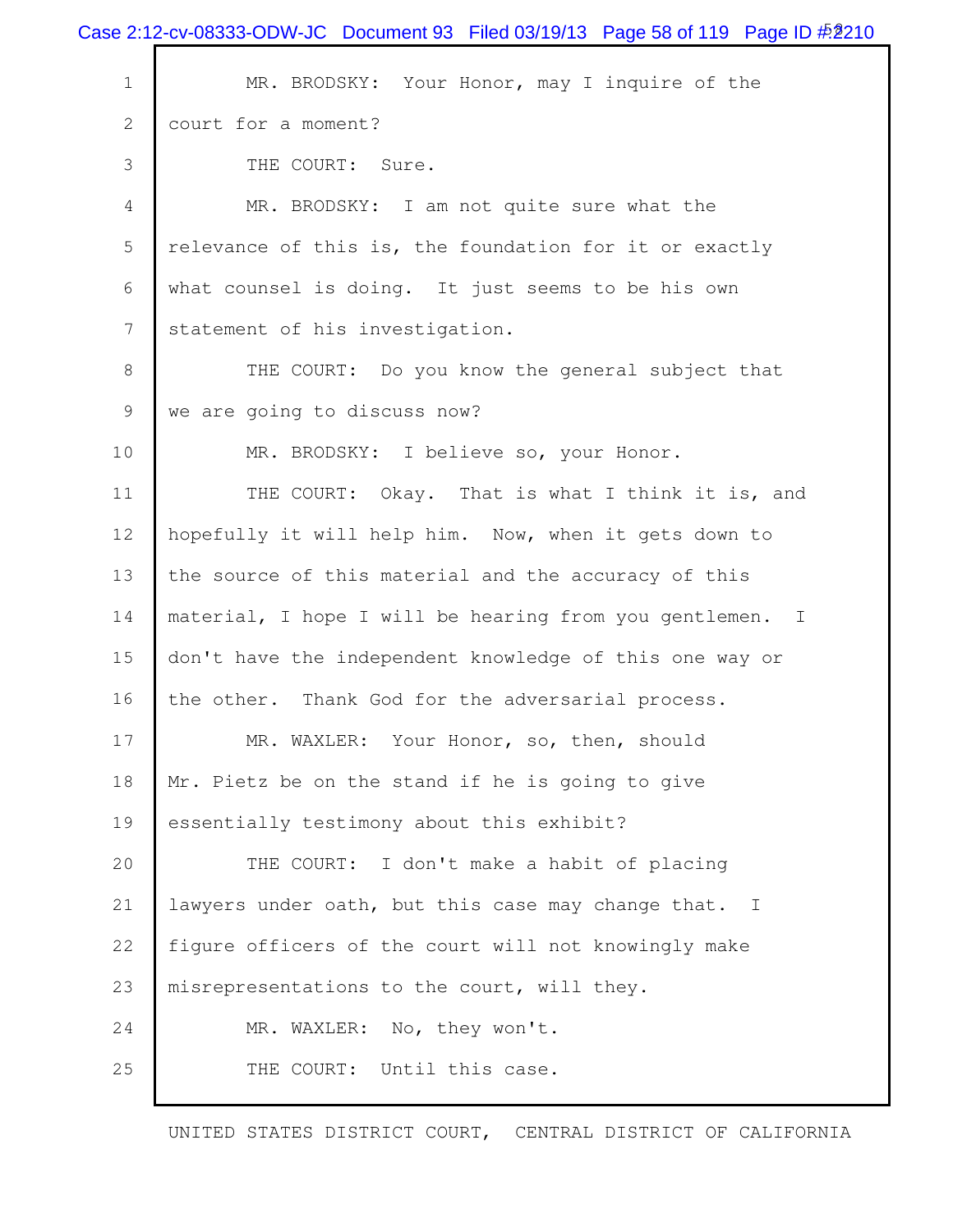|                | Case 2:12-cv-08333-ODW-JC Document 93 Filed 03/19/13 Page 59 of 119 Page ID $\frac{\#2211}{}$ |
|----------------|-----------------------------------------------------------------------------------------------|
| $\mathbf 1$    | MR. WAXLER: My client hasn't in this case.                                                    |
| $\overline{2}$ | MR. PIETZ: Your Honor, to explain what it is,                                                 |
| 3              | what I thought I might do is to give a very brief                                             |
| $\overline{4}$ | overview of the organization, and, then, I thought I                                          |
| 5              | would go through some specific documents about Mr. Steele                                     |
| 6              | and a couple of arguments. So this is really argument,                                        |
| 7              | essentially, a couple of exhibits that go to Mr. Steele's                                     |
| 8              | connection to the California as well as a couple of                                           |
| 9              | points about Mr. Paul Hansmeier and Mr. Duffy.                                                |
| 10             | THE COURT:<br>Okay.                                                                           |
| 11             | MR. PIETZ: So, in any event, this is a chart that                                             |
| 12             | was essentially prepared. This was prepared by my office                                      |
| 13             | essentially as a tool to aid in the understanding of how                                      |
| 14             | Prenda Law appears to have evolved over the past few                                          |
| 15             | years.                                                                                        |
| 16             | Essentially, it started out here with Steele                                                  |
| 17             | Hansmeier, and John Steele -- I know that is a little                                         |
| 18             | hard to see -- John Steele, Paul Hansmeier and Brett                                          |
| 19             | Gibbs. Mr. Steele and Mr. Hansmeier were the named                                            |
| 20             | partners in the firm, and Mr. Gibbs was the of counsel                                        |
| 21             | originally. When they first started out, circa 2011 --                                        |
| 22             | THE COURT: I am going to have to stop you. How                                                |
| 23             | do you know that Mr. Gibbs was of counsel with Steele and                                     |
| 24             | Hansmeier?                                                                                    |
| 25             | MR. PIETZ: Your Honor, I can point to the                                                     |
|                |                                                                                               |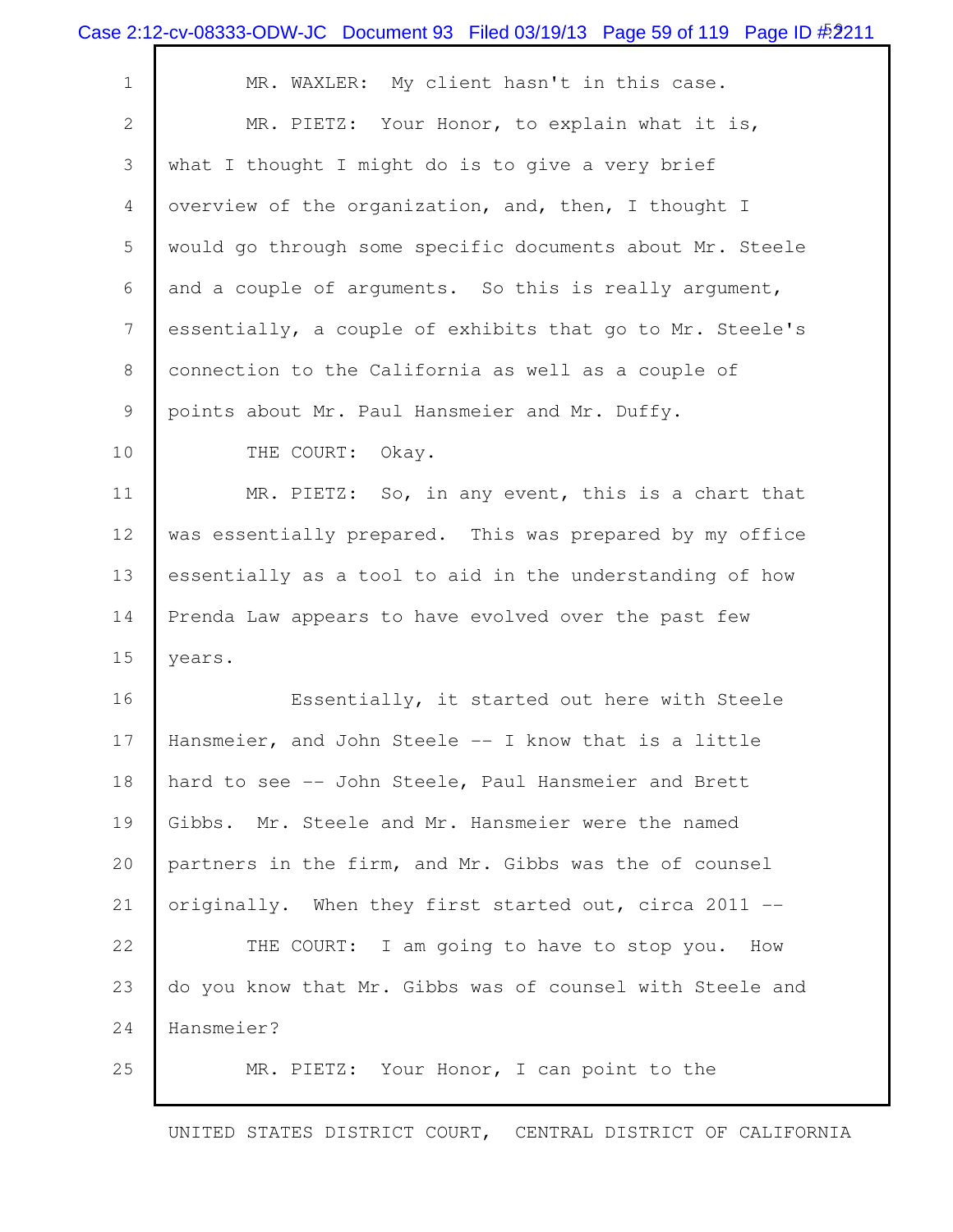|                | Case 2:12-cv-08333-ODW-JC Document 93 Filed 03/19/13 Page 60 of 119 Page ID $\#2$ 212 |
|----------------|---------------------------------------------------------------------------------------|
| $\mathbf 1$    | specific exhibit, but there are pleadings of which the                                |
| $\mathbf{2}$   | court can take judicial notice where he is listed on the                              |
| 3              | pleadings as of counsel to Steele Hansmeier.                                          |
| 4              | THE COURT: You are aware of the fact that                                             |
| 5              | Mr. Hansmeier doesn't know what capacity Mr. Gibbs was                                |
| 6              | working at his law firm?                                                              |
| $\overline{7}$ | MR. PIETZ: Correct, your Honor. So, in any                                            |
| 8              | event, let me put it this way. Mr. Gibbs filed documents                              |
| 9              | in federal court indicating on the caption that he was of                             |
| 10             | counsel to Steele Hansmeier.                                                          |
| 11             | THE COURT:<br>Okay.                                                                   |
| 12             | MR. PIETZ: Now, I believe I can also speak to                                         |
| 13             | this if the court is so inclined that Mr. Lutz was                                    |
| 14             | holding himself out to the world as a paralegal at that                               |
| 15             | time, working, according to Mr. Paul Hansmeier, solely                                |
| 16             | for Mr. Steele. At this time, most of the lawsuits with                               |
| 17             | a few exceptions filed by Prenda around 2011 were on                                  |
| 18             | behalf of a porno production, pardon me, adult                                        |
| 19             | entertainment production company that actually people                                 |
| 20             | have heard of before. And that is this list of clients                                |
| 21             | here.                                                                                 |
| 22             | What happened is that sometime in 2012, the                                           |
| 23             | Steele Hansmeier firm was disbanded or become Prenda,                                 |
| 24             | sold its client book to Prenda Law. We are not entirely                               |
| 25             | sure exactly the nature of the transaction, but, in any                               |
|                |                                                                                       |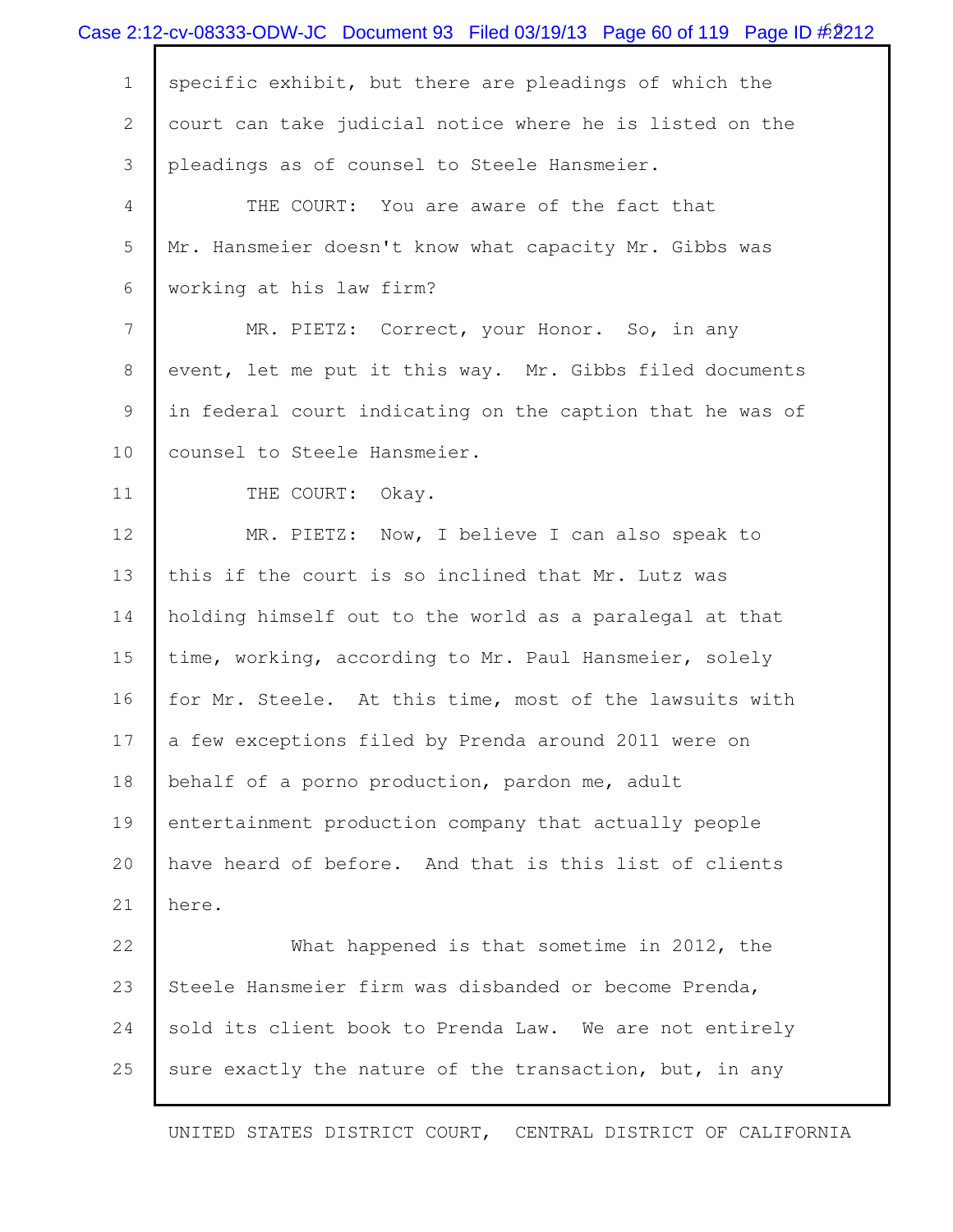|                | Case 2:12-cv-08333-ODW-JC Document 93 Filed 03/19/13 Page 61 of 119 Page ID #2213 |
|----------------|-----------------------------------------------------------------------------------|
| $\mathbf 1$    | event, at that point, Paul Duffy became involved as the                           |
| $\overline{2}$ | nominal figurehead of the Prenda Law enterprise.                                  |
| 3              | However, there are indications that Mr. Steele and                                |
| 4              | Mr. Hansmeier remain involved and Mr. Gibbs has declared                          |
| 5              | that he essentially continued on as of counsel handling                           |
| 6              | the same cases only now on behalf of Prenda Law, Inc.                             |
| $\overline{7}$ | rather than Steele Hansmeier LLC.                                                 |
| 8              | At the same time that Steele Hansmeier became                                     |
| 9              | Prenda, sometime around, then, in 2012, I am not exactly                          |
| 10             | sure, Mr. Hansmeier started up his own shingle in                                 |
| 11             | Minnesota, the virtual office called the Alpha Law Firm                           |
| 12             | LLC. So, essentially, Mr. Hansmeier sometimes files                               |
| 13             | pleadings in federal court that list his affiliation as                           |
| 14             | Alpha Law Firm LLC, but, by the same token, Mr. Gibbs has                         |
| 15             | identified Mr. Paul Hansmeier as being the person from                            |
| 16             | whom he took direction at Prenda.                                                 |
| 17             | And, indeed, the court may recall from the                                        |
| 18             | deposition transcript read over the weekend that                                  |
| 19             | Mr. Hansmeier testified that, indeed, his clients                                 |
| 20             | deposited their trust account funds into the Prenda Law                           |
| 21             | Firm account rather than to the Alpha Law Firm account.                           |
| 22             | THE COURT: Stop. I hate to interrupt you.                                         |
| 23             | But she means more to me than this argument,                                      |
| 24             | and we have had her going at light speed for an                                   |
| 25             | hour-and-a-half. Right. So I am going to take a break,                            |
|                |                                                                                   |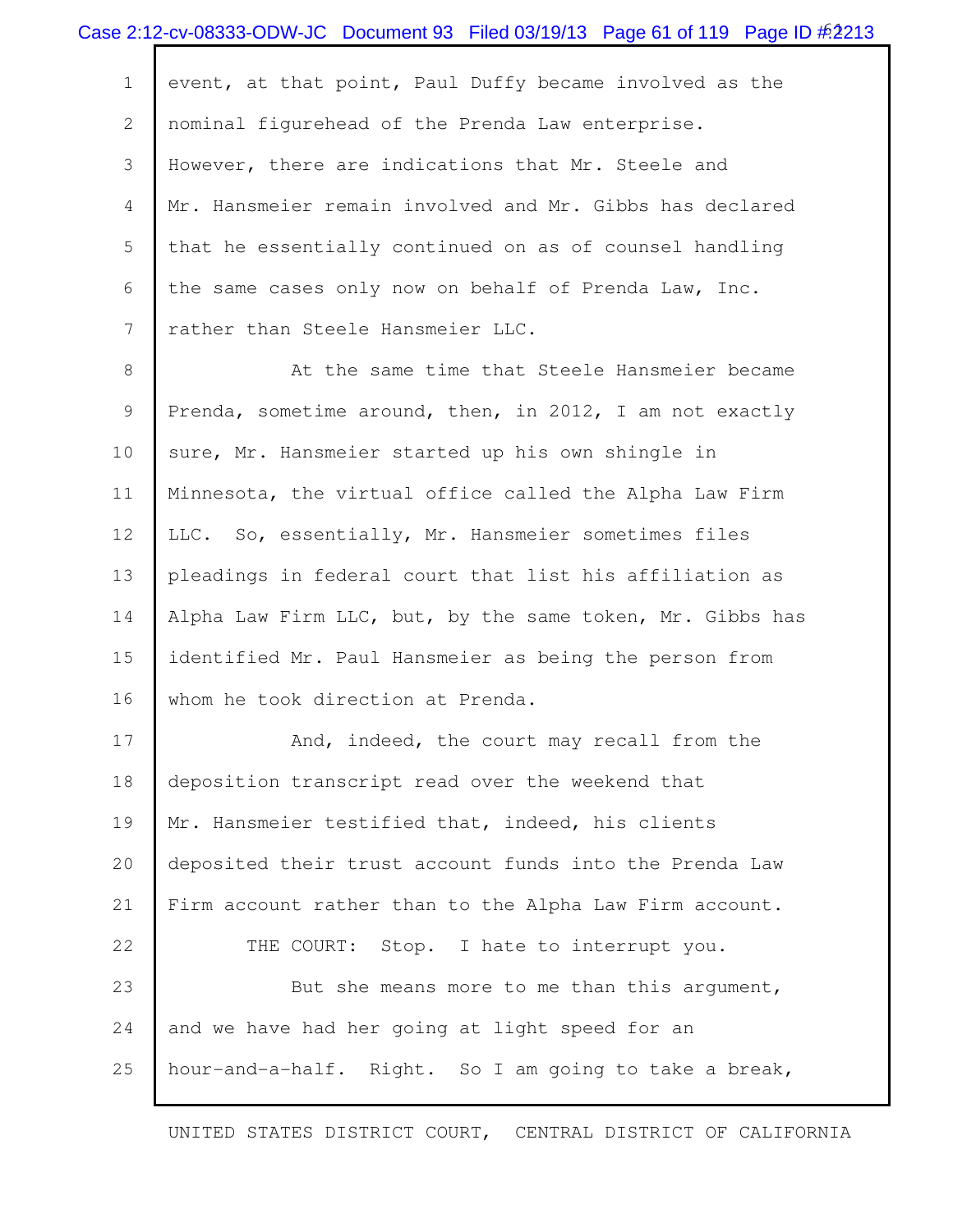|                 | Case 2:12-cv-08333-ODW-JC Document 93 Filed 03/19/13 Page 62 of 119 Page ID $\#2214$ |
|-----------------|--------------------------------------------------------------------------------------|
| $\mathbf{1}$    | and we can all take a break. How about 10 minutes.                                   |
| $\mathbf{2}$    | Okay.                                                                                |
| 3               | MR. PIETZ: Very good. Thank you, your Honor.                                         |
| 4               | (Recess from 2:58 to 3:09.)                                                          |
| 5               | THE COURT: All right. Mr. Pietz.                                                     |
| 6               | MR. PIETZ: Thank you. I will attempt to keep                                         |
| $7\phantom{.0}$ | this section very brief, and then we will move on to some                            |
| 8               | documentary evidence. This is just a summary.                                        |
| 9               | So, as I was saying, sometime around 2012,                                           |
| 10              | there was a bit of a shift in the Prenda business                                    |
| 11              | strategy. Mr. Hansmeier -- so what happened is these                                 |
| 12              | companies, AF Holdings, LLC, Ingenuity 13 LLC and then                               |
| 13              | there is a couple of other companies which are the ones                              |
| 14              | in the CFAA cases. That is Arte de Oaxaca LLC and Guava                              |
| 15              | LLC. And the CFAA cases have primarily been filed in                                 |
| 16              | state court and have indeed tried to use -- certain                                  |
| 17              | states have presuit discovery procedures that are more                               |
| 18              | lenient than Federal Rule of Civil Procedure 27. So it                               |
| 19              | is sort of a newer twist is these state court CFAA cases                             |
| 20              | and Arte de Oaxaca.                                                                  |
| 21              | But, in any event, according to Mr. Hansmeier                                        |
| 22              | in his deposition, these essentially shell company                                   |
| 23              | plaintiffs are owned by a mystery trust. Mr. Hansmeier,                              |
| 24              | as 30(b)(6) deponent -- well, anyway, I won't go into                                |
| 25              | that. The court read it. According to Mr. Gibbs'                                     |
|                 |                                                                                      |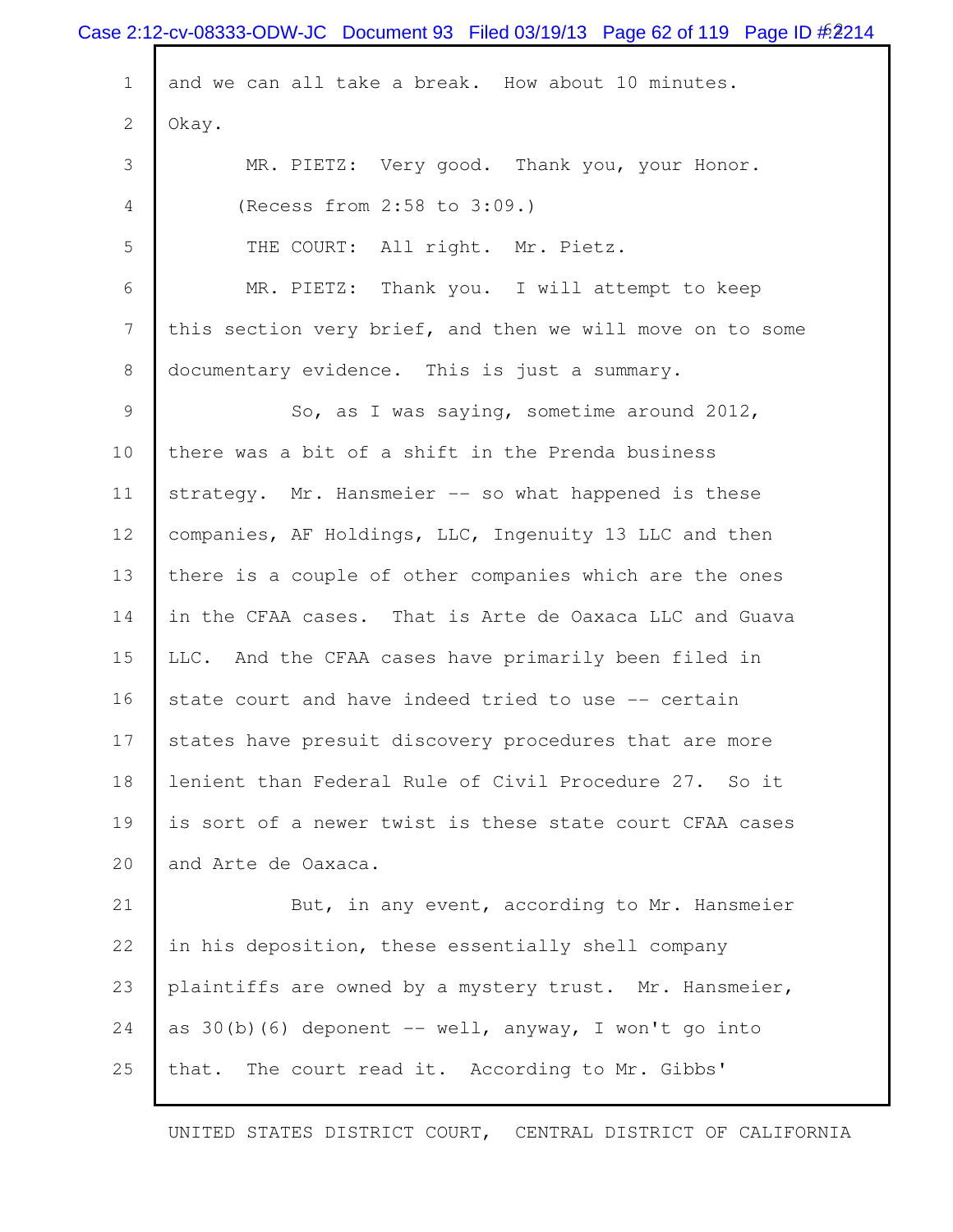|             | Case 2:12-cv-08333-ODW-JC Document 93 Filed 03/19/13 Page 63 of 119 Page ID #2215 |
|-------------|-----------------------------------------------------------------------------------|
| $\mathbf 1$ | special counsel, though, on the same day, February 19th,                          |
| 2           | there is conflicting testimony essentially saying that                            |
| 3           | Livewire Holdings LLC is actually the current holder of                           |
| 4           | AF Holdings and Ingenuity 13.                                                     |
| 5           | So, in any event, these are the parent                                            |
| 6           | companies, some mystery trust and Livewire Holdings LLC.                          |
| 7           | There is documents, you know, I had this sort of set                              |
| 8           | aside to potentially go through with Mr. Gibbs, but I can                         |
| 9           | also just show the documents, show what I have. In any                            |
| 10          | event, there is documents showing Mr. Gibbs as in-house                           |
| 11          | counsel for Livewire Holdings.                                                    |
| 12          | There are various other connections between                                       |
| 13          | Livewire Holdings and the attorneys we see over here.                             |
| 14          | Mr. Dugas is a local counsel who has worked at both                               |
| 15          | Prenda and Alpha Law which I can show through his                                 |
| 16          | LinkedIn profiles, obviously, not central to the case.                            |
| 17          | Mr. Dugas' wife has been identified on LinkedIn as                                |
| 18          | in-house counsel for Livewire Holdings.                                           |
| 19          | In addition, what I will talk about now is the                                    |
| 20          | way that we see the lawyers. Mr. Hansmeier has been both                          |
| 21          | 30BC deponent for AF and as its counsel. In any event,                            |
| 22          | what seemed to happen is that at some point these cases                           |
| 23          | filed on behalf of Ingenuity, AF Holdings, Arte de Oaxaca                         |
| 24          | and Guava LLC are cases where what appears to have                                |
| 25          | happened is the lawyers essentially took assignment of                            |
|             |                                                                                   |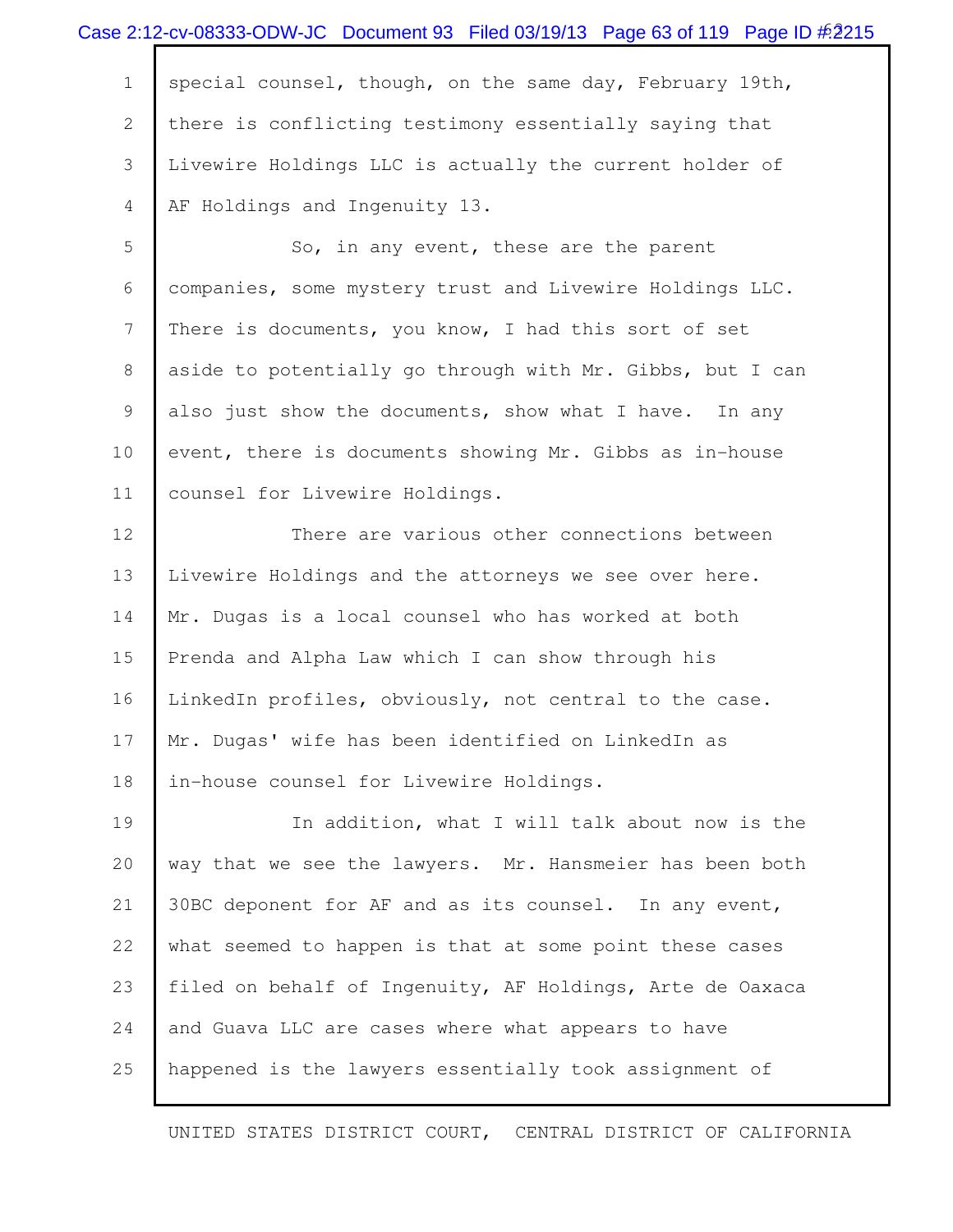|              | Case 2:12-cv-08333-ODW-JC Document 93 Filed 03/19/13 Page 64 of 119 Page ID #2216 |
|--------------|-----------------------------------------------------------------------------------|
| $\mathbf{1}$ | the underlying intellectual property rights in these                              |
| 2            | mysterious shell companies. One recurring theme here is                           |
| 3            | the way that when we are seeing the straw men, there is                           |
| 4            | always a connection to John Steele. So, for example, in                           |
| 5            | the VPR International, we see John Steele is the                                  |
| 6            | attorney. We see Alan Cooper listed on the corporate                              |
| 7            | registration. The address listed for VPR International,                           |
| 8            | the 4532 East Villa Teresa Drive. My understanding based                          |
| 9            | on documents that have been submitted with the court is                           |
| 10           | that is an address that comes up for John Steele's sister                         |
| 11           | and a gentleman named Anthony Saltmarsh, in addition, of                          |
| 12           | course, to being the address listed for Mr. Cooper.                               |
| 13           | So on various federal court filings in the                                        |
| 14           | Northern District of California, all of which are                                 |
| 15           | attached as exhibits to the deposition that was lodged                            |
| 16           | with the court which the court read over the weekend,                             |
| 17           | when pressed to identify the person at AF Holdings who                            |
| 18           | would be made available for an early neutral settlement                           |
| 19           | evaluation conference, there are various court filings                            |
| 20           | listing the owner of AF Holdings as somebody named Salt                           |
| 21           | Marsh, two words.                                                                 |
| 22           | So, in any event, what seems to perhaps be the                                    |
| 23           | case is that this Anthony Saltmarsh lived at this address                         |
| 24           | with John Steele's sister which was essentially used as a                         |
| 25           | front for various entities involved in Prenda activities.                         |
|              |                                                                                   |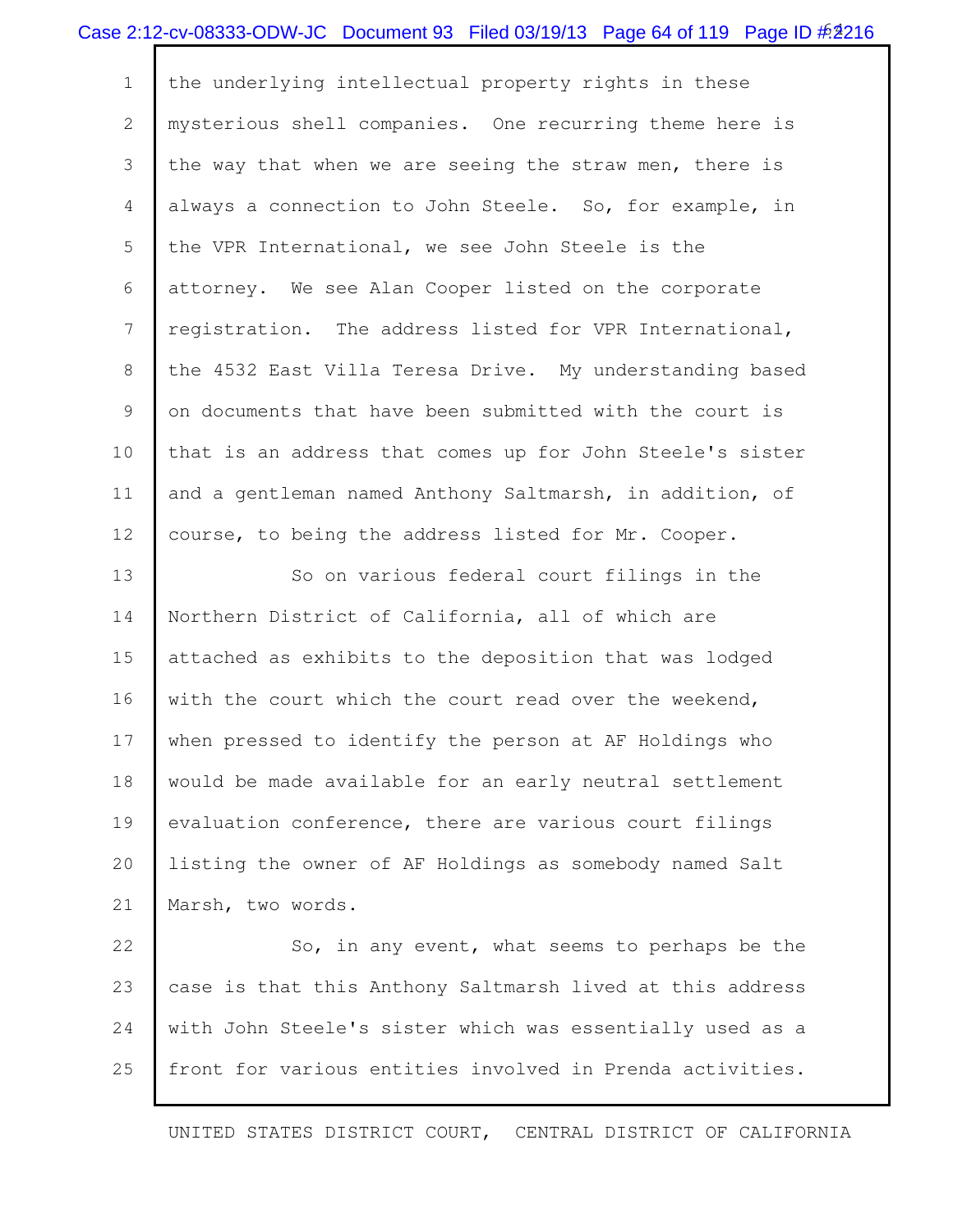|  | Case 2:12-cv-08333-ODW-JC Document 93 Filed 03/19/13 Page 65 of 119 Page ID #2217 |  |  |  |  |
|--|-----------------------------------------------------------------------------------|--|--|--|--|
|--|-----------------------------------------------------------------------------------|--|--|--|--|

1 I I don't want to spend too much time on just the overview. What I thought I might do is shift instead to taking the nonappearing folks individually. And I thought I might start with Mr. Steele. So I have some documents which go to that, and I will switch back now to -- okay. There we go. So I will note that in the declaration submitted to the court by Mr. Steele on Friday, he claims that he resides in the State of Florida.

10 I will point out that when Mr. Steele was under threat of sanction in the state of Florida, he declared to the court there that he resided in the State 13 of Nevada and only visited the State of Florida. So I 14 have here the affidavit of John Steele that he filed, and you can see the file stamp on the top. It is Middle District of Florida, Case No. 812 CV 1685 that was filed 17 on December 20th, 2012. And, in Paragraph 2, Mr. Steele 18 swore to the court that my legal residence is Las Vegas, Nevada, and I also spend one to two weeks a month in Miami, Florida. So my understanding must be then that sometime between last December and now Mr. Steele has decided that his residence is not Nevada but rather Florida.

 In any event, and before moving on, I would 25 ask the court to take judicial notice of the fact that in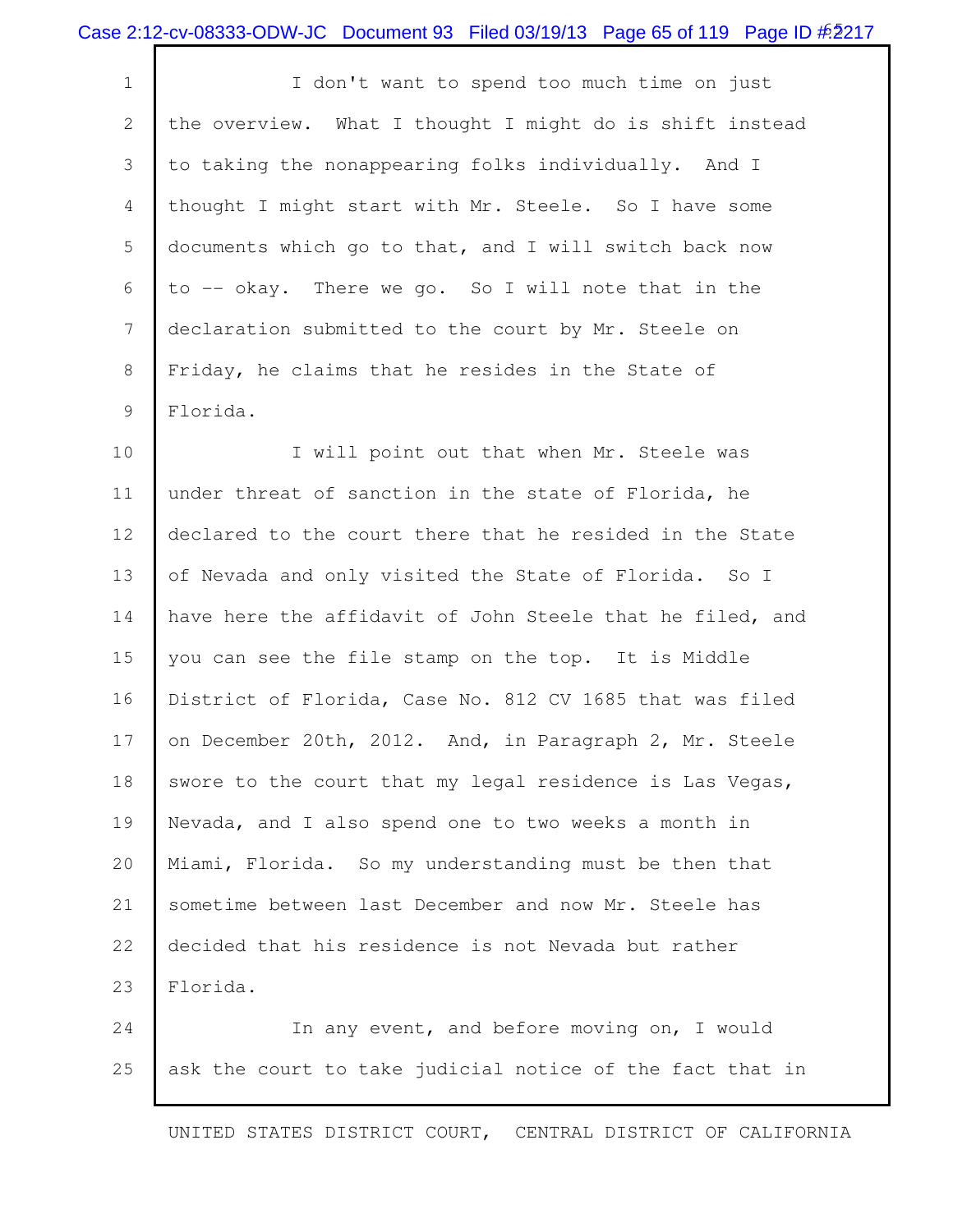|              | Case 2:12-cv-08333-ODW-JC Document 93 Filed 03/19/13 Page 66 of 119 Page ID $\frac{\#2}{218}$ |
|--------------|-----------------------------------------------------------------------------------------------|
| $\mathbf 1$  | the -- that this affidavit which was filed in the public                                      |
| $\mathbf{2}$ | record in the Middle District of Florida that Mr. Steele                                      |
| 3            | states that he spends one to two weeks a month in Miami,                                      |
| 4            | Florida. Mr. Ranallo can pass out copies of the                                               |
| 5            | affidavit to everybody.                                                                       |
| 6            | So, in any event, let's look at some other                                                    |
| 7            | documents about Mr. Steele. And what I would start with,                                      |
| 8            | I believe, is a declaration here, and I will ask                                              |
| 9            | Mr. Ranallo again to pass this out for the court, the                                         |
| 10           | declaration of Michael B. Stone, and what this                                                |
| 11           | declaration is, the declaration itself is essentially                                         |
| 12           | just authenticating the document, but the document at                                         |
| 13           | issue is a collection of pleadings in a Northern District                                     |
| 14           | of California action in which it was a case filed on                                          |
| 15           | behalf of a Prenda client.                                                                    |
| 16           | Well, this I think was an actual company that                                                 |
| 17           | people have heard of in an earlier case, but in any                                           |
| 18           | event, here, we see the pleading. So the declaration                                          |
| 19           | authenticates it, and then Exhibit 1 is a copy of the                                         |
| 20           | complaint which as we can see was filed in the United                                         |
| 21           | States District Court for the Northern District of                                            |
| 22           | California, and it is Civil Action No. 511 CV 3648.                                           |
| 23           | Well, in any event, the interesting thing                                                     |
| 24           | about this complaint is who signed the subpoena that was                                      |
| 25           | directed in this case at a John Doe defendant who resided                                     |
|              |                                                                                               |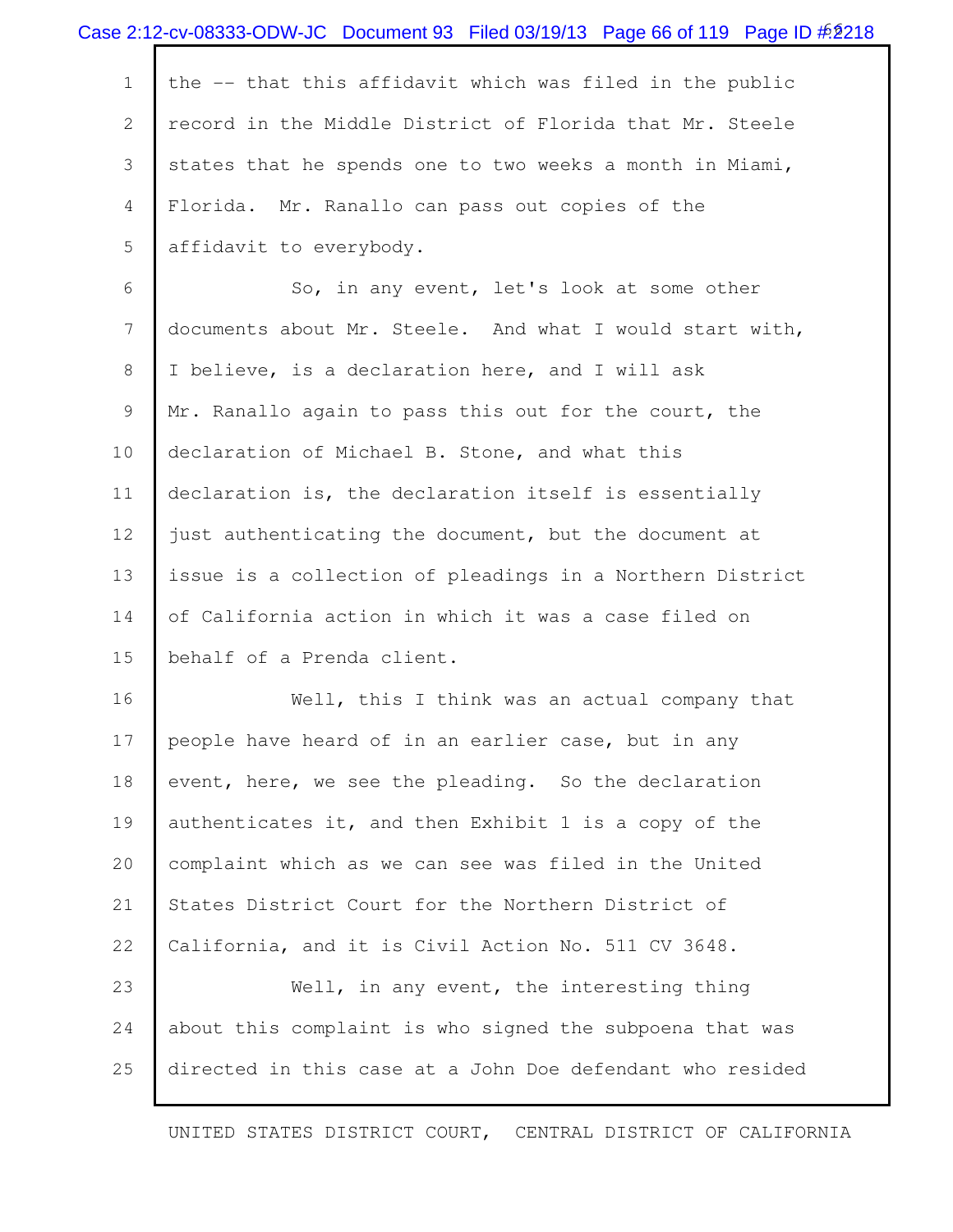|                | Case 2:12-cv-08333-ODW-JC Document 93 Filed 03/19/13 Page 67 of 119 Page ID #2219 |
|----------------|-----------------------------------------------------------------------------------|
| $\mathbf 1$    | in California. And the answer, and here we see a copy of                          |
| $\mathbf{2}$   | the subpoena, pardon me, authenticated by Mr. Stone.                              |
| 3              | This is the letter that the ISP normally sends out, and,                          |
| $\overline{4}$ | here, we see a copy of the subpoena itself. And this is                           |
| 5              | in the same action.                                                               |
| 6              | Then, we see, there, that this subpoena which                                     |
| $7\phantom{.}$ | again was signed by John Steele in a California action                            |
| 8              | requesting information of a John Doe defendant in the                             |
| 9              | State of California. So, essentially, I would ask that                            |
| 10             | this declaration of Michael Stone be admitted into                                |
| 11             | evidence as Exhibit, I believe, we are on 9.                                      |
| 12             | Is that correct, Madam Clerk?                                                     |
| 13             | THE CLERK: 10.                                                                    |
| 14             | MR. PIETZ: Pardon me. 10. I am one behind.                                        |
| 15             | THE COURT: All right. Any objection?                                              |
| 16             | MR. WAXLER: Your Honor, I just question the                                       |
| 17             | relevancy of it as to Mr. Gibbs. Again, it is not one of                          |
| 18             | the cases that you put in your OSC.                                               |
| 19             | THE COURT: It will be admitted.                                                   |
| 20             | MR. PIETZ: Similar document that I will move onto                                 |
| 21             | next. What we have here is a declaration which was filed                          |
| 22             | on the docket in a case in the Northern District of                               |
| 23             | California by a man named Samuel Teitelbaum.<br>It is                             |
| 24             | Northern District of California No. 311 CV 5628. And we                           |
| 25             | can see here that it is pending in the Northern District                          |
|                |                                                                                   |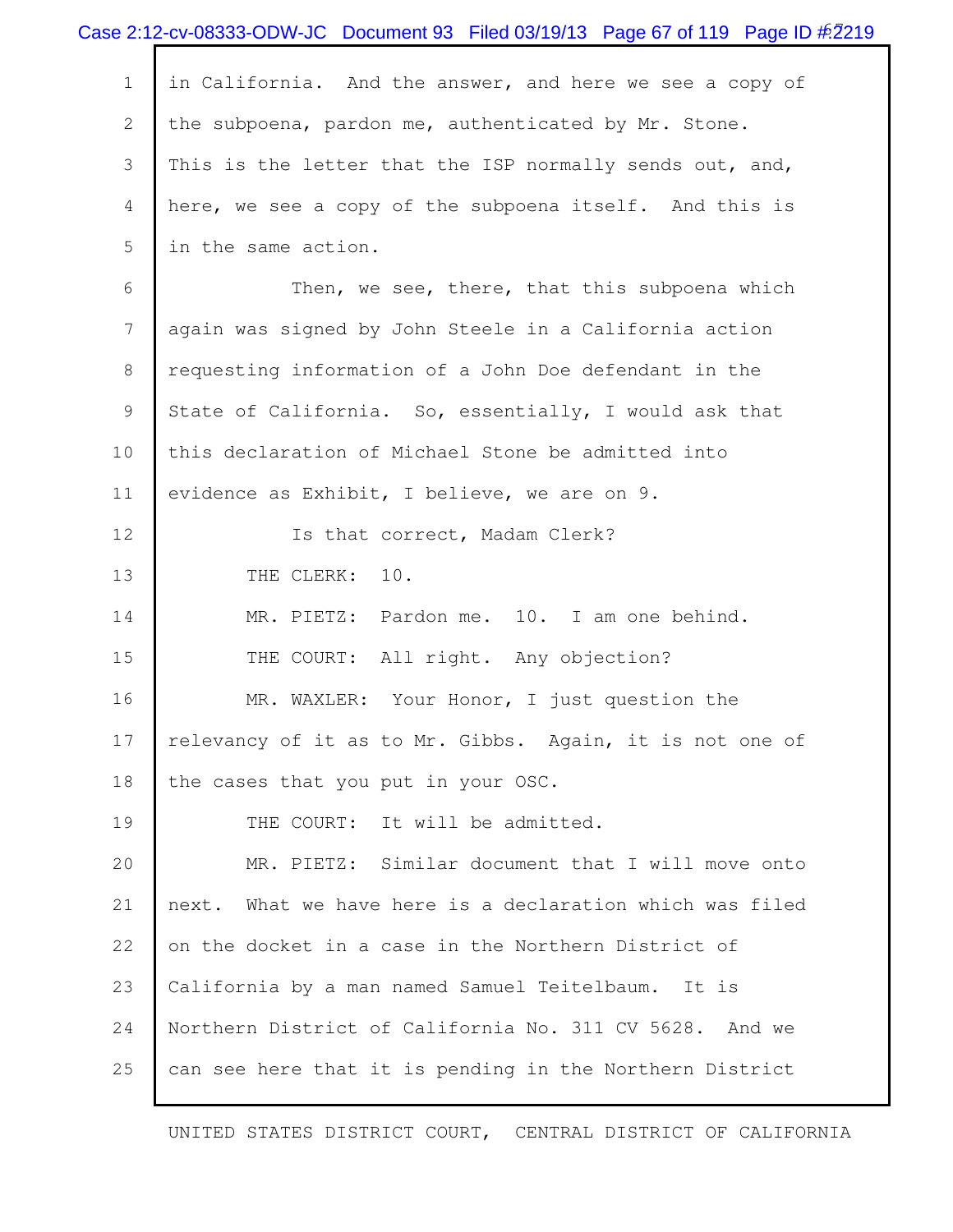1 of California.

 In this declaration, Mr. Teitelbaum explains that he received a letter directed to him in California from Prenda Law and that the letter which was mailed to him in California which is there is a copy of it right here. It is on Steele Hansmeier letterhead, and if we go to the last page, we see that the letter, mailed into the 8 State of California in a case pending in the Northern 9 District of California, is signed by John Steele, 10 | attorney and counselor at law. 11 So, in any event, I would ask that this be admitted into evidence as Exhibit 11, and these both go to showing that Mr. Steele has indeed reached into the State of California in terms of his actions in BitTorrent

15 | copyright litigation cases.

16 THE COURT: All right. Will be received.

 MR. PIETZ: So what I will do now, I think that the other facts that I had already pointed out about the other gentlemen who are not here today, so I mean Paul Hansmeier and Paul Duffy, I pointed out in my opposition 21 to the objections which was filed on Friday, but, in general, I would argue the jurisdictional issue as 23 | follows.

24 What we have from Mr. Gibbs is a declaration 25 saying that anything that was potentially improper in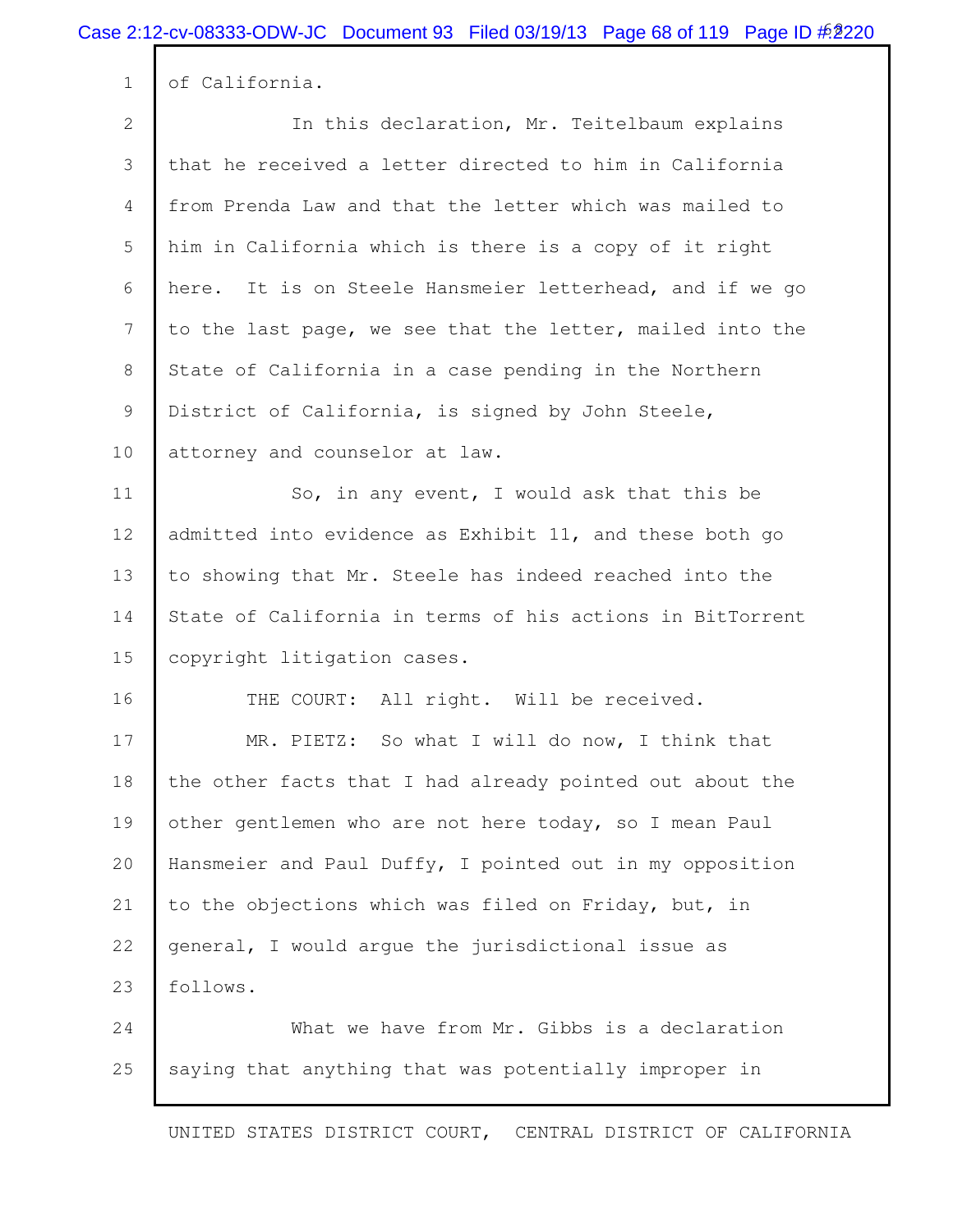|              | Case 2:12-cv-08333-ODW-JC Document 93 Filed 03/19/13 Page 69 of 119 Page ID $\#2221$ |
|--------------|--------------------------------------------------------------------------------------|
| $\mathbf 1$  | these cases was done at the direction of his superiors at                            |
| $\mathbf{2}$ | the Prenda law firm. He identifies those people as John                              |
| 3            | Steele and Paul Hansmeier. Interestingly enough,                                     |
| 4            | Mr. Duffy isn't on the list or perhaps maybe not as much.                            |
| 5            | Mr. Duffy has his California bar license in                                          |
| 6            | the state of California and has substituted in in                                    |
| 7            | Mr. Gibbs' place in a variety of actions in the Northern                             |
| 8            | District of California. Mr. Hansmeier, in addition to                                |
| 9            | being identified by Mr. Gibbs as essentially running a                               |
| 10           | law firm doing business in California, flew to California                            |
| 11           | apparently of his own free will to appear as the                                     |
| 12           | corporate 30(b)(6) deponent of AF Holdings LLC. So we                                |
| 13           | have Mr. Hansmeier reaching into the state of California,                            |
| 14           | attending a deposition in California in a Northern                                   |
| 15           | District of California case, representing essentially                                |
| 16           | that the same plaintiff that is at issue here, AF                                    |
| 17           | Holdings LLC.                                                                        |
| 18           | So at least with respect to Mr. Duffy who has                                        |
| 19           | his bar license here and Mr. Hansmeier who flew here as a                            |
| 20           | 30(b)(6) deponent and has been identified, I think it is                             |
| 21           | fairly clear that probably both general and specific                                 |
| 22           | jurisdiction exists.                                                                 |

 Mr. Steele has perhaps been a little more careful about trying to keep his fingerprints off here, but I would remind the court that Mr. Gibbs has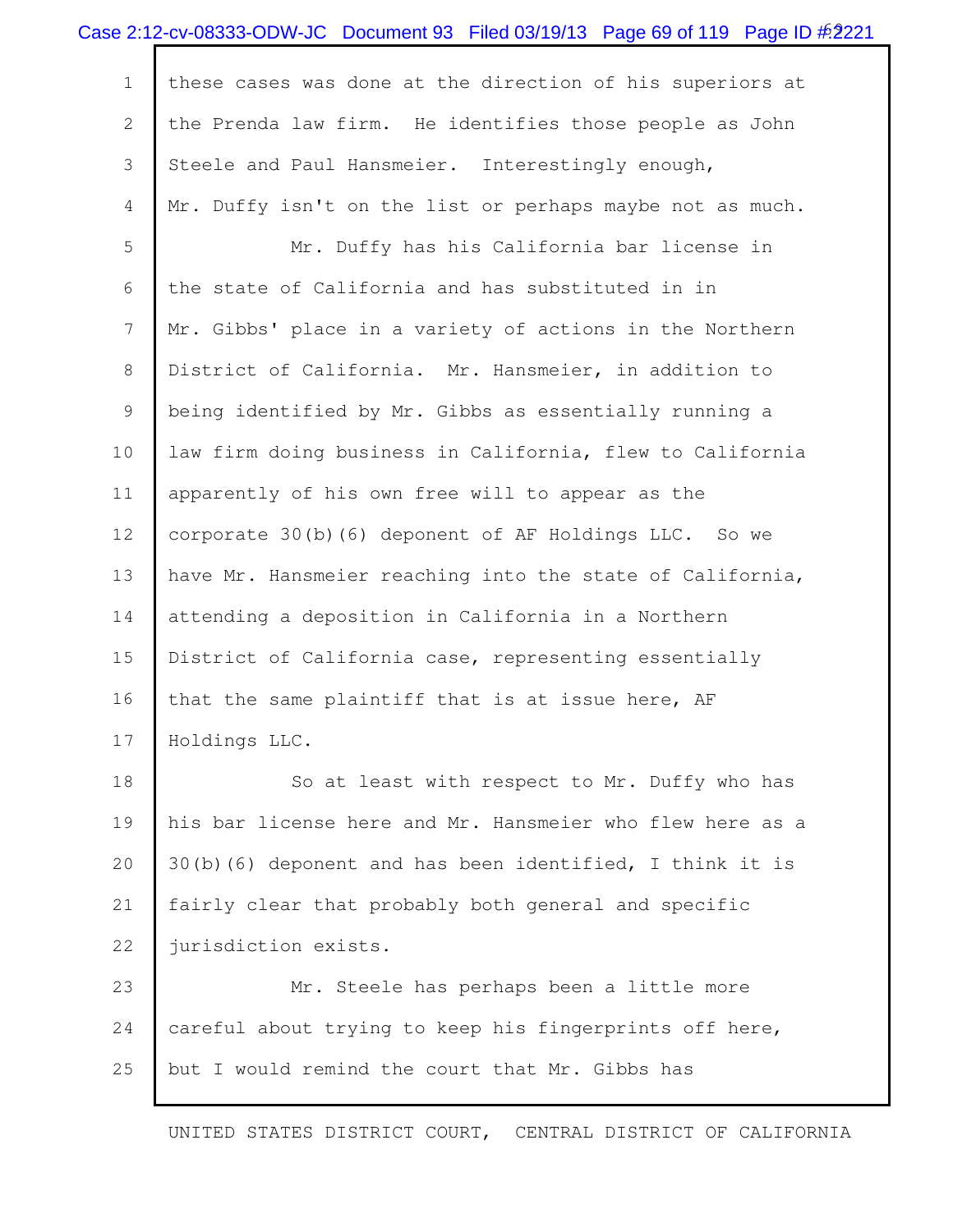|              | Case 2:12-cv-08333-ODW-JC Document 93 Filed 03/19/13 Page 70 of 119 Page ID $#2222$ |
|--------------|-------------------------------------------------------------------------------------|
| $\mathbf 1$  | identified him as essentially running a law firm in                                 |
| $\mathbf{2}$ | California which by the way is not qualified to do                                  |
| 3            | business in California, and I checked with the state bar                            |
| 4            | and it is not registered as a law firm here.                                        |
| 5            | But in any event $-$                                                                |
| 6            | THE COURT: You talking about Prenda now?                                            |
| 7            | MR. PIETZ: Talking about Prenda. Yes, sir.                                          |
| 8            | In any event, I apologize. I don't have                                             |
| 9            | documents to back that up, but I can provide them. But,                             |
| 10           | in any event, I think that with respect to Mr. Steele                               |
| 11           | when you take Mr. Gibbs' declaration and add it together                            |
| 12           | with a subpoena signed by Mr. Steele. And, pardon me, I                             |
| 13           | will note one other thing about the declaration of                                  |
| 14           | Michael Stone. In addition to authenticating the                                    |
| 15           | documents, he also included some back and forth, some                               |
| 16           | meet and confer correspondence he had with Mr. Steele.                              |
| 17           | So, essentially, Mr. Stone noticed the fact                                         |
| 18           | that Mr. Steele was not licensed in California and that                             |
| 19           | he had signed the subpoena and wrote to Mr. Gibbs saying                            |
| 20           | this subpoena is invalid. And what happened is that                                 |
| 21           | Mr. Steele wrote back directly without cc'ing Mr. Gibbs                             |
| 22           | and essentially shrugged off the concerns about the                                 |
| 23           | subpoena being signed by an attorney who doesn't have a                             |
| 24           | license in California.                                                              |
| 25           | So, in any event, I think that with respect to                                      |
|              |                                                                                     |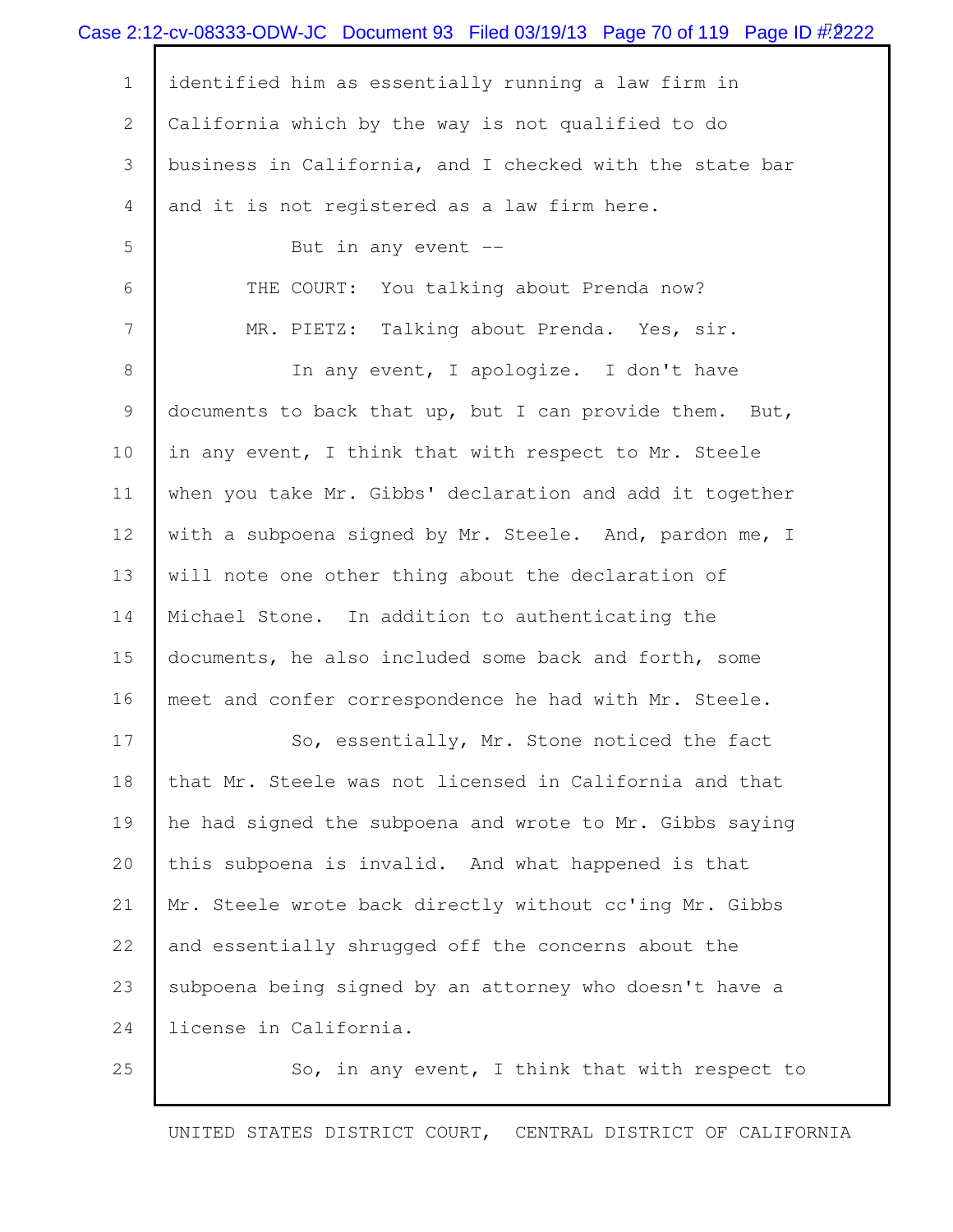| Case 2:12-cv-08333-ODW-JC Document 93 Filed 03/19/13 Page 71 of 119 Page ID $\#2223$ |
|--------------------------------------------------------------------------------------|
| Mr. Steele, when you add together the subpoena issued                                |
| into the state of California, a demand letter issued                                 |
| under the state of California as well as Mr. Gibbs'                                  |
| testimony, it is pretty clear that the court has personal                            |
| jurisdiction.                                                                        |
| I don't have a tremendous number of additional                                       |
| exhibits on this topic. However, I do have quite a few                               |
| with respect to what I view as Mr. Gibbs' central role in                            |
| the Prenda law organization.                                                         |
| MR. BRODSKY: Your Honor, may I make one comment?                                     |
| THE COURT: You can make more than that. Thank                                        |
| you.                                                                                 |
| Yes. Go ahead.                                                                       |
| MR. BRODSKY: We are not taking a position at the                                     |
| present time on the jurisdictional issues that the court                             |
| is deciding, but there were statements made about my                                 |
| client that I believe mischaracterize the evidence that                              |
| has been put forward.                                                                |
| THE COURT: Okay. Listen, let me just sort of                                         |
| tell you the way we are going to proceed here. At this                               |
| point, you will have the floor. All right. I can't                                   |
| imagine you are going to raise too much in opposition to                             |
| the jurisdictional issue. Otherwise, he is in. So you                                |
| go right ahead.                                                                      |
| Now, a number of things $-$ I am just going to                                       |
|                                                                                      |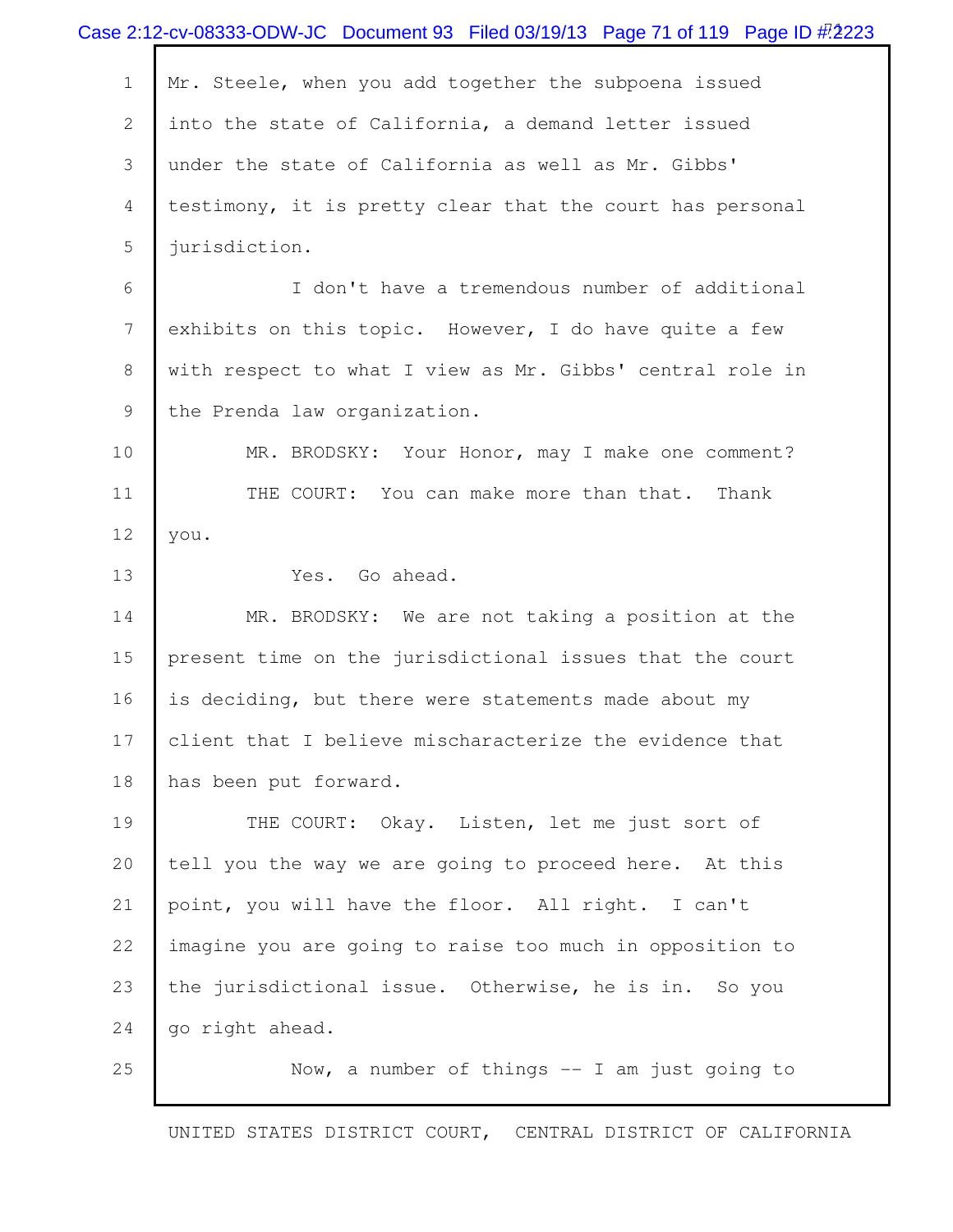|                           | Case 2:12-cv-08333-ODW-JC Document 93 Filed 03/19/13 Page 72 of 119 Page ID $#2224$ |
|---------------------------|-------------------------------------------------------------------------------------|
| $\mathbf 1$               | give you some of my thinking. A number of things were                               |
| $\mathbf{2}^{\mathsf{I}}$ | stated in your papers. Some of them caused me some                                  |
| 3                         | concern because they were inaccurate. For example, you                              |
| 4                         | make the argument that certain people were identified as                            |
| 5                         | infringers because there was no way, for example, that                              |
| 6                         | someone else could have been piggy-backing off of their                             |
| 7                         | modem because of the size of the lot, where the house is                            |
| 8                         | situated on the lot, the proximity or lack of proximity                             |
| 9                         | of other residences around, et cetera.                                              |
| 10 <sub>o</sub>           | Your representation of these homes and the                                          |
| 11                        | neighborhoods and juxtaposition of other houses around                              |
| 12                        | them was simply not accurate. Not in the least bit. And                             |
| 13                        | I found that troublesome when you are asking me, then, to                           |
| 14                        | accept all of your our arguments.                                                   |
| 15                        | So I just want to throw that out there to let                                       |
| 16                        | you know some of my thinking.                                                       |
| 17                        | MR. WAXLER: Our turn, your Honor?                                                   |
| 18                        | THE COURT: I don't care who. It is this side.                                       |
| 19                        | MR. WAXLER: We will call Mr. Gibbs to the stand,                                    |
| 20                        | your Honor.                                                                         |
| 21                        | THE COURT: All right.                                                               |
| 22                        | (The witness was sworn.)                                                            |
| 23                        | MR. PIETZ: Your Honor, before we move onto                                          |
| 24                        | Mr. Gibbs, may I request that we admit into evidence the                            |
| 25                        | affidavit of John Steele as Exhibit 12, the Michael Stone                           |
|                           |                                                                                     |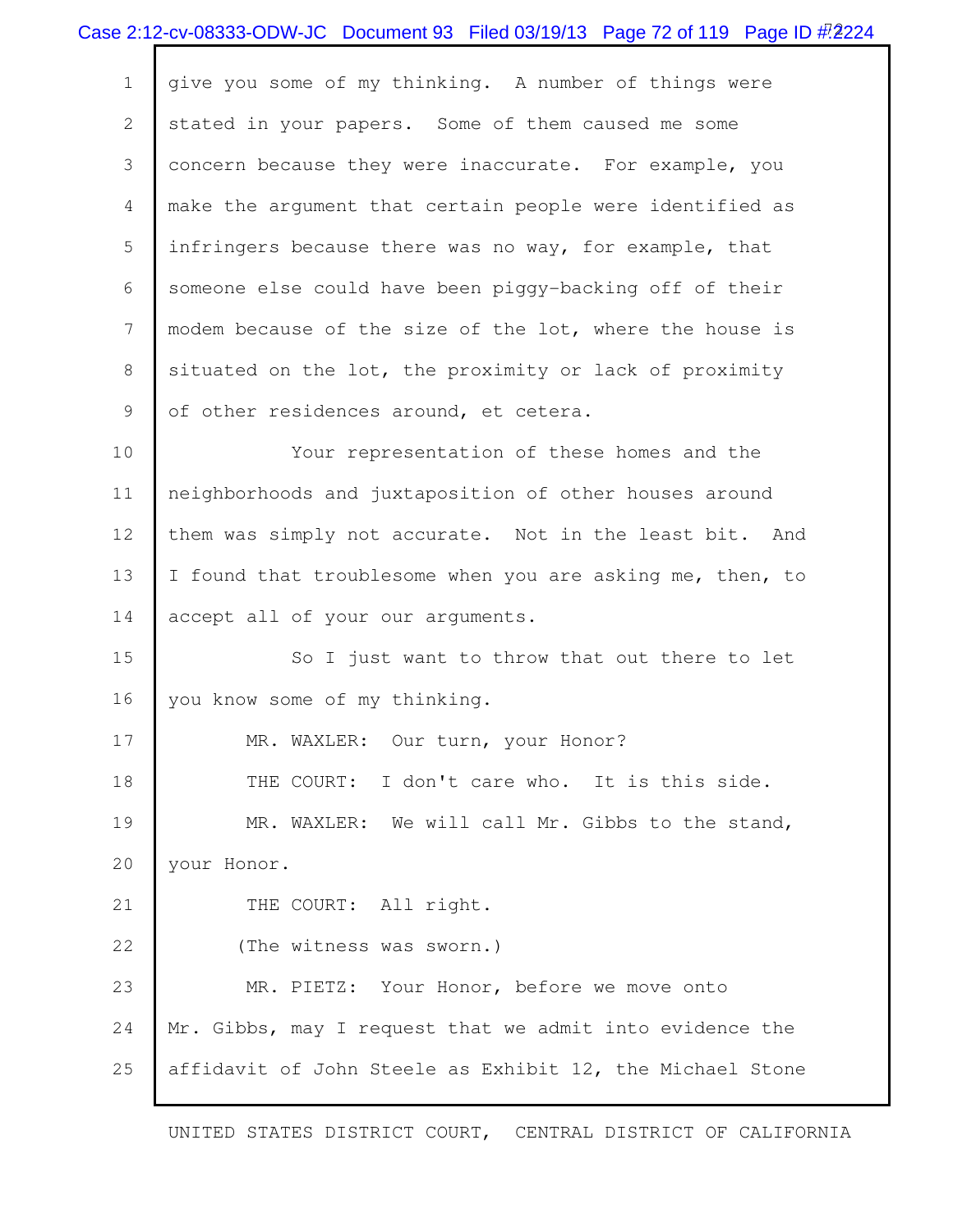|                | Case 2:12-cv-08333-ODW-JC Document 93 Filed 03/19/13 Page 73 of 119 Page ID $#2225$ |
|----------------|-------------------------------------------------------------------------------------|
| $\mathbf 1$    | declaration as Exhibit 13 -- oh. Pardon me. Stone and                               |
| $\overline{2}$ | Teitelbaum have already been admitted so just the                                   |
| 3              | affidavit of John Steele. I would ask that that be                                  |
| 4              | admitted as Exhibit 12.                                                             |
| 5              | THE COURT: I think that's right. Are we up to                                       |
| 6              | 12? Okay. All right.                                                                |
| 7              | THE CLERK: If you could state your full and true                                    |
| 8              | name for the record and spell your last name.                                       |
| 9              | THE WITNESS: Sure. Brad Gibbs, G-I-B-B-S.                                           |
| 10             |                                                                                     |
| 11             | DIRECT EXAMINATION                                                                  |
| 12             | BY MR. WAXLER:                                                                      |
| 13             | Mr. Gibbs, who is your present employer?<br>Q                                       |
| 14             | I am not currently employed.<br>Α                                                   |
| 15             | You became employed -- I'm sorry. You became an of<br>Q                             |
| 16             | counsel, 1099 independent contractor for Steele                                     |
| 17             | Hansmeier; correct?                                                                 |
| 18             | Yes.<br>A                                                                           |
| 19             | Was Steele Hansmeier an existing law firm at the<br>Q                               |
| 20             | time that occurred?                                                                 |
| 21             | I believe they had been existing for a number of<br>A                               |
| 22             | months at that point.                                                               |
| 23             | What were you told your role would be at Steele<br>Q                                |
| 24             | Hansmeier?                                                                          |
| 25             | Basically, California counsel for Steele Hansmeier<br>Α                             |
|                |                                                                                     |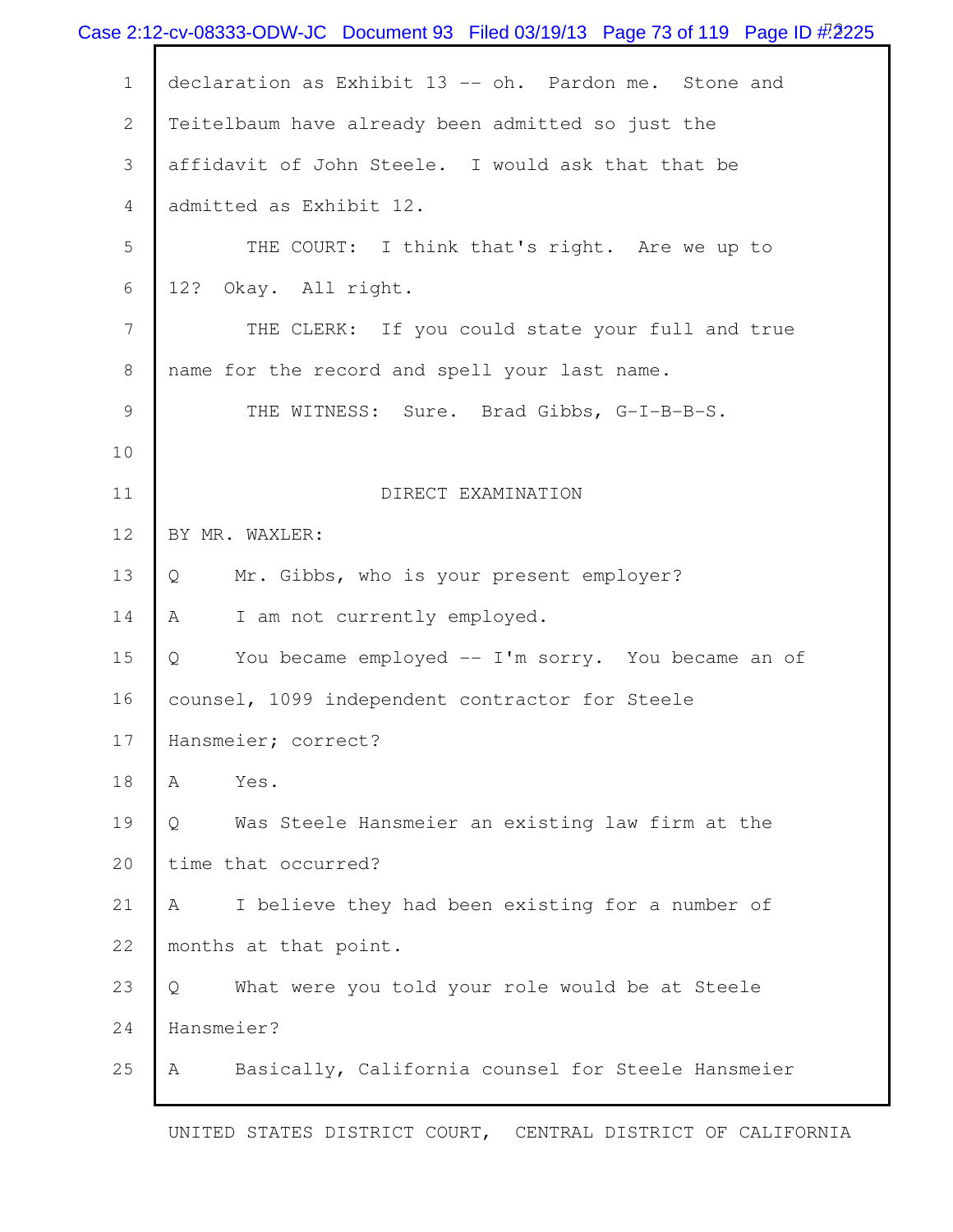|              | Case 2:12-cv-08333-ODW-JC Document 93 Filed 03/19/13 Page 74 of 119 Page ID $\#$ 2226 |  |
|--------------|---------------------------------------------------------------------------------------|--|
| $\mathbf 1$  | in bringing lawsuits on behalf of their clients.                                      |  |
| $\mathbf{2}$ | Were you paid as an employee?<br>Q                                                    |  |
| 3            | Α<br>No.                                                                              |  |
| 4            | Did you share in Steele Hansmeier profits?<br>Q                                       |  |
| 5            | No.<br>Α                                                                              |  |
| 6            | Were you on the management of Steele Hansmeier?<br>Q                                  |  |
| 7            | No.<br>Α                                                                              |  |
| 8            | And who did you understand were the decision makers<br>Q                              |  |
| 9            | of Steele Hansmeier?                                                                  |  |
| 10           | John Steele and Paul Hansmeier.<br>Α                                                  |  |
| 11           | When you were an of counsel to Steele Hansmeier,<br>Q                                 |  |
| 12           | who supervised you?                                                                   |  |
| 13           | John Steele and Paul Hansmeier.<br>Α                                                  |  |
| 14           | Did you have periodic meetings while at Steele<br>Q                                   |  |
| 15           | Hansmeier to discuss cases?                                                           |  |
| 16           | Yes, we did.<br>Α                                                                     |  |
| 17           | And were those weekly meetings?<br>Q                                                  |  |
| 18           | Sometimes they would be sending the schedule,<br>Α<br>Yes.                            |  |
| 19           | but, yes, mostly weekly meetings.                                                     |  |
| 20           | Who participated in those meetings?<br>Q                                              |  |
| 21           | John and Paul would call me, and they would hold a<br>Α                               |  |
| 22           | weekly meeting.                                                                       |  |
| 23           | And were these by phone or in person?<br>Q                                            |  |
| 24           | These were by phone.<br>Α                                                             |  |
| 25           | THE COURT: Were they ever in person.                                                  |  |
|              |                                                                                       |  |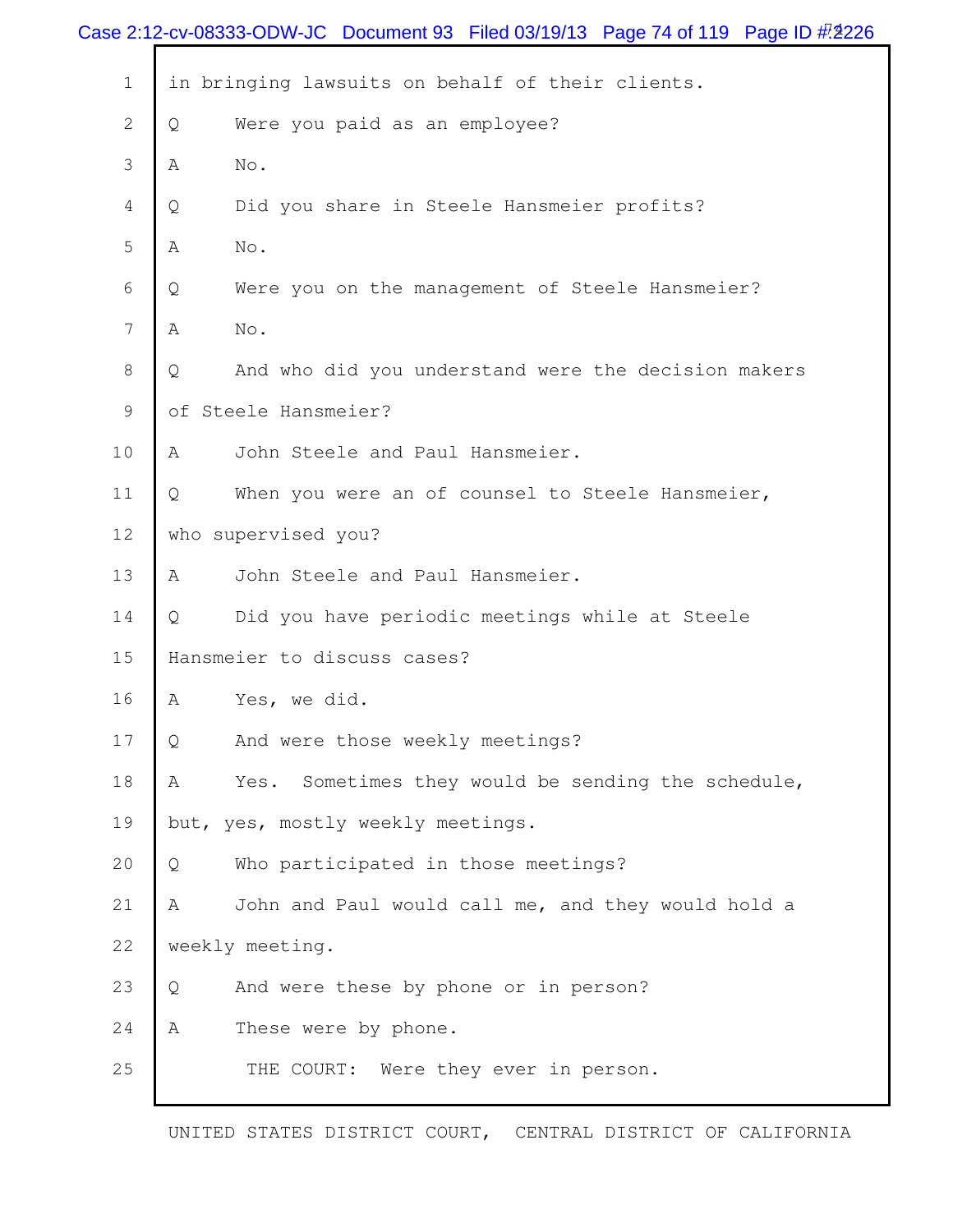|             | Case 2:12-cv-08333-ODW-JC Document 93 Filed 03/19/13 Page 75 of 119 Page ID $#2$ 227 |
|-------------|--------------------------------------------------------------------------------------|
| $\mathbf 1$ | THE WITNESS: I went sometimes and met them, and                                      |
| 2           | then we had meetings, yes, in person at that point, but                              |
| 3           | this was only a couple of times.                                                     |
| 4           | THE COURT: This is out of California?                                                |
| 5           | THE WITNESS: Yes. Well, I have met with Paul                                         |
| 6           | Hansmeier in California prior to this deposition, but the                            |
| 7           | other, everything was out of California.                                             |
| 8           | BY MR. WAXLER: When -- were any cases that you filed<br>Q                            |
| 9           | while at -- while of counsel to Steele Hansmeier, were                               |
| 10          | any of those cases settled?                                                          |
| 11          | A<br>Yes.                                                                            |
| 12          | And did the checks, the settlement checks come to<br>Q                               |
| 13          | you?                                                                                 |
| 14          | A<br>No.                                                                             |
| 15          | Did you have a client trust account in any account<br>Q                              |
| 16          | in which you had an interest at all as a signatory?                                  |
| 17          | No. Actually, I don't even have a client trust<br>A                                  |
| 18          | account.                                                                             |
| 19          | So the checks were sent to Steele Hansmeier's trust<br>Q                             |
| 20          | account?                                                                             |
| 21          | A<br>I don't know. I would assume they were. They                                    |
| 22          | weren't sent to me. They were sent to Steele Hansmeier.                              |
| 23          | And how did you learn that Prenda law was going to<br>Q                              |
| 24          | substitute in or take over the cases from Steele                                     |
| 25          | Hansmeier?                                                                           |
|             |                                                                                      |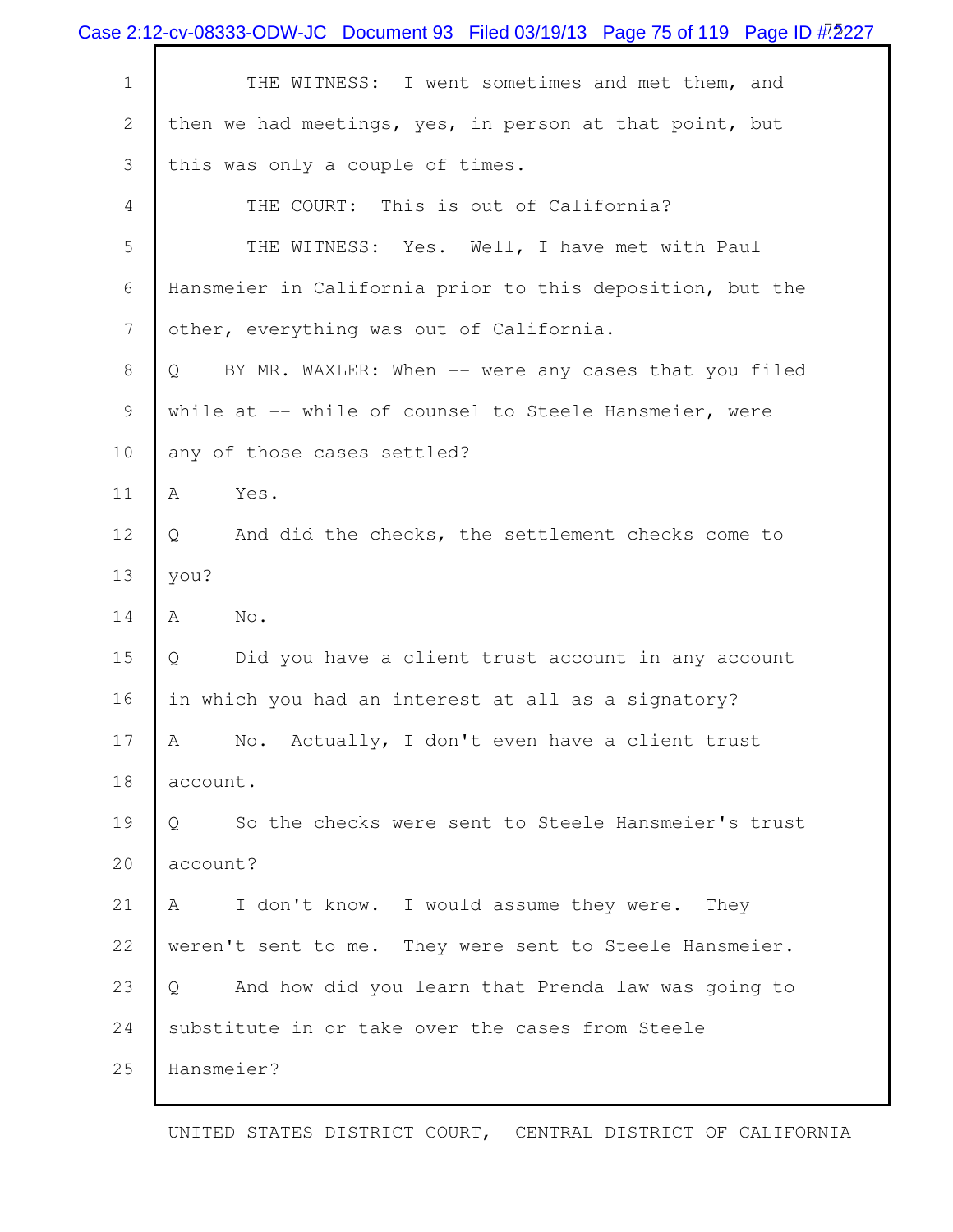|                |        | Case 2:12-cv-08333-ODW-JC Document 93 Filed 03/19/13 Page 76 of 119 Page ID $\#$ 2228 |
|----------------|--------|---------------------------------------------------------------------------------------|
| $\mathbf 1$    | Α      | Basically, I heard of the name Prenda Law.<br>They                                    |
| $\mathbf{2}$   |        | told me that Prenda Law was now taking over the business.                             |
| 3              |        | Steele Hansmeier was no longer going to exist at that                                 |
| 4              | point. |                                                                                       |
| 5              | Q      | And who is they in that answer?                                                       |
| 6              | Α      | That would be John Steele and Paul Hansmeier.                                         |
| $7\phantom{.}$ | Q      | Were you on the management committee at all of                                        |
| $8\,$          |        | Prenda Law?                                                                           |
| $\mathsf 9$    | A      | No.                                                                                   |
| 10             | Q      | Were you partner at Prenda Law?                                                       |
| 11             | A      | No.                                                                                   |
| 12             | Q      | What was your affiliation with Prenda Law?                                            |
| 13             | Α      | The same as it was for Steele Hansmeier which would                                   |
| 14             |        | be of counsel, California counsel essentially for Prenda                              |
| 15             | Law.   |                                                                                       |
| 16             | Q      | So you were compensated with a 1099?                                                  |
| 17             | Α      | That is correct.<br>Yes.                                                              |
| 18             | Q      | And did that ever change over the course of the                                       |
| 19             |        | time which you were counsel to Prenda Law?                                            |
| 20             | A      | In terms of what?                                                                     |
| 21             | Q      | In terms of your relationship with that firm?                                         |
| 22             | Α      | No. I would only say that they, John and Paul, had                                    |
| 23             |        | asked me to help the other counsel in different states,                               |
| 24             |        | basically, like, give them advice in doing their own                                  |
| 25             |        | cases in different states. That was the only change                                   |
|                |        |                                                                                       |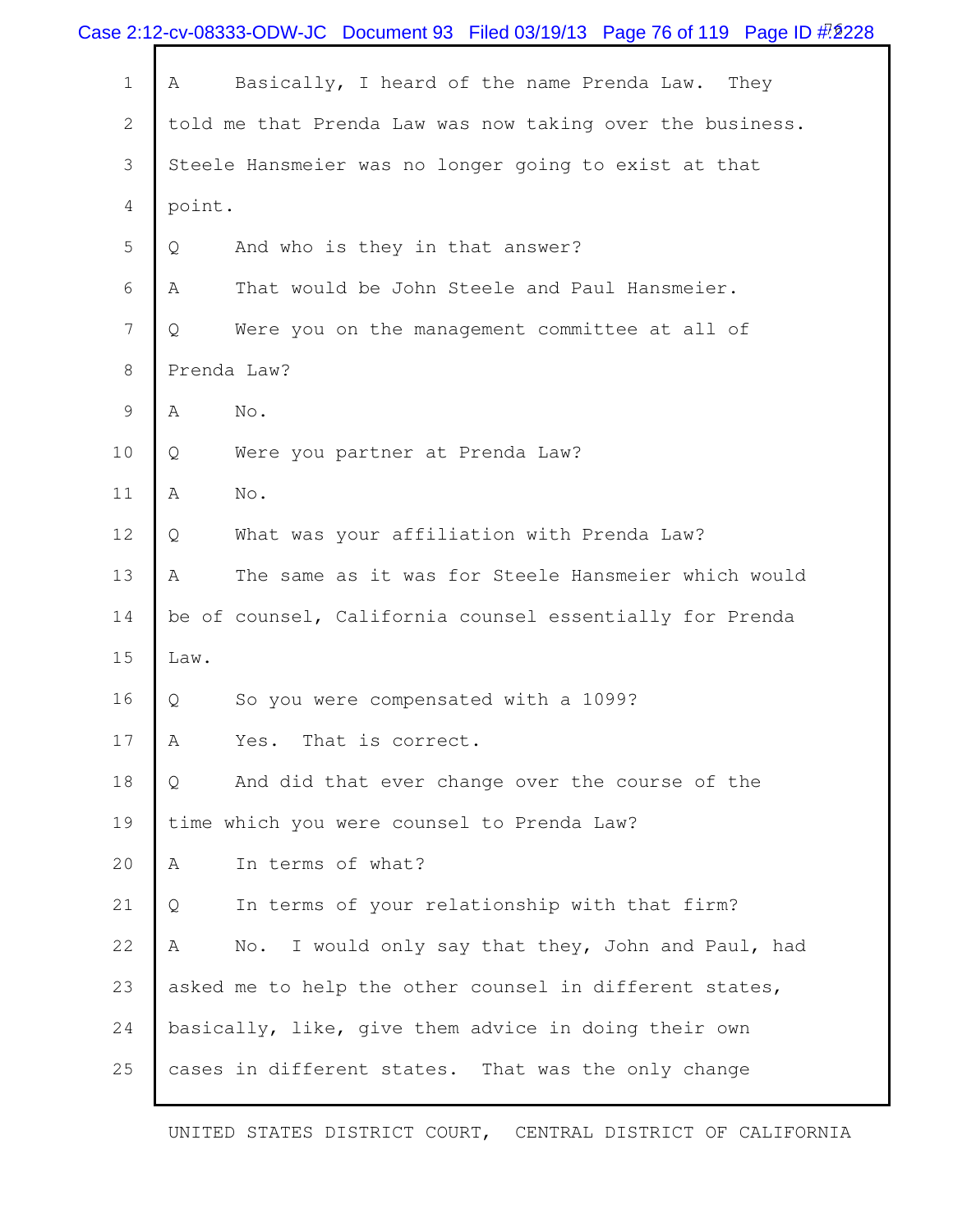|                | Case 2:12-cv-08333-ODW-JC Document 93 Filed 03/19/13 Page 77 of 119 Page ID $\#$ . 2229 |
|----------------|-----------------------------------------------------------------------------------------|
| $\mathbf 1$    | really. Other than that, I was just California counsel.                                 |
| $\overline{2}$ | While of counsel to Prenda Law, did you ever<br>Q                                       |
| 3              | receive any settlement checks?                                                          |
| 4              | Myself personally, no.<br>Α                                                             |
| 5              | Did you have a client trust account at Prenda Law<br>Q                                  |
| 6              | that you somehow administered or controlled?                                            |
| $\overline{7}$ | No.<br>Α                                                                                |
| 8              | And were you supervised at Prenda Law?<br>Q                                             |
| 9              | Yes, I was.<br>Α                                                                        |
| 10             | Who were you supervised by?<br>Q                                                        |
| 11             | Paul Hansmeier and John Steele.<br>Α                                                    |
| 12             | Were you supervised by Paul Duffy?<br>Q                                                 |
| 13             | Α<br>No.                                                                                |
| 14             | And when you say supervised, could you just<br>Q                                        |
| 15             | describe what you mean by that? How did they supervise                                  |
| 16             | you?                                                                                    |
| 17             | Sure. You know, they essentially were the ones<br>A                                     |
| 18             | that would initiate cases. By that, I mean, they would                                  |
| 19             | tell me they wanted to file certain cases in California,                                |
| 20             | for instance, and they would instruct me to go ahead and                                |
| 21             | file those. And they would give me the authority to do                                  |
| 22             | I would be told what cases we are looking at and how<br>SO.                             |
| 23             | many cases we are talking about, and then I would file                                  |
| 24             | the cases.                                                                              |
| 25             | And they would give me general guidelines on                                            |
|                |                                                                                         |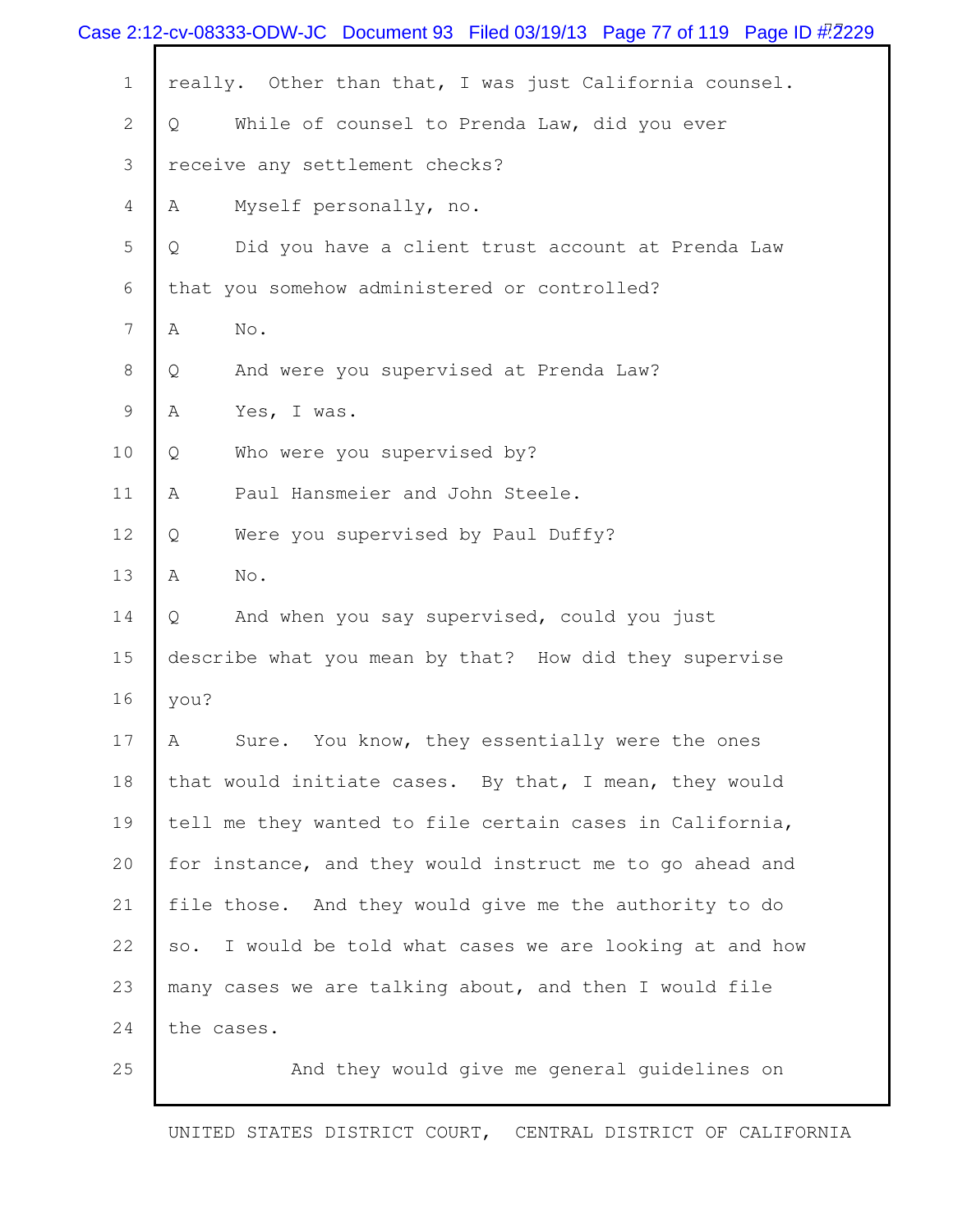|             | Case 2:12-cv-08333-ODW-JC Document 93 Filed 03/19/13 Page 78 of 119 Page ID $#2230$ |
|-------------|-------------------------------------------------------------------------------------|
| $\mathbf 1$ | what to do and sometimes the cases would be settled by                              |
| 2           | John as was pointed out earlier, and sometimes they gave                            |
| 3           | me certain parameters which I could settle the case                                 |
| 4           | myself.                                                                             |
| 5           | Did you ever talk to anybody that you understood to<br>Q                            |
| 6           | be the client, AF Holdings?                                                         |
| 7           | The communications were solely through Paul<br>No.<br>A                             |
| 8           | Hansmeier and John Steele.                                                          |
| 9           | Did you ever talk to anybody who said they were<br>Q                                |
| 10          | affiliated with Ingenuity 13?                                                       |
| 11          | Well, I mean, aside from Mark Lutz who is the CEO<br>A                              |
| 12          | of Ingenuity 13, but aside from that, no. All my                                    |
| 13          | communications were straight through Paul Hansmeier and                             |
| 14          | John Steele.                                                                        |
| 15          | Did Mr. Lutz ever give you direction on the<br>Q                                    |
| 16          | handling of any of these cases directly?                                            |
| 17          | No. Actually, I only found out about that<br>A                                      |
| 18          | connection, I would say, after the cases in the Central                             |
| 19          | District were filed, about him being the CEO. I didn't                              |
| 20          | know that before.                                                                   |
| 21          | And the cases that were filed in the Central<br>Q                                   |
| 22          | District were dismissed; correct?                                                   |
| 23          | That is correct.<br>A                                                               |
| 24          | And whose decision was it to dismiss those cases?<br>Q                              |
| 25          | Ultimately, it was John Steele and Paul Hansmeier's<br>Α                            |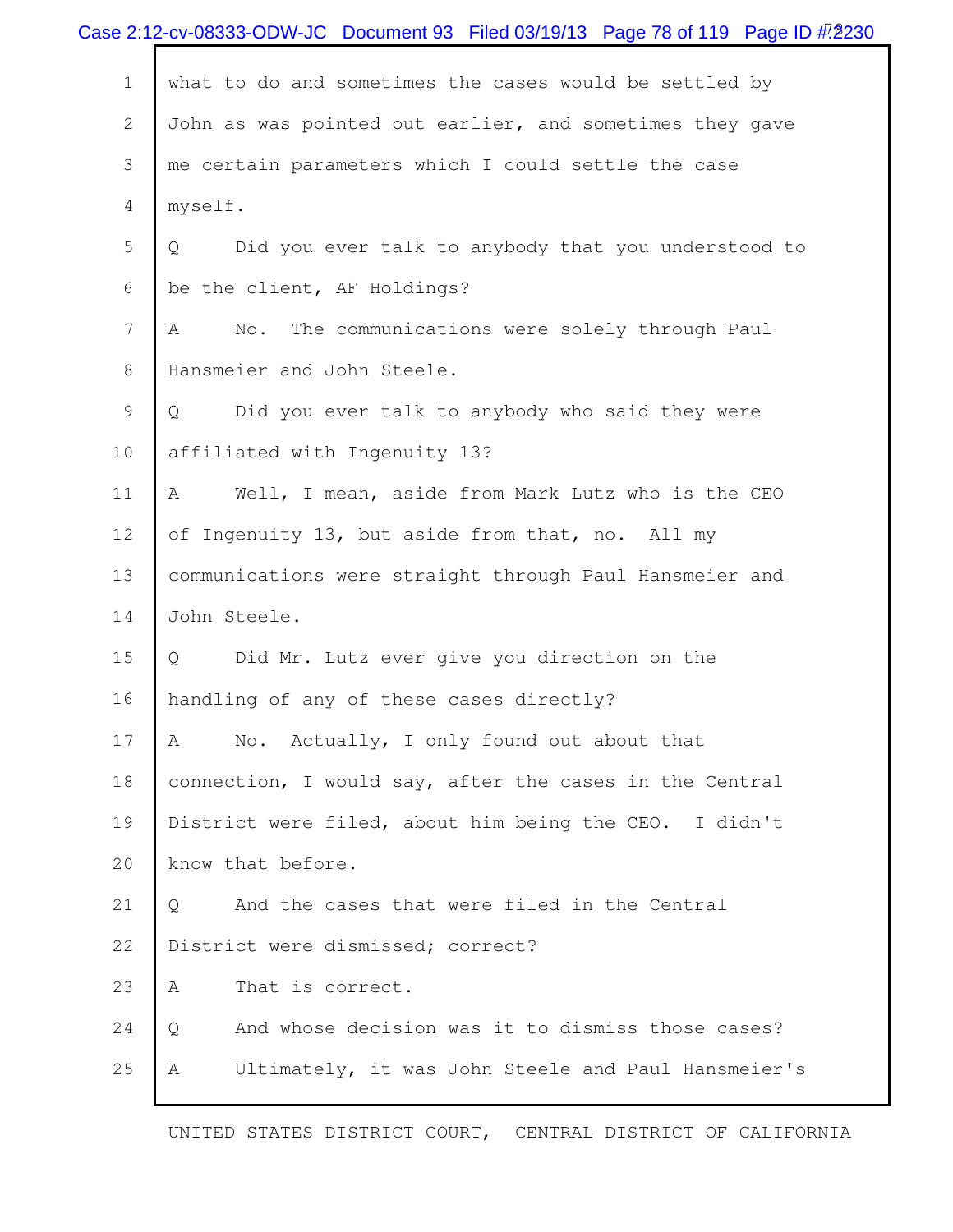|                | Case 2:12-cv-08333-ODW-JC Document 93 Filed 03/19/13 Page 79 of 119 Page ID $#2231$ |
|----------------|-------------------------------------------------------------------------------------|
| $1\,$          | decisions. We had talked about it. As counsel of record                             |
| $\mathbf{2}$   | here, I just kind of broke down like a cost benefit                                 |
| 3              | analysis of those cases. And they said, basically, go                               |
| $\overline{4}$ | ahead and dismiss them because -- they said go ahead and                            |
| 5              | dismiss them.                                                                       |
| 6              | When the cases were filed, did you have a<br>Q                                      |
| 7              | discussion with anybody about whether notice of                                     |
| 8              | interested parties should be filed?                                                 |
| 9              | I did. Yeah.<br>Α                                                                   |
| 10             | And who did you have discussions with?<br>Q                                         |
| 11             | Mostly Paul Hansmeier. Yes. Mostly Paul Hansmeier<br>A                              |
| 12             | but sometimes John Steele, I guess. I don't know.<br>It                             |
| 13             | was a while ago I guess.                                                            |
| 14             | Did you file those notices of interested parties?<br>Q                              |
| 15             | A<br>Yes.                                                                           |
| 16             | What did they say in connection with AF Holdings.<br>Q                              |
| 17             | Α<br>They said there was no other interested parties.                               |
| 18             | Do you have any personal knowledge of that<br>Q                                     |
| 19             | statement as untrue?                                                                |
| 20             | No, I did not. No. I still don't. I mean, in<br>A                                   |
| 21             | terms of I know there is other things involved in terms                             |
| 22             | of the trust and stuff like that, but in terms of other                             |
| 23             | people involved, I was only taking direction from these                             |
| 24             | guys in terms of these types of filings.                                            |
| 25             | And these guys are?<br>Q                                                            |
|                |                                                                                     |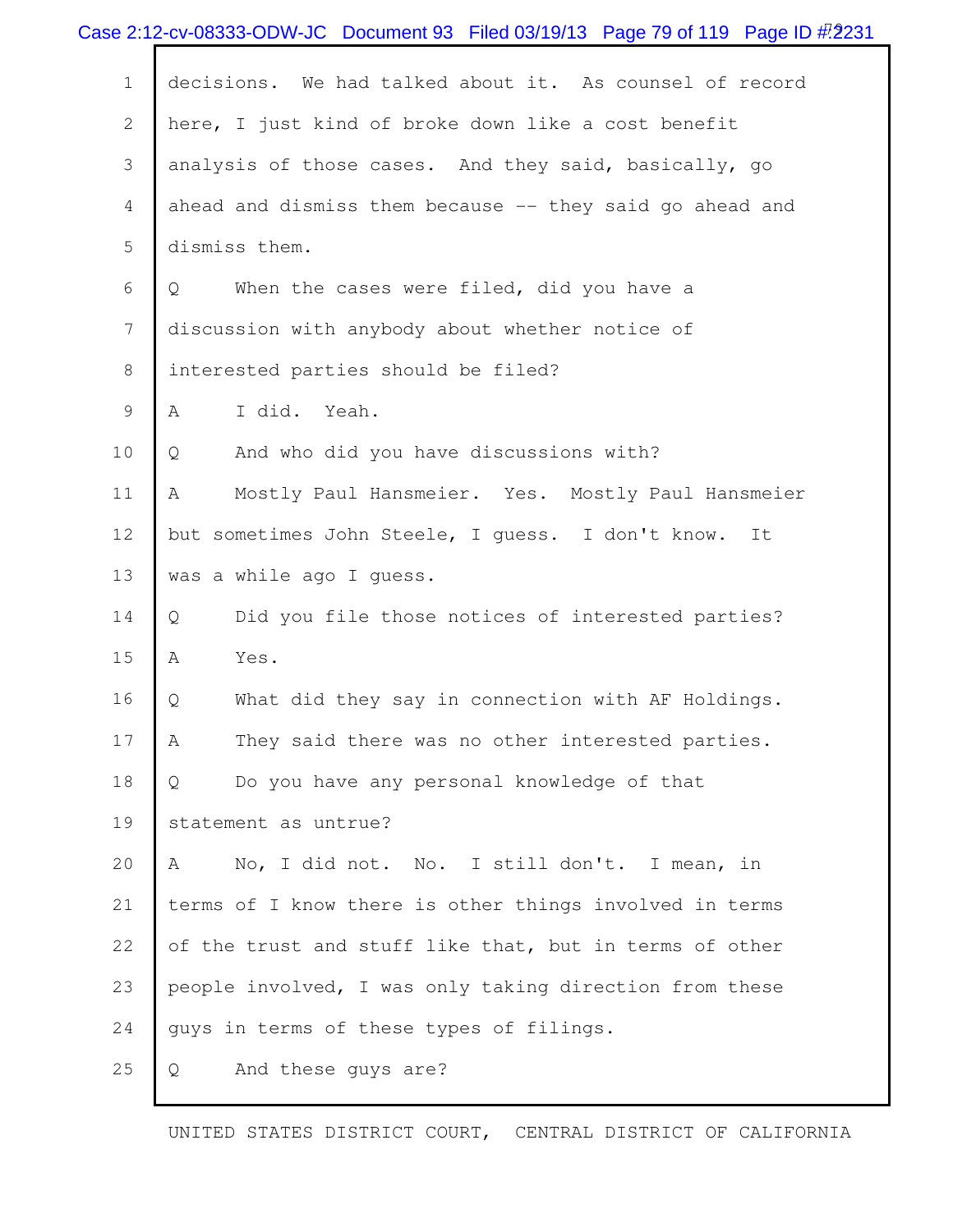| Case 2:12-cv-08333-ODW-JC Document 93 Filed 03/19/13 Page 80 of 119 Page ID $\frac{\cancel{0.0016}}{\cancel{0.0016}}$ |                                                          |  |
|-----------------------------------------------------------------------------------------------------------------------|----------------------------------------------------------|--|
| $\mathbf 1$                                                                                                           | These guys are Paul Hansmeier and John Steele.<br>A      |  |
| $\mathbf{2}$                                                                                                          | In connection with Ingenuity 13 cases did you file<br>Q  |  |
| 3                                                                                                                     | notices of interested parties?                           |  |
| 4                                                                                                                     | That is correct. Yes.<br>A                               |  |
| 5                                                                                                                     | And were you ever advised that the information --<br>Q   |  |
| 6                                                                                                                     | how did you obtain the information for those notices?    |  |
| 7                                                                                                                     | Well, I just, I would ask them, you know, are there<br>Α |  |
| 8                                                                                                                     | any other people that I should be noticing on this       |  |
| 9                                                                                                                     | document that I am filing with the court.                |  |
| 10                                                                                                                    | Who is them in your response?<br>Q                       |  |
| 11                                                                                                                    | That would be Paul Hansmeier and John Steele.<br>A       |  |
| 12                                                                                                                    | Were you told not to do that again. Instead of<br>Q      |  |
| 13                                                                                                                    | saying them, were you told by Paul Hansmeier, John Steel |  |
| 14                                                                                                                    | that the information you included in those notice of     |  |
| 15                                                                                                                    | interested parties was correct?                          |  |
| 16                                                                                                                    | So they actually told me, I was instructed to fill<br>Α  |  |
| 17                                                                                                                    | those documents out like I did.                          |  |
| 18                                                                                                                    | There was a question raised by the court this<br>Q       |  |
| 19                                                                                                                    | morning about the failure to have filed notices of       |  |
| 20                                                                                                                    | related cases. My question is did you consider filing    |  |
| 21                                                                                                                    | notices of related cases when you filed the actions in   |  |
| 22                                                                                                                    | the Central District of California?                      |  |
| 23                                                                                                                    | Yes, we did.<br>A                                        |  |
| 24                                                                                                                    | And could you please describe for the court what<br>Q    |  |
| 25                                                                                                                    | your thought process was as a result of, in not filing   |  |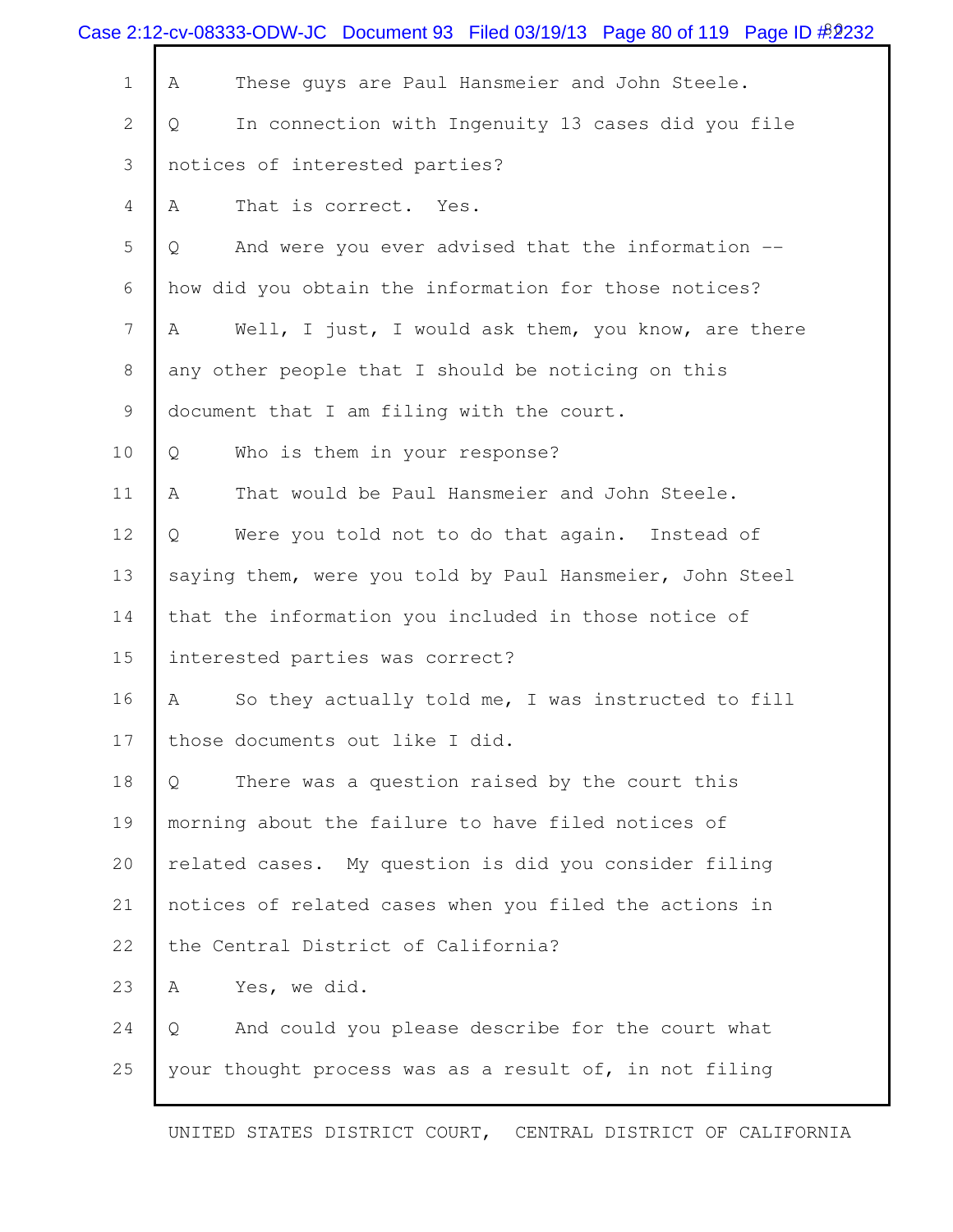|                | Case 2:12-cv-08333-ODW-JC Document 93 Filed 03/19/13 Page 81 of 119 Page ID $\frac{\cancel{0.2233}}{\cancel{0.2233}}$ |
|----------------|-----------------------------------------------------------------------------------------------------------------------|
| $\mathbf 1$    | these notices?                                                                                                        |
| $\mathbf{2}$   | So we had filed -- well, I filed on behalf of<br>A                                                                    |
| 3              | Steele Hansmeier, then Prenda Law, a number of cases in                                                               |
| 4              | the Northern District of California, and those were cases                                                             |
| 5              | with multiple people in them.                                                                                         |
| 6              | And what the court in the Northern District of                                                                        |
| $7\phantom{.}$ | California concluded, almost every court, at that point,                                                              |
| 8              | after filing multiple cases was that joinder was not                                                                  |
| 9              | valid and that they basically told us in no uncertain                                                                 |
| 10             | terms that these cases weren't related. Therefore, that                                                               |
| 11             | informed my belief in terms of whether we wanted to                                                                   |
| 12             | relate these cases or not. They said these cases,                                                                     |
| 13             | essentially, through their orders and through live                                                                    |
| 14             | hearings, that these cases aren't related, they should be                                                             |
| 15             | brought as individual actions. So it was just a decision                                                              |
| 16             | to bring those individual actions and not relate the                                                                  |
| 17             | cases based on that.                                                                                                  |
| 18             | And your experience in Northern California, that<br>Q                                                                 |
| 19             | predated the filings of the Central District actions that                                                             |
| 20             | we are here to discuss today?                                                                                         |
| 21             | I don't even know if I was admitted into the<br>Α<br>Yes.                                                             |
| 22             | Central District at that point.                                                                                       |
| 23             | THE COURT: Let me jump in a second. You were                                                                          |
| 24             | told in the Northern District of California that when you                                                             |
| 25             | filed a lawsuit on behalf of either AF Holdings or                                                                    |
|                |                                                                                                                       |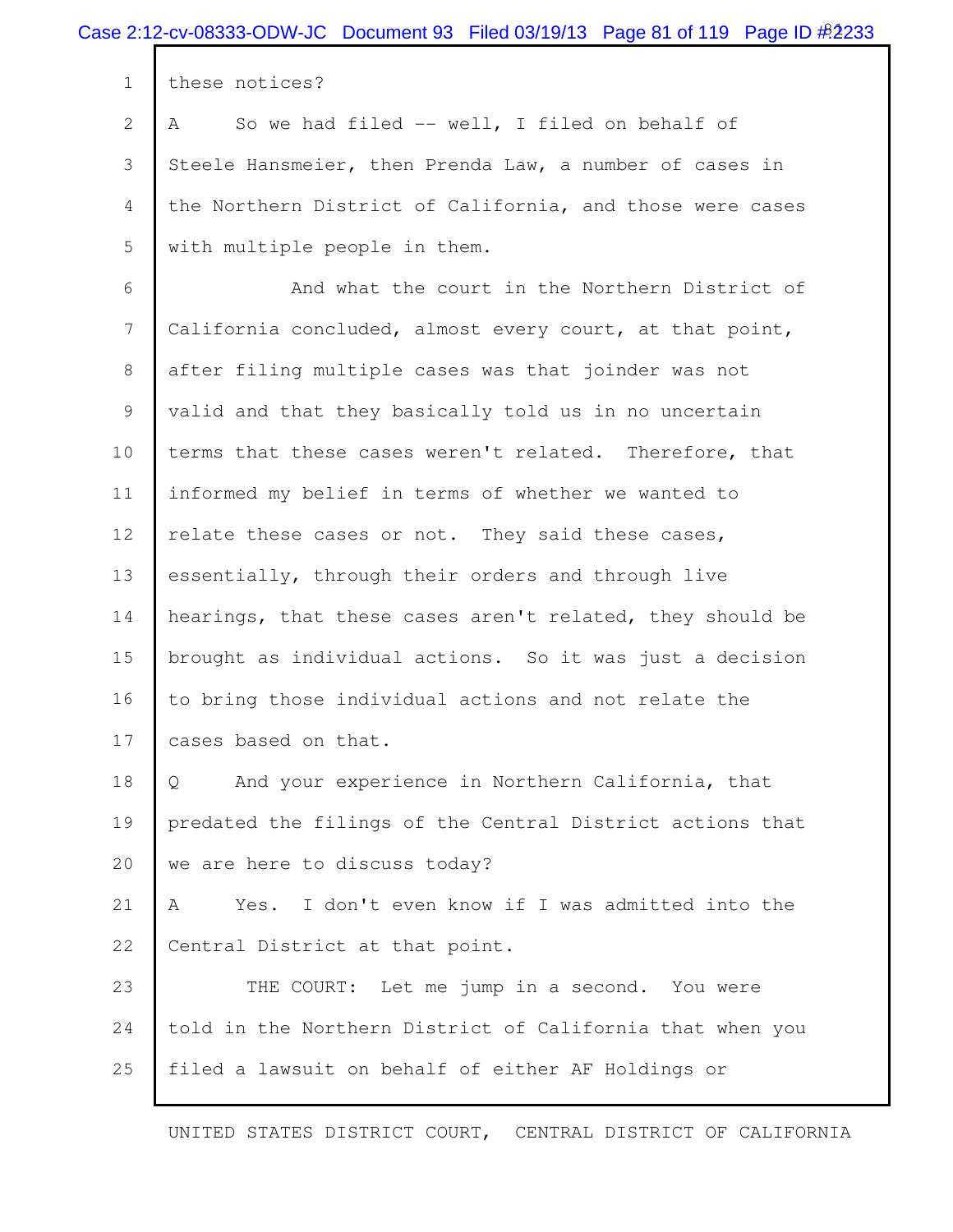|                 | Case 2:12-cv-08333-ODW-JC Document 93 Filed 03/19/13 Page 82 of 119 Page ID $\frac{\#2234}{}$ |
|-----------------|-----------------------------------------------------------------------------------------------|
| $\mathbf 1$     | Ingenuity 13 versus Does 1 through many, that that                                            |
| $\mathbf{2}$    | joinder was improper; correct?                                                                |
| 3               | THE WITNESS: Some cases. Some cases it was not                                                |
| $\overline{4}$  | improper. Some judges felt differently.                                                       |
| 5               | THE COURT: All right. But if it involved                                                      |
| 6               | different movies, downloads, different times, different                                       |
| $7\phantom{.0}$ | people, different places, different ISP addresses, they                                       |
| 8               | said you need to file separate lawsuits; right?                                               |
| 9               | THE WITNESS: Some of them were the same clients,                                              |
| 10              | same videos.                                                                                  |
| 11              | THE COURT: Okay. But even then?                                                               |
| 12              | THE WITNESS: Yes.                                                                             |
| 13              | THE COURT: Even then, you had to file separate                                                |
| 14              | lawsuits?                                                                                     |
| 15              | THE WITNESS: Yes. We were pointing that                                                       |
| 16              | direction even there was a footnote in one of the courts'                                     |
| 17              | opinions saying basically that we were trying to get                                          |
| 18              | around the filing fee, and that is what they thought so                                       |
| 19              | we should file individual cases from there on out.                                            |
| 20              | THE COURT: Of course, you were, but that is not                                               |
| 21              | where we are going here. Now, that deals with joinder in                                      |
| 22              | one lawsuit and consolidating really separate and                                             |
| 23              | complete causes of action, different parties in a single                                      |
| 24              | lawsuit.                                                                                      |
| 25              | Now, what we are talking about here is with                                                   |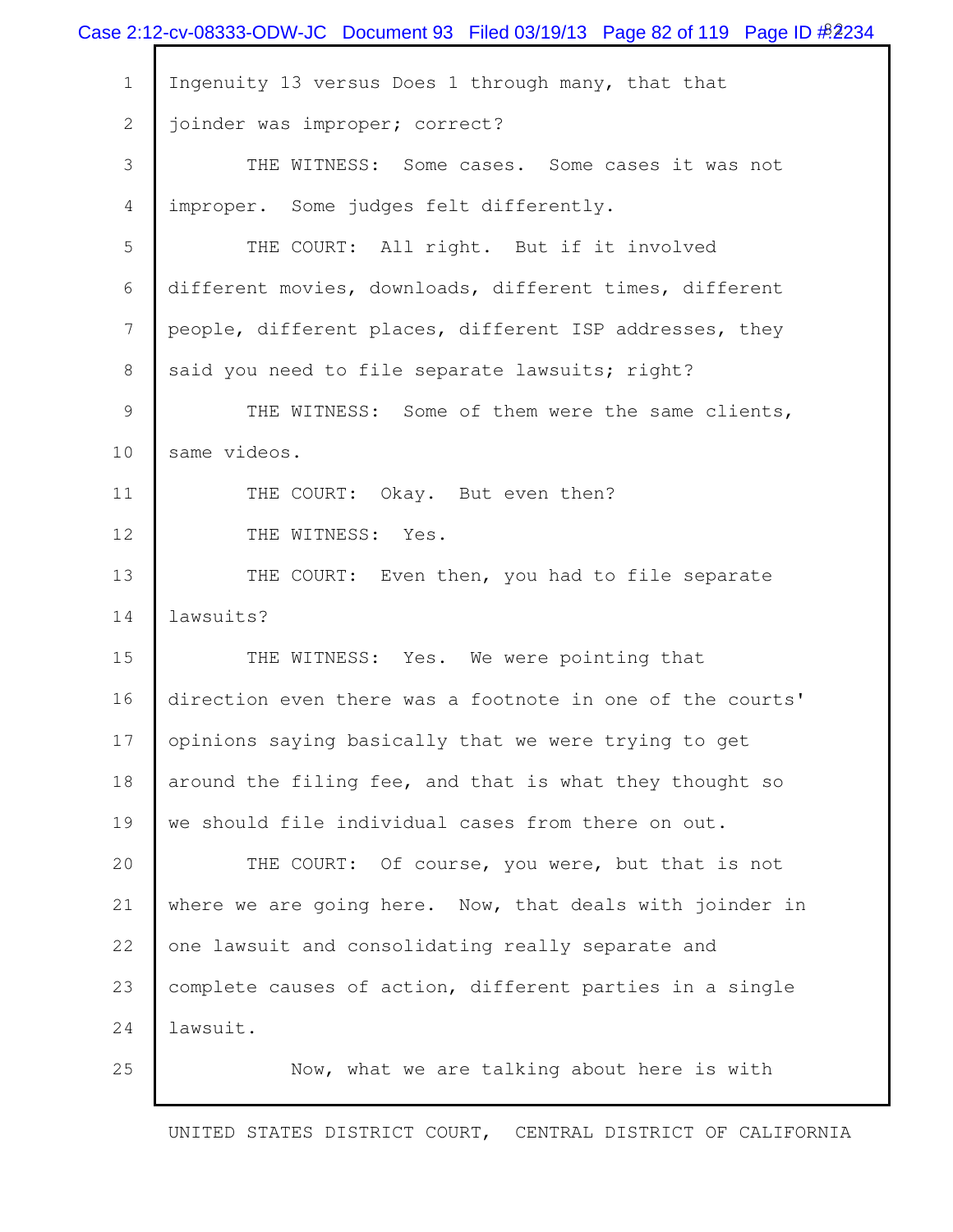|                | Case 2:12-cv-08333-ODW-JC Document 93 Filed 03/19/13 Page 83 of 119 Page ID # 2235 |
|----------------|------------------------------------------------------------------------------------|
| $\mathbf{1}$   | respect to your notice of related case.                                            |
| $\overline{2}$ | THE WITNESS: I understand.                                                         |
| 3              | THE COURT: You do because I can hear it now. I                                     |
| 4              | can hear you going it is compound, all the stuff that you                          |
| 5              | do.                                                                                |
| 6              | Do you realize -- no. Did you equate the                                           |
| 7              | instructions you got from the court regarding improper                             |
| 8              | consolidation of a lot of cases, a lot of claims into a                            |
| 9              | single complaint, did you somehow conflate that with the                           |
| 10             | issue of related cases, notices of related cases? And                              |
| 11             | you know what that is for, here; right?                                            |
| 12             | THE WITNESS: I understand.                                                         |
| 13             | THE COURT: You understand why we are looking for                                   |
| 14             | that.                                                                              |
| 15             | THE WITNESS: I understand.                                                         |
| 16             | Tell me what your understanding is as<br>THE COURT:                                |
| 17             | to why the court is interested in knowing whether or not                           |
| 18             | there are related cases.                                                           |
| 19             | THE WITNESS: Because if they are similar cases,                                    |
| 20             | my belief is the court wants to know about those so the                            |
| 21             | court can handle it so that there are uniform decisions                            |
| 22             | essentially that are held from the same court.                                     |
| 23             | THE COURT: Excellent. A completely different                                       |
| 24             | objective -- right -- than consolidating a lot of                                  |
| 25             | different lawsuits in one complaint; right? Completely                             |
|                |                                                                                    |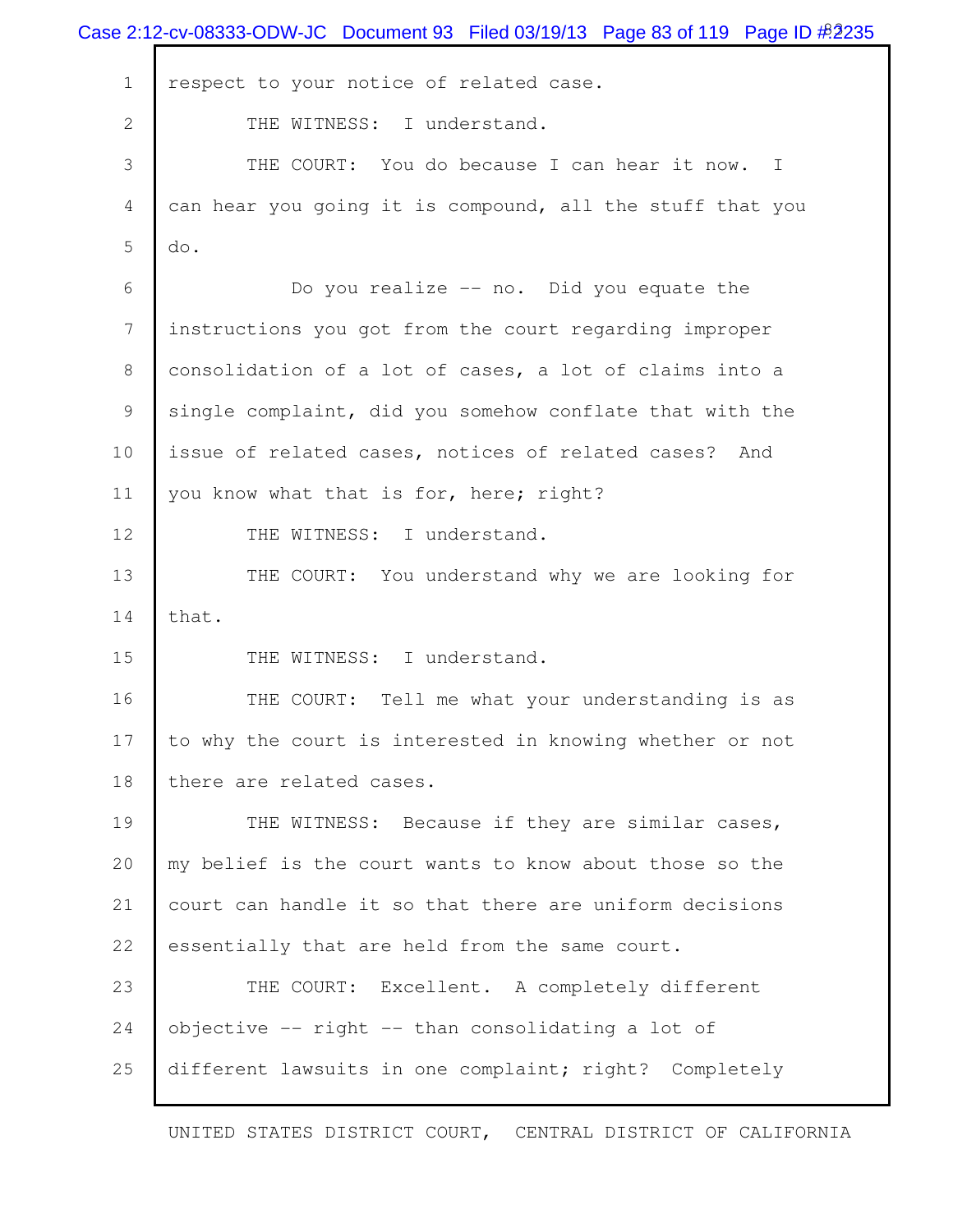|                | Case 2:12-cv-08333-ODW-JC Document 93 Filed 03/19/13 Page 84 of 119 Page ID $\#2236$ |
|----------------|--------------------------------------------------------------------------------------|
| $\mathbf{1}$   | different. This is judicial economy.                                                 |
| $\overline{2}$ | THE WITNESS: I understand. Yes. I understand                                         |
| 3              | what you are saying. In terms of that it was just the                                |
| 4              | decision that was made, and perhaps it was the wrong                                 |
| 5              | decision, but, you know, the decision was made.                                      |
| 6              | THE COURT: Okay. Don't do that. Decision that                                        |
| 7              | was made. Who made that decision?                                                    |
| 8              | THE WITNESS: It was a discussion amongst myself,                                     |
| 9              | Paul Hansmeier and John Steele and, probably, mostly,                                |
| 10             | Paul Hansmeier. I don't even know if Steele was involved                             |
| 11             | in that discussion or not, and that is just what we                                  |
| 12             | decided to do.                                                                       |
| 13             | THE COURT: All right. The law firm that you were                                     |
| 14             | working for -- and I guess initially we are talking                                  |
| 15             | Steele Hansmeier or the other way around.                                            |
| 16             | THE WITNESS: It was Steele Hansmeier.                                                |
| 17             | THE COURT: Okay. Did that firm have, in its                                          |
| 18             | California office, did it have a client trust account?                               |
| 19             | THE WITNESS: In California.                                                          |
| 20             | THE COURT: Yes.                                                                      |
| 21             | THE WITNESS: Well, I was working of counsel to                                       |
| 22             | them. So, no, I never had my own client trust account.                               |
| 23             | The funds were always going through the law firm.                                    |
| 24             | THE COURT: Were you operating out of your home?                                      |
| 25             | THE WITNESS: Yes, I was originally.                                                  |
|                |                                                                                      |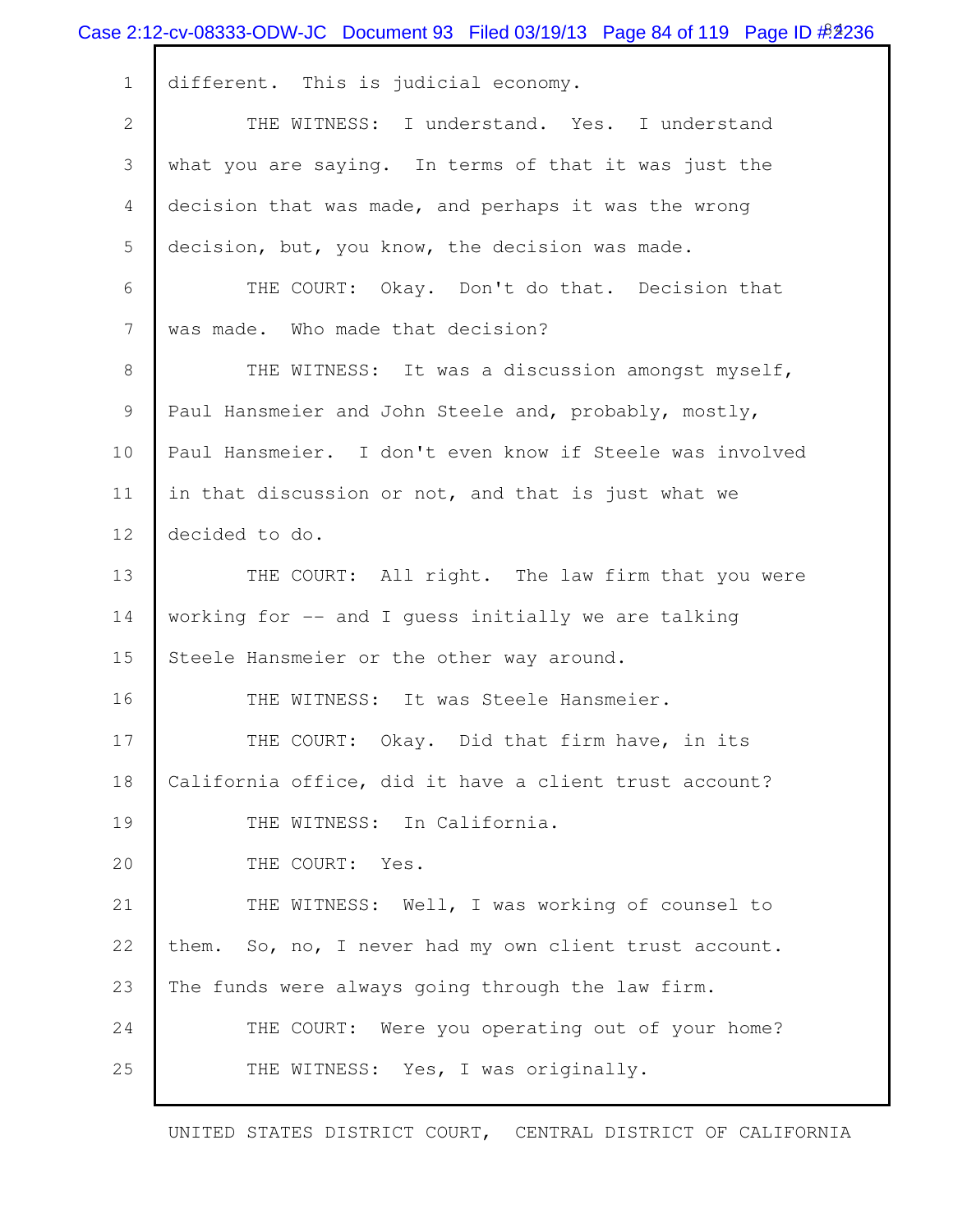|              | Case 2:12-cv-08333-ODW-JC Document 93 Filed 03/19/13 Page 85 of 119 Page ID # 2237 |
|--------------|------------------------------------------------------------------------------------|
| $1\,$        | THE COURT: Did at any time you ever have a                                         |
| $\mathbf{2}$ | business office even if it was a suite any place?                                  |
| 3            | THE WITNESS: Not for Steele Hansmeier.                                             |
| 4            | THE COURT: What about Prenda?                                                      |
| 5            | THE WITNESS: Prenda Law, yes. They wanted me to                                    |
| 6            | get an office. So I got an office, and I actually moved                            |
| 7            | twice.                                                                             |
| 8            | THE COURT: At that time, did you have a client                                     |
| 9            | trust account?                                                                     |
| 10           | THE WITNESS: No, your Honor.                                                       |
| 11           | THE COURT: Was it your understanding that in                                       |
| 12           | California that you were required to have a client trust                           |
| 13           | account?                                                                           |
| 14           | THE WITNESS: My belief was that considering I was                                  |
| 15           | working as of counsel to the Prenda Law, and Prenda Law                            |
| 16           | had the trust account, that was my understanding of how                            |
| 17           | the money was dealt with. I didn't ever -- they never                              |
| 18           | saw my bank account. I was paid like by Prenda Law as an                           |
| 19           | attorney, of counsel attorney, 1099. And so my                                     |
| 20           | understanding was that they had a trust account. And,                              |
| 21           | therefore, you know, the people that were working with                             |
| 22           | them did not need trust accounts themselves.                                       |
| 23           | THE COURT: Okay. All right. And you only handle                                    |
| 24           | one kind of business; right?                                                       |
| 25           | THE WITNESS: What do you mean by that, your                                        |
|              |                                                                                    |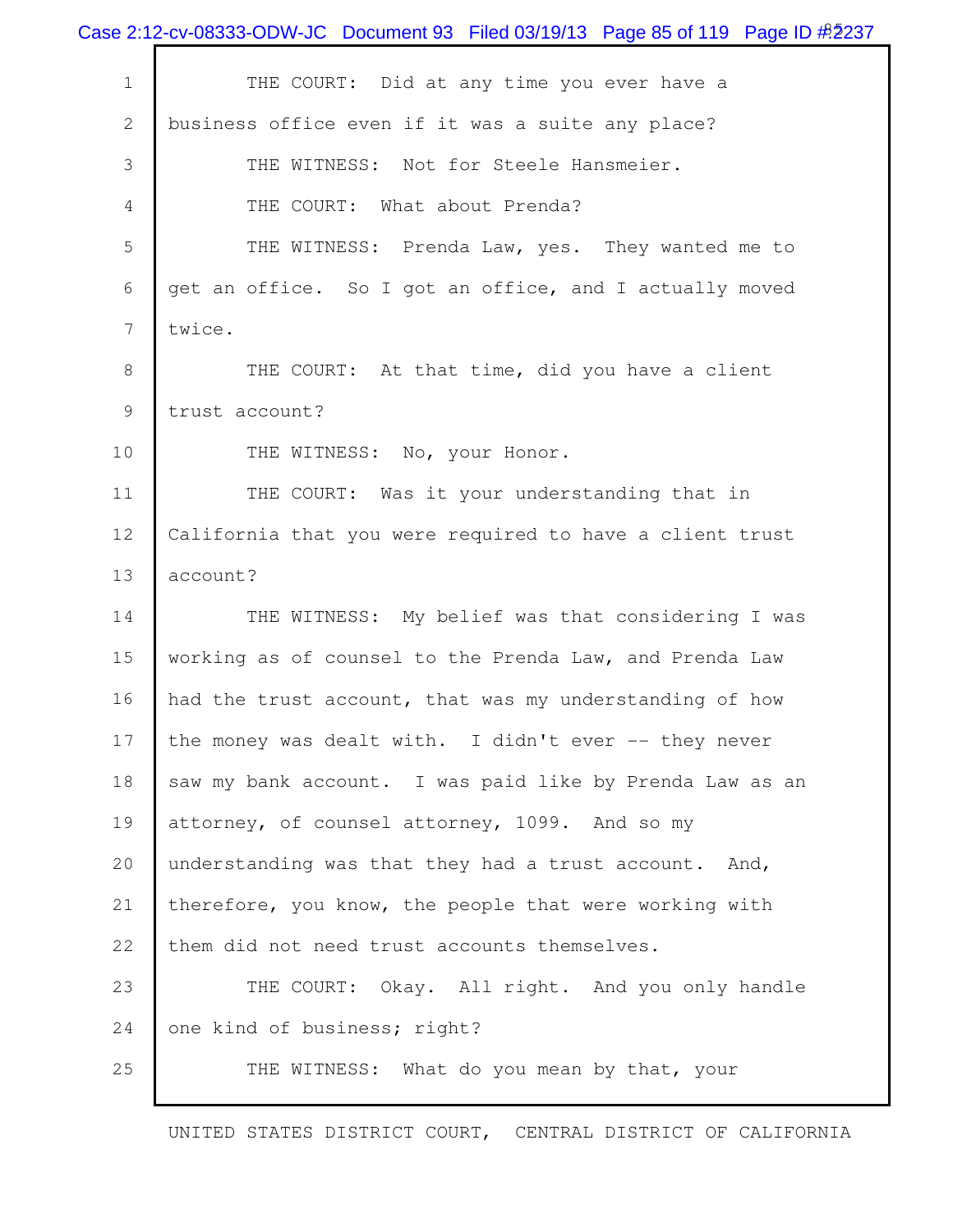| Case 2:12-cv-08333-ODW-JC Document 93 Filed 03/19/13 Page 86 of 119 Page ID #2238 |
|-----------------------------------------------------------------------------------|
| Honor? I only handle one kind of business?                                        |
| THE COURT: Yes.                                                                   |
| THE WITNESS: Can you explain your question? You                                   |
| mean in terms of just being plaintiff's lawyer?                                   |
| THE COURT: Plaintiff's lawyer for copyright                                       |
| infringement for the adult film industry.                                         |
| THE WITNESS: Well, no, actually. So originally                                    |
| when I was working for Steele Hansmeier, I was also                               |
| working for an arbitrator. So I had other business, but                           |
| it was just a 1099 worker at the same time. I was                                 |
| helping him out with his cases, and so when Prenda law                            |
| came around, we basically, I said, look, you guys are                             |
| trying to put a lot of work on my plate essentially, and                          |
| I am kind of split here. And they said, well, we would                            |
| like to basically have you work solely for Prenda Law,                            |
| this is being Paul Hansmeier and John Steele. And so I                            |
| wrapped up my arrangement with the arbitrator, and I                              |
| became exclusive doing stuff for Prenda Law at that                               |
| point.                                                                            |
| THE COURT: Listen, last January, this past                                        |
| January, a few weeks ago, I quess you started withdrawing                         |
| as counsel of record.                                                             |
| THE WITNESS: That is correct, yes.                                                |
| THE COURT: All right. And you just testified                                      |
| that you are no longer employed by Prenda?                                        |
|                                                                                   |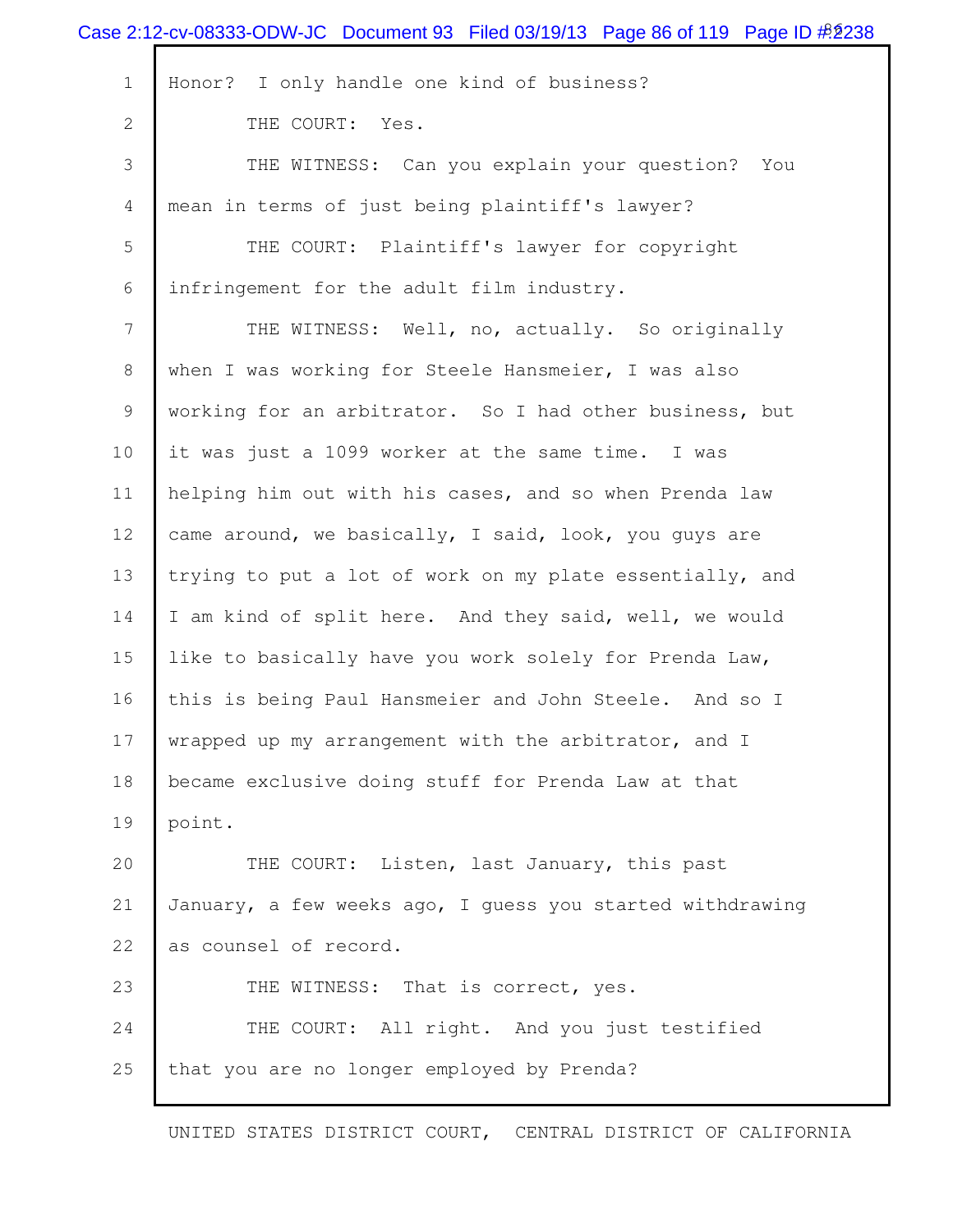|  | Case 2:12-cv-08333-ODW-JC Document 93 Filed 03/19/13 Page 87 of 119 Page ID #2239 |  |  |  |  |
|--|-----------------------------------------------------------------------------------|--|--|--|--|
|--|-----------------------------------------------------------------------------------|--|--|--|--|

| $\mathbf 1$    | THE WITNESS: That is correct. I am no longer              |
|----------------|-----------------------------------------------------------|
| $\mathbf{2}$   | employed by Prenda or any other corporation or LLC that   |
| 3              | is involved in these cases. I have moved on. I am going   |
| $\overline{4}$ | to work again for the arbitrator and find some other work |
| 5              | essentially. You know, so that is where I am right now.   |
| 6              | Actually, I was working for Livewire for two months, but  |
| $\overline{7}$ | there was actually a couple of things that happened in    |
| 8              | terms of I never even got paid for my two months there.   |
| $\mathcal{G}$  | THE COURT: Two months where?                              |
| 10             | THE WITNESS: Two months at Livewire.                      |
| 11             | THE COURT: You did get paid by Prenda though;             |
| 12             | right?                                                    |
| 13             | THE WITNESS: Before that, yes. During 2012, yes.          |
| 14             | THE COURT: So why did you leave?                          |
| 15             | THE WITNESS: Well, there is multiple reasons for          |
| 16             | it. Personal reasons, I am getting married soon. So I     |
| 17             | wanted to focus on that, but, you know, to be honest with |
| 18             | you $--$                                                  |
| 19             | THE COURT: That would be good.                            |
| 20             | THE WITNESS: Yeah. No. I am looking forward to            |
| 21             | it. And to be honest with you, these types of things      |
| 22             | raising up themselves, I just didn't want to be           |
| 23             | affiliated with it anymore. It wasn't worth it. I was     |
| 24             | getting a lot of harassment. My family was receiving      |
| 25             | e-mails and correspondence from people, my fiance, my     |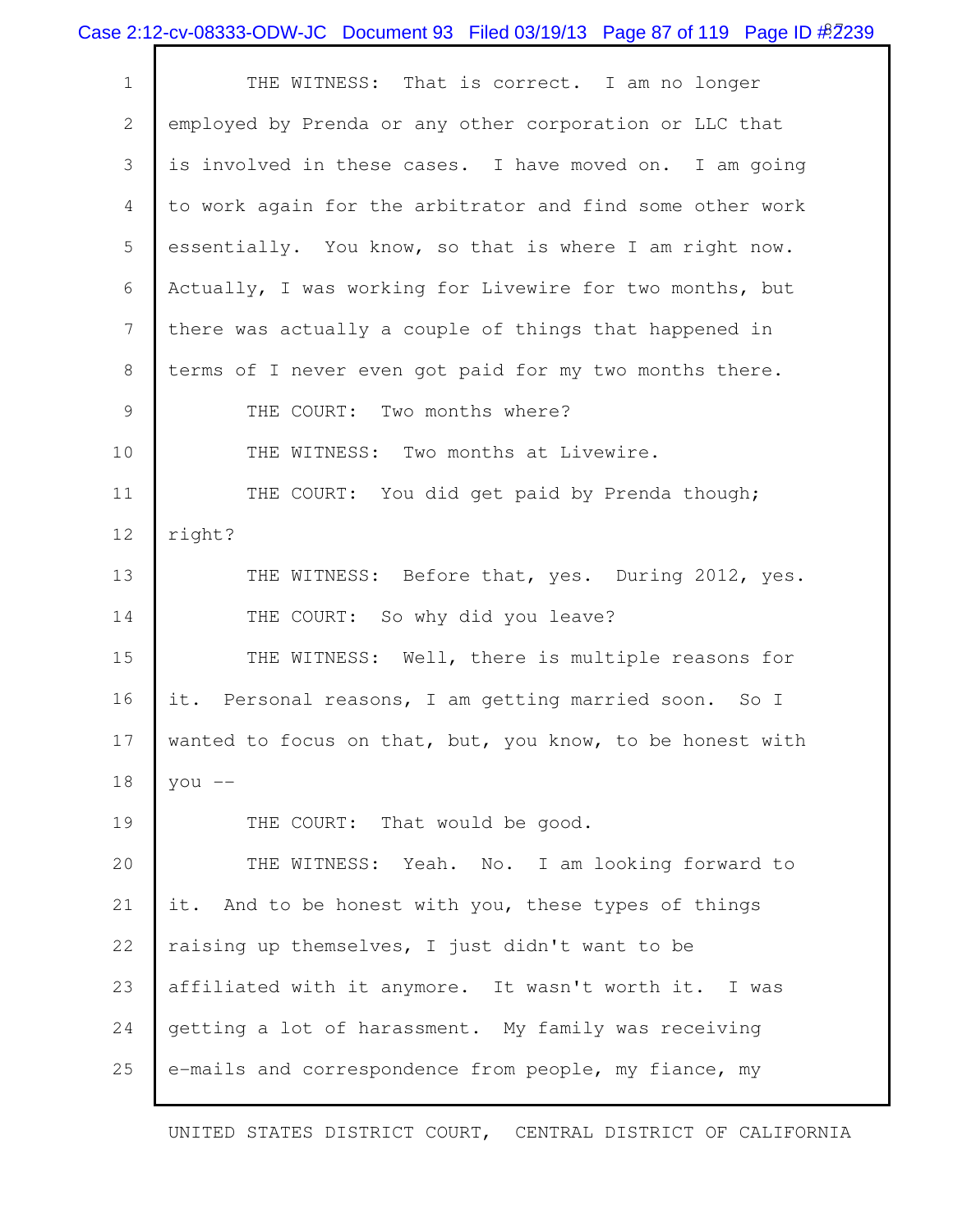|             | Case 2:12-cv-08333-ODW-JC Document 93 Filed 03/19/13 Page 88 of 119 Page ID # 2240 |
|-------------|------------------------------------------------------------------------------------|
| $\mathbf 1$ | parents. I just didn't see, and I was getting a lot of                             |
| 2           | negative exposure that, you know, I just didn't want                               |
| 3           | anymore ultimately.                                                                |
| 4           | And, then, also, I didn't really get along                                         |
| 5           | with one of the people that managed me. So I, you know,                            |
| 6           | I decided to go ahead and exit and told them about that,                           |
| 7           | and, yeah, and that is the situation essentially.                                  |
| 8           | THE COURT: Okay.                                                                   |
| 9           | BY MR. WAXLER: Just to complete your employment<br>Q                               |
| 10          | picture because there was perhaps some gaps. You learned                           |
| 11          | sometime in late 2012 that Prenda Law was no longer going                          |
| 12          | to be your, I will just say the word employer but you                              |
| 13          | weren't going to be of counsel to Prenda Law anymore;                              |
| 14          | correct?                                                                           |
| 15          | That is correct.<br>A                                                              |
| 16          | And how were you informed of that?<br>Q                                            |
| 17          | I was told I would say middle December or so.<br>A                                 |
| 18          | There was a brainstorming issue about -- they were, John                           |
| 19          | Steele and Paul Hansmeier were brainstorming about                                 |
| 20          | whether they wanted basically to start their own company,                          |
| 21          | I guess. And the company was Livewire, turned out to be                            |
| 22          | Livewire. And that Livewire would essentially buy AF                               |
| 23          | Holdings and Ingenuity 13 and Guava.                                               |
| 24          | And so I was informed that as of January 1,                                        |
| 25          | you know, Livewire extends you this offer, and basically                           |
|             |                                                                                    |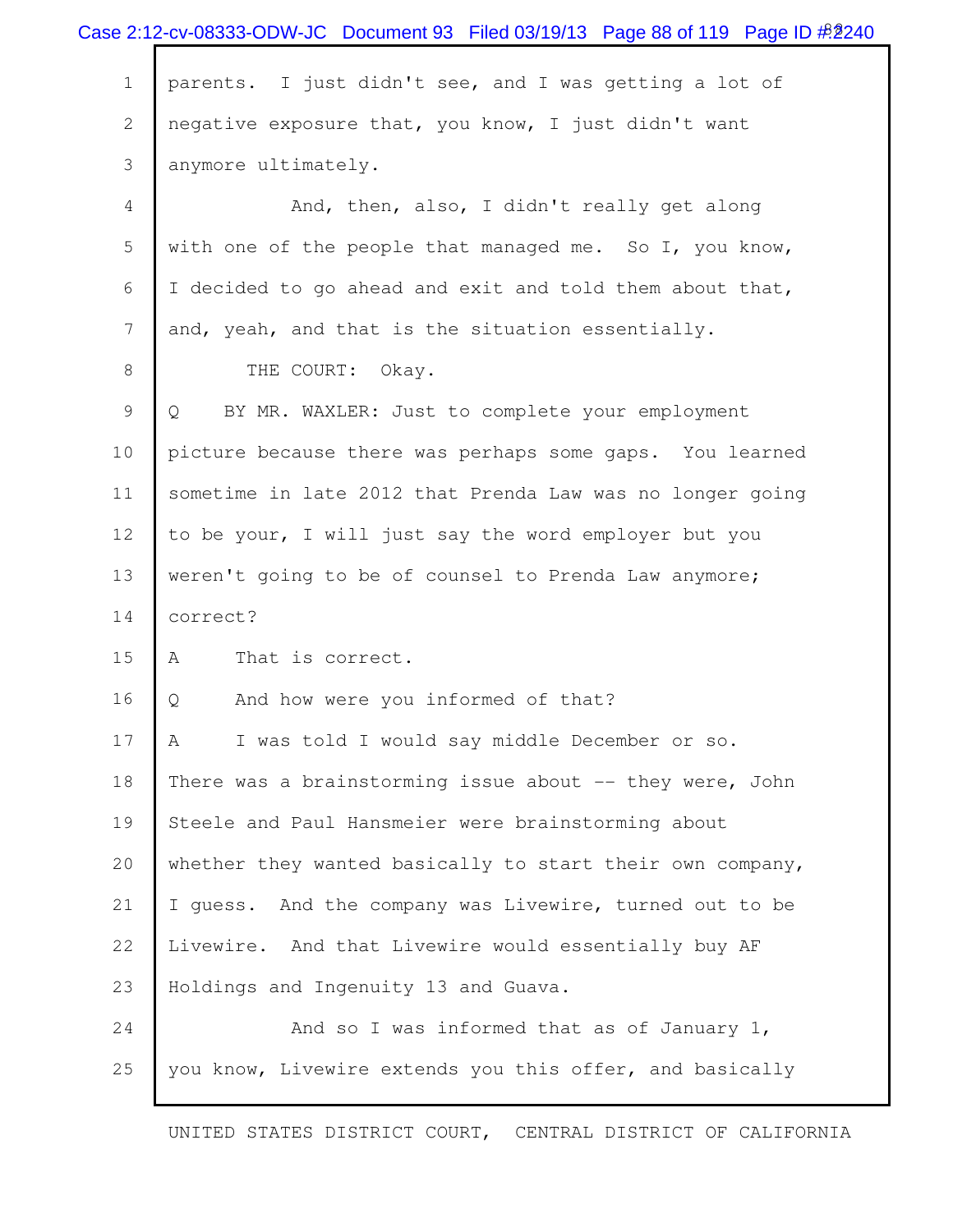|                | Case 2:12-cv-08333-ODW-JC Document 93 Filed 03/19/13 Page 89 of 119 Page ID $\#2241$ |
|----------------|--------------------------------------------------------------------------------------|
| $1\,$          | if you don't accept this offer, then, you know, we are                               |
| $\mathbf{2}$   | going to part ways. So the offer was to be in house                                  |
| 3              | counsel for Livewire, and so I was hired W2 employee for                             |
| $\overline{4}$ | this company which is a holding company of copyrights.                               |
| 5              | And you understood that one of the subsidiaries of<br>$\overline{Q}$                 |
| 6              | that company included AF Holdings; correct?                                          |
| $\overline{7}$ | That was my understanding, yeah.<br>A                                                |
| $8\,$          | When did you come to a different understanding?<br>Q                                 |
| 9              | Oh. Well, during the deposition, I came to a<br>Α                                    |
| 10             | different understanding because obviously the deposition                             |
| 11             | was said what was said, and I asked Paul Hansmeier about                             |
| 12             | that.                                                                                |
| 13             | And what we are talking about here is<br>Q                                           |
| 14             | Mr. Hansmeier's testimony that there was a trust that                                |
| 15             | owned AF --                                                                          |
| 16             | That is correct.<br>Α                                                                |
| 17             | And before that testimony, you heard that<br>Q                                       |
| 18             | testimony, you understood as of January 1, that Livewire                             |
| 19             | would own --                                                                         |
| 20             | Α<br>Yes.                                                                            |
| 21             | Livewire would own AF Holdings?<br>Q                                                 |
| 22             | That is correct.<br>Α                                                                |
| 23             | And that is why in at least one of the pleadings<br>Q                                |
| 24             | you put that you are in house counsel for AF Holdings                                |
| 25             | because that was a company that was owned by Livewire;                               |
|                |                                                                                      |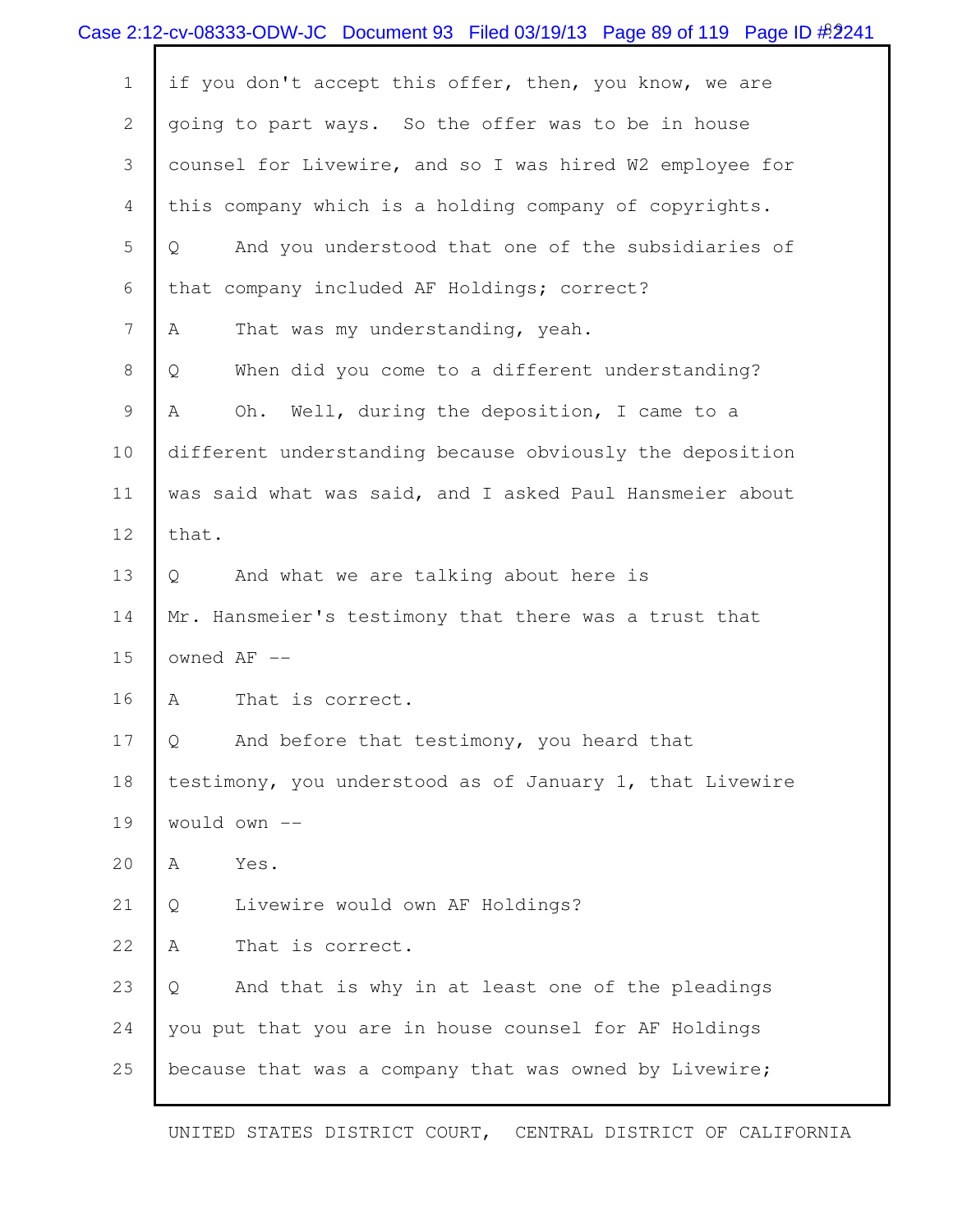|                | Case 2:12-cv-08333-ODW-JC Document 93 Filed 03/19/13 Page 90 of 119 Page ID $\#$ 2242 |
|----------------|---------------------------------------------------------------------------------------|
| $\mathbf 1$    | correct?                                                                              |
| $\mathbf{2}$   | I was specifically told to sign as in house counsel<br>Α                              |
| 3              | for AF Holdings by Paul Hansmeier in that case. I was                                 |
| $\overline{4}$ | actually because of Mark Lutz' position as CEO, I was                                 |
| 5              | trying to get his signature for that document, but Paul                               |
| 6              | Hansmeier said, no, you are in house counsel for Livewire                             |
| 7              | thereby in house counsel for AF Holdings, you sign it on                              |
| 8              | behalf of the client.                                                                 |
| 9              | Is one of the other reasons you decided to leave<br>Q                                 |
| 10             | Livewire is because you learned that the stamp was being                              |
| 11             | used for your signature?                                                              |
| 12             | Yes. Certain letters were sent out without my<br>A                                    |
| 13             | knowledge. I never authorized them, never approved them.                              |
| 14             | When I questioned John about them, he was, like,                                      |
| 15             | basically said, this is your role. This is what you have                              |
| 16             | to do. You have to send these letters out, and I said I                               |
| 17             | don't feel comfortable, these aren't even my cases,                                   |
| 18             | essentially. And, you know, I actually e-mailed Mark                                  |
| 19             | Lutz about that, and he said you got to talk with John                                |
| 20             | and Paul about this.                                                                  |
| 21             | THE COURT: I'm sorry. What kind of letters are                                        |
| 22             | we talking about? Is that the settlement letters?                                     |
| 23             | THE WITNESS: Settlement letters. They had been                                        |
| 24             | using -- they originally said they were going to do a                                 |
| 25             | stamp for me for certain things, but I thought they were                              |
|                |                                                                                       |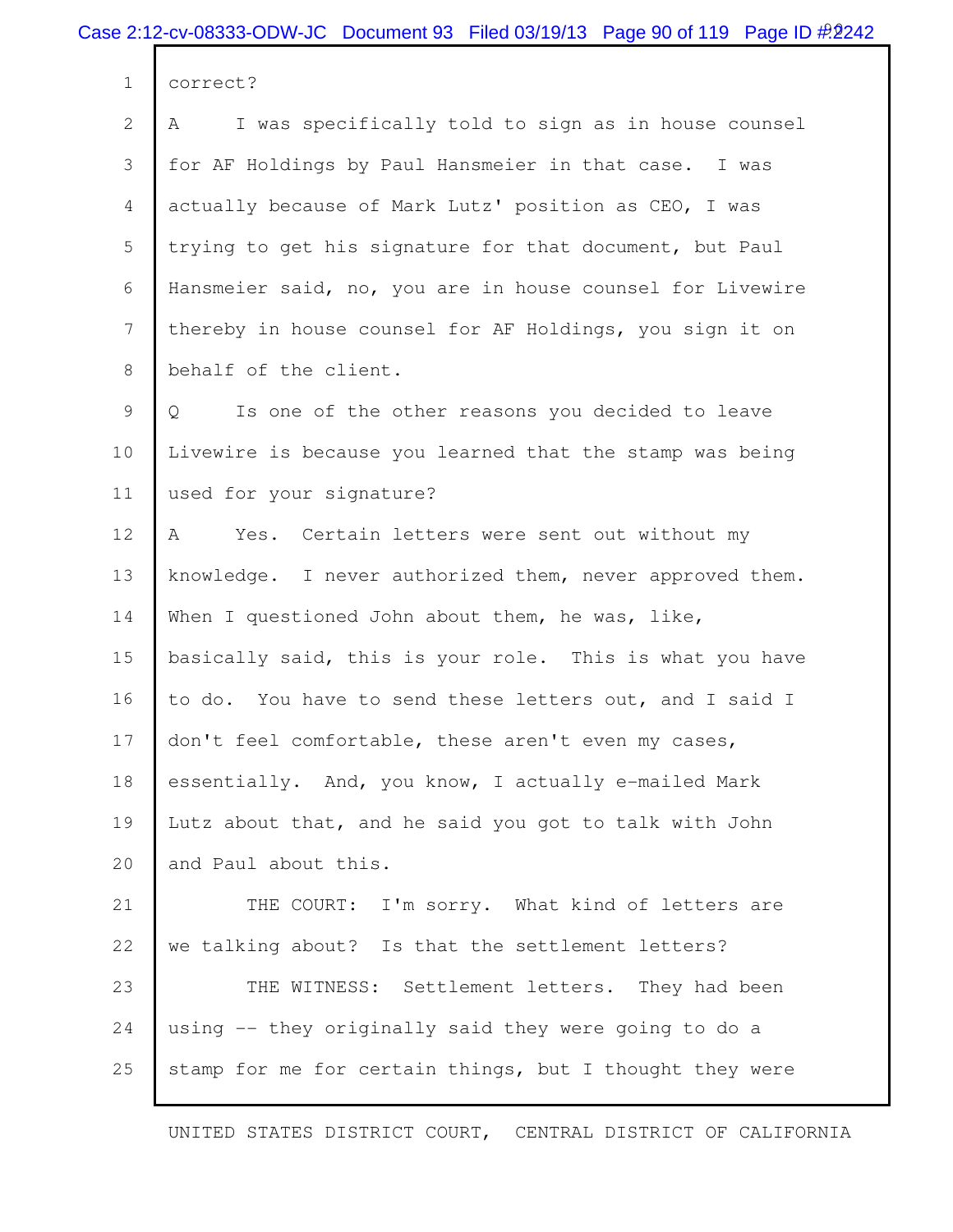|              | Case 2:12-cv-08333-ODW-JC Document 93 Filed 03/19/13 Page 91 of 119 Page ID $\#$ 2243 |
|--------------|---------------------------------------------------------------------------------------|
| $\mathbf 1$  | only for my cases. And, you know, later, I found out                                  |
| $\mathbf{2}$ | that stamp might have been used for cases that I never                                |
| 3            | even participated in or seen the letters before they went                             |
| 4            | out.                                                                                  |
| 5            | THE COURT: Let me make sure I understand now.                                         |
| 6            | Livewire eventually became the parent of AF Holings and                               |
| 7            | Ingenuity 13 LLC?                                                                     |
| 8            | THE WITNESS: That was my understanding. I was                                         |
| 9            | told that, yeah. And that is why I was hired and a lot                                |
| 10           | of people were hired in terms of working as W2 employees                              |
| 11           | for Livewire. So it was the company that was a holdings                               |
| 12           | company that would do litigation as well as distribution.                             |
| 13           | That is what they told me.                                                            |
| 14           | THE COURT: And you were a W2 employee?                                                |
| 15           | THE WITNESS: That's correct. And I still have                                         |
| 16           | not been paid for that position.                                                      |
| 17           | BY MR. WAXLER: That was for a period of two months;<br>Q                              |
| 18           | correct?                                                                              |
| 19           | That's correct. And I gave him my notice early<br>A                                   |
| 20           | February essentially.                                                                 |
| 21           | THE COURT: Where was Livewire's offices?                                              |
| 22           | THE WITNESS: Livewire has an address of                                               |
| 23           | Washington DC address, but, obviously, I don't know if it                             |
| 24           | has an office to be honest with you. It is just a matter                              |
| 25           | of, kind of a cloud type office. It might be a situation                              |
|              |                                                                                       |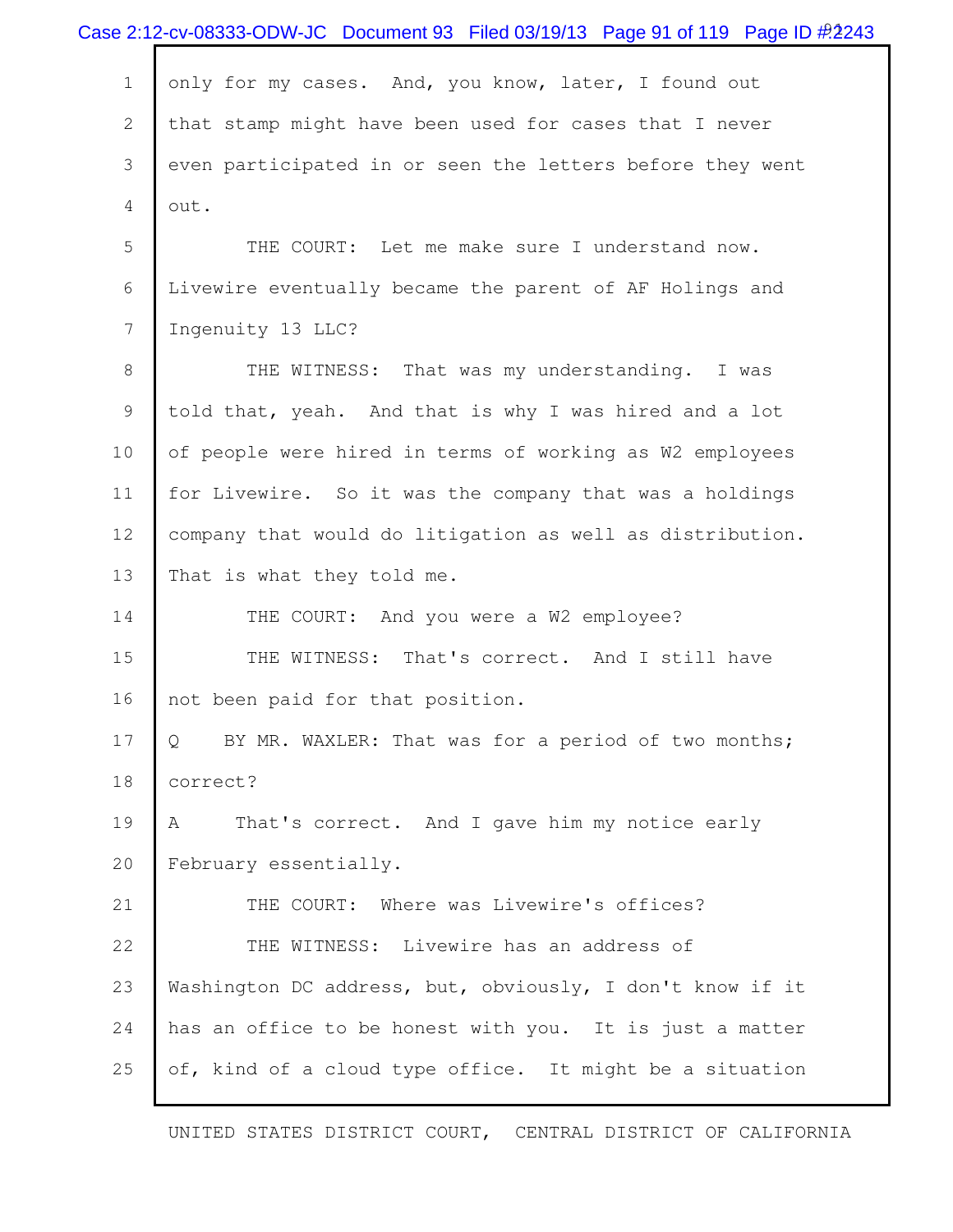| Case 2:12-cv-08333-ODW-JC Document 93 Filed 03/19/13 Page 92 of 119 Page ID #2244 |
|-----------------------------------------------------------------------------------|
| where $--$ I am just speculating right now.                                       |
| THE COURT: You have never visited Washington DC                                   |
| offices?                                                                          |
| THE WITNESS: No. I believe it is just a PO box                                    |
| over there. That is just a mailing address for them.                              |
| THE COURT: Did that form letter requesting                                        |
| payment of the settlement sums, did that letter change to                         |
| reflect that payment now should be sent to Livewire at                            |
| the Washington DC address?                                                        |
| THE WITNESS: Absolutely. It wasn't sent to me or                                  |
| anything like that. It was sent to that mailbox, and                              |
| then I believe it would be sent back to somebody at some                          |
| point somewhere. But that is the kind of issues that I                            |
| started having, and along with a lot of other different                           |
| issues. So I just decided to -- I asked them if I could                           |
| go ahead and substitute out with Paul Duffy who had a                             |
| license in California. I talked to Paul Duffy about                               |
| that, he said sure, and then I proceeded to do that.                              |
| THE COURT: All right. So you substituted out.                                     |
| Now, how long were you general counsel for Livewire?                              |
| THE WITNESS: Two months basically. I mean, I                                      |
| quess you could say, I think the official documents were                          |
| signed. It never actually specified that I was in house                           |
| counsel, but that is what I was told. The documents were                          |
| just general employment documents, but that was from I                            |
|                                                                                   |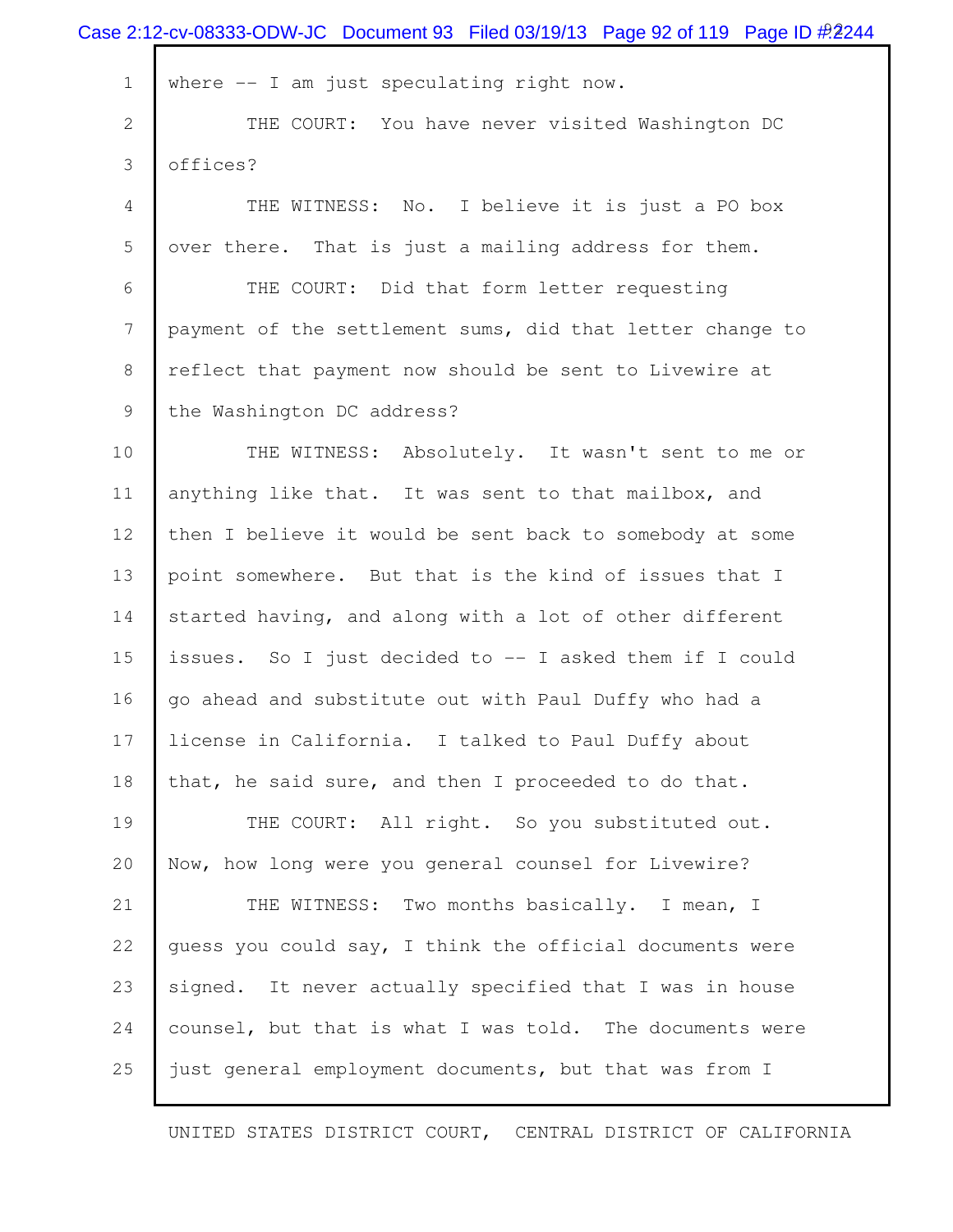|                | Case 2:12-cv-08333-ODW-JC Document 93 Filed 03/19/13 Page 93 of 119 Page ID $\#$ 2245 |
|----------------|---------------------------------------------------------------------------------------|
| $\mathbf 1$    | think January 7th on. That's when I signed the                                        |
| $\overline{2}$ | documents.                                                                            |
| 3              | BY MR. WAXLER: You were not general counsel. You<br>Q                                 |
| 4              | were in house counsel; right?                                                         |
| 5              | In house counsel. Sorry.<br>A                                                         |
| 6              | You have never held the position of general<br>Q                                      |
| $\overline{7}$ | counsel, have you?                                                                    |
| 8              | Α<br>No.                                                                              |
| 9              | THE COURT: Did you know about any other employees                                     |
| 10             | there?                                                                                |
| 11             | THE WITNESS: Yes.                                                                     |
| 12             | THE COURT: Was there a bookkeeper or an                                               |
| 13             | accountant?                                                                           |
| 14             | THE WITNESS: Yes.                                                                     |
| 15             | THE COURT: Do you know whether -- well, okay.                                         |
| 16             | Thank you.                                                                            |
| 17             | MEMBER OF THE AUDIENCE: Your Honor?                                                   |
| 18             | THE COURT: You are?                                                                   |
| 19             | MEMBER OF THE AUDIENCE: Jason (inaudible). I                                          |
| 20             | represent Godfread and Cooper in some of the defamation                               |
| 21             | cases.                                                                                |
| 22             | THE COURT: You represent Godfread?                                                    |
| 23             | MEMBER OF THE AUDIENCE: Yes.                                                          |
| 24             | THE COURT: So back in Minnesota, lawyers have                                         |
| 25             | lawyers?                                                                              |
|                |                                                                                       |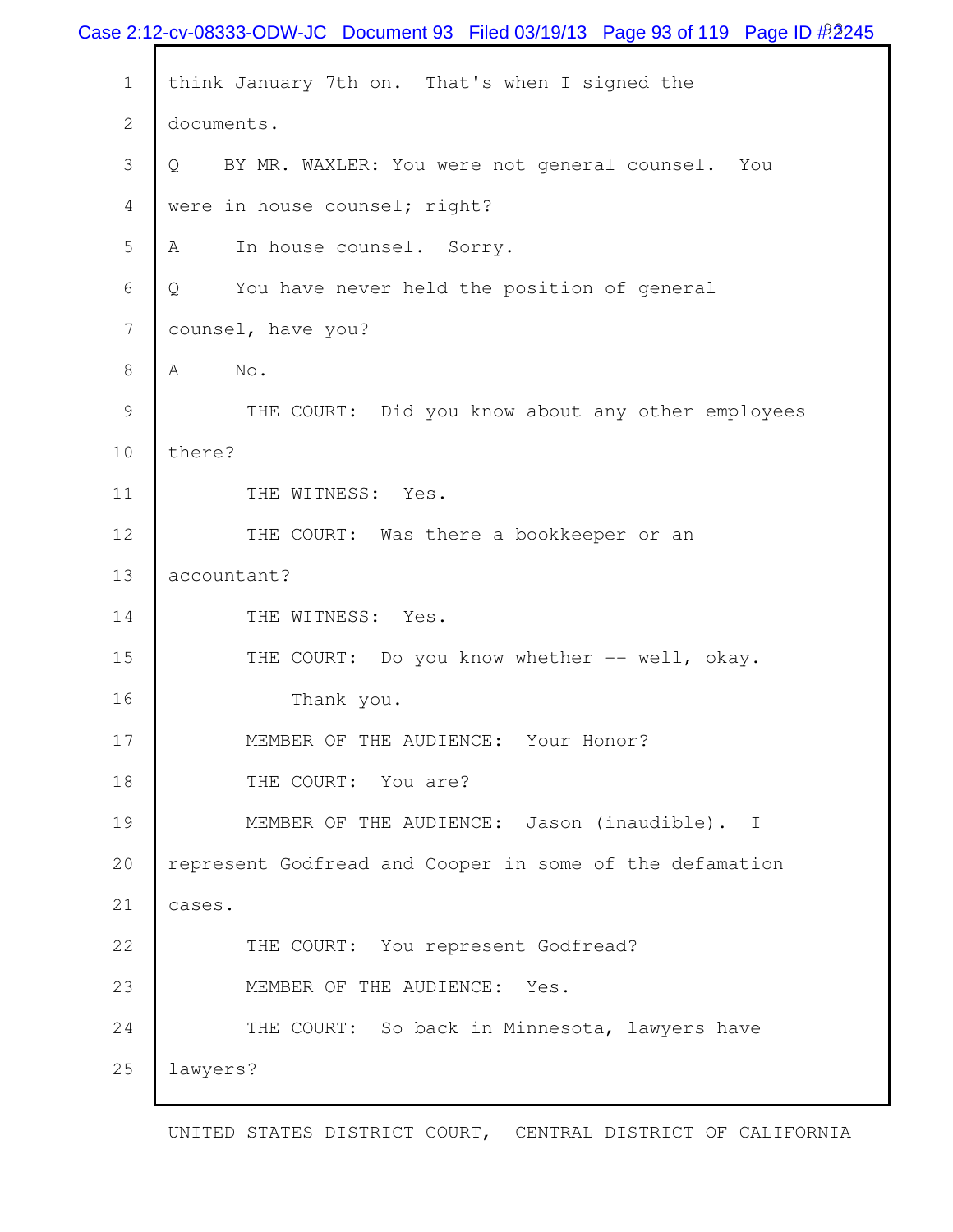|                | Case 2:12-cv-08333-ODW-JC Document 93 Filed 03/19/13 Page 94 of 119 Page ID # 2246 |
|----------------|------------------------------------------------------------------------------------|
| $\mathbf 1$    | MEMBER OF THE AUDIENCE: I am from Massachusetts.                                   |
| $\overline{2}$ | THE COURT: And how can I help you?                                                 |
| 3              | MEMBER OF THE AUDIENCE: I had a conversation with                                  |
| 4              | Mr. Gibbs probably back in October regarding AF Holdings                           |
| 5              | where he told me that he was national counsel for AF                               |
| 6              | Holdings and that any settlement negotiations were to be                           |
| $\overline{7}$ | made through him. And the local counsel for that case                              |
| 8              | confirmed that he was the one who told me to contact                               |
| 9              | Mr. Gibbs.                                                                         |
| 10             | THE COURT: Have you come to understand as have I                                   |
| 11             | that every representation made by a lawyer associated                              |
| 12             | with Prenda is not necessarily true?                                               |
| 13             | MEMBER OF THE AUDIENCE: I have known that for                                      |
| 14             | three years.                                                                       |
| 15             | THE COURT:<br>Okay. Good. So you aren't shocked,                                   |
| 16             | are you?                                                                           |
| 17             | MEMBER OF THE AUDIENCE: No.                                                        |
| 18             | THE COURT: Nor am I, but thank you.                                                |
| 19             | MEMBER OF THE AUDIENCE: You are welcome.                                           |
| 20             | BY MR. WAXLER: Mr. Gibbs, you know you are under<br>Q                              |
| 21             | penalty of perjury testifying here today?                                          |
| 22             | That is correct.<br>A                                                              |
| 23             | Have you ever made a representation to a court in<br>Q                             |
| 24             | the Central District of California or any other court                              |
| 25             | that you know is untrue?                                                           |
|                |                                                                                    |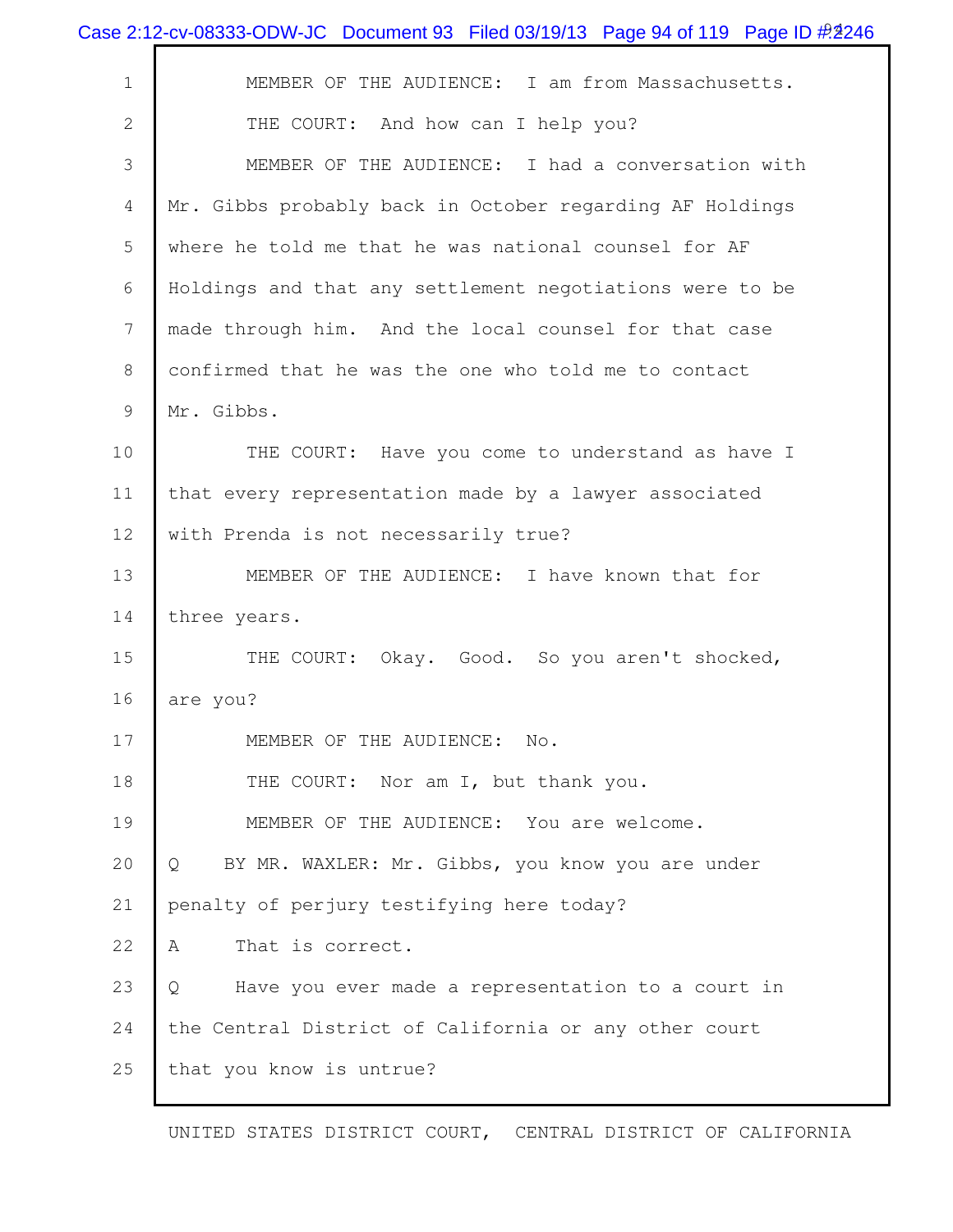|                | Case 2:12-cv-08333-ODW-JC Document 93 Filed 03/19/13 Page 95 of 119 Page ID $\frac{\#2}{2}$ 247 |
|----------------|-------------------------------------------------------------------------------------------------|
| $\mathbf 1$    | No.<br>A                                                                                        |
| $\mathbf{2}$   | THE COURT: Well, that isn't exactly accurate, is                                                |
| 3              | You have caused documents to be filed with, let's<br>it?                                        |
| 4              | just be kind and say falsified signatures.                                                      |
| 5              | THE WITNESS: Your Honor, I had no idea that these                                               |
| 6              | were allegations --                                                                             |
| $\overline{7}$ | THE COURT: That is "yes" or "no".                                                               |
| 8              | THE WITNESS: Your Honor, I think it is still an                                                 |
| 9              | open question.                                                                                  |
| 10             | THE COURT: Oh. No. It is not an open question.                                                  |
| 11             | We have had the individual testify under oath.<br>Those                                         |
| 12             | were not his signatures on these documents.                                                     |
| 13             | THE WITNESS: And that is the first time I have                                                  |
| 14             | heard in terms of him saying out loud that he absolutely                                        |
| 15             | did not sign those papers, those exact papers. He said                                          |
| 16             | before he was not associated with the companies, but that                                       |
| 17             | is the first time I heard him say he did not sign those                                         |
| 18             | exact papers.                                                                                   |
| 19             | THE COURT: Are you saying that you have had prior                                               |
| 20             | conversations with him where he either admitted or                                              |
| 21             | tacitly admitted that he signed?                                                                |
| 22             | THE WITNESS: No, your Honor. I haven't had any                                                  |
| 23             | conversations with Mr. Cooper.                                                                  |
| 24             | THE COURT: That was my thought. I thought that                                                  |
| 25             | you had never met the man.                                                                      |
|                |                                                                                                 |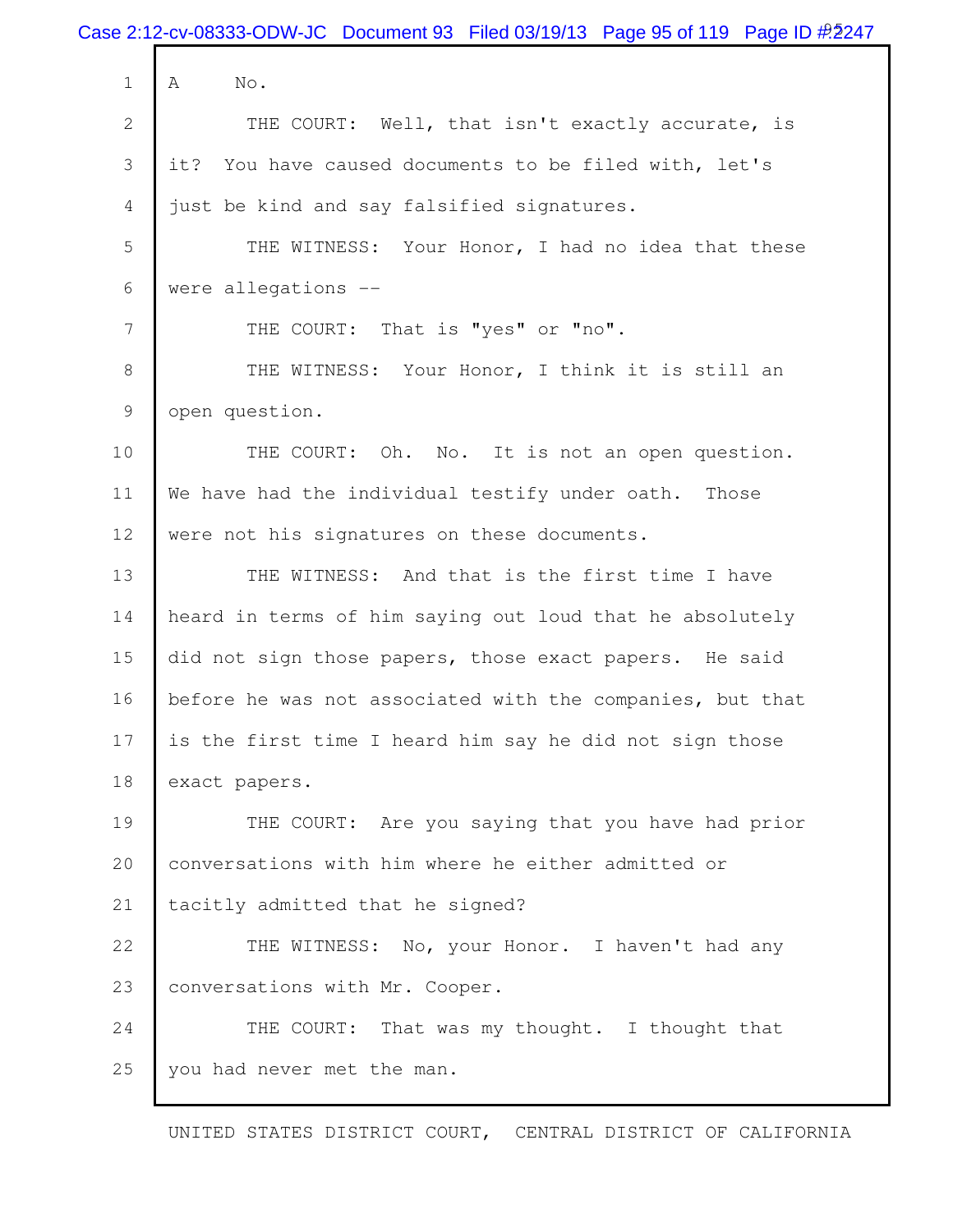|                           | Case 2:12-cv-08333-ODW-JC Document 93 Filed 03/19/13 Page 96 of 119 Page ID $\frac{\#2}{248}$ |
|---------------------------|-----------------------------------------------------------------------------------------------|
| $\mathbf 1$               | THE WITNESS: No. I never met the man. He never                                                |
| $\mathbf{2}^{\mathsf{I}}$ | met me, and I have never talked with him.                                                     |
| 3                         | THE COURT: And you were acting on the                                                         |
| 4                         | representation of John Steele that --                                                         |
| 5                         | THE WITNESS: And Paul Hansmeier.                                                              |
| 6                         | THE COURT: -- that they actually had the                                                      |
| 7                         | signatures, the authentic signature of the real Alan                                          |
| 8                         | Cooper?                                                                                       |
| 9                         | THE WITNESS: Yes. I was told that. And I                                                      |
| 10                        | investigated that in terms of, you know, what is going on                                     |
| 11                        | here when the first Alan Cooper issue arose, and I was                                        |
| 12                        | told that there was no issue, that he -- that he did sign                                     |
| 13                        | the document. And so I also did a little bit of research                                      |
| 14                        | and found out that the assignor, even if the assignor is                                      |
| 15                        | invalid, it still is a valid document. So combining                                           |
| 16                        | those two things, I still believed -- I don't think I                                         |
| 17                        | filed a case after that. It was just a matter of kind of                                      |
| 18                        | addressing with these guys, and they were my sole                                             |
| 19                        | information for this type of thing.                                                           |
| 20                        | THE COURT: Okay. You also indicated that you had                                              |
| 21                        | on file the original or notarized signature of Alan                                           |
| 22                        | Cooper, but you really don't, do you?                                                         |
| 23                        | THE WITNESS: No. No. I never said I had on                                                    |
| 24                        | file.<br>No. Prenda law or Steele Hansmeier had it on                                         |
| 25                        | file.<br>They told me they had it on file, and that is I                                      |
|                           |                                                                                               |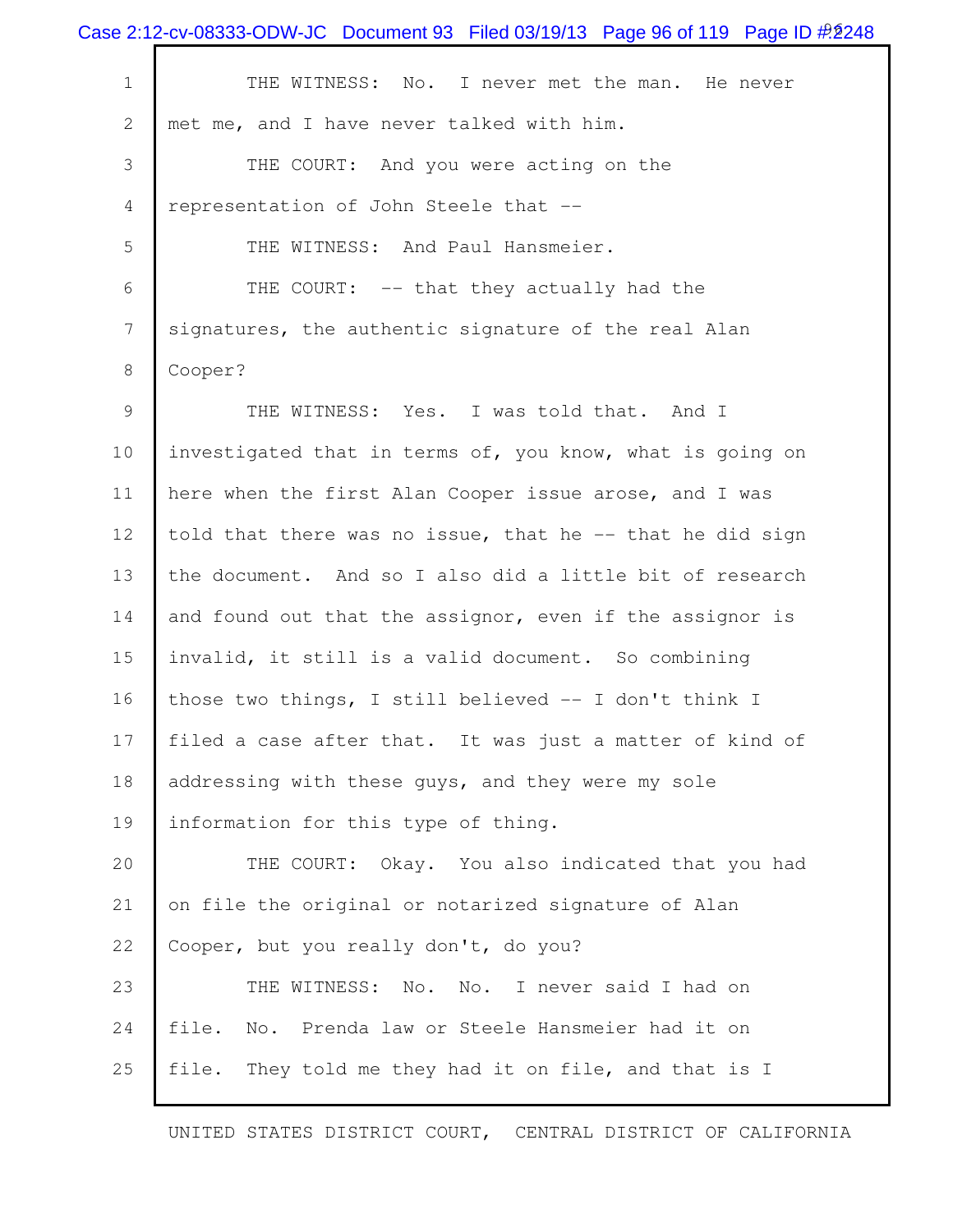|                | Case 2:12-cv-08333-ODW-JC Document 93 Filed 03/19/13 Page 97 of 119 Page ID $\#2$ 249 |
|----------------|---------------------------------------------------------------------------------------|
| $\mathbf 1$    | believe what was in the declaration. So I said, okay,                                 |
| $\mathbf{2}$   | you know, do we have this notarized copy, do you guys                                 |
| 3              | have it over there? I don't think I ever saw it, but                                  |
| $\overline{4}$ | they told me, yes, we have copies of this, it is here,                                |
| 5              | and you can go ahead and file that based on our                                       |
| 6              | representation to you.                                                                |
| 7              | THE COURT: Do you feel like you have been duped                                       |
| 8              | by Hansmeier and Steele?                                                              |
| 9              | THE WITNESS: In a way, yes.                                                           |
| 10             | THE COURT: Okay. This has been very                                                   |
| 11             | enlightening.                                                                         |
| 12             | BY MR. WAXLER: Mr. Gibbs -- I just have a few more<br>Q                               |
| 13             | your Honor. Mr. Gibbs, have you ever been a 30(b) (6)                                 |
| 14             | witness for AF Holdings?                                                              |
| 15             | No.<br>Α                                                                              |
| 16             | Have you ever been a $30(b)$ (6) witness for Ingenuity<br>Q                           |
| 17             | 13?                                                                                   |
| 18             | No.<br>Α                                                                              |
| 19             | Have you ever received client funds in any of your<br>Q                               |
| 20             | capacities as counsel affiliated with Steele Hansmeier or                             |
| 21             | Prenda Law?                                                                           |
| 22             | No.<br>A                                                                              |
| 23             | The court expressed some disappointment in the<br>Q                                   |
| 24             | manner in which you described how you determined the                                  |
| 25             | location of the houses that sat on the lots, and the                                  |
|                |                                                                                       |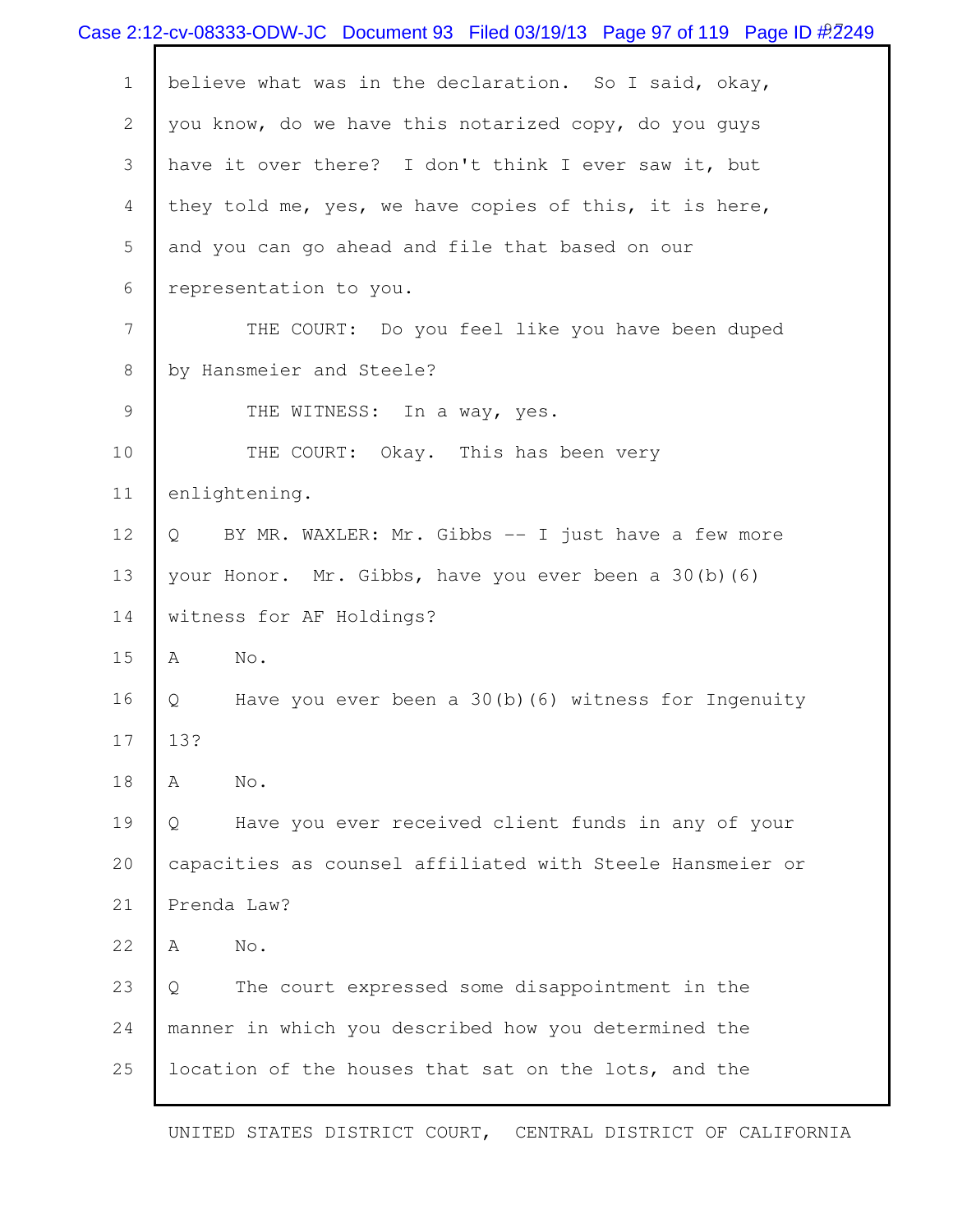|                | Case 2:12-cv-08333-ODW-JC Document 93 Filed 03/19/13 Page 98 of 119 Page ID # 250 |
|----------------|-----------------------------------------------------------------------------------|
| $\mathbf 1$    | router, the ability for the router to pick up people who                          |
| $\mathbf{2}$   | were not authorized to pick up that signal. And let me                            |
| 3              | ask you some questions about that.                                                |
| 4              | Α<br>Sure.                                                                        |
| 5              | It is your understanding that when wireless routers<br>Q                          |
| 6              | are used and they determine what the distance is where                            |
| $7\phantom{.}$ | they would be able to pick up a signal, that those                                |
| 8              | determinations are made where there is an open field and                          |
| 9              | not placed in the middle of a structure?                                          |
| 10             | Yeah. I have read some reports on that and that<br>A                              |
| 11             | the projections are basically favorable to them because                           |
| 12             | there is no obstacles in the middle, there is nothing                             |
| 13             | like walls or fences or bushes or trees which have a                              |
| 14             | great effect on wireless signals.                                                 |
| 15             | Tell me how you described the Denton residence and<br>Q                           |
| 16             | what facts you had to support your description of the                             |
| 17             | Denton residence?                                                                 |
| 18             | THE COURT: Which city? Is this Santa Maria or                                     |
| 19             | West Covina?                                                                      |
| 20             | THE WITNESS: I believe it is the second one.                                      |
| 21             | MR. WAXLER: I will find it, your Honor.                                           |
| 22             | MR. PIETZ: Your Honor, I might suggest we look at                                 |
| 23             | Exhibit II which is the picture, the geographical Google                          |
| 24             | maps picture of the two residences.                                               |
| 25             | That is why I wanted to know. I mean,<br>THE COURT:                               |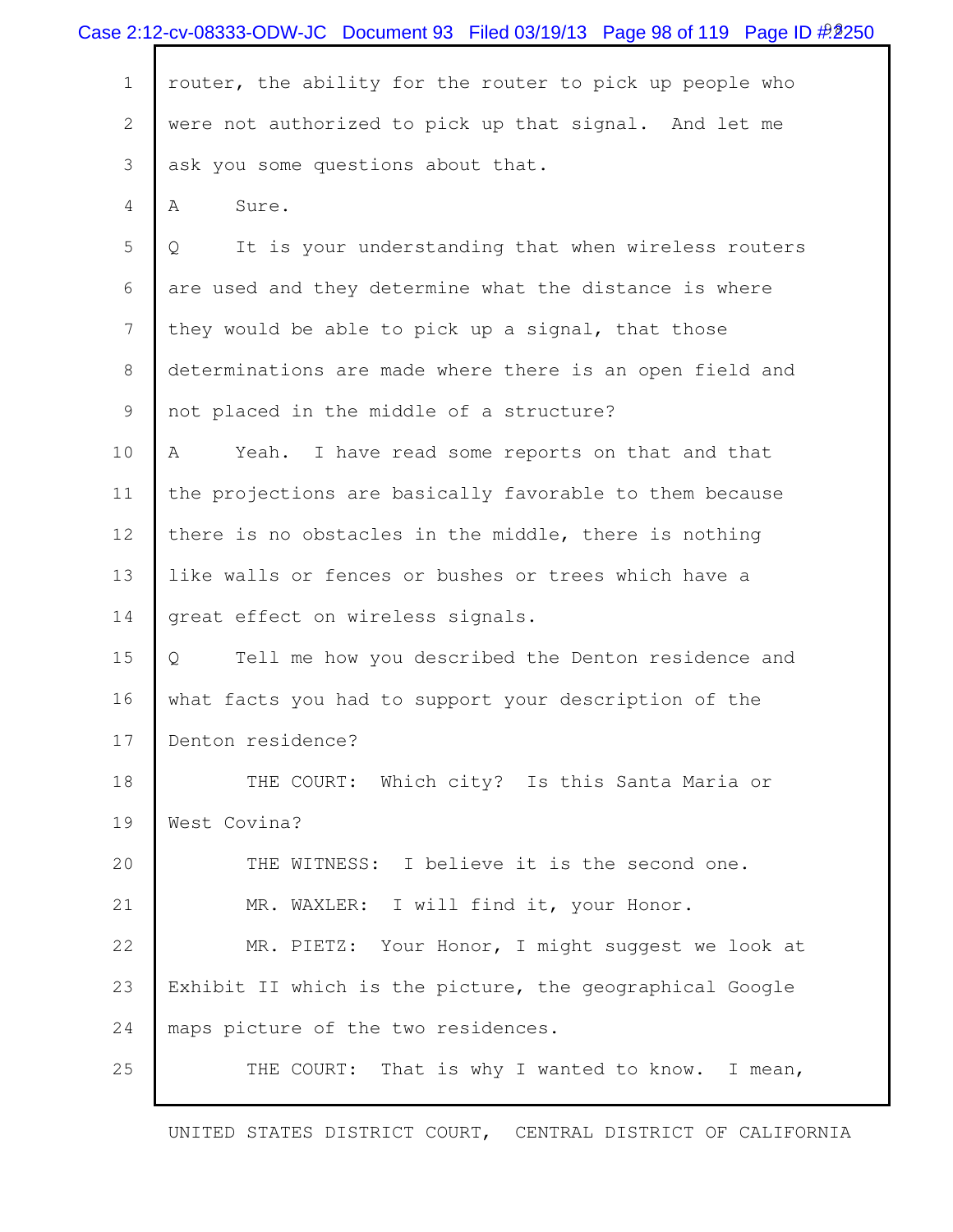|              | Case 2:12-cv-08333-ODW-JC Document 93 Filed 03/19/13 Page 99 of 119 Page ID $\#$ 2251 |
|--------------|---------------------------------------------------------------------------------------|
| $\mathbf 1$  | I went to Google Earth as well, and I just want to know                               |
| $\mathbf{2}$ | which one we are talking about because in West Covina,                                |
| 3            | you made some representations of fact that you cannot                                 |
| 4            | possibly know to be true.                                                             |
| 5            | THE WITNESS: Well, your Honor, based on my                                            |
| 6            | personal knowledge of wireless networks, I believed they                              |
| 7            | were true.                                                                            |
| 8            | THE COURT: I am talking about of the residence                                        |
| 9            | itself. It is a gated community.                                                      |
| 10           | I'm sorry. I didn't mean to interrupt you.                                            |
| 11           | MR. WAXLER: I am happy to address that, your                                          |
| 12           | Honor.                                                                                |
| 13           | Mr. Gibbs, the map that you have seen that was<br>$Q_{\cdot}$                         |
| 14           | offered by Mr. Gibbs and Mr. Pietz -- and I apologize if                              |
| 15           | I am butchering your name, by the way --                                              |
| 16           | MR. PIETZ: Pietz.                                                                     |
| 17           | MR. WAXLER: Pietz.                                                                    |
| 18           | That is not the type of map that you saw; correct?<br>Q                               |
| 19           | No, that is not.<br>Α                                                                 |
| 20           | Please describe the map that you looked at when you<br>Q                              |
| 21           | made the representations in the filings that we have done                             |
| 22           | in this courthouse.                                                                   |
| 23           | It was a map that you could go down the street, it<br>A                               |
| 24           | is actually focused on the house, not on an overview like                             |
| 25           | that, but it is on, basically, there is like a street                                 |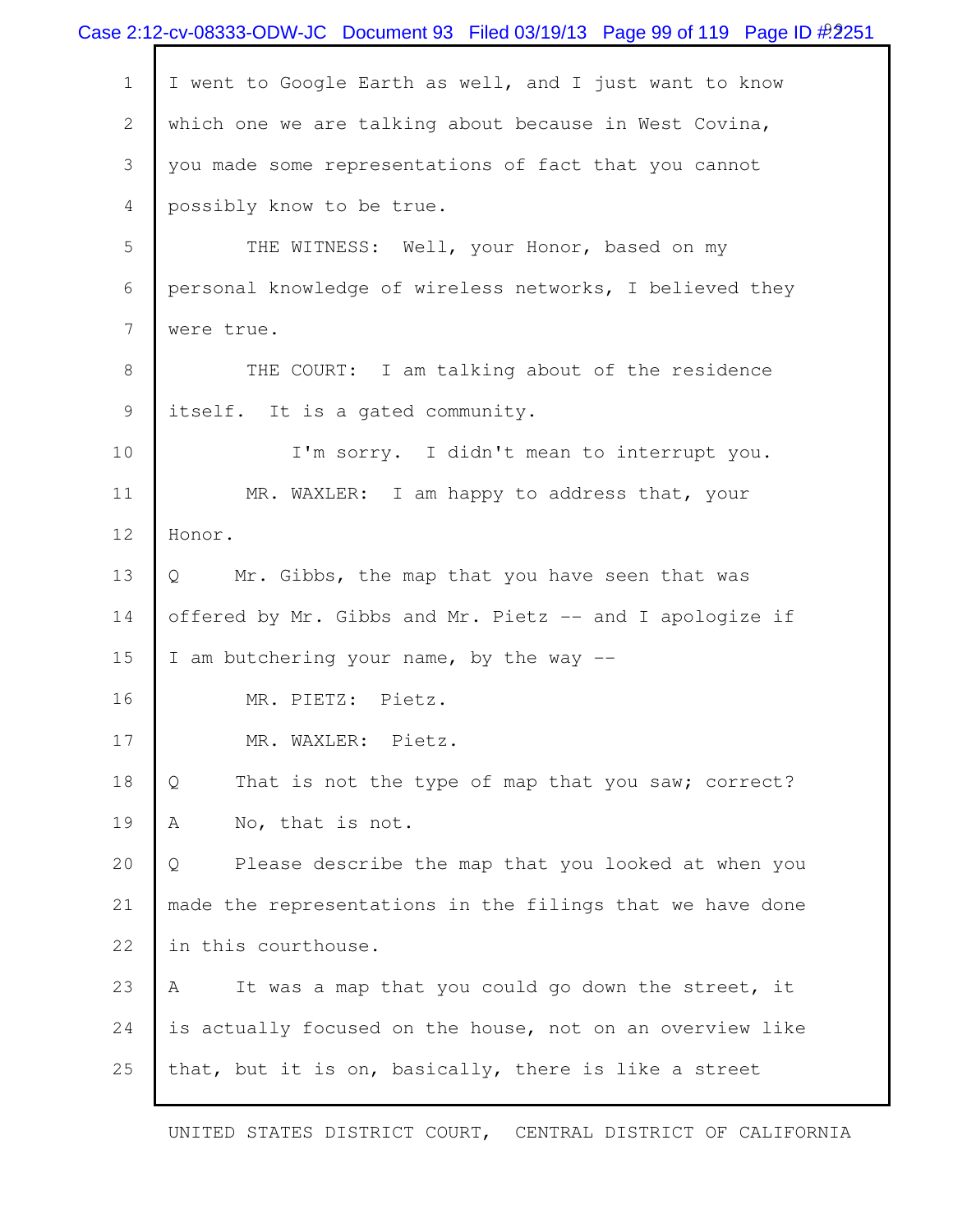|                  | Case 2:12-cv-08333-ODW-JC Document 93 Filed 03/19/13 Page 100 of 119 Page <sup>Q</sup> D<br>#:2252 |
|------------------|----------------------------------------------------------------------------------------------------|
| $\mathbf 1$      | view on Google that allows you to, like, look around the                                           |
| $\mathbf{2}$     | house essentially. Kind of. It is limited to a certain                                             |
| 3                | extent though.                                                                                     |
| $\overline{4}$   | What did you see when you looked at that map?<br>Q                                                 |
| 5                | I saw a house that I believed it was likely not<br>Α                                               |
| 6                | something that wifi could have broadcasted out to                                                  |
| $\boldsymbol{7}$ | neighbors.                                                                                         |
| $\,8\,$          | Did you see a gate?<br>Q                                                                           |
| $\mathsf 9$      | I did see a gate.<br>Α                                                                             |
| $10$             | Did you see several structures?<br>Q                                                               |
| 11               | I did.<br>Α                                                                                        |
| 12               | Did you see bushes and shrubs and trees around,<br>Q                                               |
| 13               | between the house structure and the street where someone                                           |
| 14               | might be driving by?                                                                               |
| 15               | I did. Actually, the aerial view, I think, is even<br>Α                                            |
| 16               | covering the house if I remember correctly. So, yeah, it                                           |
| 17               | is -- I mean, in terms of trees, there is a lot of trees                                           |
| 18               | there.                                                                                             |
| 19               | And it is your understanding that the wireless<br>Q                                                |
| 20               | signal doesn't just fly over these trees, does it?                                                 |
| 21               | Α<br>No. Actually, I mean, there is just certain things                                            |
| 22               | that $--$ I mean, I think everyone kind of knows when they                                         |
| 23               | go into certain people's houses and say, hey, I want to                                            |
| 24               | use the wifi connection, there are certain rooms in the                                            |
| 25               | house that don't get, even in the same house that don't                                            |
|                  |                                                                                                    |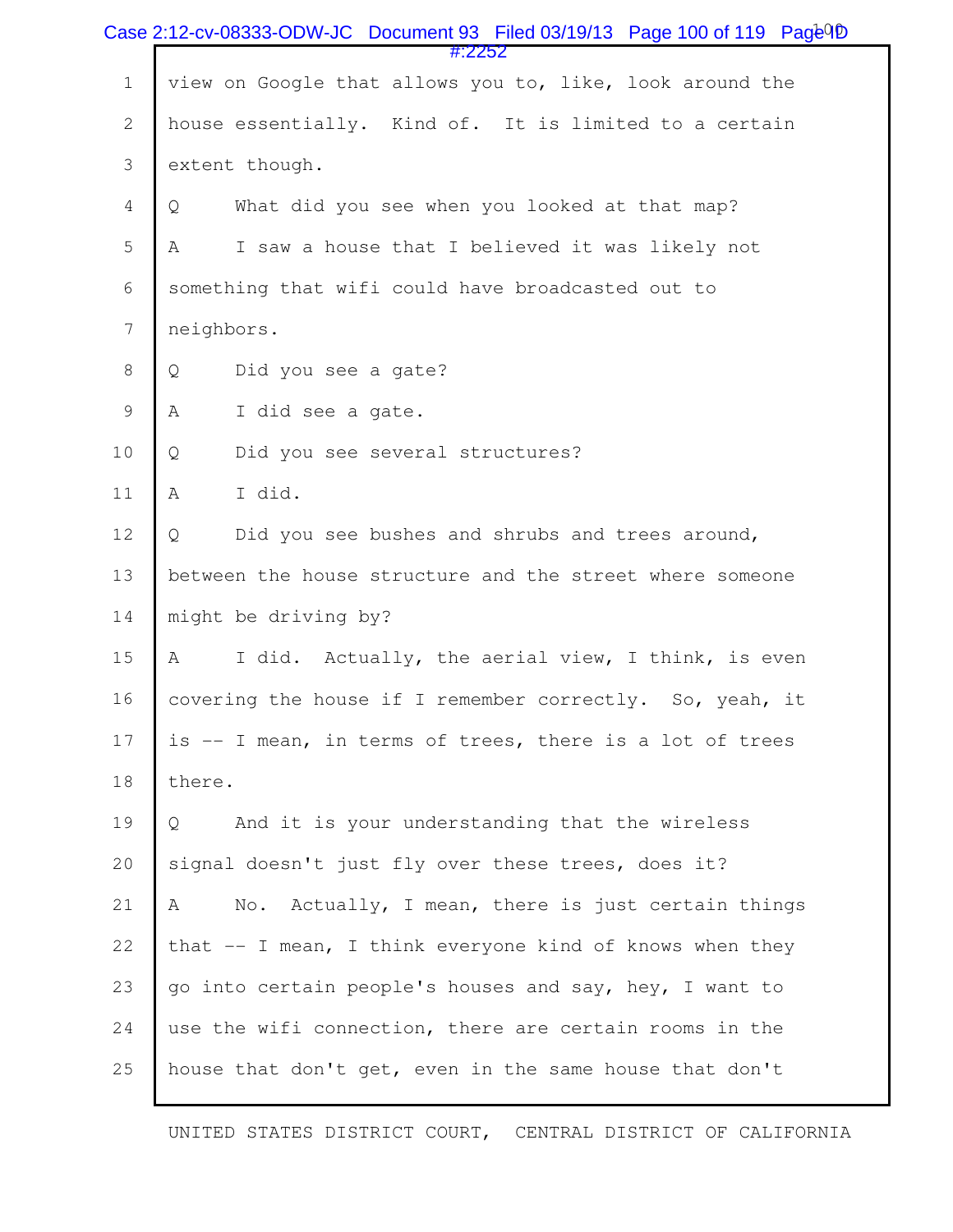|                | Case 2:12-cv-08333-ODW-JC Document 93 Filed 03/19/13 Page 101 of 119 Page <sup>Q</sup> D |
|----------------|------------------------------------------------------------------------------------------|
| $1\,$          | #:2253<br>get the wifi connection. So, yes, walls, trees, these                          |
| $\mathbf{2}$   | things definitely have a dramatic effect. Sometimes,                                     |
| 3              | concrete wall, for instance, sometimes it just altogether                                |
| $\overline{4}$ | stops something. That is my understanding of it.                                         |
| 5              | Was your description of the residence in West<br>Q                                       |
| 6              | Covina when you signed your declaration and submitted                                    |
| 7              | these papers and we submitted these papers on your behalf                                |
| $\,8\,$        | accurate to the best of your knowledge.                                                  |
| $\mathsf 9$    | Yes, it was. It was based on my personal<br>Α                                            |
| 10             | knowledge.<br>Yes.                                                                       |
| 11             | And do you still believe it is accurate despite the<br>Q                                 |
| 12             | very different map that was submitted to the court?                                      |
| 13             | That is correct. I believe that map might be -- I<br>A                                   |
| 14             | don't even know where the yards come, or I don't know how                                |
| 15             | that works.                                                                              |
| 16             | Would the same be true for the residence in Santa<br>Q                                   |
| 17             | Maria?                                                                                   |
| 18             | It was the same analysis essentially. It was just<br>A                                   |
| 19             | part of the full analysis, but yeah.                                                     |
| 20             | In other words, there were walls, there were<br>Q                                        |
| 21             | buildings, there were shrubs, all of which would block                                   |
| 22             | the signal and reduce by a great extent the range of the                                 |
| 23             | wireless network?                                                                        |
| 24             | Yes. That was my impression from them, the street<br>Α                                   |
| 25             | maps from Google.                                                                        |
|                |                                                                                          |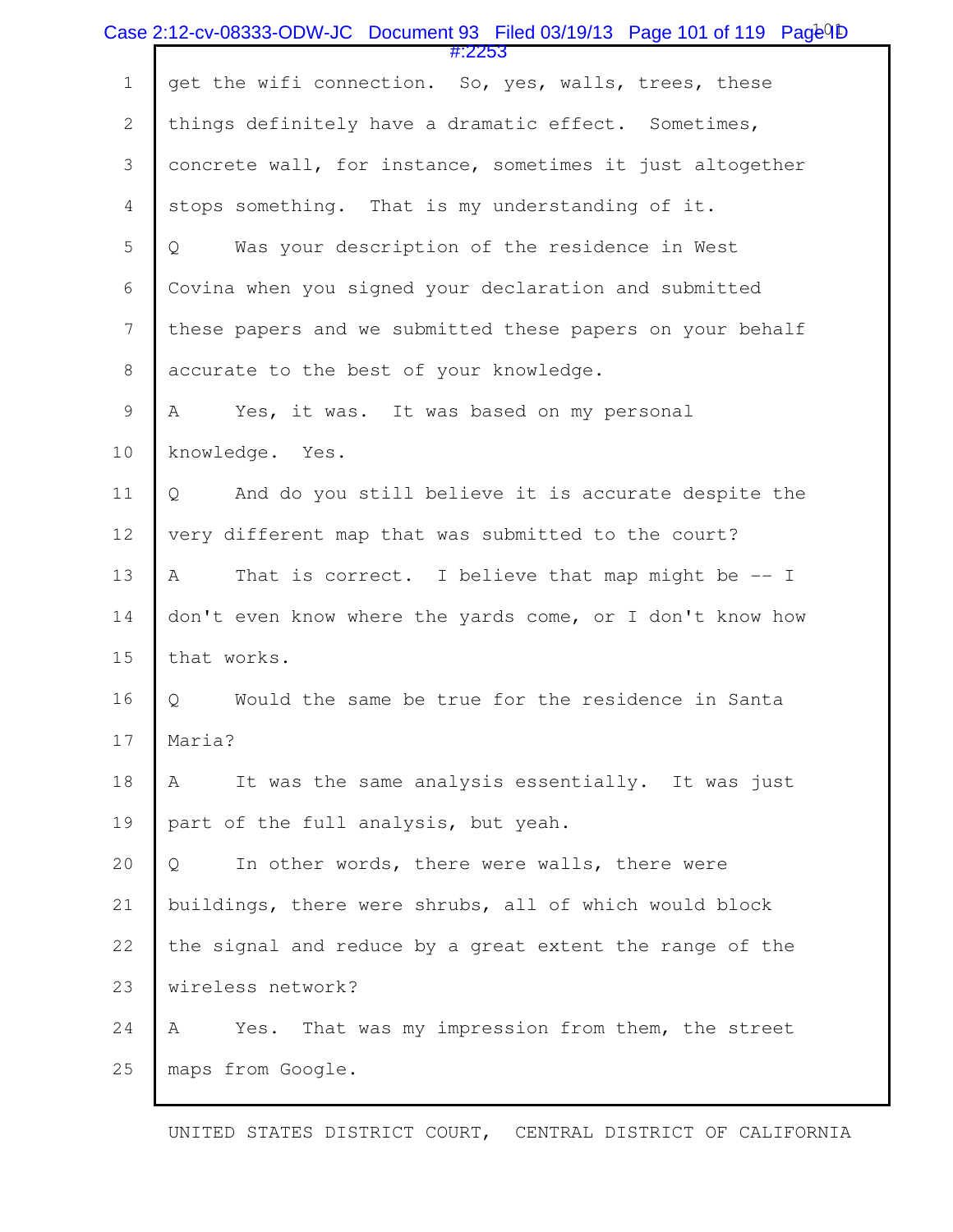|                | Case 2:12-cv-08333-ODW-JC Document 93 Filed 03/19/13 Page 102 of 119 $Paq\bar{e}^{Q}\bar{D}$ |
|----------------|----------------------------------------------------------------------------------------------|
| $\mathbf 1$    | #:2254<br>MR. WAXLER: May I have one moment, your Honor?                                     |
| $\mathbf{2}$   | THE COURT: Certainly.                                                                        |
| 3              | BY MR. WAXLER: Mr. Gibbs, did you knowingly violate<br>Q                                     |
| $\overline{4}$ | the discovery orders from this court?                                                        |
| 5              | $\mathrm{No}$ .<br>Α                                                                         |
| 6              | Did you cause to be served on the ISP providers the<br>Q                                     |
| 7              | October 19, 2012 discovery order by this court?                                              |
| $\,8\,$        | Yes. I mean, at least, I thought I did. I had<br>Α                                           |
| $\mathcal{G}$  | requested it.                                                                                |
| $10$           | And it was your understanding that that was done?<br>Q                                       |
| 11             | It was my understanding. I confirmed it<br>Α                                                 |
| 12             | afterwards, and they said it was taken care of.                                              |
| 13             | And the first time you learned that an ISP may not<br>Q                                      |
| 14             | have received a copy of that order was when?                                                 |
| 15             | I believe it was in the response by the ISP, AT&T<br>Α                                       |
| 16             | possibly.                                                                                    |
| 17             | MR. WAXLER: I have nothing further, your Honor.                                              |
| 18             | Thank you.                                                                                   |
| 19             | THE COURT: Okay. Thank you. But you started                                                  |
| 20             | getting responses from some of the Internet service                                          |
| 21             | providers, didn't you?                                                                       |
| 22             | THE WITNESS: I didn't get the responses.                                                     |
| 23             | THE COURT: All right. You filed a status report                                              |
| 24             | with the court?                                                                              |
| 25             | THE WITNESS: Yes.                                                                            |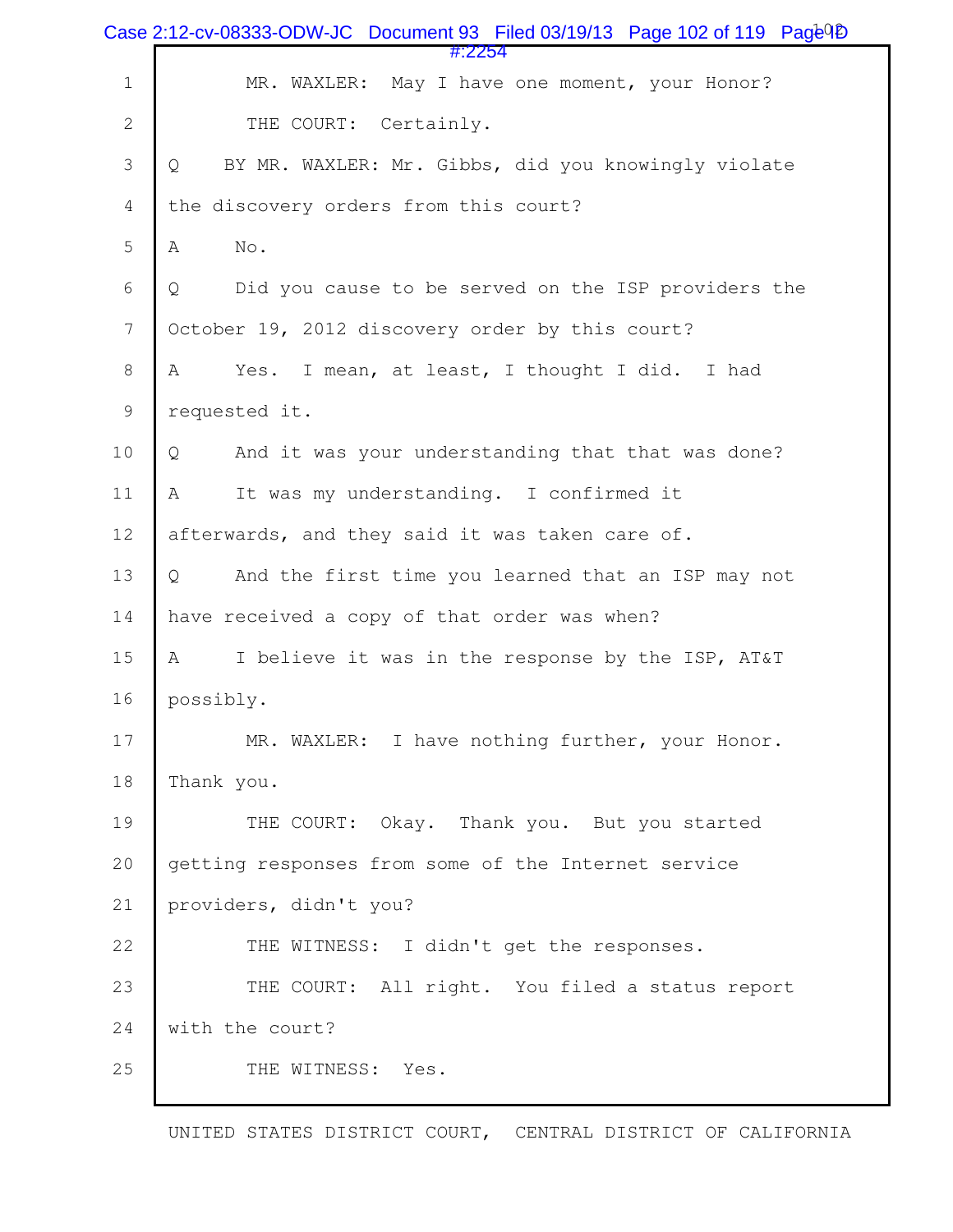|                | Case 2:12-cv-08333-ODW-JC Document 93 Filed 03/19/13 Page 103 of 119 Page 4D |
|----------------|------------------------------------------------------------------------------|
| $1\,$          | #:2255<br>THE COURT: Right?                                                  |
| $\mathbf{2}$   | THE WITNESS: Yes.                                                            |
| 3              | THE COURT: And at the time you filed that status                             |
| $\overline{4}$ | report, there had been no returns on those subpoenas;                        |
| 5              | right?                                                                       |
| 6              | THE WITNESS: Yes.                                                            |
| 7              | THE COURT:<br>Then about a week later --                                     |
| 8              | THE WITNESS: Well, sorry, let me qualify my                                  |
| $\overline{9}$ | answer. There were -- at that point, there was nothing                       |
| 10             | in the computers that showed there was any returns on the                    |
| 11             | subpoenas.                                                                   |
| 12             | THE COURT: Okay. That changed a few days later.                              |
| 13             | THE WITNESS: It changed, I think, on the 7th.                                |
| 14             | Yes.                                                                         |
| 15             | THE COURT: And, of course, you updated that                                  |
| 16             | status report, you advised the court, then -- right --                       |
| 17             | that suddenly, for whatever reason, people are now                           |
| 18             | starting to send you information on your subscribers;                        |
| 19             | right? You updated your filing, didn't you?                                  |
| 20             | Actually, no, you didn't.                                                    |
| 21             | THE WITNESS: I didn't, your Honor, but if I can                              |
| 22             | explain why.                                                                 |
| 23             | THE COURT: Yes.                                                              |
| 24             | THE WITNESS: Okay. So I did some investigation                               |
| 25             | on that, and what I was told, and, again, I don't handle                     |
|                |                                                                              |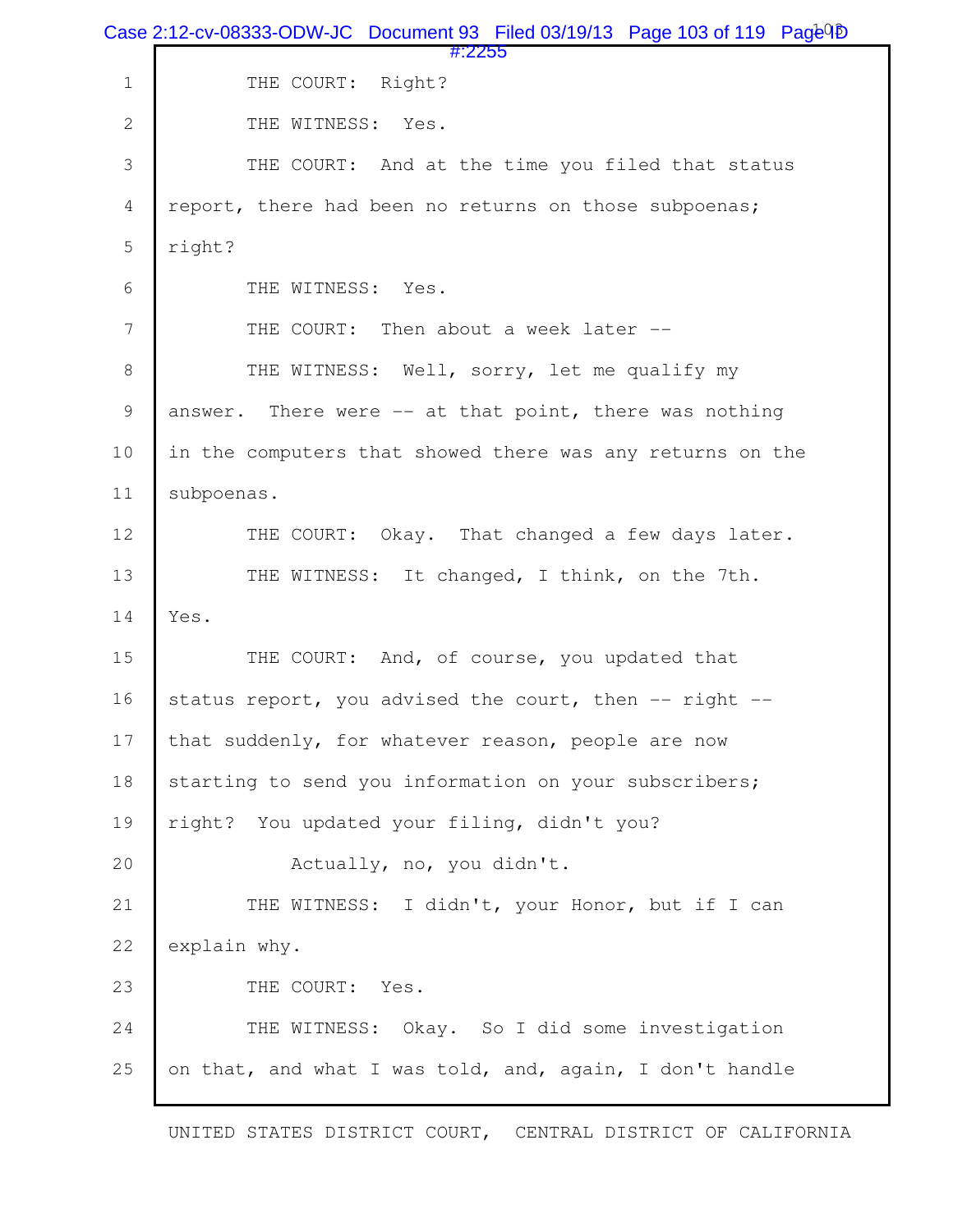|                | Case 2:12-cv-08333-ODW-JC Document 93 Filed 03/19/13 Page 104 of 119 Page <sup>Q</sup> fi<br>#:2256 |
|----------------|-----------------------------------------------------------------------------------------------------|
| $\mathbf 1$    | the subpoenas. These are handled out of the Chicago and                                             |
| $\mathbf{2}$   | Minnesota offices. I was told that these things are                                                 |
| 3              | usually delivered and that either hand-delivered or I                                               |
| $\overline{4}$ | believe mailed but most likely they are just a few blocks                                           |
| 5              | away. Like CT Corporation is just a few blocks away,                                                |
| 6              | that CT Corporation would send, mail back the                                                       |
| $\overline{7}$ | information.                                                                                        |
| $8\,$          | I didn't realize that that information was                                                          |
| 9              | faxed back by Verizon. I never knew that. And I did                                                 |
| 10             | some investigation on it. And I, also, I talked to Paul                                             |
| 11             | Duffy, and the exact date of the court's order in that                                              |
| 12             | case, there had been -- he had had some eye surgery and                                             |
| 13             | he also had some trauma related to it.                                                              |
| 14             | So what he said was he wasn't picking up his                                                        |
| 15             | mail as frequently during that time period. So I thought                                            |
| 16             | that the information had been received essentially by,                                              |
| 17             | through his mailbox at that point but hadn't been input                                             |
| 18             | in the computer until later. So that was my                                                         |
| 19             | understanding. That was my understanding of what had                                                |
| 20             | happened.                                                                                           |
| 21             | BY MR. WAXLER: Do you now regret not advising the<br>Q                                              |
| 22             | court when you learned on November 7th that Prenda Law                                              |
| 23             | had received information in response to those subpoenas                                             |
| 24             | and that there was information in the status report that                                            |
| 25             | was not correct?                                                                                    |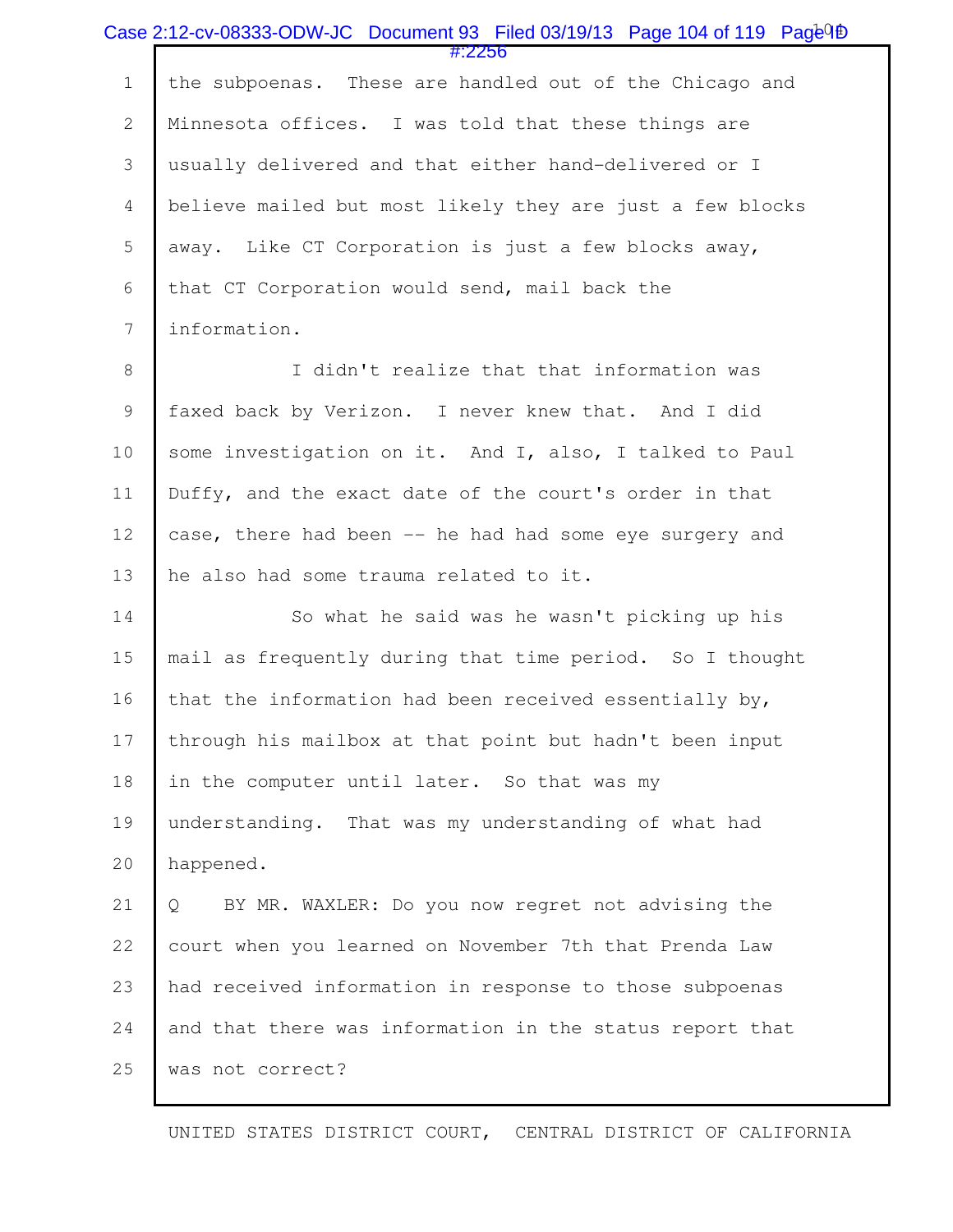|                  | Case 2:12-cv-08333-ODW-JC Document 93 Filed 03/19/13 Page 105 of 119 Page $\overline{10}$<br>#:2257 |
|------------------|-----------------------------------------------------------------------------------------------------|
| $\mathbf 1$      | Absolutely. Absolutely.<br>Α                                                                        |
| $\mathbf{2}$     | MR. WAXLER: Thank you, your Honor.                                                                  |
| 3                | Mr. Pietz.<br>THE COURT:                                                                            |
| $\overline{4}$   |                                                                                                     |
| 5                | CROSS-EXAMINATION                                                                                   |
| 6                | BY MR. PIETZ:                                                                                       |
| $\boldsymbol{7}$ | Mr. Gibbs, I would ask you to refer to the binder<br>Q                                              |
| $\,8\,$          | that is there with you to Exhibit EE which is the                                                   |
| $\mathcal{G}$    | substitution of counsel that was filed apparently with                                              |
| $10$             | your CM/ECF account listing you as in house counsel for                                             |
| 11               | AF Holdings.                                                                                        |
| 12               | Yes, I am familiar with that document.<br>Α                                                         |
| 13               | So Mr. Gibbs, just to clarify, then, your testimony<br>Q                                            |
| 14               | is that when you filed that document, that was an                                                   |
| 15               | accurate representation -- correct -- that you were at                                              |
| 16               | that moment in house counsel for AF Holding?                                                        |
| 17               | When I filed that document, I believed I was. What<br>Α                                             |
| 18               | I was told afterwards and after the deposition was that                                             |
| 19               | that merger or that acquisition hadn't happened therefore                                           |
| 20               | it was still owned by the trust. So I, essentially, I                                               |
| 21               | had been told to go ahead and file as in house counsel,                                             |
| 22               | but, for some reason, Livewire didn't own AF Holdings at                                            |
| 23               | that time.                                                                                          |
| 24               | $\mathsf{Q}$<br>So can you just pin down for me exactly when it was                                 |
| 25               | that your capacity as in house counsel for AF Holdings                                              |
|                  |                                                                                                     |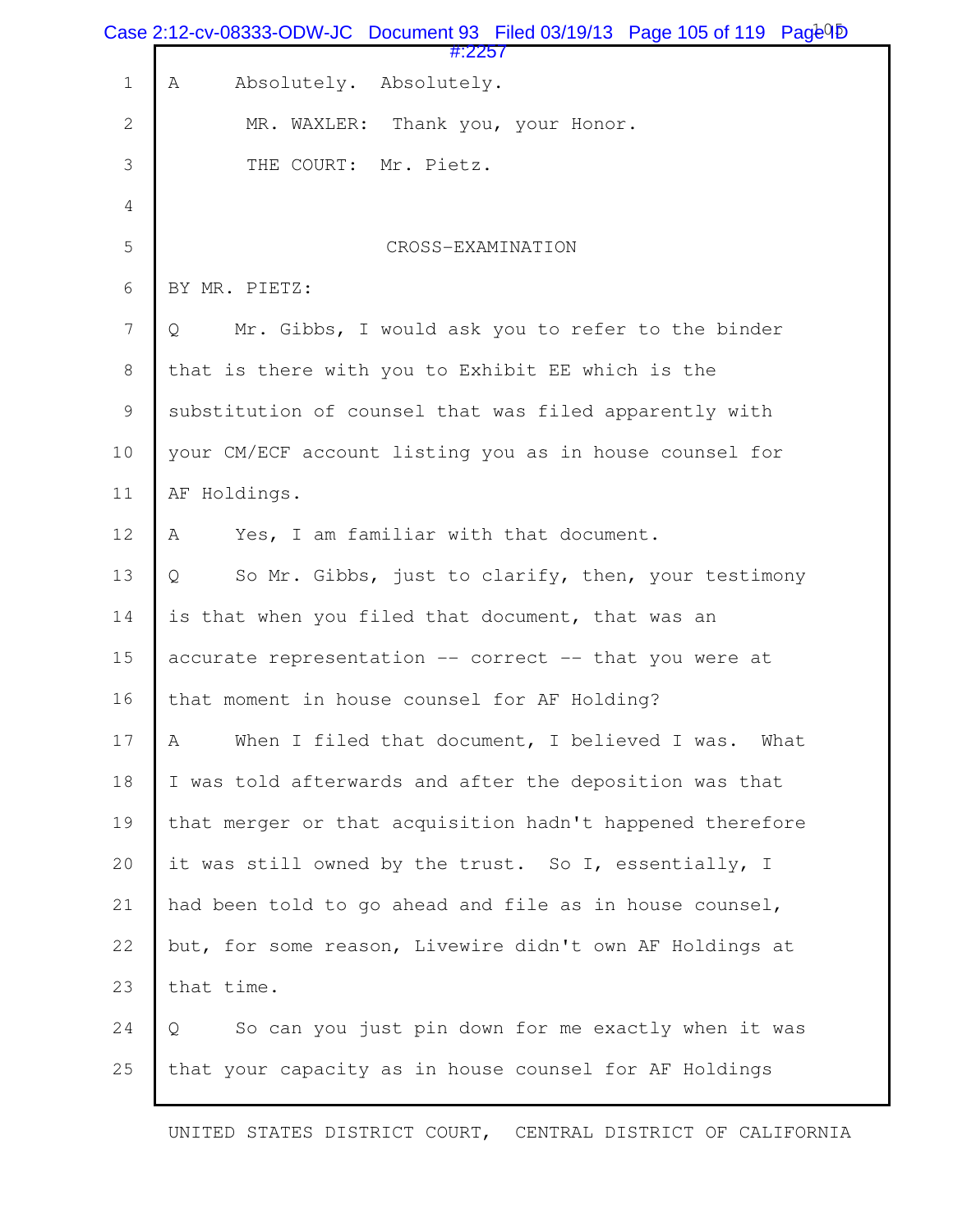|                  | Case 2:12-cv-08333-ODW-JC Document 93 Filed 03/19/13 Page 106 of 119 Page <sup>Q</sup> D<br>$\#2258$ |
|------------------|------------------------------------------------------------------------------------------------------|
| $\mathbf 1$      | begun and exactly when it terminated?                                                                |
| $\overline{2}$   | Well, my understanding was that -- my understanding<br>Α                                             |
| 3                | when I was told that I was in house counsel for Livewire                                             |
| 4                | that I was therefore in house counsel for AF Holdings and                                            |
| 5                | the other companies as well, Ingenuity and Guava.                                                    |
| 6                | And only did I find out later when I was                                                             |
| $\boldsymbol{7}$ | exiting and I was already leaving all these cases                                                    |
| $\,8\,$          | essentially, only then, I found out that they had not                                                |
| $\mathcal{G}$    | actually acquired -- Livewire had not acquired AF                                                    |
| $10$             | Holdings according to Mr. Hansmeier.                                                                 |
| $11$             | Mr. Gibbs, have you ever authorized anyone else to<br>Q                                              |
| 12               | use your CM/ECF password?                                                                            |
| 13               | I don't -- I might have. I don't know.<br>Α                                                          |
| 14               | Who?<br>Q                                                                                            |
| 15               | An individual by the name of Carl. He worked for<br>Α                                                |
| 16               | me, or he worked with me, I guess you would say. He                                                  |
| 17               | actually worked for Prenda Law.                                                                      |
| 18               | How about John Steele?<br>Q                                                                          |
| 19               | Α<br>No. I don't think so. Not to my knowledge. I am                                                 |
| 20               | not saying -- in terms of authority, I did not, no.                                                  |
| 21               | How about Paul Hansmeier, did you ever authorize<br>Q                                                |
| 22               | him to use your CM/ECF password?                                                                     |
| 23               | I don't believe so. I mean, I know he had my -- he<br>A                                              |
| 24               | had access to my passwords at one point, so he might                                                 |
| 25               | have, yeah.                                                                                          |
|                  |                                                                                                      |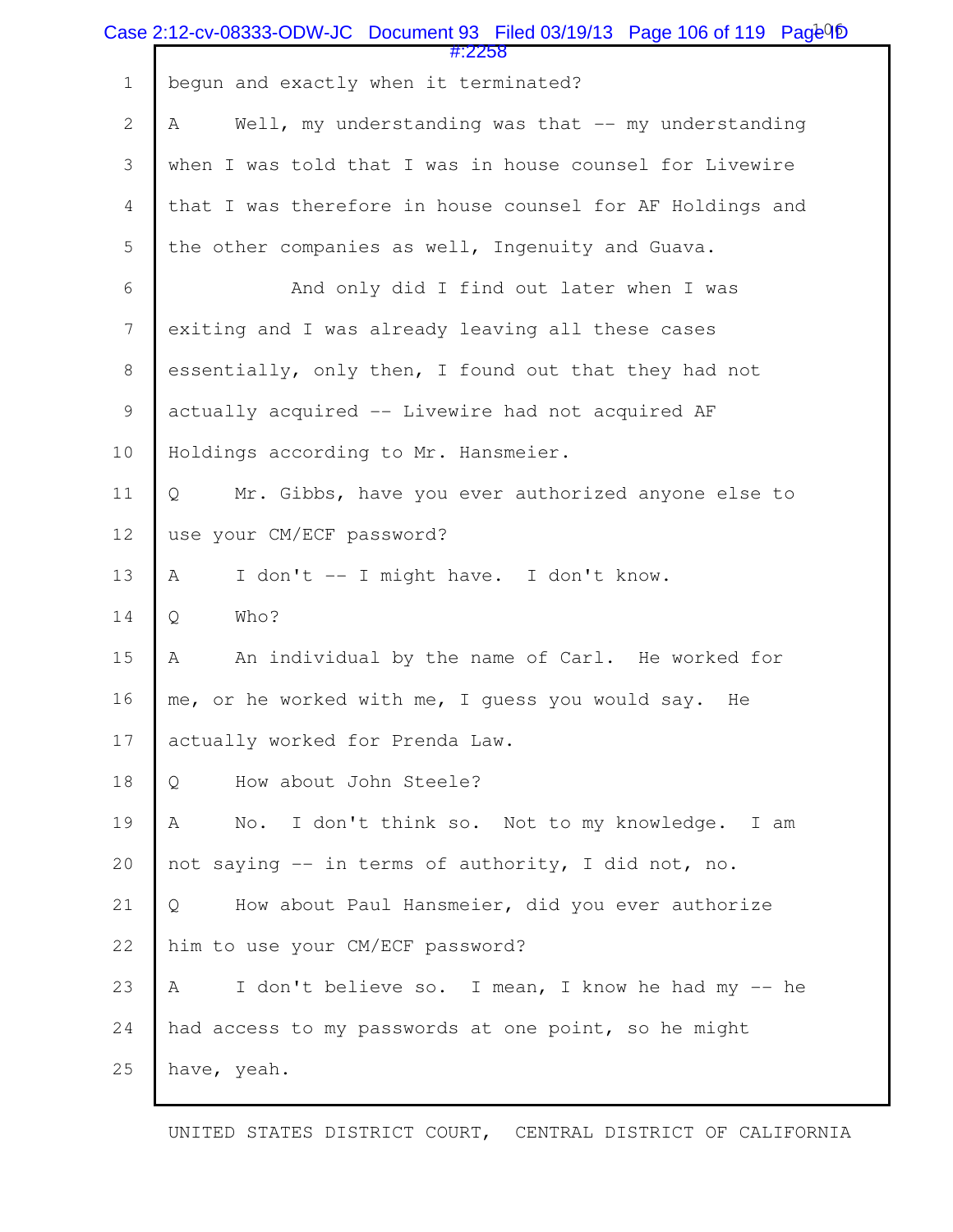|                | Case 2:12-cv-08333-ODW-JC Document 93 Filed 03/19/13 Page 107 of 119 Page <sup>Q</sup> D<br>#:2259 |
|----------------|----------------------------------------------------------------------------------------------------|
| $\mathbf 1$    | What was your business telephone number while you<br>Q                                             |
| $\overline{2}$ | worked for Prenda Law?                                                                             |
| 3              | It was (415)325-5900.<br>Α                                                                         |
| 4              | And what was your business e-mail address when you<br>Q                                            |
| 5              | worked for Prenda Law?                                                                             |
| 6              | It was blgibbs@wefightpiracy.com.<br>Α                                                             |
| $\overline{7}$ | Have you ever instructed Prenda local counsel to<br>Q                                              |
| 8              | file pleadings using your business e-mail and business                                             |
| $\mathsf 9$    | telephone number on the pleadings even though it was                                               |
| 10             | their name and physical address?                                                                   |
| 11             | So, yes, my name is on -- my e-mail address and my<br>A                                            |
| 12             | number and my phone number is on certain cases in other                                            |
| 13             | I was instructed to do so like that by Paul<br>states.                                             |
| 14             | Hansmeier. And, essentially, the way that was explained                                            |
| 15             | to me was that I would essentially forward all of the                                              |
| 16             | communications to the outside counsel. Yeah.<br>So.                                                |
| 17             | MR. PIETZ: Before we move on any farther, I would                                                  |
| 18             | ask that Exhibit EE be admitted into evidence as Exhibit                                           |
| 19             | 13.                                                                                                |
| 20             | Mr. Gibbs, I have some copies of a few different<br>Q                                              |
| 21             | complaints, one that was filed by a local counsel in                                               |
| 22             | Nebraska and three complaints filed by local counsel in                                            |
| 23             | Florida all of which list the name of the local counsel,                                           |
| 24             | a mailing address in those respective states and an                                                |
| 25             | e-mail address, blgibbs@wefightpiracy.com and your 415                                             |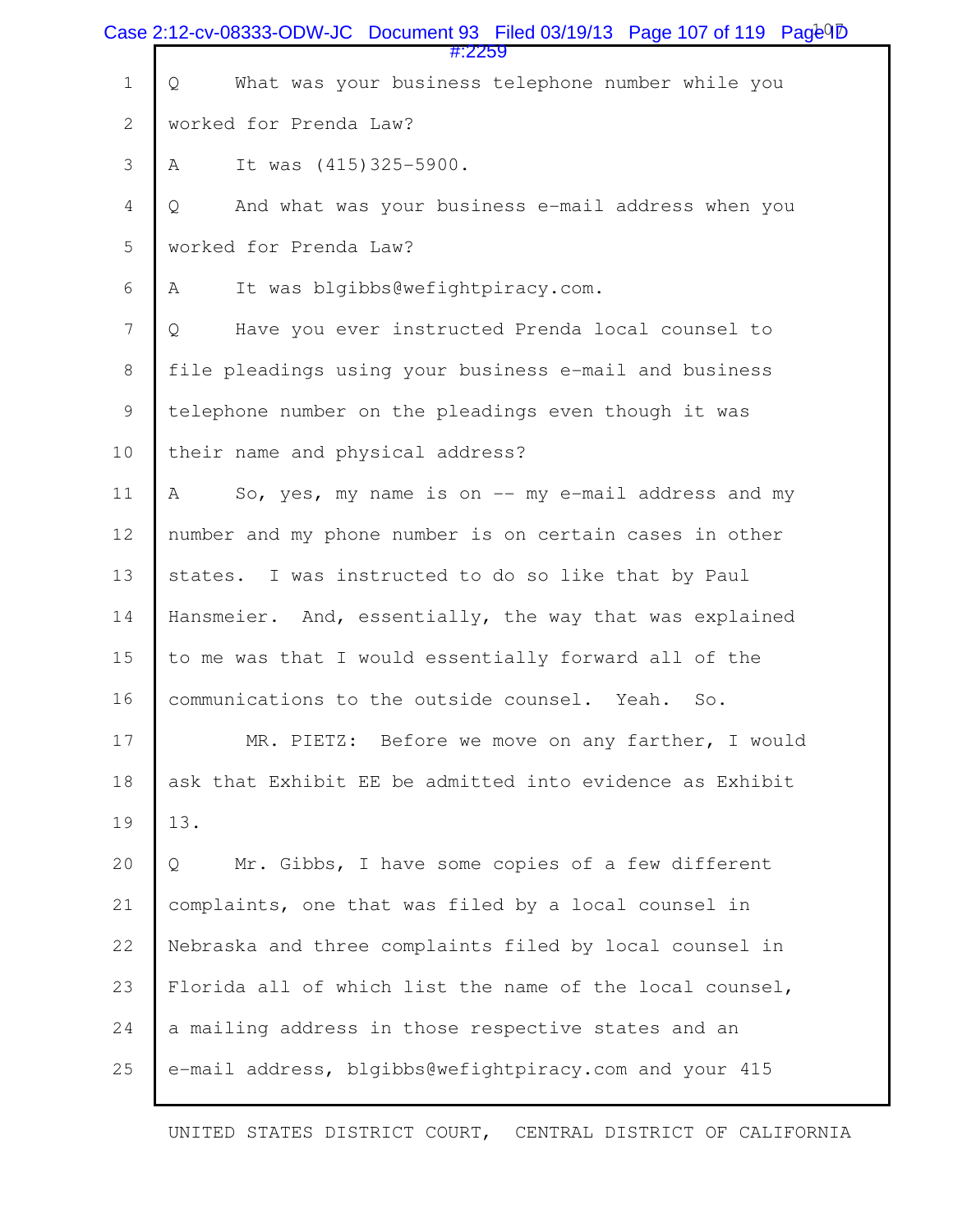| Case 2:12-cv-08333-ODW-JC Document 93 Filed 03/19/13 Page 108 of 119 Page 4D<br>#:2260 |                                                              |
|----------------------------------------------------------------------------------------|--------------------------------------------------------------|
| $\mathbf 1$                                                                            | telephone number, is that consistent with your               |
| $\overline{2}$                                                                         | understanding of what the normal practice was at Prenda      |
| 3                                                                                      | that your business e-mail and phone would be on pleadings    |
| 4                                                                                      | all around the country?                                      |
| 5                                                                                      | MR. WAXLER: Objection. Irrelevant, your Honor.               |
| 6                                                                                      | Overruled.<br>THE COURT:                                     |
| $\overline{7}$                                                                         | THE WITNESS: That was what I was instructed to do            |
| $8\,$                                                                                  | by Prenda, yeah, was to do that because I was essentially    |
| $\mathsf 9$                                                                            | helping those guys out on their cases. It was their          |
| 10                                                                                     | case, but, yes.                                              |
| 11                                                                                     | BY MR. PIETZ: I would ask Mr. Ranallo to pass out<br>Q       |
| 12                                                                                     | No. 2 which is the declaration of Matt Catlett, an           |
| 13                                                                                     | attorney in Nebraska, and he is authenticating the           |
| 14                                                                                     | service copy of the complaint filed in Nebraska listing      |
| 15                                                                                     | Mr. Gibbs. I would ask that that be admitted into            |
| 16                                                                                     | evidence as Exhibit 14.                                      |
| 17                                                                                     | Similarly, Mr. Ranallo, if you would be so                   |
| 18                                                                                     | kind as to pass out $3$ , 4 and 5 which are the complaint in |
| 19                                                                                     | Sunlust v. Nguyen, First Time Video. Here is Sunlust v.      |
| 20                                                                                     | That is Middle District, Florida. We also have<br>Nquyen.    |
| 21                                                                                     | First Time Videos v. Paul Uphold and Openmind Solutions      |
| 22                                                                                     | v. Barry Wolfson.                                            |
| 23                                                                                     | MR. WAXLER: Your Honor, I would object to the                |
| 24                                                                                     | introduction of those exhibits.                              |
| 25                                                                                     | THE COURT: Right. We don't need this. We have                |
|                                                                                        |                                                              |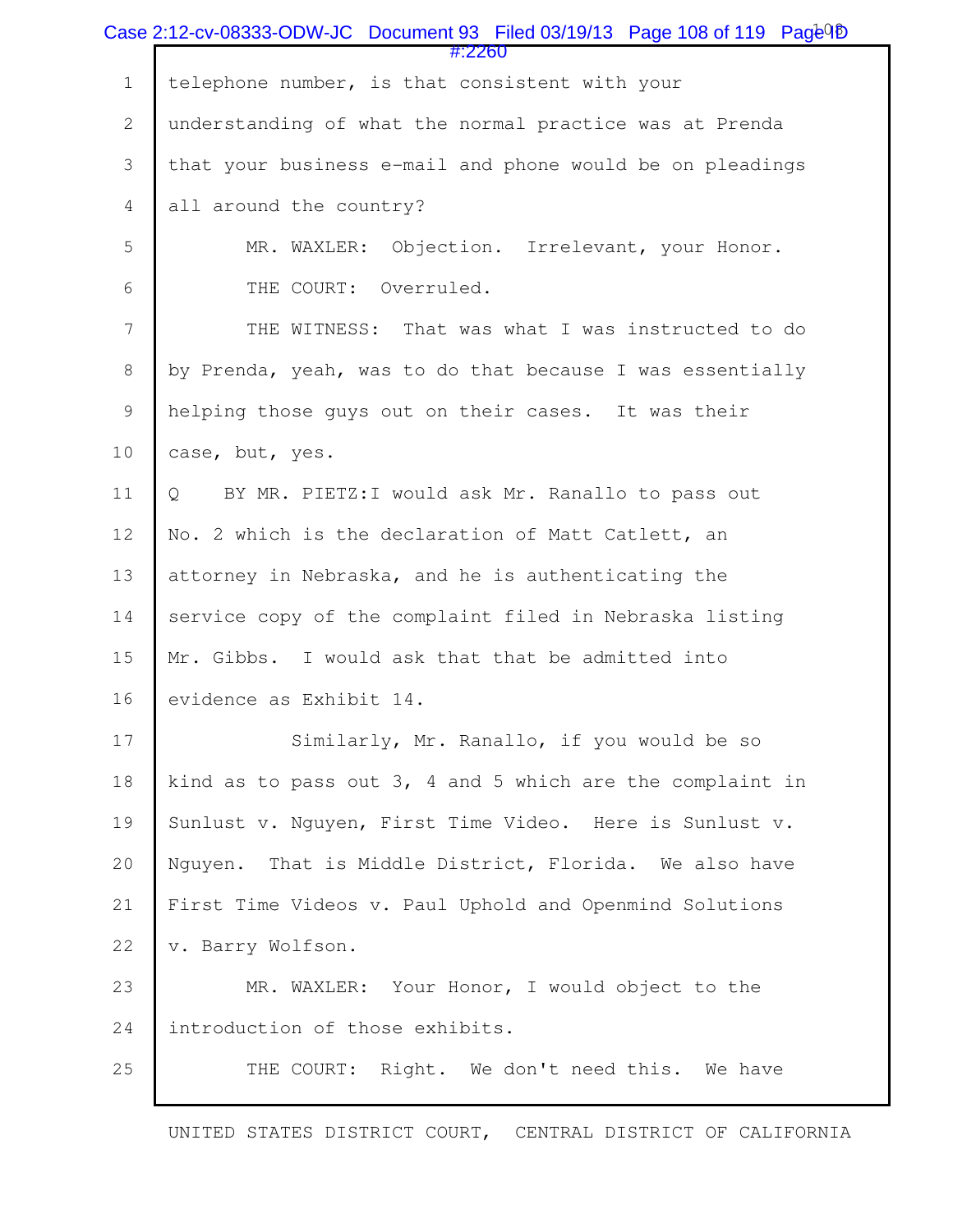|                | Case 2:12-cv-08333-ODW-JC Document 93 Filed 03/19/13 Page 109 of 119 $Paq\bar{e}^{Q}$<br>#:2261 |
|----------------|-------------------------------------------------------------------------------------------------|
| $\mathbf 1$    | basically got his testimony.                                                                    |
| $\mathbf{2}$   | MR. PIETZ: Fair enough.                                                                         |
| 3              | THE COURT: And we have got the testimony on the                                                 |
| $\overline{4}$ | reason why, but I got to tell you, that doesn't sound                                           |
| 5              | reasonable to me that you would be inviting telephone                                           |
| 6              | calls, litigation in Florida on a case that you know                                            |
| $\overline{7}$ | nothing about. How do you field these calls?                                                    |
| $\,8\,$        | THE WITNESS: No, sir. I would pass the messages                                                 |
| $\mathsf 9$    | on to the other attorneys.                                                                      |
| $10$           | THE COURT: Back to Florida?                                                                     |
| 11             | THE WITNESS: Yes. I would pass the messages on                                                  |
| 12             | to them because, essentially, it was just easy for them                                         |
| 13             | at that point. I was like their secretary essentially,                                          |
| 14             | and that is the way that Prenda wanted to do it.                                                |
| 15             | THE COURT:<br>Why?                                                                              |
| 16             | THE WITNESS: I don't know. I mean, they changed                                                 |
| 17             | the practice at some point where people were putting                                            |
| 18             | their own e-mails, their own numbers, but I don't know                                          |
| 19             | why that was the way it was structured originally.                                              |
| 20             | And I don't know. I mean, I don't know who                                                      |
| 21             | had access to my e-mail either. So I don't know, like, I                                        |
| 22             | have no idea if I was sent something or if someone else                                         |
| 23             | read it.                                                                                        |
| 24             | BY MR. PIETZ: Did John Steele have access to your<br>Q                                          |
| 25             | $e$ -mail?                                                                                      |
|                |                                                                                                 |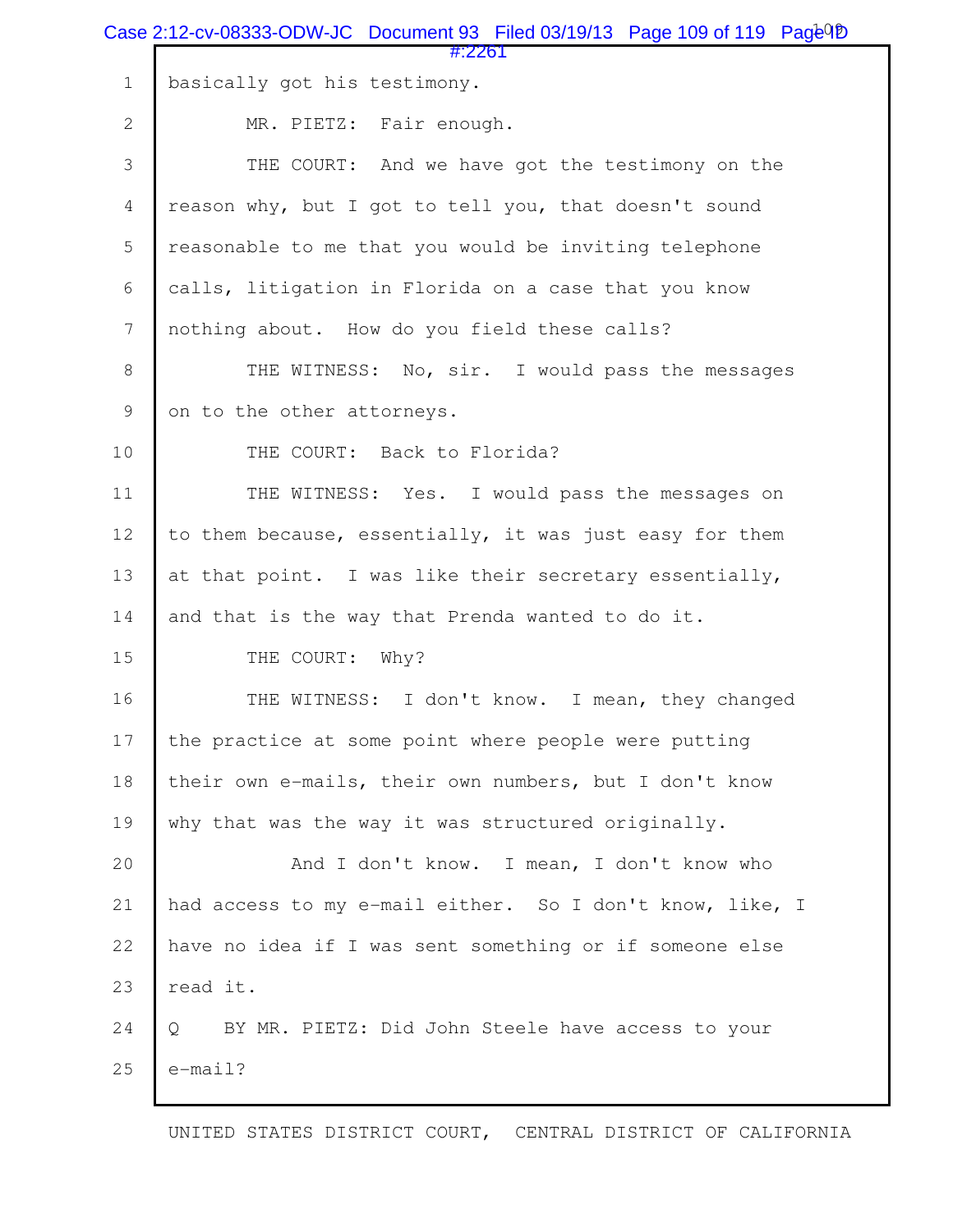|                | Case 2:12-cv-08333-ODW-JC Document 93 Filed 03/19/13 Page 110 of 119 $Paq\bar{e}^{1\bar{p}}$<br>#:2262 |
|----------------|--------------------------------------------------------------------------------------------------------|
| $\mathbf 1$    | He did. I don't know if he did throughout, but he<br>A                                                 |
| $\overline{c}$ | did.                                                                                                   |
| 3              | Would he routinely respond to e-mail inquiries at<br>Q                                                 |
| $\overline{4}$ | the blgibbs@wefightpiracy.com e-mail address?                                                          |
| 5              | I never knew it because he didn't CC me on them, or<br>Α                                               |
| 6              | he didn't let me know he was doing them. But I believe                                                 |
| $\overline{7}$ | he did.                                                                                                |
| $8\,$          | Did Paul Hansmeier have access to that e-mail<br>Q                                                     |
| $\mathsf 9$    | address?                                                                                               |
| $10$           | I think he had access. I have no idea whether he<br>Α                                                  |
| 11             | used it or not.                                                                                        |
| 12             | How about Mr. Duffy, Paul Duffy, did he have access<br>Q                                               |
| 13             | to that e-mail account?                                                                                |
| 14             | Α<br>I don't think so.                                                                                 |
| 15             | Mr. Gibbs, earlier, you testified that some things<br>Q                                                |
| 16             | were sent out with your signature stamped on there that                                                |
| 17             | didn't have your approval. I would like to refer now --                                                |
| 18             | actually, before I venture any farther afield, I would                                                 |
| 19             | ask that the court take judicial notice of the complaints                                              |
| 20             | I have just identified as Exhibits, I think, 15, 16 and                                                |
| 21             | 17.                                                                                                    |
| 22             | In any event, moving on, now, to what has been                                                         |
| 23             | previously identified in this action as Exhibit X, ask                                                 |
| 24             | that it be admitted now as Exhibit 18.                                                                 |
| 25             | Essentially, I would just like to ask you a                                                            |
|                |                                                                                                        |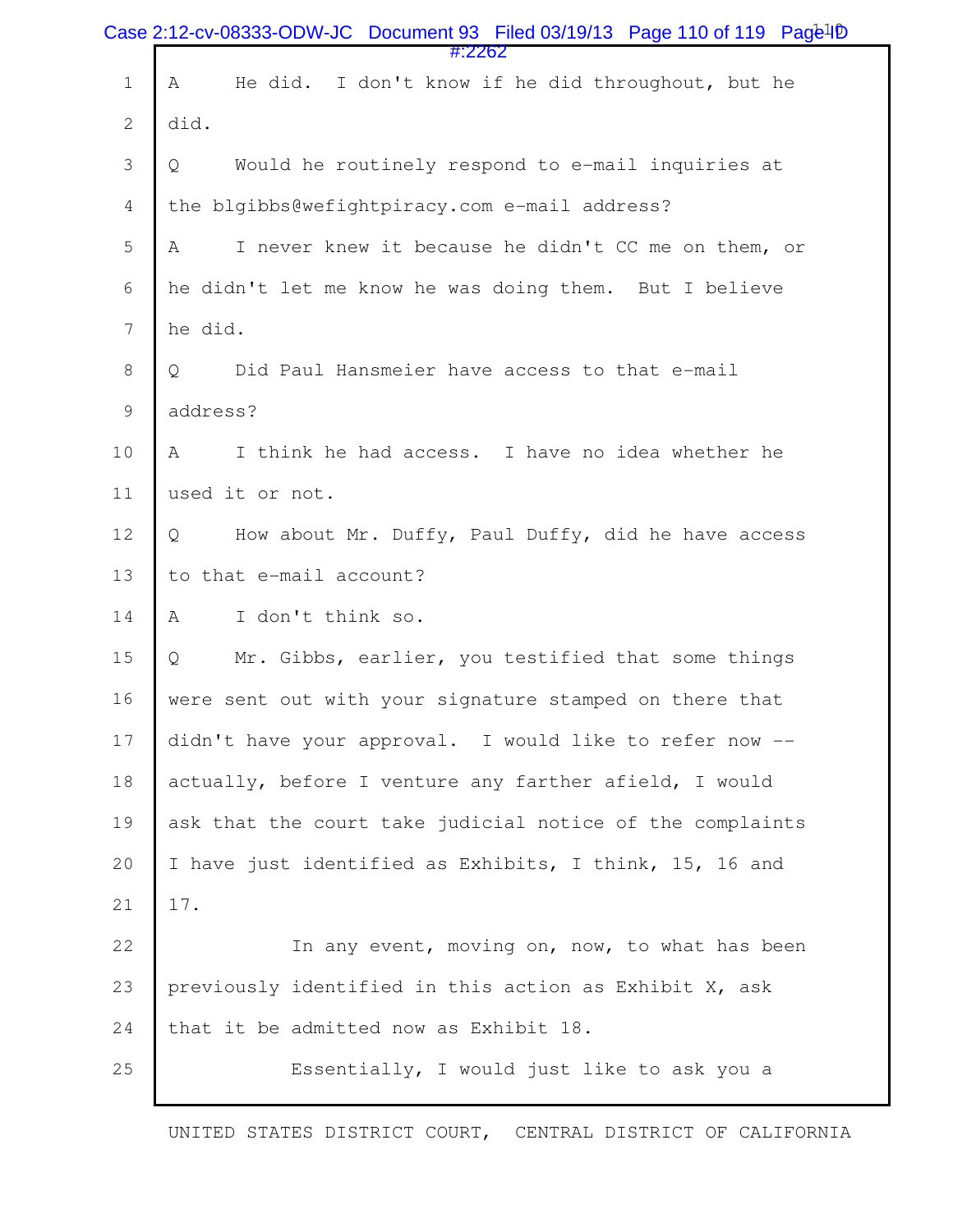|                | Case 2:12-cv-08333-ODW-JC Document 93 Filed 03/19/13 Page 111 of 119 Page <sup>1</sup><br>#:2263 |
|----------------|--------------------------------------------------------------------------------------------------|
| $1\,$          | question to confirm.                                                                             |
| $\overline{2}$ | A<br>Sure.                                                                                       |
| 3              | Is this the kind of letter you are talking about?<br>Q                                           |
| $\overline{4}$ | This was a demand letter sent in the Guava, St. Clair                                            |
| 5              | County, Illinois case. I note that it is dated -- what                                           |
| 6              | is the date on it? January 30th. And it is,                                                      |
| $\overline{7}$ | essentially, a, you know, a demand letter. And then I                                            |
| $\,8\,$        | will go to the last page there. It has a pleading in                                             |
| $\mathsf 9$    | there. So, in any event, on the last page of the letter                                          |
| 10             | itself, there is a stamped signature, what appears to be                                         |
| 11             | a stamped signature that says Brett Gibbs. Is it your                                            |
| 12             | testimony that this letter was sent out without your                                             |
| 13             | authorization?                                                                                   |
| 14             | That is my testimony.<br>A                                                                       |
| 15             | You had no knowledge whatsoever that this letter<br>Q                                            |
| 16             | was being sent out?                                                                              |
| 17             | No. Not with my name on it. I don't even<br>A                                                    |
| 18             | remember -- no one ever told me about this before I found                                        |
| 19             | out. I actually found out through an opposing counsel                                            |
| 20             | that contacted me and wrote me a letter saying,                                                  |
| 21             | basically, you know, you have nothing on my client, and                                          |
| 22             | you communicate through me. So I was kind of confused,                                           |
| 23             | but I eventually saw the letter, and it had my stamped                                           |
| 24             | signature on it.                                                                                 |
| 25             | Mr. Gibbs -- I will represent to the court that<br>Q                                             |
|                |                                                                                                  |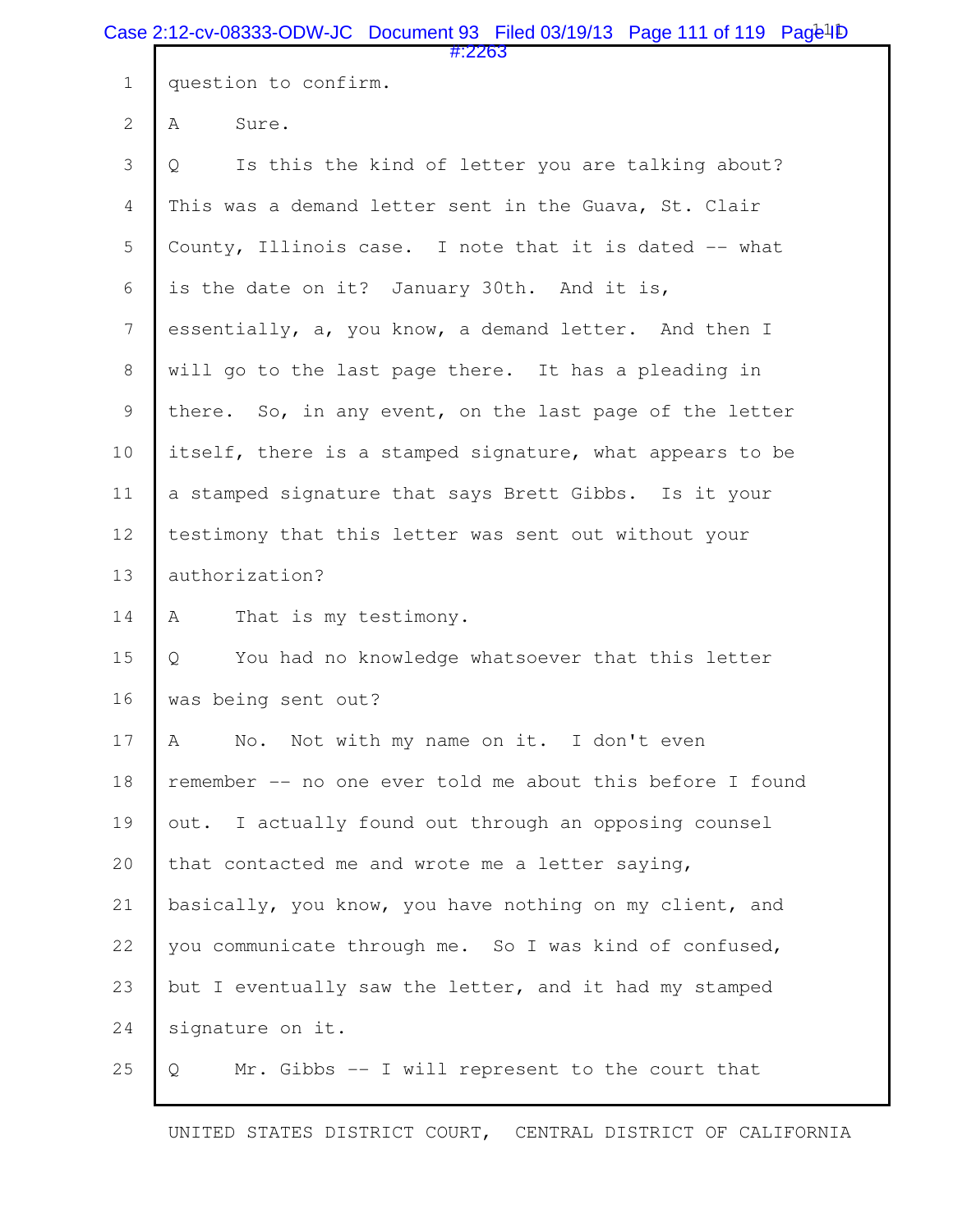|                  | Case 2:12-cv-08333-ODW-JC Document 93 Filed 03/19/13 Page 112 of 119 Page <sup>1</sup> |
|------------------|----------------------------------------------------------------------------------------|
| $\mathbf 1$      | #:2264<br>this letter has been sent to over 300 Internet users                         |
| $\mathbf{2}$     | across the country. Have you done anything to correct                                  |
| 3                | the fact that this letter went out with your signature on                              |
| $\overline{4}$   | it without your authorization? I note that it was filed                                |
| 5                | in late January.                                                                       |
| 6                | Yeah. I actually talked with Mark Lutz, and Mark<br>Α                                  |
| $\boldsymbol{7}$ | said, I said, Mark, do not send any of these letters out                               |
| $\,8\,$          | anymore that are, you know, please contact me and let me                               |
| $\mathsf 9$      | know what is happening before you send out these letters.                              |
| 10               | And the response from Mr. Lutz was I don't control those                               |
| 11               | types of things, you have to talk with Paul and John.                                  |
| 12               | Fair enough. Mr. Gibbs, have you ever hired local<br>Q                                 |
| 13               | counsel for Prenda Law?                                                                |
| 14               | Actually, the hiring, no, because the hiring<br>A                                      |
| 15               | process was done by John Steele.                                                       |
| 16               | Are you familiar with an attorney in Florida named<br>Q                                |
| 17               | Matthew Wasinger?                                                                      |
| 18               | Yes.<br>Yes.<br>Α                                                                      |
| 19               | Are you aware of the fact that Mr. Wasinger<br>Q                                       |
| 20               | testified under oath in federal court in Florida at the                                |
| 21               | Sunlust hearing that you hired him and that, as far as he                              |
| 22               | understood, you were a principal of Prenda law? Are you                                |
| 23               | aware of that, Mr. Gibbs?                                                              |
| 24               | MR. WAXLER: Objection, your Honor. It is                                               |
| 25               | irrelevant. It is also hearsay.                                                        |
|                  |                                                                                        |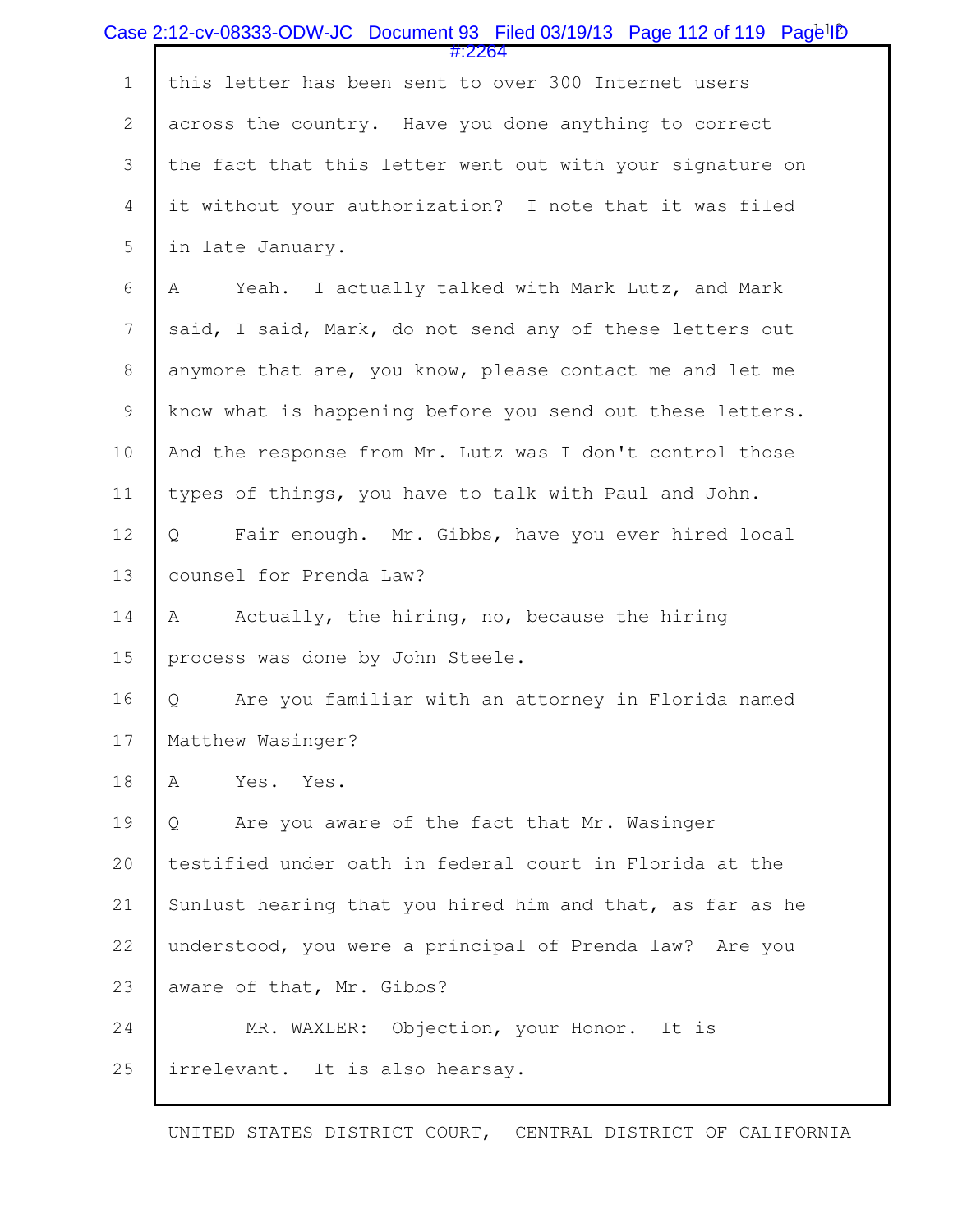|                | Case 2:12-cv-08333-ODW-JC Document 93 Filed 03/19/13 Page 113 of 119 Page <sup>1</sup><br>#:2265 |
|----------------|--------------------------------------------------------------------------------------------------|
| $1\,$          | MR. PIETZ: I am asking Mr. Gibbs if he is aware                                                  |
| $\mathbf{2}$   | of it.                                                                                           |
| 3              | THE COURT: Sustained. I have got the picture.                                                    |
| $\overline{4}$ | Okay. And I appreciate it. Thank you.                                                            |
| 5              | MR. PIETZ: I will move along, your Honor.                                                        |
| 6              | Okay. To what? Give me a blueprint.<br>THE COURT:                                                |
| $\overline{7}$ | MR. PIETZ: Fair enough, your Honor. I will                                                       |
| $8\,$          | explain the broad strokes of the categories I have, and                                          |
| $\mathsf 9$    | whatever the court is interested in, we will move to                                             |
| 10             | that.                                                                                            |
| 11             | In addition to a few more things about                                                           |
| 12             | Mr. Gibbs hiring, firing and even threatening local                                              |
| 13             | counsel, I have evidence on him being delegated                                                  |
| 14             | independent authority to settle cases which he actually                                          |
| 15             | concluded. Contrary to Mr. Gibbs' assertion which is a                                           |
| 16             | little confusing in light of the fact that he says I                                             |
| 17             | spoke to Mark Lutz, in any event, with respect to his                                            |
| 18             | assertion that he never had any direct client contact, I                                         |
| 19             | have a number of documents which actually show -- some of                                        |
| 20             | which are Mr. Gibbs' own prior words showing that, in                                            |
| 21             | fact, at least according to him, he was communicating                                            |
| 22             | back and forth with the client, whatever that means, and                                         |
| 23             | my theory is that that may mean John Steele.                                                     |
| 24             | But in any event, beyond the direct client                                                       |
| 25             | interaction, you know, I could ask Mr. Gibbs about his                                           |
|                |                                                                                                  |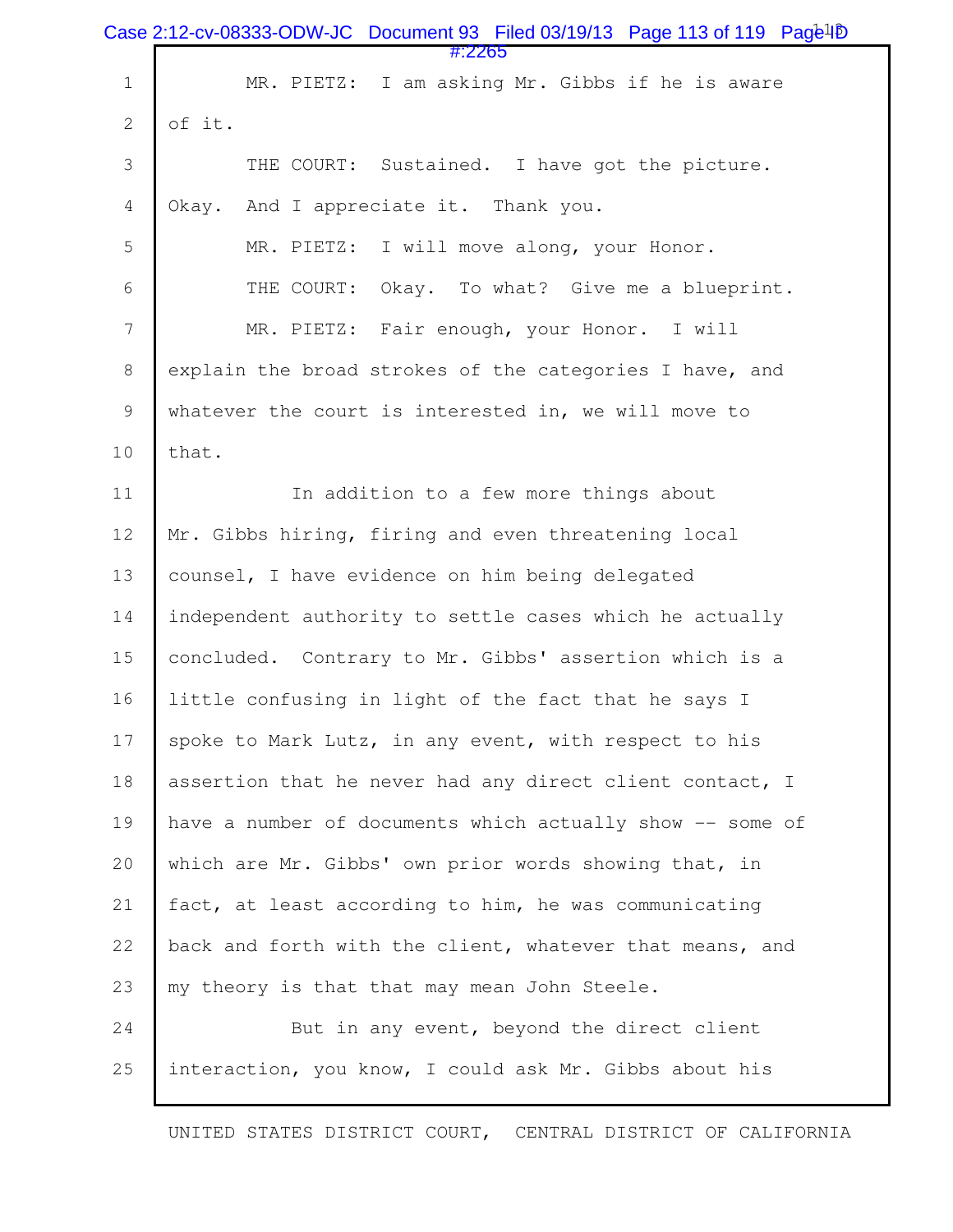|                | Case 2:12-cv-08333-ODW-JC Document 93 Filed 03/19/13 Page 114 of 119 Page <sup>1</sup><br>#:2266 |
|----------------|--------------------------------------------------------------------------------------------------|
| $\mathbf 1$    | investigation in the case, about the petition, but those                                         |
| $\mathbf{2}$   | are the broad strokes, your Honor. If the court has got                                          |
| 3              | the picture, I don't need to necessarily get into all the                                        |
| $\overline{4}$ | documents.                                                                                       |
| 5              | THE COURT: I do have the picture, and I know who                                                 |
| 6              | the client is. We have talked about the client, and the                                          |
| 7              | client has been running everything. Yeah, I know who the                                         |
| $\,8\,$        | client is.                                                                                       |
| $\mathcal{G}$  | MR. PIETZ: Very good.                                                                            |
| 10             | THE COURT: Okay. Thank you.                                                                      |
| 11             | Gentlemen. Mr. Brodsky, you look bored.                                                          |
| 12             | MR. BRODSKY: I am not bored, your Honor.                                                         |
| 13             | THE COURT: All right.                                                                            |
| 14             | MR. WAXLER: We have no further questions, your                                                   |
| 15             | Honor.                                                                                           |
| 16             | THE COURT: All right.                                                                            |
| 17             | Unless anyone has anything else in terms of                                                      |
| 18             | evidence to offer, the matter will stand submitted. All                                          |
| 19             | right.                                                                                           |
| 20             | Thank you, sir. You may step down?                                                               |
| 21             | THE WITNESS: Thank you, your Honor.                                                              |
| 22             | THE COURT: Good luck to you.                                                                     |
| 23             | All right. How about this, I will leave this                                                     |
| 24             | up to counsel, if you wish. If you would like to sum up                                          |
| 25             | your position, you may do so at this time. It is not                                             |
|                |                                                                                                  |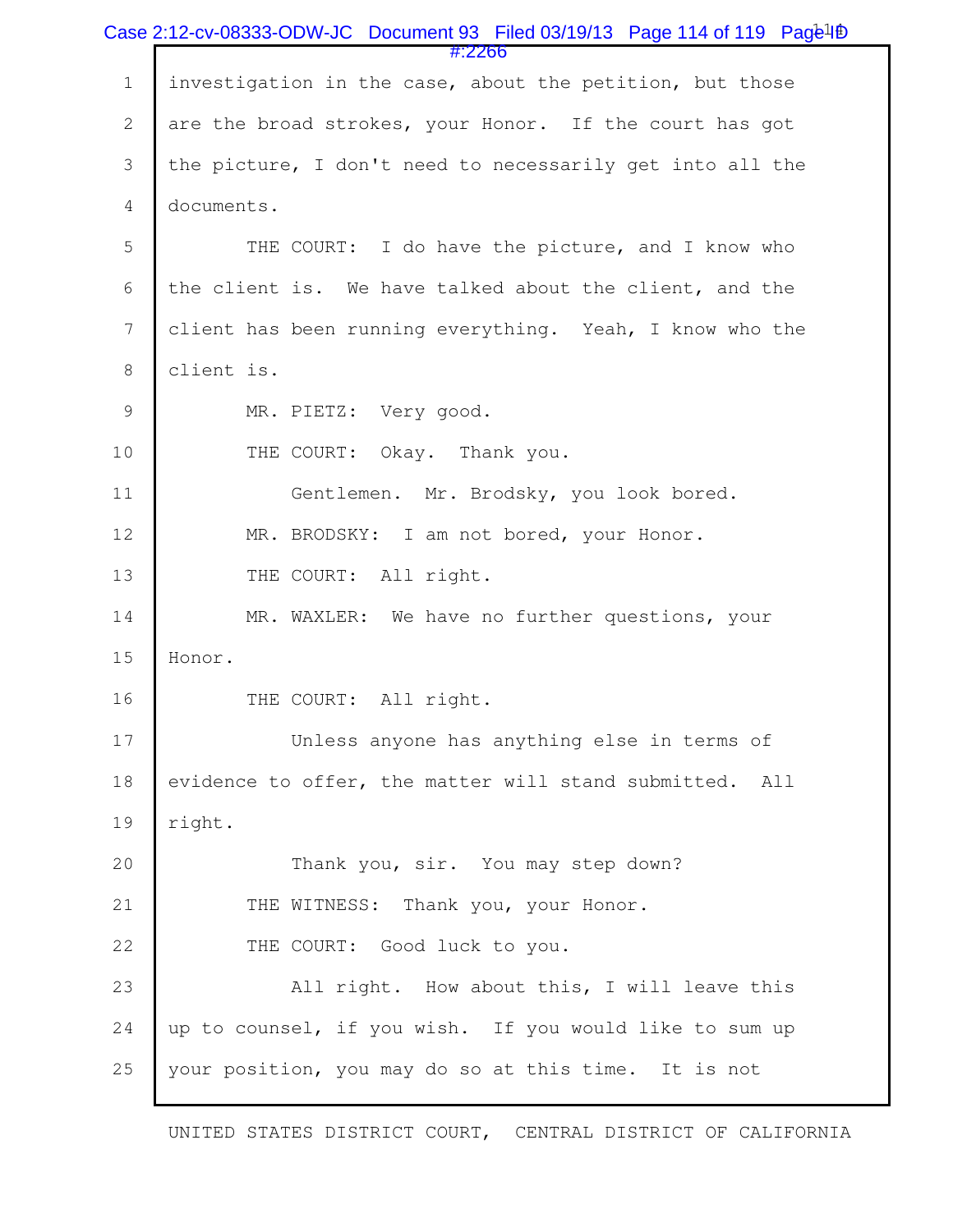|                | Case 2:12-cv-08333-ODW-JC Document 93 Filed 03/19/13 Page 115 of 119 Page <sup>1</sup> <sup>D</sup><br>#:2267 |
|----------------|---------------------------------------------------------------------------------------------------------------|
| $1\,$          | necessary. I am just making that offer.                                                                       |
| $\mathbf{2}$   | MR. WAXLER: Thank you, your Honor for giving us                                                               |
| 3              | the opportunity to clear Mr. Gibbs' name, and what I                                                          |
| $\overline{4}$ | would like to add to the declarations that he has                                                             |
| 5              | submitted and the papers that we have submitted is that                                                       |
| 6              | Mr. Gibbs did not intend to disrespect this court or                                                          |
| $\overline{7}$ | disobey any orders of this court. Mr. Gibbs had no                                                            |
| 8              | knowledge that perhaps others may have knowingly or                                                           |
| $\mathcal{G}$  | unknowingly disregarded some orders of this court in                                                          |
| 10             | terms of the service of the knowledge of the October 17th                                                     |
| 11             | order.                                                                                                        |
| 12             | The order itself, you know, did not require                                                                   |
| 13             | service on the ISP's, but that was what Mr. Gibbs wanted                                                      |
| 14             | to do. And that is the undisputed testimony here today                                                        |
| 15             | that that is what he wanted to do was to have those ISP's                                                     |
| 16             | notified of that. And he took no action whatsoever, your                                                      |
| 17             | Honor, to do discovery, formal discovery of those ISP's                                                       |
| 18             | or ask the ISP's to follow-up on the information                                                              |
| 19             | provided.                                                                                                     |
| 20             | So Mr. Gibbs stands before you, your Honor, he                                                                |
| 21             | is I think we could say humbled by this experience, and I                                                     |
| 22             | think he is regretful that he has perhaps been put in a                                                       |
| 23             | position where the court at least in the original OSC                                                         |
| 24             | made comments suggesting that he was a culpable party                                                         |
| 25             | here. And he is not, your Honor. And I hope you see it                                                        |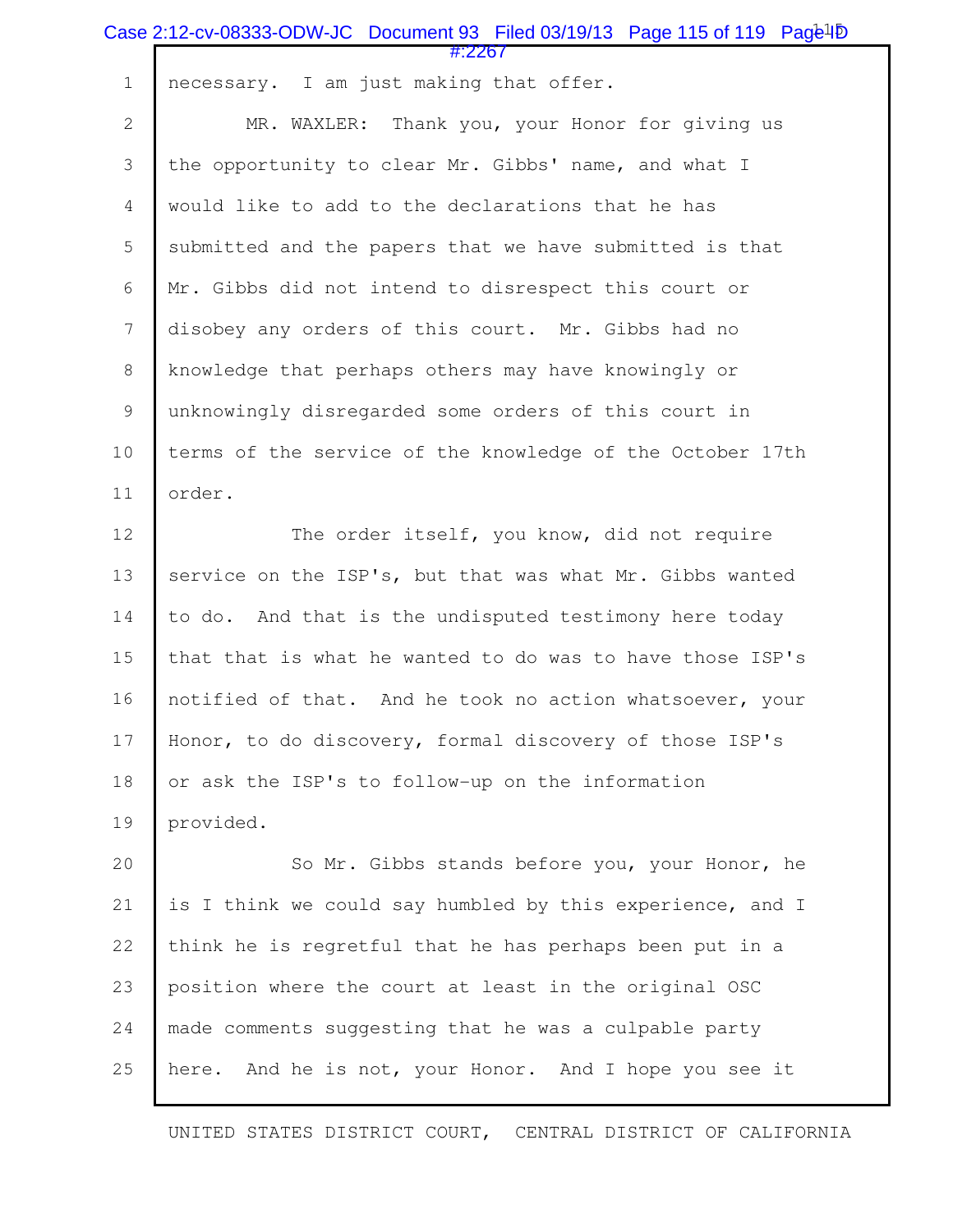|                | Case 2:12-cv-08333-ODW-JC Document 93 Filed 03/19/13 Page 116 of 119 $Paq\bar{e}4\bar{p}$ |  |
|----------------|-------------------------------------------------------------------------------------------|--|
| $1\,$          | #:2268<br>that way too.                                                                   |  |
| $\overline{2}$ | And I thank you very much for your time.                                                  |  |
| 3              | Appreciate the opportunity you have given us to clear his                                 |  |
| 4              | name.                                                                                     |  |
| 5              | THE COURT: Thank you, counsel.                                                            |  |
| 6              | Anything from this side? You don't have to.                                               |  |
| $\overline{7}$ | MR. PIETZ: I will keep it very brief, your Honor.                                         |  |
| 8              | I can appreciate that there may be more                                                   |  |
| 9              | parties, other people who are more culpable than                                          |  |
| 10             | Mr. Gibbs with respect to what has occurred in these                                      |  |
| 11             | cases. However, I think the assertion that Mr. Gibbs is                                   |  |
| 12             | merely an independent contract attorney is simply not                                     |  |
| 13             | credible. I would just simply leave it at this, there is                                  |  |
| 14             | ample evidence showing that Mr. Gibbs was been involved                                   |  |
| 15             | since day one or at least very shortly thereafter on a                                    |  |
| 16             | key level exercising operational control over this                                        |  |
| 17             | litigation on a national basis.                                                           |  |
| 18             | So while I am sympathetic that perhaps to a                                               |  |
| 19             | certain extent, maybe there are other people more                                         |  |
| 20             | culpable, I will just leave it that certainly there is                                    |  |
| 21             | ample evidence showing that Mr. Gibbs indeed played a key                                 |  |
| 22             | role in all of this.                                                                      |  |
| 23             | Thank you, your Honor.                                                                    |  |
| 24             | THE COURT: Okay. I just have one question,                                                |  |
| 25             | gentlemen. As a licensed attorney in this state,                                          |  |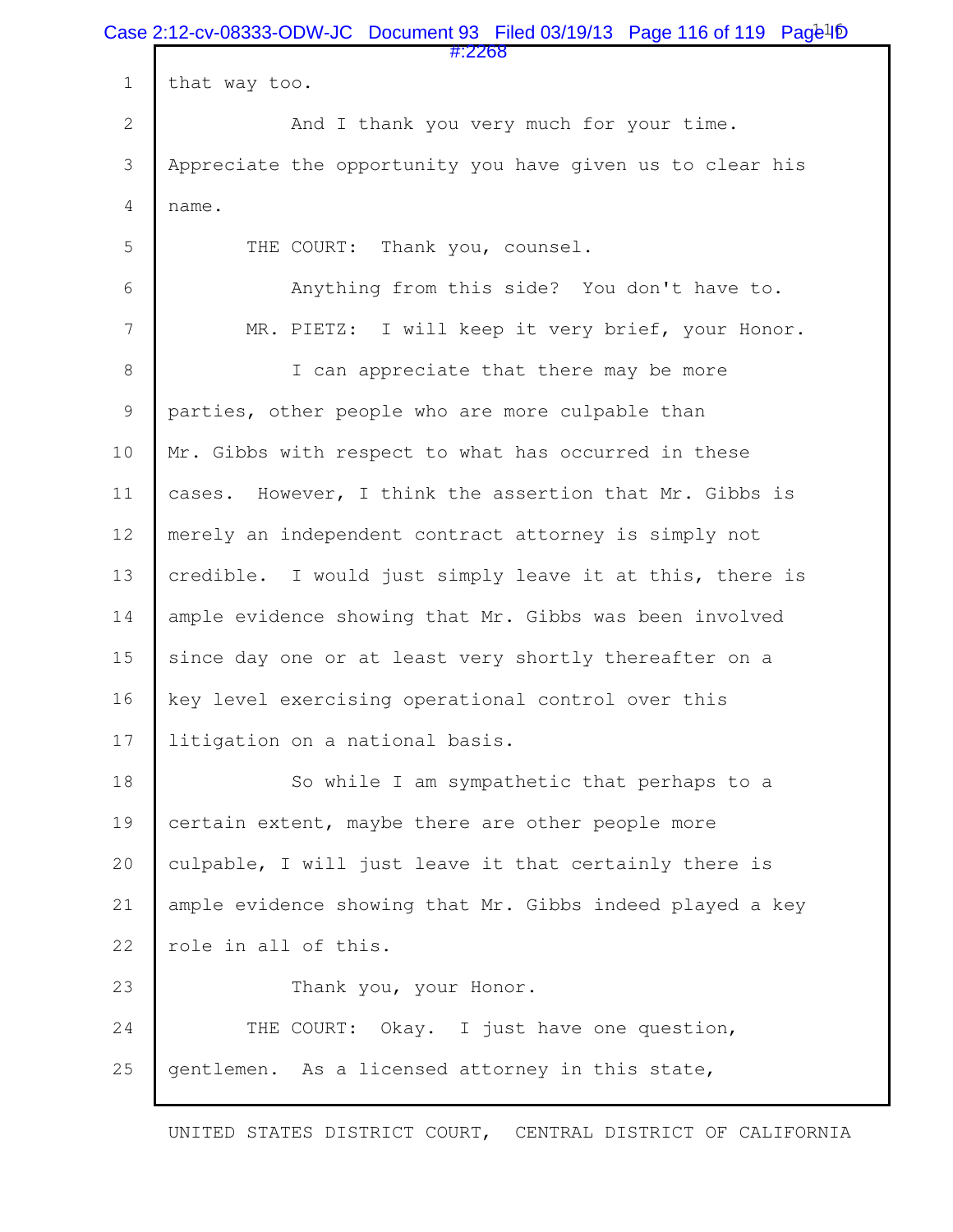|                | Case 2:12-cv-08333-ODW-JC Document 93 Filed 03/19/13 Page 117 of 119 Page <sup>1</sup> D |
|----------------|------------------------------------------------------------------------------------------|
| $\mathbf 1$    | #:2269<br>particularly when it is only your name on the pleadings,                       |
| $\overline{2}$ | don't you think you have some responsibility to assure                                   |
| 3              | the accuracy of those pleadings? Or is it permissible                                    |
| $\overline{4}$ | simply to go they told me to do so or the senior partner                                 |
| 5              | said it is okay, it may not have sounded right to me, but                                |
| 6              | they said it was okay. Could you do that really?                                         |
| $\overline{7}$ | MR. WAXLER: Your Honor, I am going to suggest                                            |
| 8              | that that is not what happened on a key issue.                                           |
| 9              | THE COURT: Okay.                                                                         |
| 10             | MR. WAXLER: On a key issue, the issue involving                                          |
| 11             | Alan Cooper, there was not one shred of information that                                 |
| 12             | Alan Cooper wasn't Alan Cooper until Mr. Gottfried's                                     |
| 13             | letter in November of 2012 at which point Mr. Gibbs                                      |
| 14             | immediately questioned whether this was accurate or not.                                 |
| 15             | And the most important thing is that Mr. Gibbs filed no                                  |
| 16             | further pleadings after that time which purported to rely                                |
| 17             | on Mr. Cooper being the assignee of AF Holdings. And so                                  |
| 18             | Mr. Gibbs reacted to the notion.                                                         |
| 19             | He investigated and he did nothing further on                                            |
| 20             | He was assured that Alan Cooper was Alan Cooper, but<br>it.                              |
| 21             | so he -- he did something other than said somebody told                                  |
| 22             | And on the other issues, your Honor, these were not<br>me.                               |
| 23             | examples of him relying on anybody else to do things that                                |
| 24             | were improper. He was doing discovery. He was doing                                      |
| 25             | investigations. They were supervising him, but he was                                    |
|                |                                                                                          |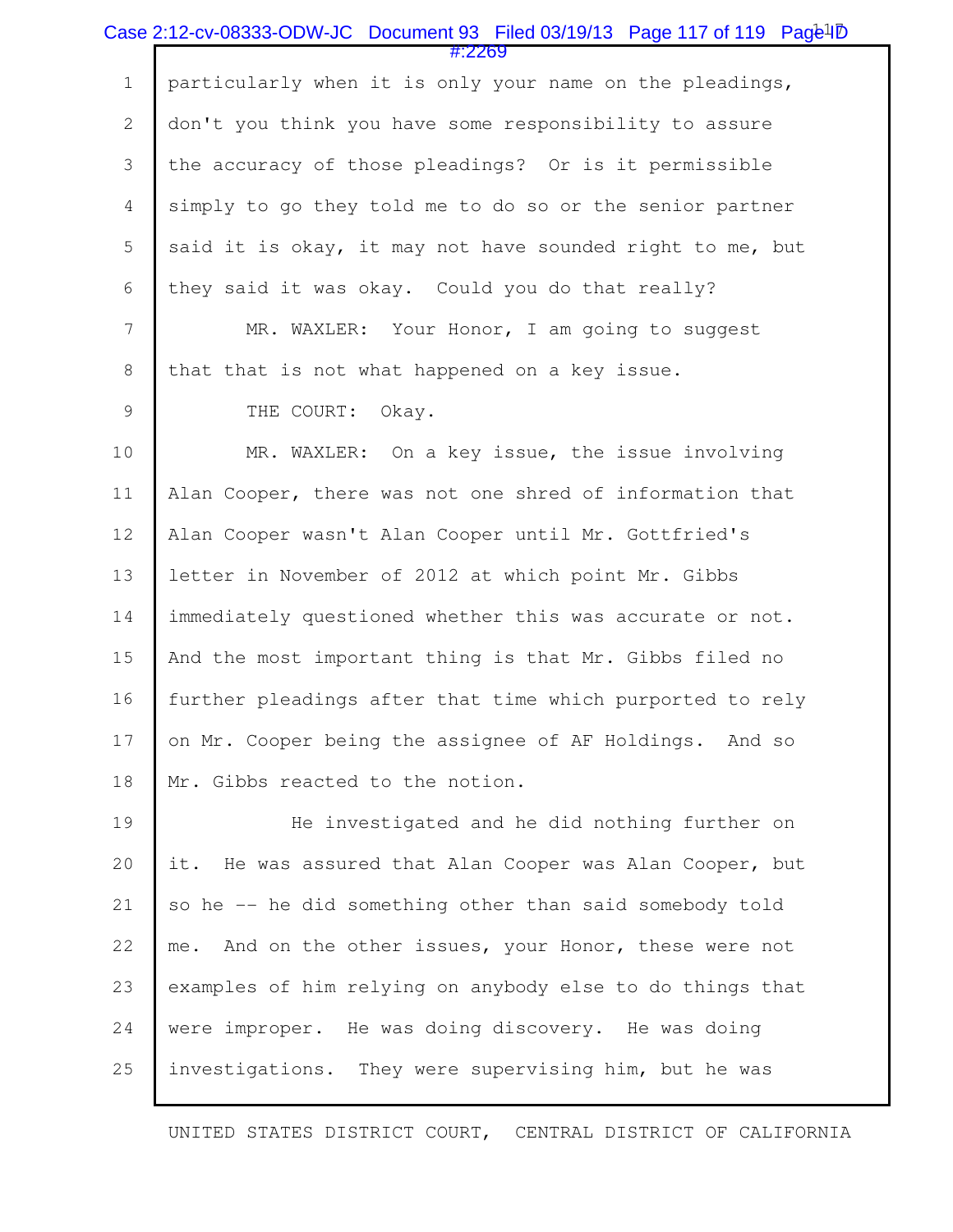|                | Case 2:12-cv-08333-ODW-JC Document 93 Filed 03/19/13 Page 118 of 119 Page <sup>1</sup> <sup>D</sup> |
|----------------|-----------------------------------------------------------------------------------------------------|
| $\mathbf 1$    | #:2270<br>acting like a California lawyer doing what he thought in                                  |
| $\mathbf{2}$   | his best judgment should be done as a California lawyer                                             |
| 3              | in these cases.                                                                                     |
| $\overline{4}$ | THE COURT: All right.                                                                               |
| 5              | MR. WAXLER: Thank you.                                                                              |
| 6              | THE COURT: Thank you, counsel.                                                                      |
| 7              | All right. Again, the matter stands                                                                 |
| $\,8\,$        | submitted. We are adjourned.                                                                        |
| $\mathsf 9$    | MR. WAXLER: Thank you, your Honor.                                                                  |
| $10$           | Thank you, your Honor.<br>MR. PIETZ:                                                                |
| 11             | (Proceedings concluded.)                                                                            |
| 12             |                                                                                                     |
| 13             |                                                                                                     |
| 14             |                                                                                                     |
| 15             |                                                                                                     |
| 16             |                                                                                                     |
| $17$           |                                                                                                     |
| 18             |                                                                                                     |
| 19             |                                                                                                     |
| 20             |                                                                                                     |
| 21             |                                                                                                     |
| 22             |                                                                                                     |
| 23             |                                                                                                     |
| 24             |                                                                                                     |
| 25             |                                                                                                     |
|                |                                                                                                     |